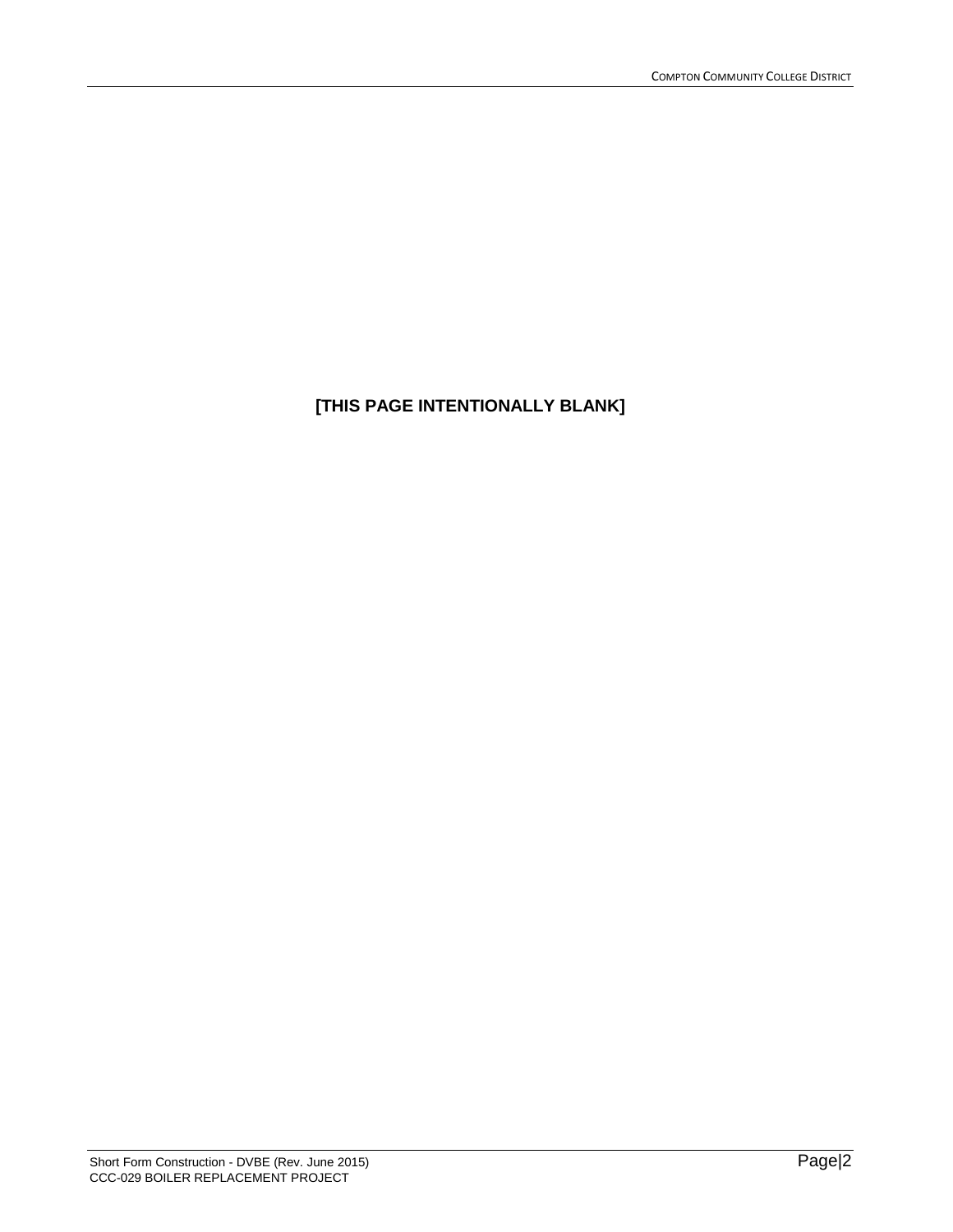#### **NOTICE TO CONTRACTORS CALLING FOR BIDS**

| <b>DISTRICT</b>                | <b>COMPTON COMMUNITY COLLEGE DISTRICT</b>                              |
|--------------------------------|------------------------------------------------------------------------|
|                                |                                                                        |
| <b>PROJECT</b>                 | CCC-029 BOILER REPLACEMENT PROJECT                                     |
| <b>DESCRIPTION</b>             |                                                                        |
| <b>MANDATORY</b>               | 2:00 PM                                                                |
| <b>JOB WALK:</b>               | Friday, February 26, 2016 @ 2:00 PM                                    |
|                                | Building:<br>Administration                                            |
|                                | Office/Room: Compton CCD Board Room                                    |
|                                |                                                                        |
| <b>LATEST</b>                  | 2:00 PM                                                                |
| <b>TIME/DATE FOR</b>           | Wednesday, March 09, 2016                                              |
| <b>SUBMISSION OF</b>           |                                                                        |
| <b>BID PROPOSALS</b>           |                                                                        |
| <b>LOCATION FOR</b>            | COMPTON COMMUNITY COLLEGE DISTRICT                                     |
| SUBMISSION OF                  | 1111 East Artesia Boulevard                                            |
| <b>BID PROPOSALS</b>           | Compton, CA 90221                                                      |
|                                | Building: C - Row                                                      |
|                                | Office/Room: C34                                                       |
|                                |                                                                        |
| <b>LOCATION</b><br><b>FOR</b>  | Website:                                                               |
| <b>OBTAINING</b><br><b>BID</b> | http://district.compton.edu/administration/businessadmin/Bid_Proposal_ |
| <b>AND CONTRACT</b>            | Requests.asp                                                           |
| <b>DOCUMENTS</b>               |                                                                        |
|                                |                                                                        |
|                                |                                                                        |
|                                |                                                                        |

NOTICE IS HEREBY GIVEN that the above-named California Community College District, through its Board of Trustees ("the District") will accept Bid Proposals for the Contract for **CCC-029 BOILER REPLACEMENT PROJECT** ("the Work").

- 1. Submittal of Bid Proposals. All Bid Proposals shall be submitted on forms furnished by the District at or prior to the date and time set forth above.
- 2. Bid and Contract Documents. The Bid and Contract Documents for CCC-029 Boiler Replacement Project can can be obtained from [http://district.compton.edu/administration/businessadmin/Bid\\_Proposal\\_Requests.asp](http://district.compton.edu/administration/businessadmin/Bid_Proposal_Requests.asp) ,
- 3. Documents Accompanying Bid Proposal. Each Bid Proposal shall be accompanied by: (i) the required Bid Security; (ii) Subcontractors List; (iii) Non-Collusion Affidavit; (iv) Statement of Bidder's Qualifications; and (v) Verification of Contractor and Subcontractor DIR Registration. In addition to the foregoing, the Bidders submitting the three (3) lowest priced Bid Proposals shall submit DVBE Worksheets within the time established in the DVBE Program Policy.
- 4. Prevailing Wage Rates. The Contractor and all Subcontractors shall pay not less than the applicable prevailing wage rate for the classification(s) of labor provided by their respective workers; prevailing wage rates are available for review at [http://www.dir.ca.gov/dlsr/statistics\\_research.html.](http://www.dir.ca.gov/dlsr/statistics_research.html) During the Work, the Department of Industrial Relations ("DIR") will monitor compliance with prevailing wage rate requirements and enforce the Contractor's prevailing wage rate obligations.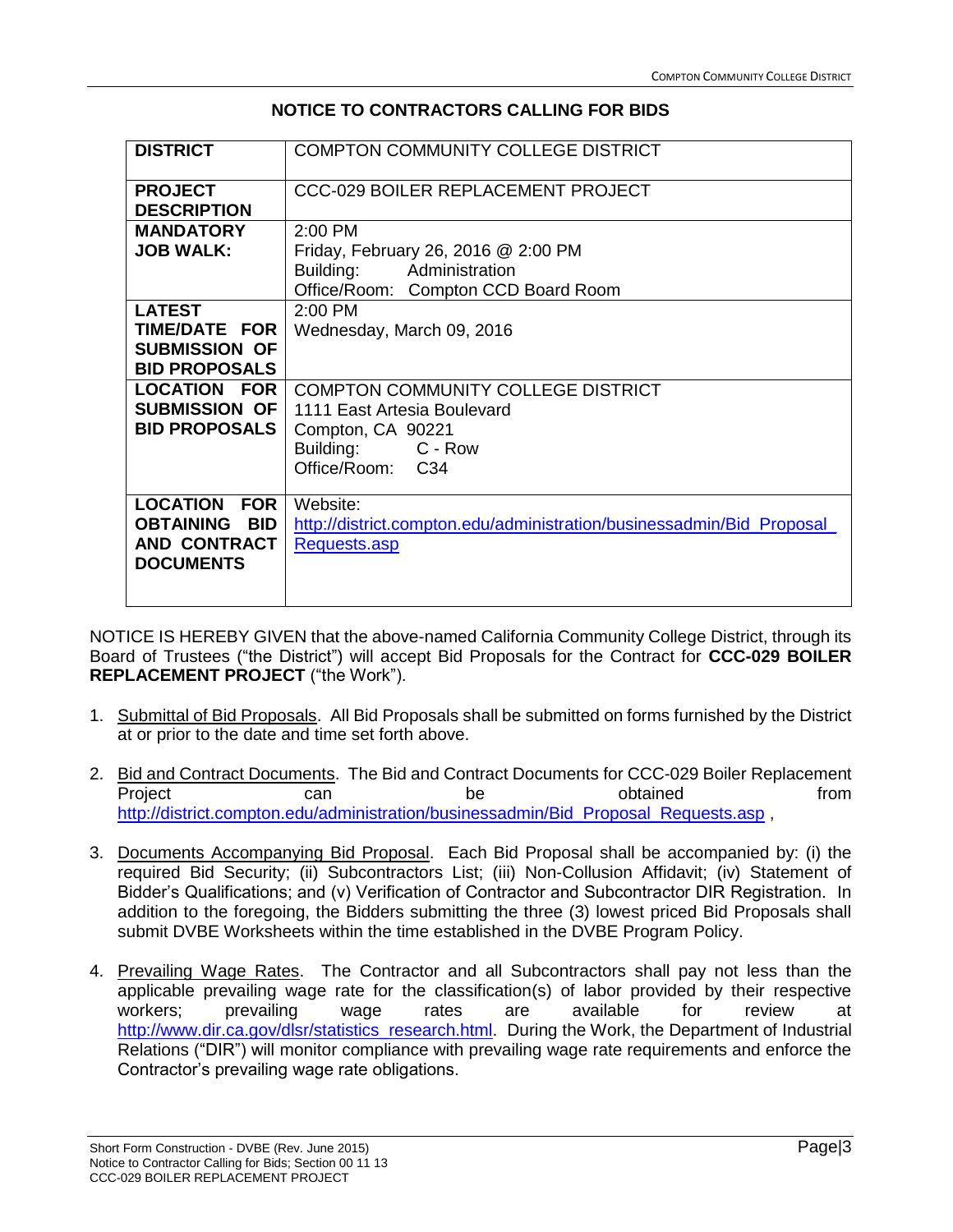- 5. Bidder and Subcontractors DIR Registered Contractor Status. Each Bidder must be a DIR Registered Contractor when submitting a Bid Proposal. The Bid Proposal of a Bidder who is not a DIR Registered Contractor will be rejected for non-responsiveness. All Subcontractors identified in a Bidder's Subcontractors' List must be DIR Registered contractors at the time the Bid Proposal is submitted. The foregoing notwithstanding, a Bid Proposal is not subject to rejection for nonresponsiveness for listing Subcontractor(s) on the Subcontractors List who is/are not DIR Registered contractors if such Subcontractor(s) complete DIR Registration pursuant to Labor Code §1771.1(c)(1) or (2). If any listed Subcontractor(s) who is/are not DIR Registered contractors and such Subcontractor(s) do not become DIR Registered pursuant to Labor Code §1771.1(c)(1) or (2), but the Bidder, if awarded the Contract, must request consent of the District to substitute a DIR Registered Subcontractor for the non-DIR Registered Subcontractor pursuant to Labor Code §1771.1(c)(3), without adjustment of the Contract Price or the Contract Time.
- 6. Contractors' License Classification. The District requires that Bidders possess the following classification(s) of California Contractors License at the time that the Contract for the Work is awarded: B - General Building.
- 7. Contract Time. Substantial Completion of the Work shall be achieved as set forth in the Contract Documents; Liquidated Damages will be assessed for delayed Substantial Completion.
- 8. Disabled Veteran Business Enterprises ("DVBE") Participation Goal. Pursuant to Military & Veterans Code §999.2, the District has established a Good Faith Participation Goal for DVBEs of three percent (3%) of the value of the Work. The District's DVBE Participation Goal Policy ("DVBE Policy") is set forth in the Contract Documents. The responsible Bidders submitting the three (3) lowest priced responsive Bid Proposals shall submit to the District, within the time established in the DVBE Policy, DVBE Worksheets establishing achievement of the DVBE Participation Goal or Good Faith Efforts to achieve the DVBE Participation Goal. Failure of any such Bidders to comply with the DVBE Worksheet submission requirements will result in rejection the Bidder's Bid Proposal for non-responsiveness.
- 9. Bid Security. Each Bid Proposal shall be accompanied by Bid Security in an amount not less than ten percent (10%) of the maximum amount of the Bid Proposal, inclusive of any additive Alternate Bid Item(s). A Bid Proposal not accompanied by the required Bid Security is non-responsive and will be rejected by the District.
- 10. Alternate Bid Items. If the bidding include(s) Alternate Bid Items for which each Bidder must propose pricing for each Alternate Bid Item, the District's selection of Alternate Bid Items for determination of the lowest bid shall be as set forth in the Instructions to Bidders.
- 11. No Withdrawal of Bid Proposals. Bid Proposals shall not be withdrawn by any Bidder for ninety (90) days after the opening of Bid Proposals. During this time, all Bidders shall guarantee prices quoted in their respective Bid Proposals.
- 12. Job-Walk. The District will conduct a MandatoryJob Walk on Friday, February 26, 2016 beginning at 2:00 PM Bidders are to meet at Compton CCD's Board Room for conduct of the Job Walk. If the Job Walk is mandatory, the Bid Proposal submitted by a Bidder whose representative(s) did not attend the entirety of the Mandatory Job Walk will be rejected by the District as being nonresponsive.
- 13. Pre-Bid Inquiries. Bidders may submit pre-bid inquiries or clarification requests no later **than 4:00 PM on March 1, 2016**. Pre-bid inquiries or clarification requests shall be submitted to: Linda Owens, only via email at LOWENS@ELCAMINO.EDU.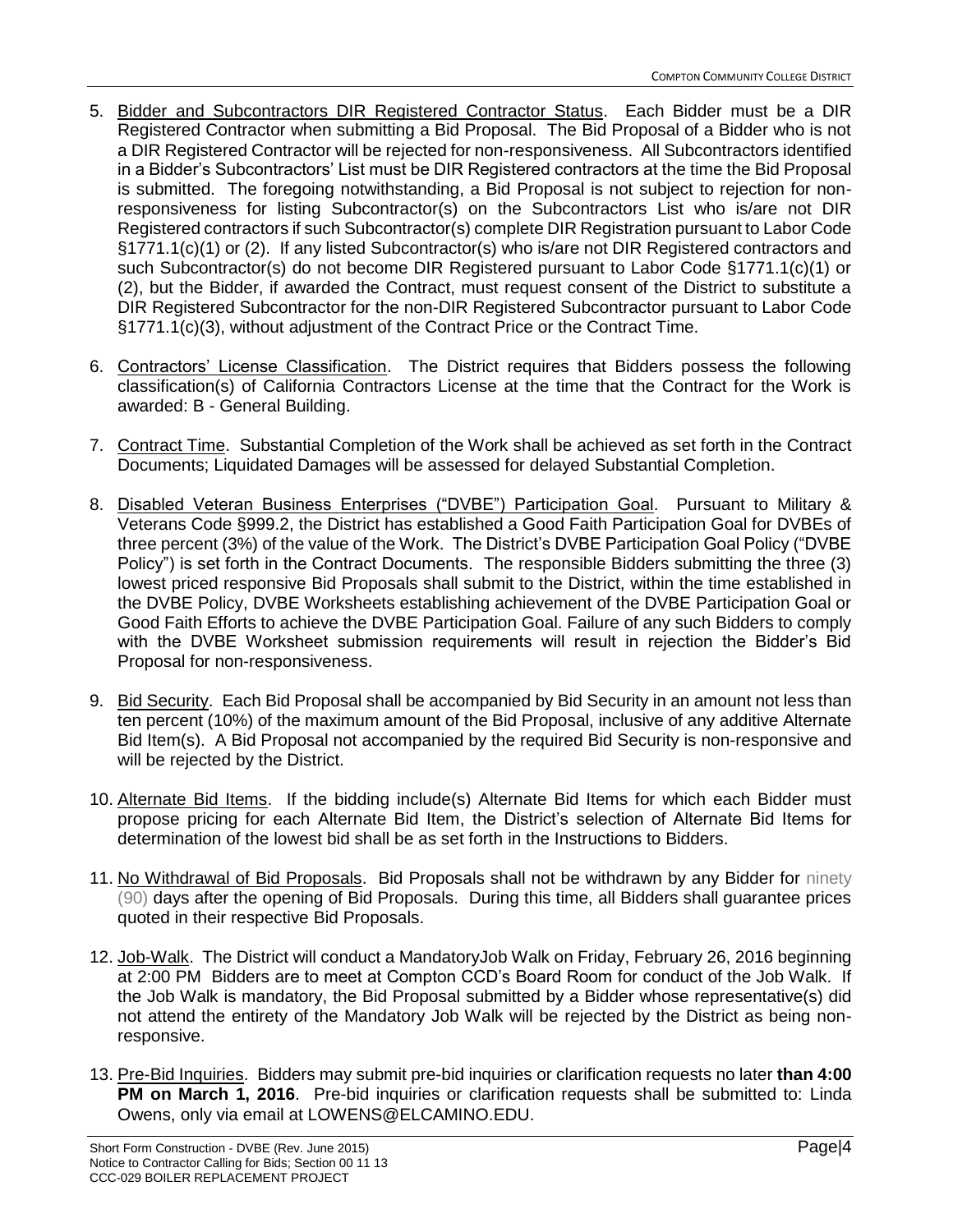- 14. Copies of Agreement and Bonds. The number of required executed copies of the Agreement are THREE (3) The number of required executed copies of the Performance Bond and the Labor & Materials Payment are ONE (1).
- 15. Award of Contract; Waiver of Irregularities. The Contract, if awarded, will be by action of the District's Board of Trustees to the responsible Bidder submitting the lowest priced responsive Bid Proposal. If Alternate Bid Items are included in the bidding, the lowest priced Bid Proposal will be determined on the basis of the Base Bid Proposal or on the Base Bid Proposal and the combination of Alternate Bid Items selected in accordance with the above. The District reserves the right to reject any or all Bid Proposals or to waive any irregularities or informalities in any Bid Proposal or in the bidding.

Advertisement publication dates:

Wednesday, February 17, 2016 Wednesday, February 24, 2016

### **[END OF SECTION]**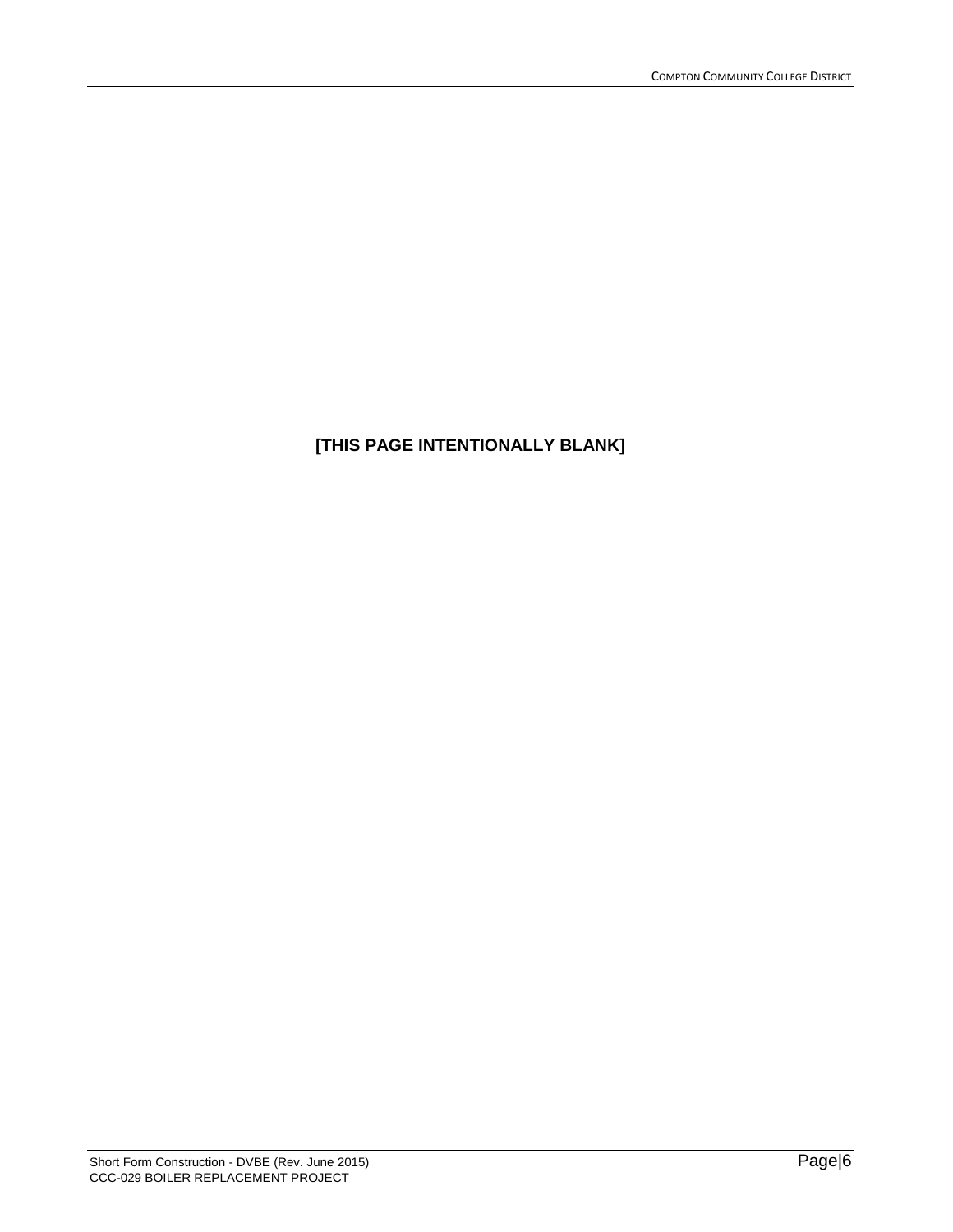### **INSTRUCTIONS FOR BIDDERS**

- 1. Bid Proposal. Bid Proposals not conforming to these Instructions for Bidders and the Notice to Contractors Calling for Bids ("Call for Bids") may be deemed non-responsive and rejected.
	- 1.1. Completion of Bid Proposal. Where required, numbers shall be stated by words and figures; words; conflicts between numbers stated in words and in figures are governed by the words. Bid Proposals are non-responsive and will be rejected if: (i) partially completed; (ii) submitted on forms other than those required by the District; (iii) erasures, interlineations or other corrections are not suitably authenticated by the initials of the person(s) signing the Bid Proposal adjacent to such erasure, interlineations or correction; (iv) a Bid Proposal, or portions thereof, is/are determined by the District to be illegible, ambiguous or inconsistent.
	- 1.2. Submittal. Bid Proposals shall be submitted in sealed envelopes bearing on the outside the Bidder's name and address along with an identification of the Work for which the Bid Proposal is submitted. A Bid Proposal is deemed submitted only if the outer envelope containing the Bid Proposal is stamped by the District's date/time stamp machine at the location where Bid Proposals are to be submitted.
	- 1.3. Withdrawal; Modification. No oral modification or withdrawal of a submitted Bid Proposal will be considered; a written request to modify or withdraw a submitted Bid Proposal will be considered only if the written request is received by the District before the public opening of Bid Proposals.
- 2. Bid Security. Each Bid Proposal shall be accompanied by Bid Security in the form of: (i) cash; (ii) certified or cashier's check payable to the District; or (iii) a Bid Bond, in the form and content incorporated into the Contract Documents (the "Bid Security") in an amount not less than ten percent (10%) of the maximum amount of the Bid Proposal. Bid Bonds must conform to the following: (i) the Bid Bond is in the form and content included herein; and (ii) the Surety is an Admitted Surety Insurer under Code of Civil Procedure §995.120; (iii) authorized employees or representatives of the Bidder and Surety execute the Bid Bond and their signatures are duly notarized; (iv) the Surety's representative's authority to bind the Surety is attached to the Bid Bond and duly attested to by the Surety; and (v) all other information required by the form of the Bid Bond is completely and accurately provided.
- 3. Erasures; Inconsistent or Illegible Bid Proposals. Bid Proposals must not contain any erasures, interlineations or other corrections unless the same are suitably authenticated by affixing in the margin immediately opposite such erasure, interlineations or correction the initials of the person(s) signing the Bid Proposal. If a Bid Proposal, or portions thereof, are determined by the District to be illegible, ambiguous or inconsistent, whether by virtue of any erasures, interlineations, corrections or otherwise, the District may reject such a Bid Proposal as being non-responsive.
- 4. Examination of Site and Contract Documents. Each Bidder shall, at its sole cost and expense, inspect the Site and to become fully acquainted with the Contract Documents and conditions affecting the Work. The submission of a Bid Proposal is prima facie evidence of the Bidder's full compliance with the foregoing requirements.
- 5. Agreement and Bonds Upon Award of Contract. If the Bidder submitting this Bid Proposal is awarded the Contract, the undersigned will execute and deliver to the District the Contract in the form attached hereto within five (5) calendar days after notification of award of the Contract. Concurrently with delivery of the executed Agreement to the District, the Bidder awarded the Contract shall deliver to the District: (a) Certificates of Insurance evidencing all insurance coverage required under the Contract Documents; (b) the Performance Bond; (c) the Labor and Material Payment Bond; (d) the Certificate of Workers' Compensation Insurance; (e) the Drug-Free Workplace Certificate; (f) Fingerprint Certificates; and (g) Roof Project Financial Disclosure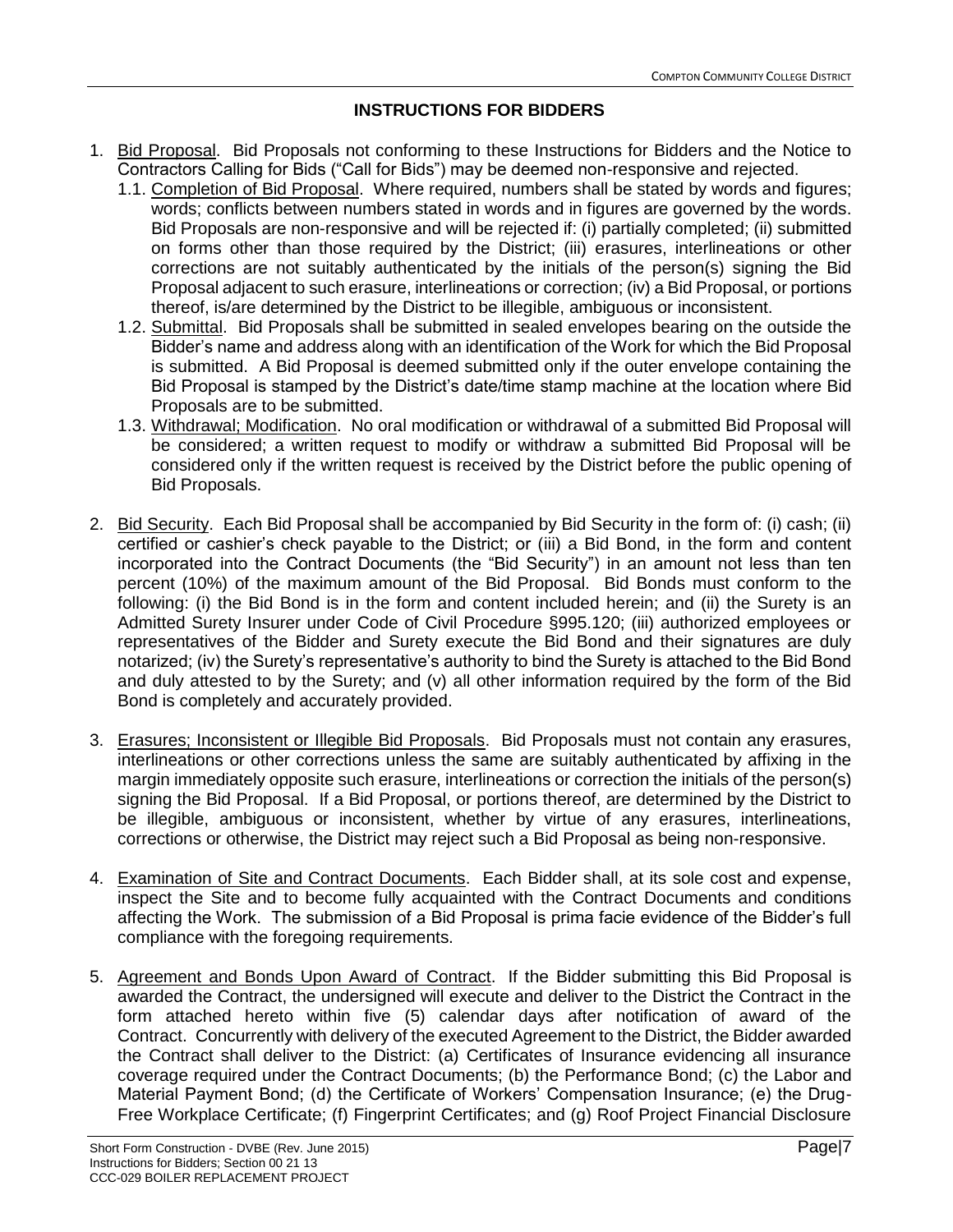Certificates, if required. Failure of the Bidder awarded the Contract to strictly comply with the preceding may result in the District's rescission of the award of the Contract and/or forfeiture of the Bidder's Bid Security. In such event, the District may, in its sole and exclusive discretion elect to award the Contract to the responsible Bidder submitting the next lowest Bid Proposal, or to reject all Bid Proposals. The required number of executed copies of the Agreement and the form and content of the Performance Bond and the Payment Bond and other documents or instruments required at the time of execution of the Agreement are specified in the Contract Documents.

- 6. Pre-Bid Questions; Contract Document Interpretation and Modifications. Any Bidder in doubt as to the true meaning of any part of the Contract Documents; finds discrepancies, errors or omissions therein; or finds variances in any of the Contract Documents with the Laws ("Pre-Bid Questions"), shall submit a request for an clarification, interpretation or correction thereof using the form of Pre-Bid Inquiry included with the Contract Documents. Bidders are solely and exclusively responsible for submitting Pre-Bid Questions no later than the time/date designated in the Call for Bids. Responses to Pre-Bid Questions will be by written addendum issued by, or on behalf of, the District. A copy of any such addendum will be mailed or otherwise delivered to each Bidder receiving a set of the Contract Documents. Failure to request interpretation or clarification of any portion of the Contract Documents pursuant to the foregoing is a waiver of any discrepancy, defect or conflict therein.
- 7. Interpretation of Drawings, Specifications or Contract Documents. Interpretations, modifications or corrections of the Contract Documents will be by written addendum issued by or on behalf of the District. No person is authorized to render an oral interpretation or correction of any portion of the Contract Documents to any Bidder, and no Bidder is authorized to rely on any such oral interpretation or correction.
- 8. Bidder's Assumptions. The District is not responsible for any assumptions made or used by the Bidder in calculating its Bid Proposal Amount including, without limitation, assumptions regarding costs of labor, materials, equipment or substitutions/alternatives for any material, equipment, product, item or system incorporated into or forming a part of the Work which have not been previously expressly approved and accepted by the District. The successful Bidder, upon award of the Contract by the District, if any, will be required to complete the Work for the amount bid in the Bid Proposal within the Contract Time and in accordance with the Contract Documents.
- 9. District's Right to Modify Contract Documents. Before the public opening and reading of Bid Proposals, the District may modify the Work, the Contract Documents, or portion(s) thereof by the issuance of written addenda disseminated to all Bidders who have obtained a copy of the Specifications, Drawings and Contract Documents pursuant to the Call for Bids. Failure of a Bidder to acknowledge addenda in its Bid Proposal will render the Bid Proposal non-responsive and rejected.
- 10. Bidders Interested in More Than One Bid Proposal; Non-Collusion Affidavit. No person, firm, corporation or other entity shall submit or be interested in more than one Bid Proposal for the same Work; provided, however, that a person, firm or corporation that has submitted a sub-proposal to a Bidder or who has quoted prices for materials to a Bidder is not thereby disqualified from submitting a sub-proposal, quoting prices to other Bidders or submitting a Bid Proposal for the proposed Work to the District. Failure of a Bidder to submit a completed and executed Non-Collusion Affidavit with its Bid Proposal will render the Bid Proposal non-responsive.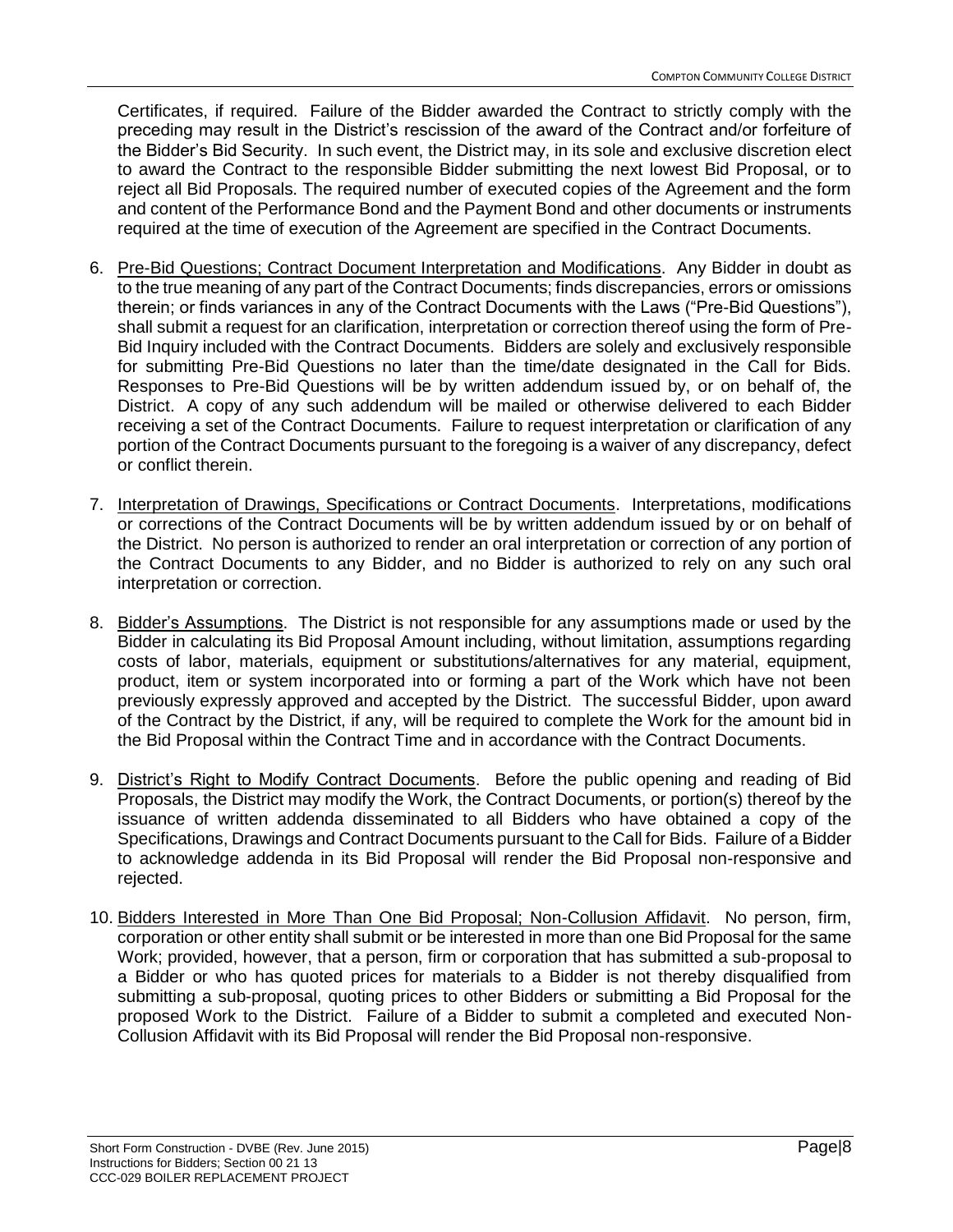- 11. Award of Contract. The District reserves the right to reject any and all Bid Proposals or to waive any irregularities or informalities in any Bid Proposal or in the bidding. Award of the Contract, if made by the District through action of its Board of Trustees, will be to the responsible Bidder submitting the lowest priced responsive Bid Proposal on the basis of the Base Bid Proposal or the Base Bid Proposal and Alternate Bid Items, if any, selected in accordance with these Instructions for Bidders.
	- 11.1. Selection of Alternate Bid Items.
	- **X The lowest bid shall be the lowest bid price on the base contract without consideration of the prices on the additive or deductive alternate items.**
	- **The lowest bid shall be the lowest total of the bid prices on the base contract and the following Alternates: \_\_\_\_\_\_\_\_\_\_\_\_\_\_\_\_\_\_\_\_\_\_\_\_\_\_\_.**
	- **The lowest bid shall be the lowest total of the bid prices on the base contract and the following additive or deductive alternate items that when taken in order, as prioritized, and added to, or subtracted from, the base contract, are less than, or equal to, the budget of \_\_\_\_\_\_\_\_\_\_\_\_\_\_\_\_\_\_\_\_\_\_\_\_\_\_\_\_\_\_\_\_\_\_\_\_\_\_\_\_\_ Dollars (\$\_\_\_\_\_\_\_):**  Alternates: **Alternates: Alternates: Alternates: Alternates: Alternates: Alternates: Alternates: Alternates: Alternates: Alternates: Alternates: Alternates: Alternates: Alternates: Alternates:**
	- **The selection of Alternate Bid Items for inclusion in the scope of the Work of the Contract to be awarded and for determination of the lowest Bid Proposal based upon the Base Bid Proposal and the combination of Alternate Bid Items selected for inclusion in the Contract to be awarded will be by a blind-bidder process.** After opening timely submitted Bid Proposals and before the public reading of Bid Proposals, District clerical staff ("Clerical Staff") who will not be engaged in the selection of Alternate Bid Items for inclusion in the Contract to be awarded will assign each Bidder an alphabetical letter for identification purposes. The Clerical Staff will mask all portions of the Bid Proposal and other documents submitted with Bid Proposals so that the identity of each Bidder is not revealed. The Clerical Staff will maintain a list ("the Bidders List") which identifies by name and the alphabetical letter assigned by the Clerical Staff to each Bidder. After completing the Bidders List, the Clerical Staff will publicly read the Bid Proposals amounts of each Bidder for the Base Bid as well as each Alternate Bid Item. In this public reading of Bid Proposals, Bidders will not be identified by name; Bidders will be identified only by alphabetical letter assigned to each Bidder by the Clerical Staff. After the public reading of Bid Proposals, the Clerical Staff will provide the District's staff responsible for selection of Alternate Bid Items for inclusion in the Contract to be awarded ("District Project Staff") copies of Bid Proposals with the identities of Bidders masked; Bid Proposals reviewed by the District Project Staff will identify Bidders only by alphabetical letters. At such time as District Project Staff have completed review of Bid Proposals and made a determination of which Bidder (by the alphabetical letter assigned by Clerical Staff) has submitted the lowest priced Bid Proposal on the basis of the Base Bid Proposal and any combination of Alternate Bid Items as determined by the Architect and the District Project Staff, the Clerical Staff will make available to the Project Staff the Bidders List so that the identity of the Bidder to be awarded the Contract can be identified. Until such time as the District Project Staff have completed review of Bid Proposals and determination of which Bidder has submitted the lowest Bid Proposal, there will be no communication between the Clerical Staff and the Architect or the District Project Staff regarding the identities of Bidders or disclosure of any portion of the Bidders List. **The Bid Proposal of a Bidder will be rejected for non-responsiveness if the Bidder fails to submit the completed/executed Alternate Bid Items Proposal in a sealed**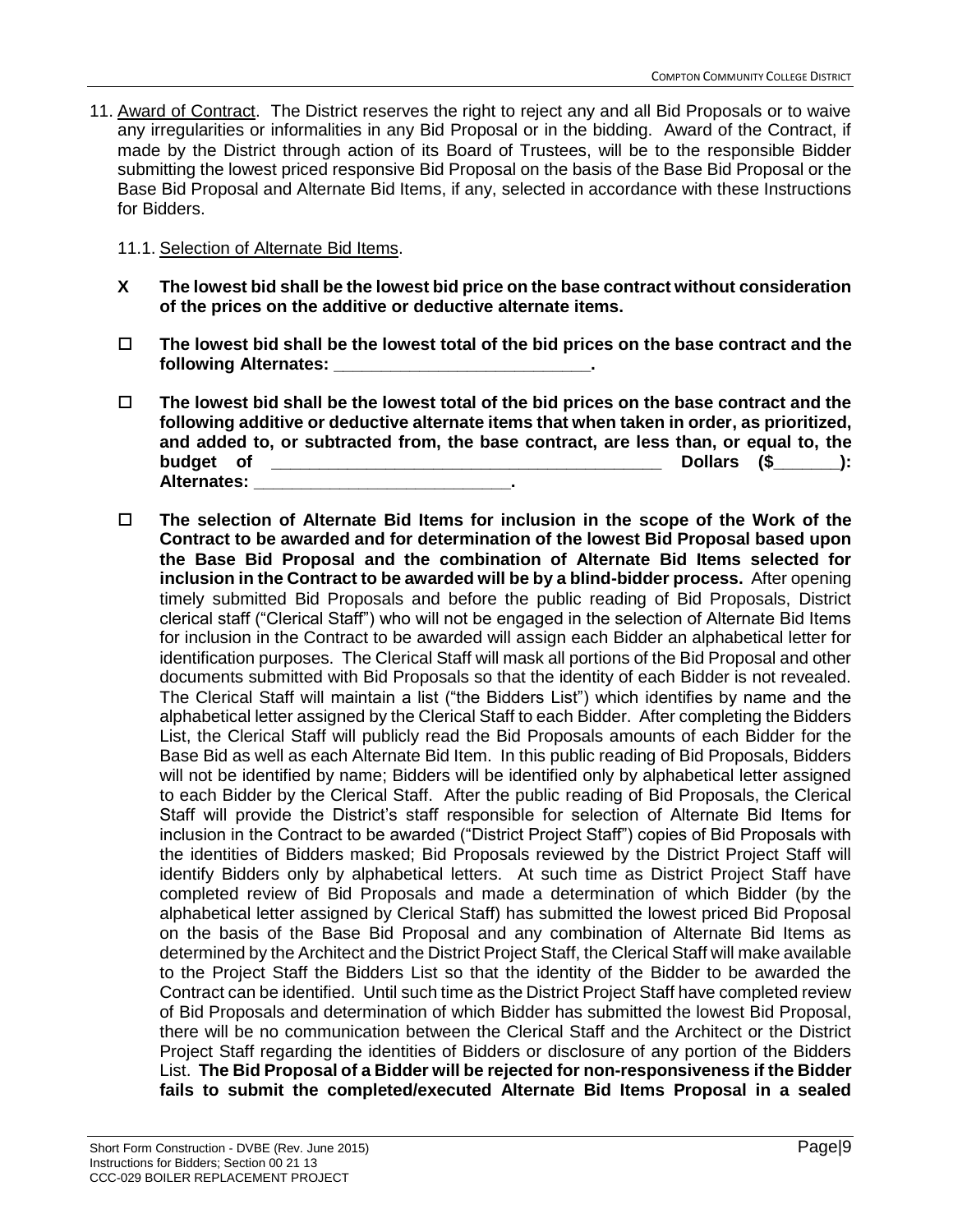#### **envelope separate from the Bid Proposal and other documents submitted with the Bid Proposal.**

- 11.2. Alternate Bid Items Not Included in Award of Contract. Bidders are referred to the provisions of the Contract Documents permitting the District, during performance of the Work, add or delete from the scope of the Work any or all of the Alternate Bid Items with the cost or credit of the same being the amount(s) set forth by the successful Bidder in its Alternate Bid Items Proposal.
- 11.3. Responsive Bid Proposal. A responsive Bid Proposal shall mean a Bid Proposal which conforms, in all material respects, to the Bid and Contract Documents.
- 11.4. Responsible Bidder. A responsible Bidder is a Bidder who has the capability in all respects, to perform fully the requirements of the Contract Documents and the moral and business integrity and reliability which will assure good faith performance. In determining responsibility, the following criteria will be considered: (i) the ability, capacity and skill of the Bidder to perform the Work of the Contract Documents; (ii) whether the Bidder can perform the Work promptly and within the time specified, without delay or interference; (iii) the character, integrity, reputation, judgment, experience and efficiency of the Bidder; (iv) the quality of performance of the Bidder on previous contracts, by way of example only, the following information will be considered: (a) the administrative, consultant or other cost overruns incurred by the District on previous contracts with the Bidder; (b) the Bidder's compliance record with contract general conditions on other projects; (c) the submittal by the Bidder of excessive and/or unsubstantiated extra cost proposals and claims on other projects; (d) the Bidder's record for completion of work within the contract time and the Bidder's compliance with the scheduling and coordination requirements on other projects; (e) the Bidder's demonstrated cooperation with the District and other contractors on previous contracts; (f) whether the work performed and materials furnished on previous contracts was in accordance with the Contract Documents; (v) the previous and existing compliance by the Bidder with laws and ordinances relating to contracts; (vi) the sufficiency of the financial resources and ability of the Bidder to perform the work of the Contract Documents; (vii) the quality, availability and adaptability of the goods or services to the particular use required; (viii) the ability of the Bidder to provide future maintenance and service for the warranty period of the Contract; (ix) whether the Bidder is in arrears on debt or contract or is a defaulter on any surety bond; (x) such other information as may be secured by the District having a bearing on the decision to award the Contract, to include without limitation the ability, experience and commitment of the Bidder to properly and reasonably plan, schedule, coordinate and execute the Work of the Contract Documents and whether the Bidder has ever been debarred from bidding or found ineligible for bidding on any other projects. The ability of a Bidder to provide the required bonds will not of itself demonstrate responsibility of the Bidder.
- 12. Subcontractors. Each Bidder shall submit a list of its Subcontractors for the Work as required by California Public Contract Code §§4100 et seq. on the form furnished. If a Bidder requires bonds of its Subcontractor(s), such requirements shall be specified in the Bidder's written or published request for sub-bids.
- 13. Workers' Compensation Insurance. Pursuant to California Labor Code §3700, the successful Bidder shall secure Workers' Compensation Insurance for its employees engaged in the Work of the Contract. The successful Bidder shall sign and deliver to the District the Certificate of Workers Compensation Insurance incorporated into the Contract Documents.
- 14. Bid Security Return. The Bid Security of the Bidders submitting the three (3) lowest priced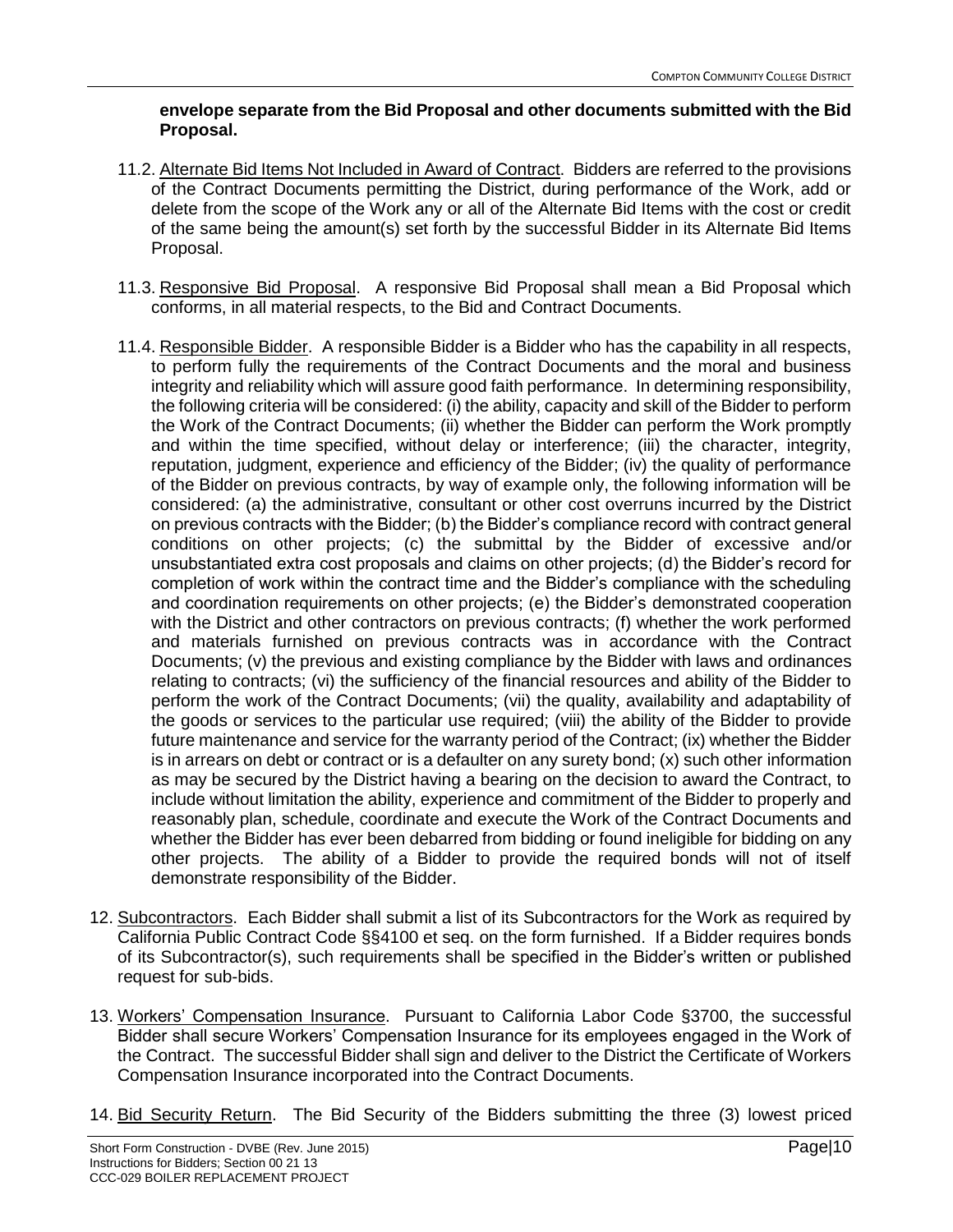responsive Bid Proposals will be held by the District for ten (10) days after the period for which Bid Proposals must be held open, as set forth the Call for Bids, or until posting by the successful Bidder(s) of the bonds, certificates of insurance required and return of executed copies of the Agreement, whichever first occurs, at which time the Bid Security of such other Bidders will be returned to them.

- 15. Forfeiture of Bid Security. If the Bidder awarded the Contract fails or refuses to execute the Agreement within five (5) calendar days from the date of receiving notification that it is the Bidder to whom the Contract has been awarded, the District may declare the Bidder's Bid Security forfeited as damages caused by the failure of the Bidder to enter into the Contract and may thereupon award the Contract for the Work to the responsible Bidder submitting the next lowest priced Bid Proposal or may call for new bids, in its sole and exclusive discretion.
- 16. Contractor's License. No Bid Proposal will be considered from a Bidder who, at the time Bid Proposals are opened, is not licensed to perform the Work of the Contract Documents, in accordance with the Contractors' License Law, California Business & Professions Code §§7000 et seq. This requirement will not be waived by the District or its Board of Trustees.
- 17. Bidder's Qualifications. Each Bidder shall submit with its Bid Proposal the form of Statement of Qualifications, which is included within the Contract Documents. All information required by Statement of Qualifications shall be completely and fully provided. Any Bid Proposal not accompanied by the Statement of Qualifications completed with all information required and bearing the signature of the Bidder's duly authorized representative under penalty of perjury will render the Bid Proposal non-responsive and rejected. The Bid Proposal of a Bidder whose response to any question in the Essential Requirements section of the Statement of Qualifications resulted in a "Not Qualified" status will be rejected for non-responsiveness. If the District determines that any information provided by a Bidder in the Statement of Qualifications is false or misleading, or is incomplete so as to be false or misleading, the District may reject the Bid Proposal submitted by such Bidder as being non-responsive.
- 18. Job-Walk. The District will conduct a Job-Walk at the time(s) and place(s) designated in the Call for Bids. Attendance by representatives of the Bidder's Subcontractors at a Mandatory Job Walk without attendance by a representative of the Bidder is not sufficient to meet the Bidder's obligations hereunder and will render the Bid Proposal of such Bidder to be non-responsive. Notwithstanding the non-compulsory attendance of Bidders at a Non-Mandatory Job Walk, all Bidders are encouraged to attend Non-Mandatory Job Walks.
- 19. Public Records. Bid Proposals and other documents responding to the Call for Bids become the exclusive property of the District upon submittal to the District. At such time as the District issues he Notice of Intent to award the Contract pursuant to these Instructions for Bidders, all Bid Proposals and other documents submitted in response to the Call for Bids become a matter of public record and shall be thereupon be considered public records, except for information contained in such Bid Proposals deemed to be Trade Secrets (as defined in California Civil Code §3426.1) confidential or proprietary. The District is not liable or responsible for the disclosure of such records, including those exempt from disclosure if disclosure is deemed required by law, by an order of Court, or which occurs through inadvertence, mistake or negligence on the part of the District or its officers, employees or agents. When Bid Proposals are deemed a matter of public record, pursuant to the above, any Bidder or other party shall be afforded access for inspection and/or copying of such Bid Proposals pursuant to the California Access to Public Records Act, California Government Code §§6250, et. seq. If the District is required to defend or otherwise respond to any action or proceeding wherein request is made for the disclosure of the contents of any portion of a Bid Proposal deemed exempt from disclosure hereunder, the Bidder submitting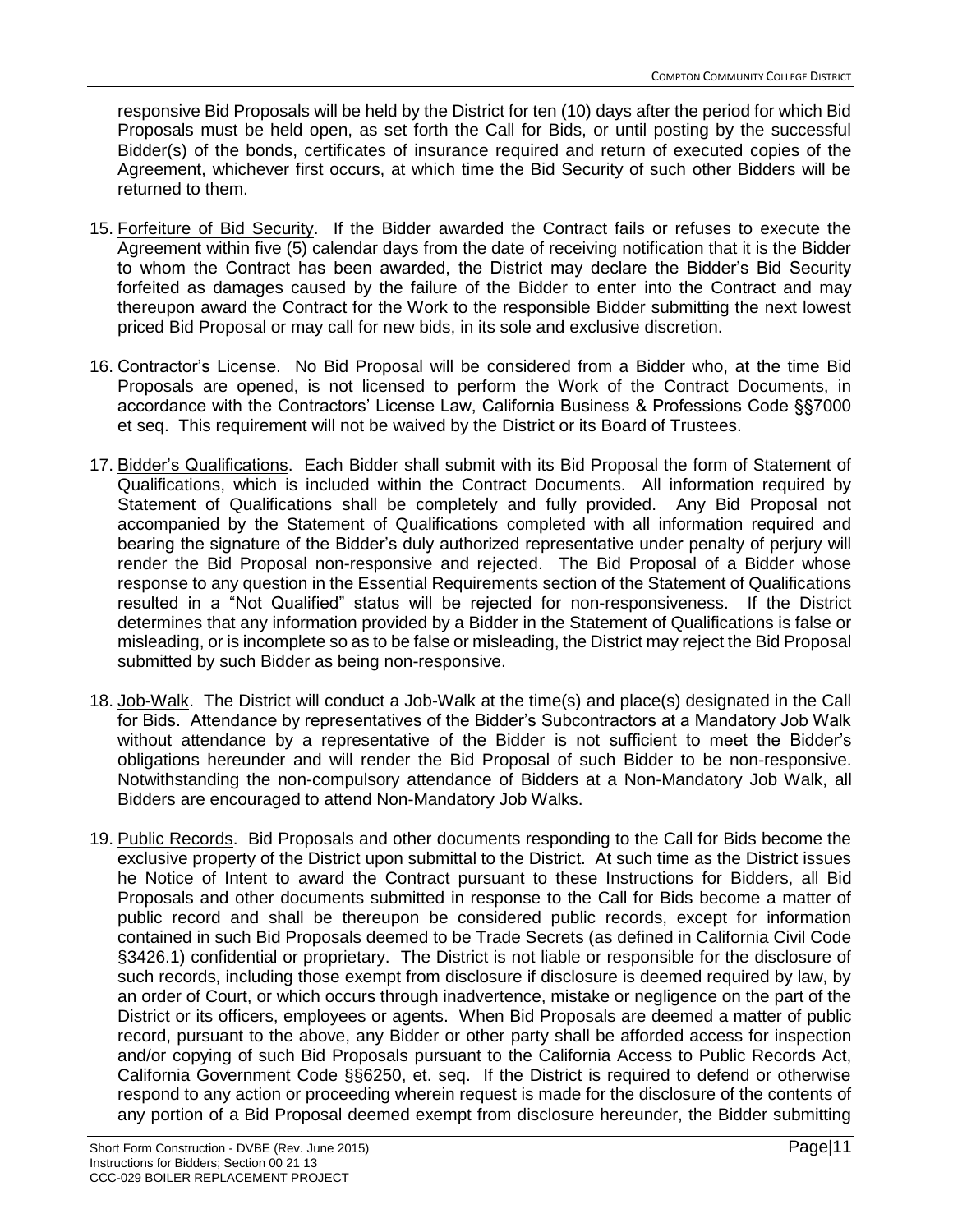the materials sought by such action or proceeding agrees to defend, indemnify and hold harmless the District in any action or proceeding from and against any liability, including without limitation attorneys' fees arising there from. The party submitting materials sought by any other party shall be solely responsible for the cost and defense in any action or proceeding seeking to compel disclosure of such materials; the District's sole involvement in any such action shall be that of a stakeholder, retaining the requested materials until otherwise ordered by a court of competent jurisdiction.

- 20. Drug Free Workplace Certificate. The successful Bidder will be required to execute a Drug Free Workplace Certificate pursuant to California Government Code §§8350 et seq., concurrently with execution of the Agreement.
- 21. Notice of Intent to Award Contract. Following the public opening and reading of Bid Proposals, the District will issue a Notice of Intent to Award the Contract, identifying the Bidder to whom the District intends to award the Contract and the date/time/place of the District's Board of Trustees meeting at which award of the Contract will be considered.
- 22. Bid Protest. Any Bidder submitting a Bid Proposal to the District may file a protest of the District's intent to award the Contract provided that each and all of the following are complied with: (i) the bid protest is in writing; (ii) the bid protest is filed and received by the District's Chief Business Officer, not more than five (5) calendar days following the date of issuance of the District's Notice of Intent to Award the Contract; and (iii) the written bid protest sets forth, in detail, all grounds for the bid protest, including without limitation all facts, supporting documentation, legal authorities and argument in support of the grounds for the bid protest; any matters not set forth in the written bid protest shall be deemed waived. All factual contentions must be supported by competent, admissible and credible evidence. Any bid protest not conforming to the foregoing shall be rejected by the District as invalid. Provided that a bid protest is filed in strict conformity with the foregoing, the District's Chief Business Officer, or such individual(s) as may be designated by him/her, shall review and evaluate the basis of the bid protest. Either the Chief Business Officer, or other individual designated by him/her shall provide the bidder submitting the bid protest with a written statement concurring with or denying the bid protest. The rendition of a written statement by the District's Chief Business Officer, (or his/her designee) is an express conditions precedent to the institution of any judicial proceedings relative to the bidding process, the District's intent to award the Contract, the District's disposition of any bid protest or the District's decision to reject all Bid Proposals. If any such judicial proceedings are instituted and the District is named as a party thereto, the prevailing party(ies) shall recover from the other party(ies), as costs, all attorneys' fees and costs incurred in connection with any such proceeding, including any appeal arising there from.

# **[END OF SECTION]**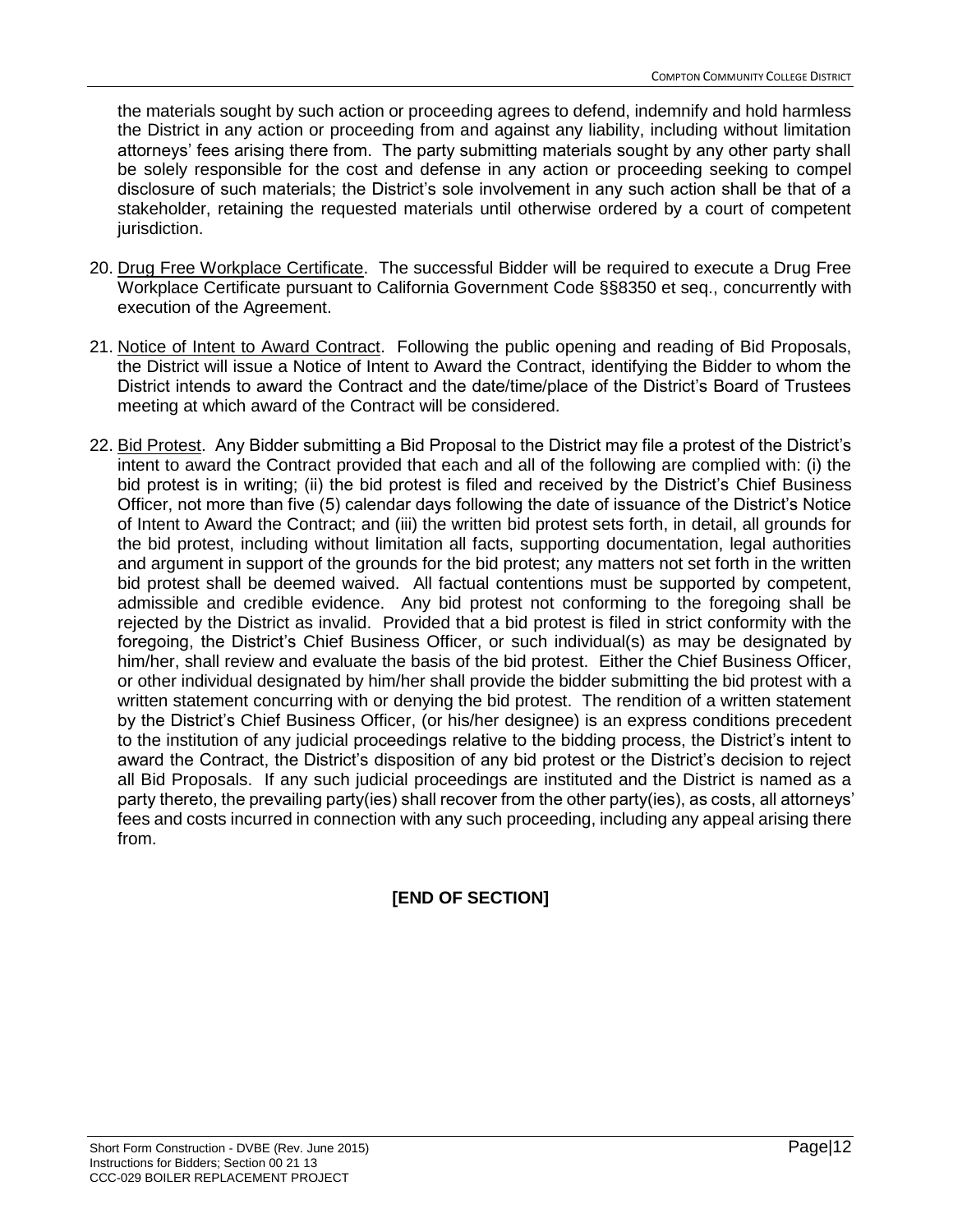### **BID PROPOSAL**

### **PROJECT: CCC-029 BOILER REPLACEMENT PROJECT ("the Work")**

| <b>Bidder Name</b>                                               |                                              |                               |
|------------------------------------------------------------------|----------------------------------------------|-------------------------------|
| <b>Bidder</b><br>Representative(s)                               | Name and Title<br>Name and Title             |                               |
| <b>Bidder</b><br>Representative(s)<br><b>Contact Information</b> | Email                                        | Phone/Fax<br>Telephone<br>Fax |
| <b>Bidder Mailing Address</b>                                    | <b>Address</b><br>City/State/Zip Code        |                               |
| California Contractors'<br>License                               | Number<br>Classification and Expiration Date |                               |

#### 1. Bid Proposal.

1.1. Bid Proposal Amount. The undersigned Bidder proposes to furnish all labor, materials, tools, equipment and services necessary to complete in accordance with the Contract Documents for the above-described Work, for the sum of:

\_\_\_\_\_\_\_\_\_\_\_\_\_\_\_\_\_\_\_\_\_\_\_\_\_\_\_\_\_\_\_\_\_\_\_\_\_\_\_\_\_\_\_\_\_\_\_\_\_ Dollars (\$\_\_\_\_\_\_\_\_\_\_\_\_\_\_). The Bidder confirms that it has checked all of the above figures and understands that neither the District nor any of its agents, employees or representatives shall be responsible for any errors or omissions in this Bid Proposal.

1.2. Acknowledgment of Bid Addenda. The Bidder confirms that this Bid Proposal incorporates and is inclusive of, all items or other matters contained in Bid Addenda issued by or on behalf of the District. Received, acknowledged and incorporated into this Bid Proposal the following Addenda:

> \_\_\_\_\_\_\_\_\_\_\_\_\_\_\_\_\_\_\_\_ \_\_\_\_\_\_\_\_\_ (List Addenda) (Initials of Bidder's Representative)

1.3. Alternate Bid Items. If the bidding includes Alternate Bid Items, the Bidder's price proposal(s) for Alternate Bid Items is/are set forth in the form of Alternate Bid Item Proposal attached to this Bid Proposal. Price proposal(s) for Alternate Bid Item(s) will not form the basis for the District's award of the Contract unless an Alternate Bid Item is incorporated into the scope of Work of the Contract awarded.

#### 2. DVBE Participation Goal.

2.1. DVBE Worksheets. The undersigned Bidder acknowledges that if it submitted one (1) of the three (3) lowest priced Bid Proposals for the Work (as reflected in the public opening and reading of Bid Proposals), the Bidder is required to submit DVBE Worksheets substantiating the Bidder's achievement of the DVBE Participation Goal or the Bidder's Good Faith Efforts to achieve the DVBE Participation Goal to the District not later than 5:00 PM the third (3rd)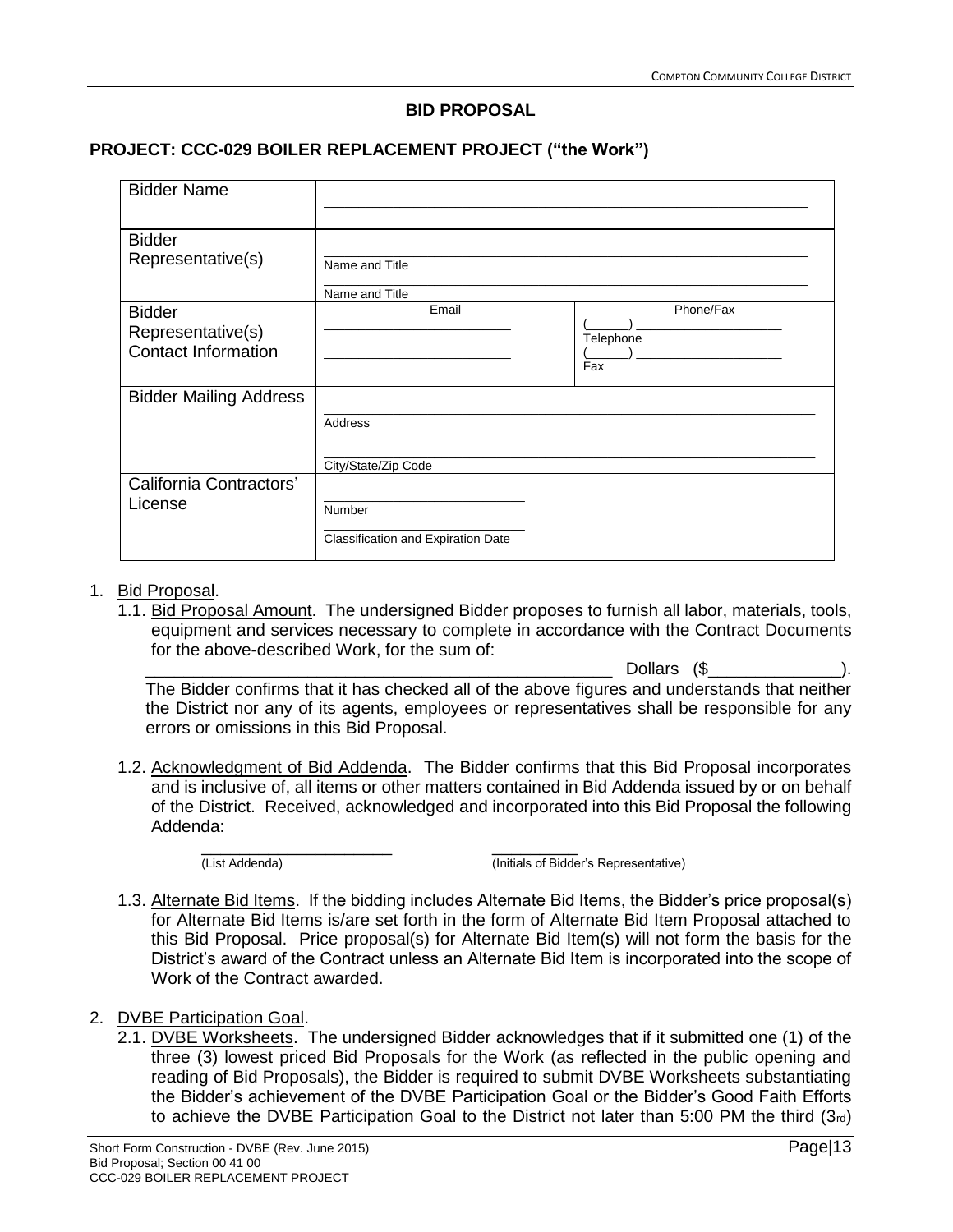working day after the date for opening of Bid Proposals. Failure of a Bidder submitting one (1) of the three (3) lowest priced Bid Proposals to timely submit completed and executed DVBE Worksheets will render the Bidder's Bid Proposal non-responsive and rejected.

- 2.2. Bidder's Achievement of DVBE Participation Goal. The Bidder acknowledges that the District has established a three percent (3%) Participation Goal for DVBEs in connection with the Work. The Bidder certifies to the District that the Bidder achieved the DVBE Participation Goal or the Bidder did not achieve the DVBE Participation Goal, but made Good Faith Efforts to achieve the DVBE Participation Goal, as noted by the checked box below.
	- □ The Bidder achieved the DVBE Participation Goal.
	- □ The Bidder did not achieve the DVBE Participation Goal, but made Good Faith Efforts to achieve the DVBE Participation Goal
- 3. Documents Accompanying Bid Proposal. The Bidder has submitted with this Bid Proposal the following: (i) Bid Security; (ii) Subcontractors List; (iii) Statement of Qualifications; (iv) Non-Collusion Affidavit; and (v) DIR Registration Verification. The Bidder acknowledges that if this Bid Proposal and the foregoing documents are not fully in compliance with applicable requirements set forth in the Call for Bids, the Instructions for Bidders and in each of the foregoing documents, the Bid Proposal may be rejected for non-responsiveness.
- 4. Award of Contract. Within five (5) days after notification of award of the Contract, the Bidder awarded the Contract shall execute and deliver to the District the Contract in the form attached hereto along with: (i) Certificates of Insurance evidencing all insurance coverages required under the Contract Documents; (ii) the Performance Bond; (iii) the Labor and Material Payment Bond; (iv) the Certificate of Workers' Compensation Insurance; and (v) the Drug-Free Workplace Certificate. Failure of the Bidder awarded the Contract to strictly comply with the preceding may result in the District's recession of the award of the Contract and/or forfeiture of the Bidder's Bid Security. In such event, the District may, in its sole and exclusive discretion elect to award the Contract to the responsible Bidder submitting the next lowest priced Bid Proposal, or to reject all Bid Proposals.
- 5. Contractors' License. The Bidder certifies that: (i) it is duly licensed, in the necessary class(es), for performing the Work of the Contract Documents, as designated by the District; (ii) that such license shall be in full force and effect throughout the duration of the performance of the Work under the Contract Documents; and (iii) that all Subcontractors providing or performing any portion of the Work are and shall remain properly licensed to perform or provide such portion of the Work.
- 6. Agreement to Bidding Requirements and Attorneys' fees. The undersigned Bidder acknowledges and confirms its receipt, review and agreement with, the contractual requirements set forth in this Bid Proposal and the Contract Documents. By executing this Bid Proposal hereinbelow, the Bidder expressly acknowledges and agrees that if the Bidder institutes any legal or equitable proceedings in connection with this Bid Proposal and the District is named as a party thereto, the prevailing party(ies) shall recover from the other party(ies), as costs, all attorneys' fees and costs incurred in connection with any such proceeding, including any appeal arising therefrom. This provision shall constitute a binding attorneys' fee agreement in accordance with and pursuant to California Civil Code §1717 which shall be enforceable against the Bidder and the District. This attorney fee provision shall be solely limited to legal or equitable proceedings arising out of a bid protest or the bidding process and shall not extend to or have any force and effect on the Contract for the Work or to modify the terms of the Contract Documents for the Work.
- 7. Acknowledgment and Confirmation. The undersigned Bidder acknowledges its receipt, review and understanding of the Drawings, the Specifications and other Contract Documents pertaining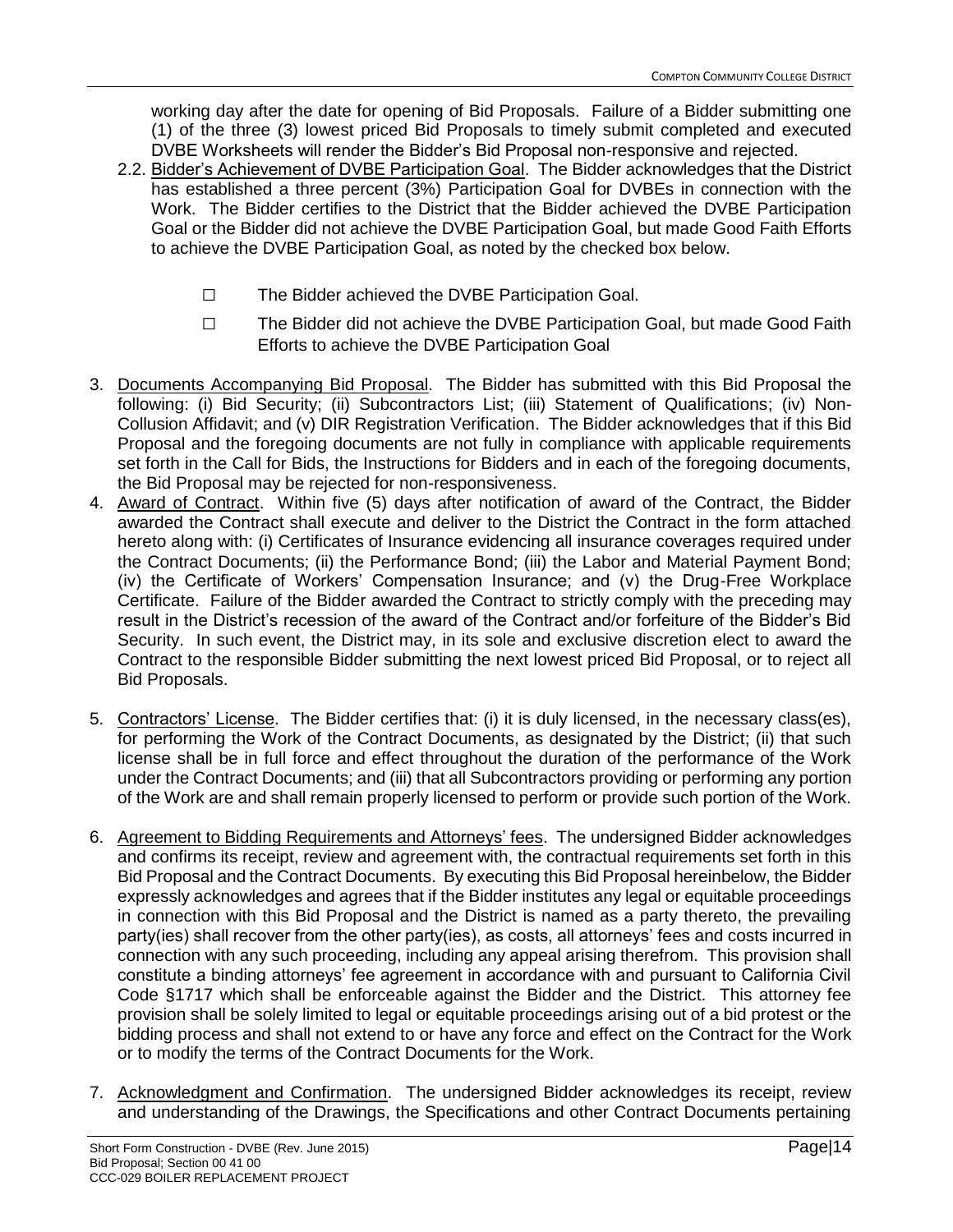to the proposed Work. By submitting this Bid Proposal, the undersigned Bidder certifies that the Contract Documents are, in its opinion, adequate, feasible, accurate and complete for the Bidder to complete the Work in a workmanlike manner within the Contract Time and for the price proposed herein. The undersigned Bidder warrants and represents to the District that it has, or has available, all necessary equipment, personnel, materials, facilities and technical and financial ability to complete the Work for the amount bid herein, within the Contract Time and in accordance with the Contract Documents.

Dated:

By: \_\_\_\_\_\_\_\_\_\_\_\_\_\_\_\_\_\_\_\_\_\_\_\_\_\_\_\_\_\_\_\_\_\_\_\_\_\_\_\_\_\_\_\_ (Signature of Bidder's Authorized Officer or Representative)

> \_\_\_\_\_\_\_\_\_\_\_\_\_\_\_\_\_\_\_\_\_\_\_\_\_\_\_\_\_\_\_\_\_\_\_\_\_\_\_\_\_\_\_\_ (Typed or Printed Name)

Title: \_\_\_\_\_\_\_\_\_\_\_\_\_\_\_\_\_\_\_\_\_\_\_\_\_\_\_\_\_\_\_\_\_\_\_\_\_\_\_\_\_\_\_\_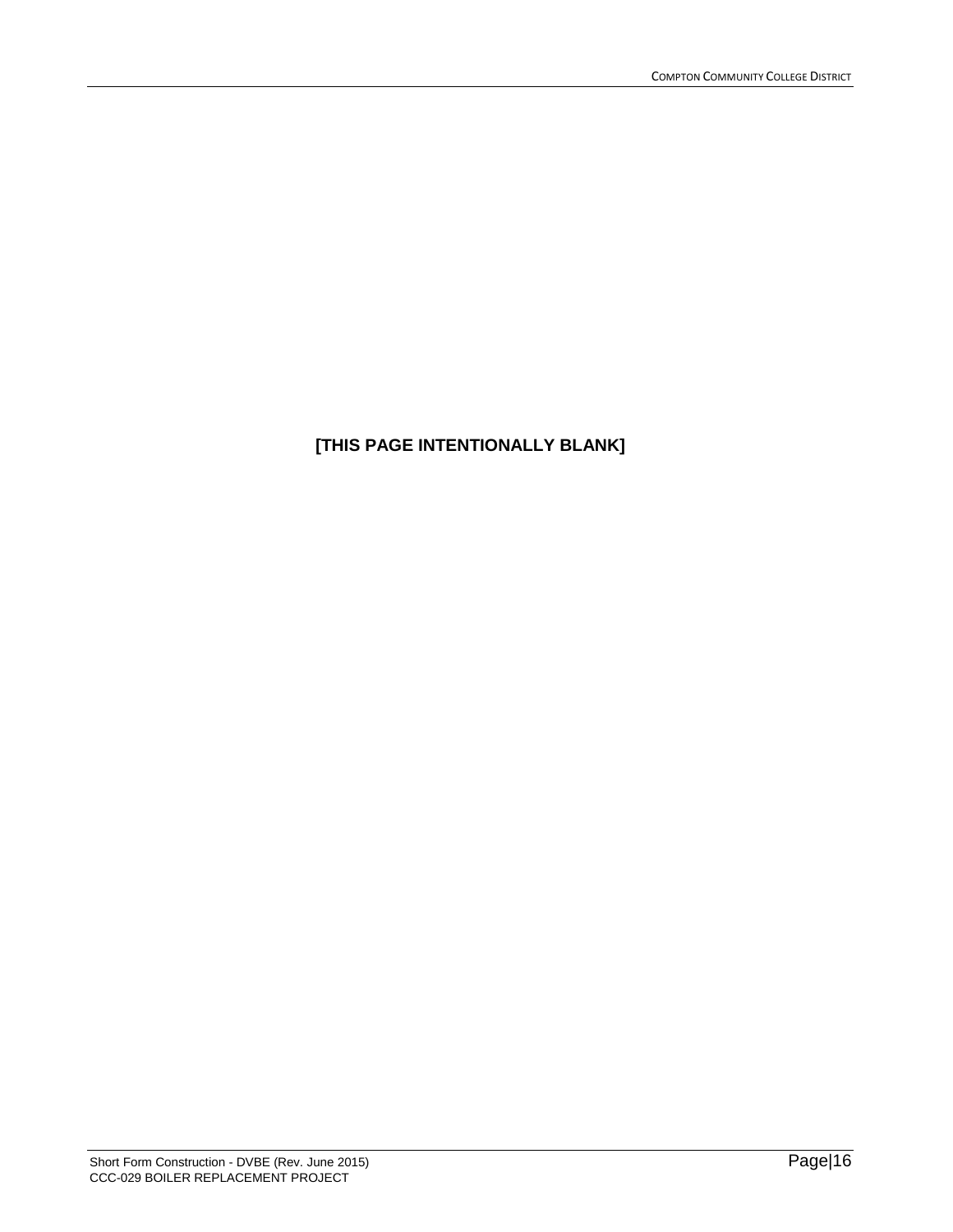## **ALTERNATE BID ITEMS PROPOSAL**

#### **CCC-029 BOILER REPLACEMENT PROJECT**

Bidder Name: \_\_\_\_\_\_\_\_\_\_\_\_\_\_\_\_\_\_\_\_\_\_\_\_\_\_\_\_\_\_\_\_\_\_\_\_\_\_\_\_

Bidders must provide a proposal price for each Alternate Bid Item set forth herein; failure to do so will result in rejection of the Bid Proposal for non-responsiveness. The amount proposed for each Alternate Bid Item by the above-identified Bidder is set forth hereinbelow:

### **Alternate Bid Item No. 1**. [DESCRIPTION]

Check one of the following and indicate the additive or deductive proposed price for the foregoing Alternate Bid Item.

|         | Proposal Amount.                                                                                                          |  |
|---------|---------------------------------------------------------------------------------------------------------------------------|--|
|         | <b>Bid Proposal Amount.</b>                                                                                               |  |
|         | Alternate Bid Item No. 2. [DESCRIPTION]                                                                                   |  |
|         | Check one of the following and indicate the additive or deductive proposed price for the foregoing<br>Alternate Bid Item. |  |
| □       | Proposal Amount.                                                                                                          |  |
| $\perp$ | <b>Bid Proposal Amount.</b>                                                                                               |  |
|         | Dated _____________________________                                                                                       |  |
|         |                                                                                                                           |  |
|         | (Typed or Printed Name)                                                                                                   |  |
| Title:  |                                                                                                                           |  |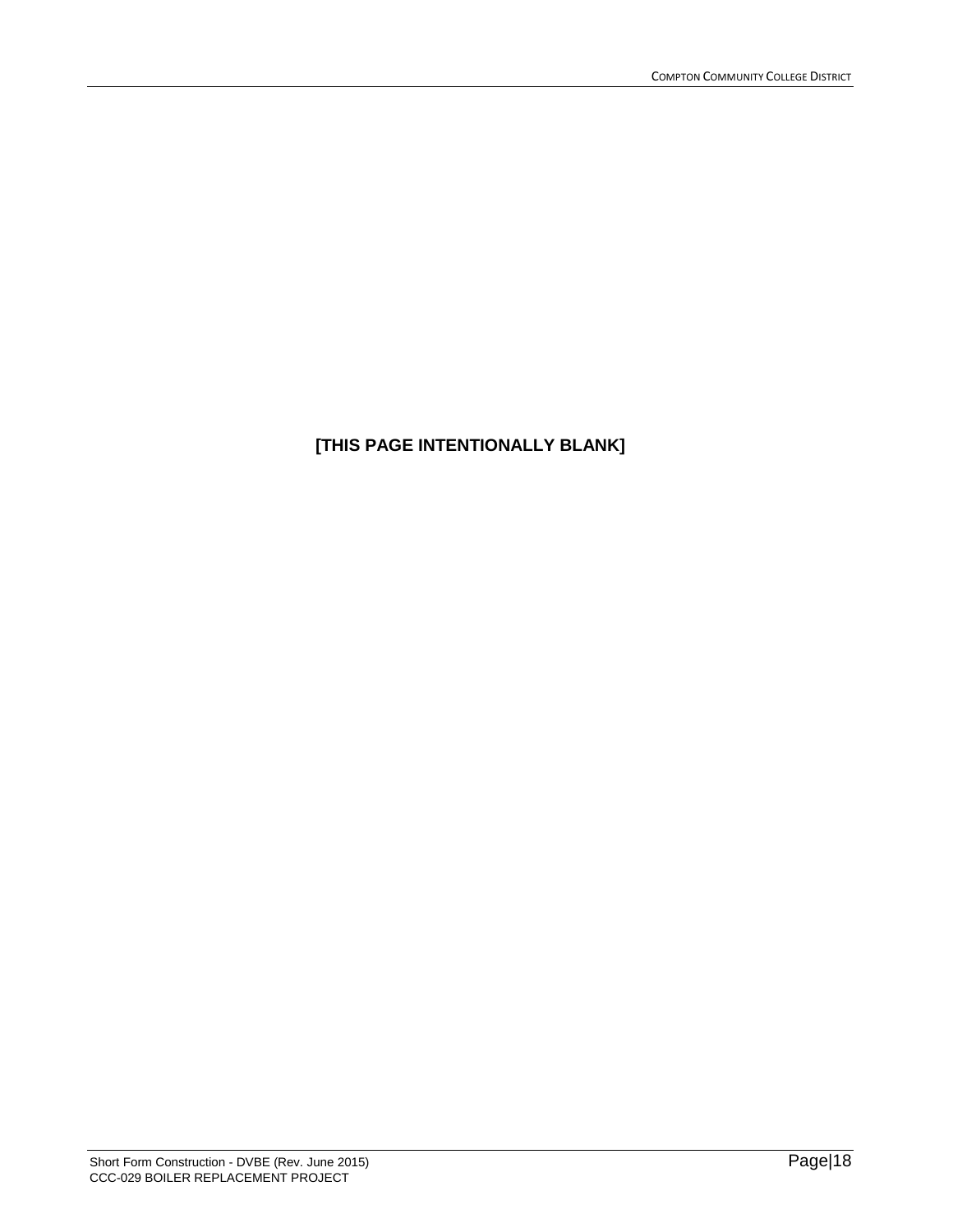### **PRE-BID INQUIRY FORM**

#### **Project: CCC-029 BOILER REPLACEMENT PROJECT Submittal Date** \_\_\_\_\_\_\_\_\_\_\_\_\_\_\_\_\_\_\_\_\_

Bidder inquiries will be responded to only if: (i) submitted on this Pre-Bid Inquiry Form; (ii) this completed Pre-Bid Inquiry Form is submitted prior to the latest date/time for submittal of pre-bid inquiries as set forth in the Call for Bids; and (ii) this completed Pre-Bid Inquiry Form is submitted via email to the person or entity noted in the Call for Bids.

| Item<br>No. | <b>Item Description</b> | <b>Drawing</b><br>Sheet No. &<br>Detail No.<br><b>Reference</b> | <b>Specifications</b><br><b>Section and</b><br>Paragraph<br>No. Reference |
|-------------|-------------------------|-----------------------------------------------------------------|---------------------------------------------------------------------------|
|             |                         |                                                                 |                                                                           |
|             |                         |                                                                 |                                                                           |
|             |                         |                                                                 |                                                                           |
|             |                         |                                                                 |                                                                           |
|             |                         |                                                                 |                                                                           |
|             |                         |                                                                 |                                                                           |

#### Submitted By:

\_\_\_\_\_\_\_\_\_\_\_\_\_\_\_\_\_\_\_\_\_\_\_\_\_\_\_\_\_\_\_\_\_\_\_\_\_ (Bidder Name)

\_\_\_\_\_\_\_\_\_\_\_\_\_\_\_\_\_\_\_\_\_\_\_\_\_\_\_\_\_\_\_\_\_\_\_\_\_ (Signature of Bidder's Authorized Employee, Officer or Representative)

\_\_\_\_\_\_\_\_\_\_\_\_\_\_\_\_\_\_\_\_\_\_\_\_\_\_\_\_\_\_\_\_\_\_\_\_\_

\_\_\_\_\_\_\_\_\_\_\_\_\_\_\_\_\_\_\_\_\_\_\_\_\_\_\_\_\_\_\_\_\_\_\_\_\_

### Bidder Contact Information:

\_\_\_\_\_\_\_\_\_\_\_\_\_\_\_\_\_\_\_\_\_\_\_\_\_\_\_\_\_\_\_\_\_\_\_\_\_ (Bidder Contact Name)

(Phone and Fax)

(Email Address)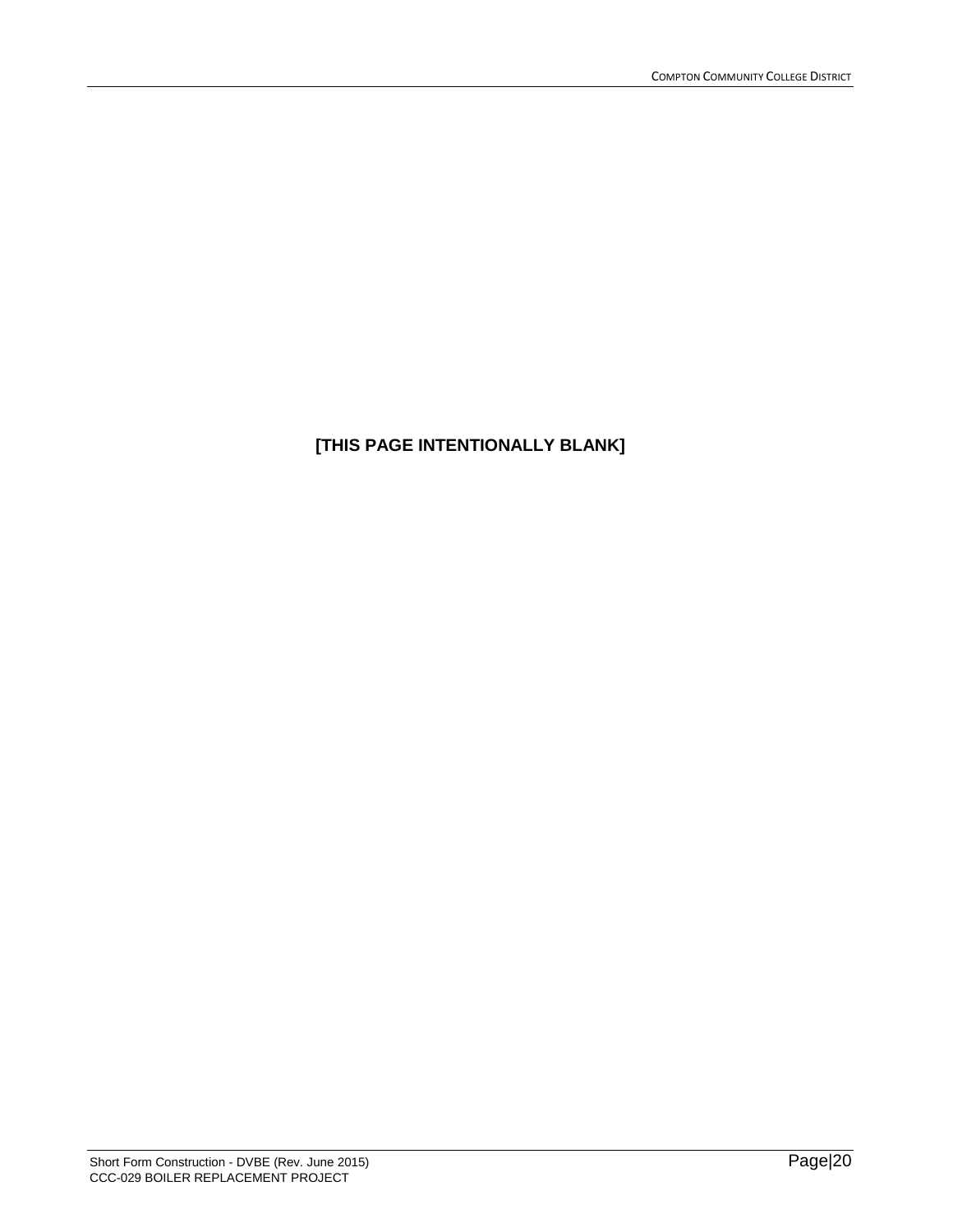## **SUBCONTRACTORS LIST**

| <b>Project ("the Work")</b>                        | <b>CCC-029 BOILER REPLACEMENT</b><br><b>PROJECT</b> |
|----------------------------------------------------|-----------------------------------------------------|
| <b>Bidder Name</b>                                 |                                                     |
| <b>Bidder's Representative</b><br><b>Signature</b> | (Signature)<br>(Typed or Printed Name)              |

| <b>Licensed Name of</b><br>Subcontractor | <b>Address of Office, Mill or Shop</b> | <b>Contractor's License Number</b> | <b>Trade or Portion of</b><br><b>Work</b> |
|------------------------------------------|----------------------------------------|------------------------------------|-------------------------------------------|
|                                          |                                        |                                    |                                           |
|                                          |                                        |                                    |                                           |
|                                          |                                        |                                    |                                           |
|                                          |                                        |                                    |                                           |
|                                          |                                        |                                    |                                           |
|                                          |                                        |                                    |                                           |
|                                          |                                        |                                    |                                           |
|                                          |                                        |                                    |                                           |
|                                          |                                        |                                    |                                           |
|                                          |                                        |                                    |                                           |
|                                          |                                        |                                    |                                           |

## [DUPLICATE THIS FORM FOR ADDITIONAL SUBCONTRACTORS]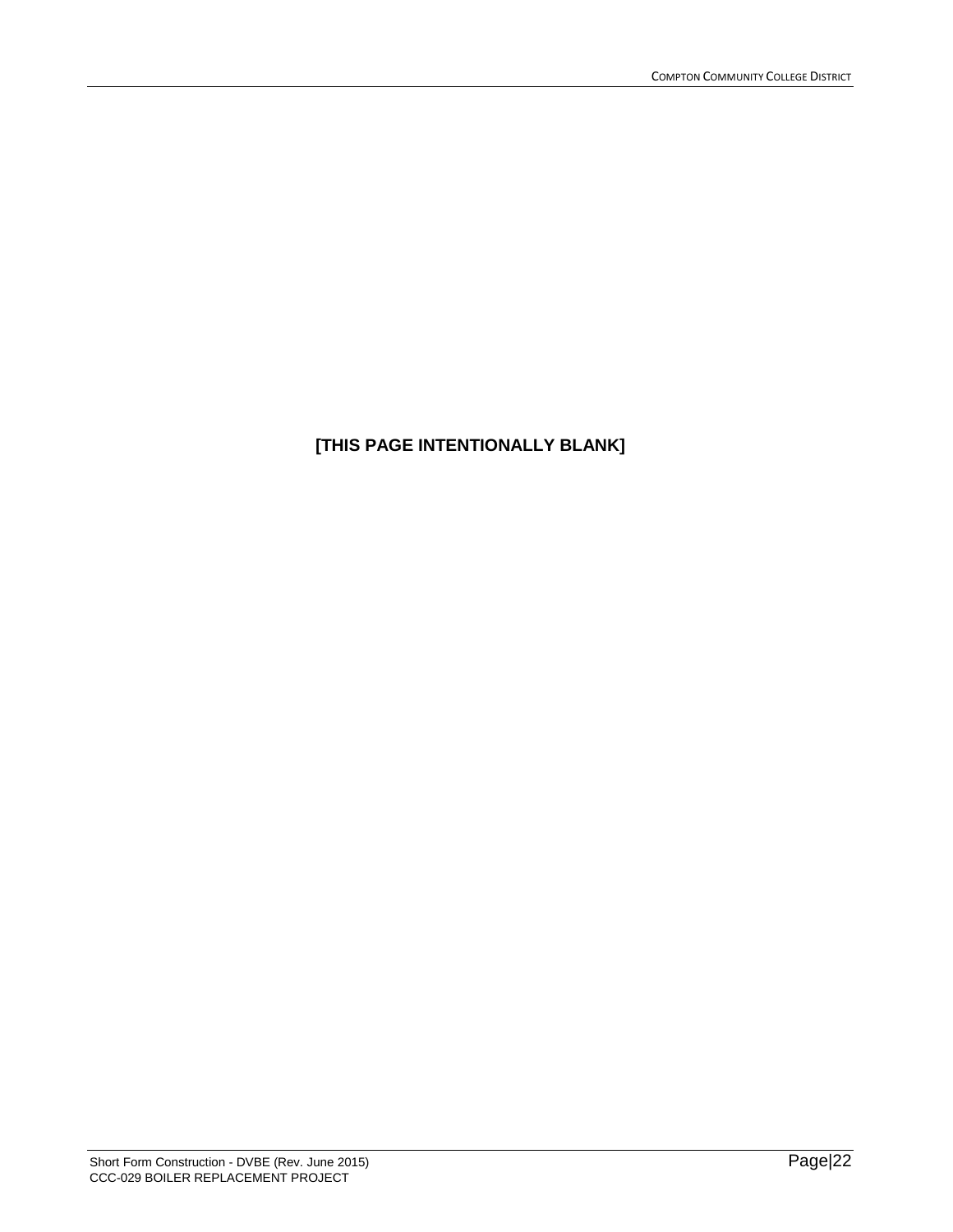### **VERIFICATION OF CONTRACTOR AND SUBCONTRACTORS' DIR REGISTRATION**

I am the \_\_\_\_\_\_\_\_\_\_\_\_\_\_\_\_\_\_\_\_\_\_\_ of \_\_\_\_\_\_\_\_\_\_\_\_\_\_\_\_\_\_\_\_\_\_\_\_\_\_\_\_\_\_\_\_\_\_\_ ("Bidder") (Title/Position) (Bidder Name) submitting the accompanying Bid Proposal for the Work described as **CCC-029 BOILER REPLACEMENT PROJECT.**

- 1. The Bidder is currently registered as a contractor with the Department of Industrial Relations ("DIR").
- 2. The Bidder's DIR Registration Number is: \_\_\_\_\_\_\_\_\_\_\_\_\_\_\_\_\_\_\_. The expiration date of the Bidder's DIR Registration is \_\_\_\_\_\_\_\_\_\_\_\_\_, 20\_\_\_.
- 3. If the expiration date of the Bidder's DIR Registration will occur prior to expiration of the Contract Time for the Work and the Bidder is awarded the Contract for the Work, prior to the Bidder's DIR Registration expiration, the Bidder will take all measures necessary to renew the Bidder's DIR Registration so that there is no lapse in the Bidder's DIR Registration.
- 4. The Bidder, if awarded the Contract for the Work will remain a DIR registered contractor for the entire duration of the Work.
- 5. The Bidder has independently verified that each Subcontractor identified in the Subcontractors List is a DIR registered contractor.
- 6. The Bidder's solicitation of Subcontractor bids included notice to prospective Subcontractors that: (i) all sub-tier subcontractors must be DIR registered contractors at all times during performance of the Work; and (ii) prospective subcontractors may only solicit sub-bids from and contract with lower-tier subcontractors who are DIR registered contractors.
- 7. If any of the statements herein are false or omit material facts rendering a statement to be false or misleading, the Bidder's Bid Proposal is subject to rejection for non-responsiveness.
- 8. I have personal first hand-knowledge of all of the foregoing.

I declare under penalty of perjury under California law that the foregoing is true and correct.

Executed this day of the control of the control of the control of the control of the control of the control of the control of the control of the control of the control of the control of the control of the control of the co

(City and State)

\_\_\_\_\_\_\_\_\_\_\_\_\_\_\_\_\_\_\_\_\_\_\_\_\_\_\_\_\_\_\_ (Signature)

\_\_\_\_\_\_\_\_\_\_\_\_\_\_\_\_\_\_\_\_\_\_\_\_\_\_\_\_\_\_\_ **(Name, typed or printed)**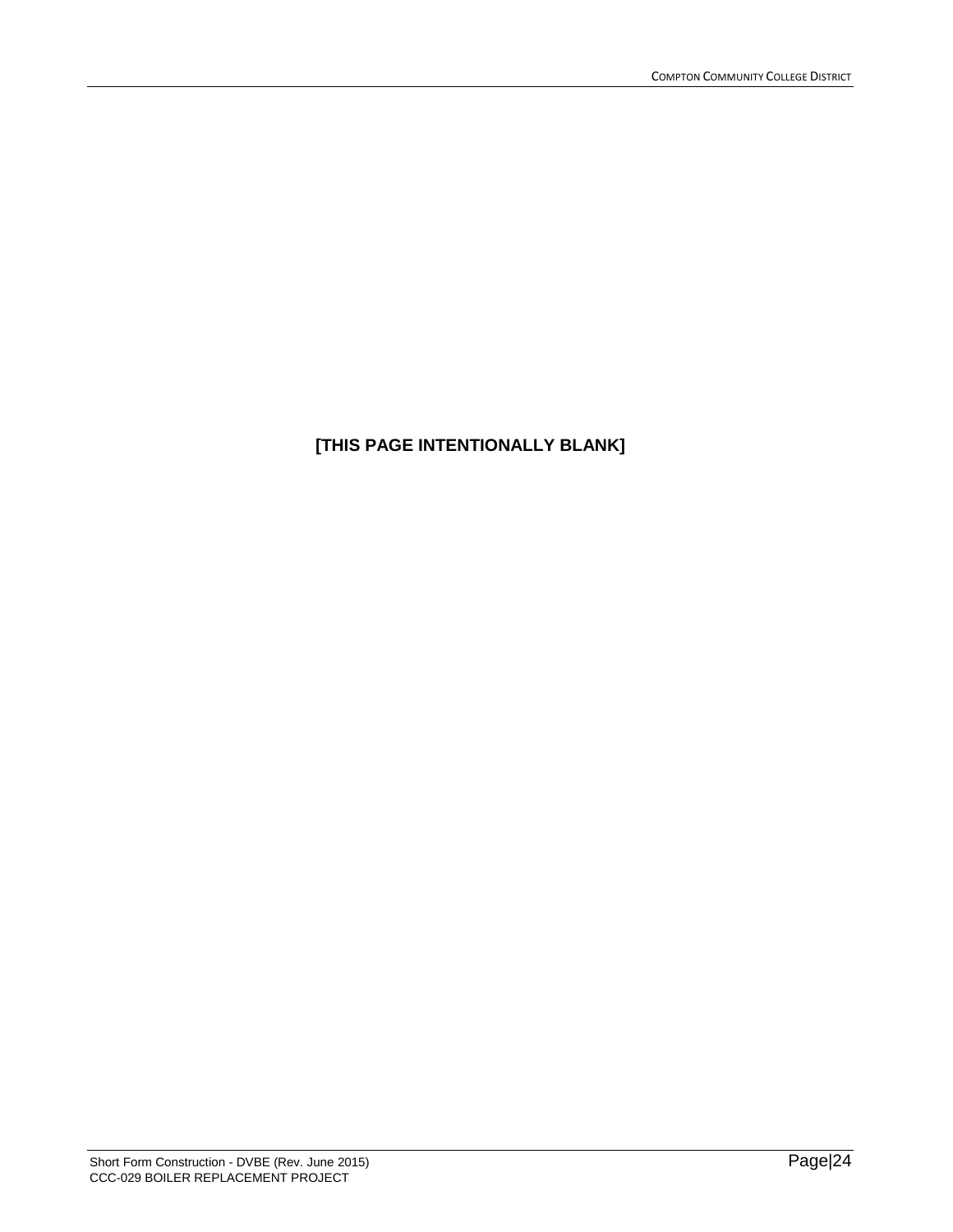### **STATEMENT OF QUALIFICATIONS**

# 1. **Bidder Information.**

1.1. Contact Information

| <b>Mailing Address</b>                                          | <b>Street Address</b><br>City, State, Zip Code |
|-----------------------------------------------------------------|------------------------------------------------|
| <b>Physical Location</b><br>(if different from mailing address) | <b>Street Address</b><br>City, State, Zip Code |
| Telephone/Fax                                                   | Telephone<br>Fax                               |

## 1.2. Bidder Contacts.

| Name                       |              |
|----------------------------|--------------|
| <b>Contact Information</b> | Fax<br>Email |

### 1.3. California Contractors' License.

| License Number(s)         |  |
|---------------------------|--|
|                           |  |
| License Classification(s) |  |
|                           |  |
| Managing<br>Responsible   |  |
| Employee; Responsible     |  |
| <b>Managing Officer</b>   |  |
| <b>Expiration Date(s)</b> |  |
|                           |  |
|                           |  |

### 1.4. Bidder Form of Entity.

- Corporation
- General Partnership
- □ Limited Partnership
- □ Limited Liability Company

□ Limited Liability Partnership

- Joint Venture
- □ Sole Proprietorship

## **[CONTINUED NEXT PAGE]**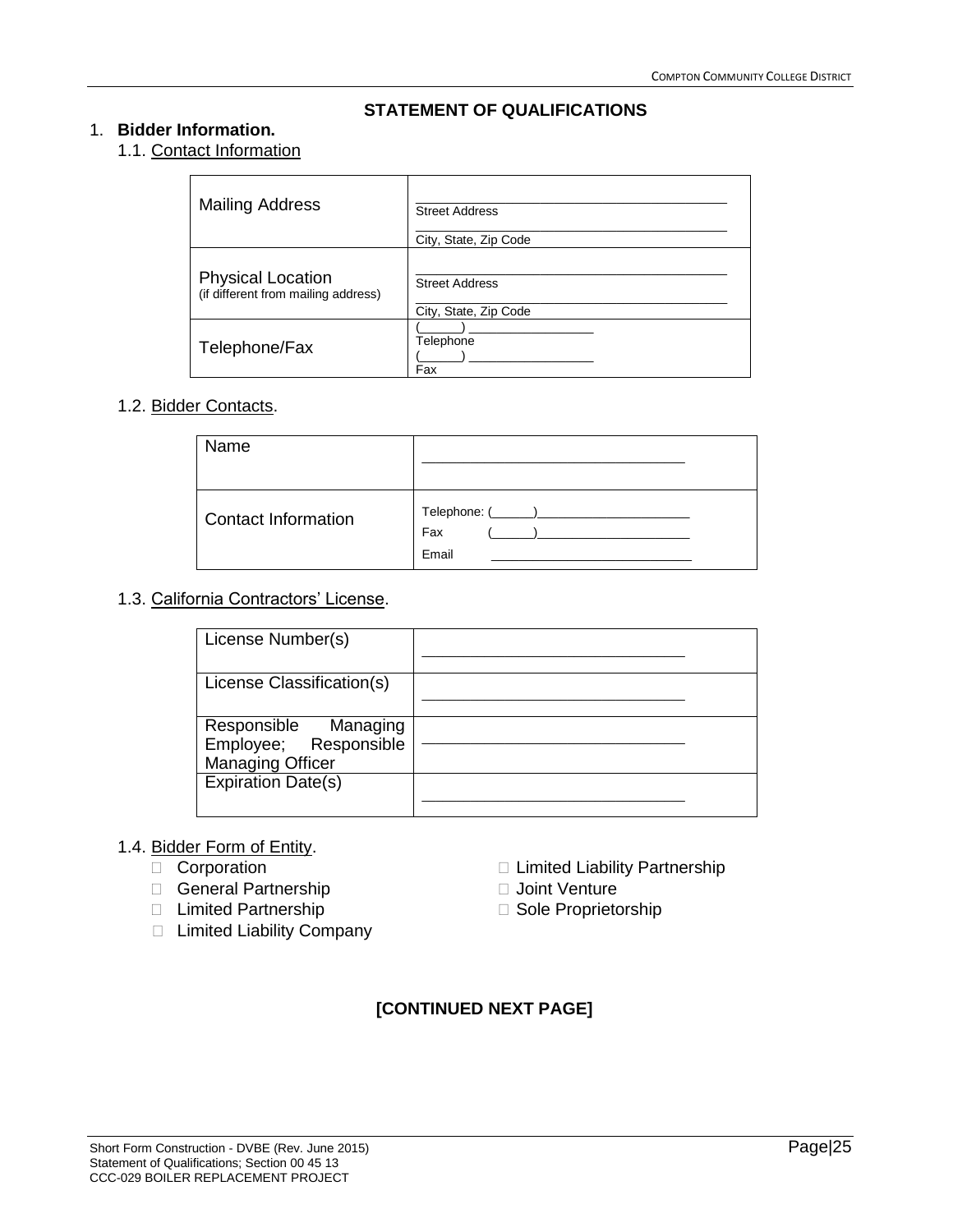2. Revenue. Complete the following for the Applicant's construction operations; if any portion of the revenue disclosed is generated by non-construction operations or activities, the Applicant must identify the portion of revenue attributed to construction operations and generally describe business activities of the Applicant that generates non-construction operations related revenue.

| <b>Calendar Year/ Fiscal</b><br>Year | <b>Annual Gross</b><br>Revenue | <b>Average Dollar</b><br><b>Value of all</b><br><b>Contracts</b> | <b>Dollar Value of</b><br><b>Largest Contract</b> |
|--------------------------------------|--------------------------------|------------------------------------------------------------------|---------------------------------------------------|
| 2013 (2012/2013)                     |                                |                                                                  |                                                   |
| 2014 (2013/2014)                     |                                |                                                                  |                                                   |
| 2015 (2014/2015)                     |                                |                                                                  |                                                   |

#### 3. References.

| <b>DSA Project Inspectors</b>                                          |                                                           |               |                     |
|------------------------------------------------------------------------|-----------------------------------------------------------|---------------|---------------------|
| Firm Name                                                              | <b>Address</b>                                            | Telephone No. | <b>Contact Name</b> |
|                                                                        |                                                           |               |                     |
|                                                                        |                                                           |               |                     |
|                                                                        | <b>Owners</b>                                             |               |                     |
|                                                                        | (K-12 school districts or community colleges preferred)   |               |                     |
| <b>Owner Name</b>                                                      | <b>Address</b>                                            | Telephone No. | <b>Contact Name</b> |
|                                                                        |                                                           |               |                     |
|                                                                        |                                                           |               |                     |
|                                                                        |                                                           |               |                     |
|                                                                        | <b>Architects</b><br>(K-12 or Community College Projects) |               |                     |
| <b>Architect Firm Name &amp;</b><br><b>Architect Firm Contact Name</b> | <b>Address</b>                                            | Telephone No. | <b>Contact Name</b> |
|                                                                        |                                                           |               |                     |
|                                                                        |                                                           |               |                     |
|                                                                        |                                                           |               |                     |

## **[CONTINUED NEXT PAGE]**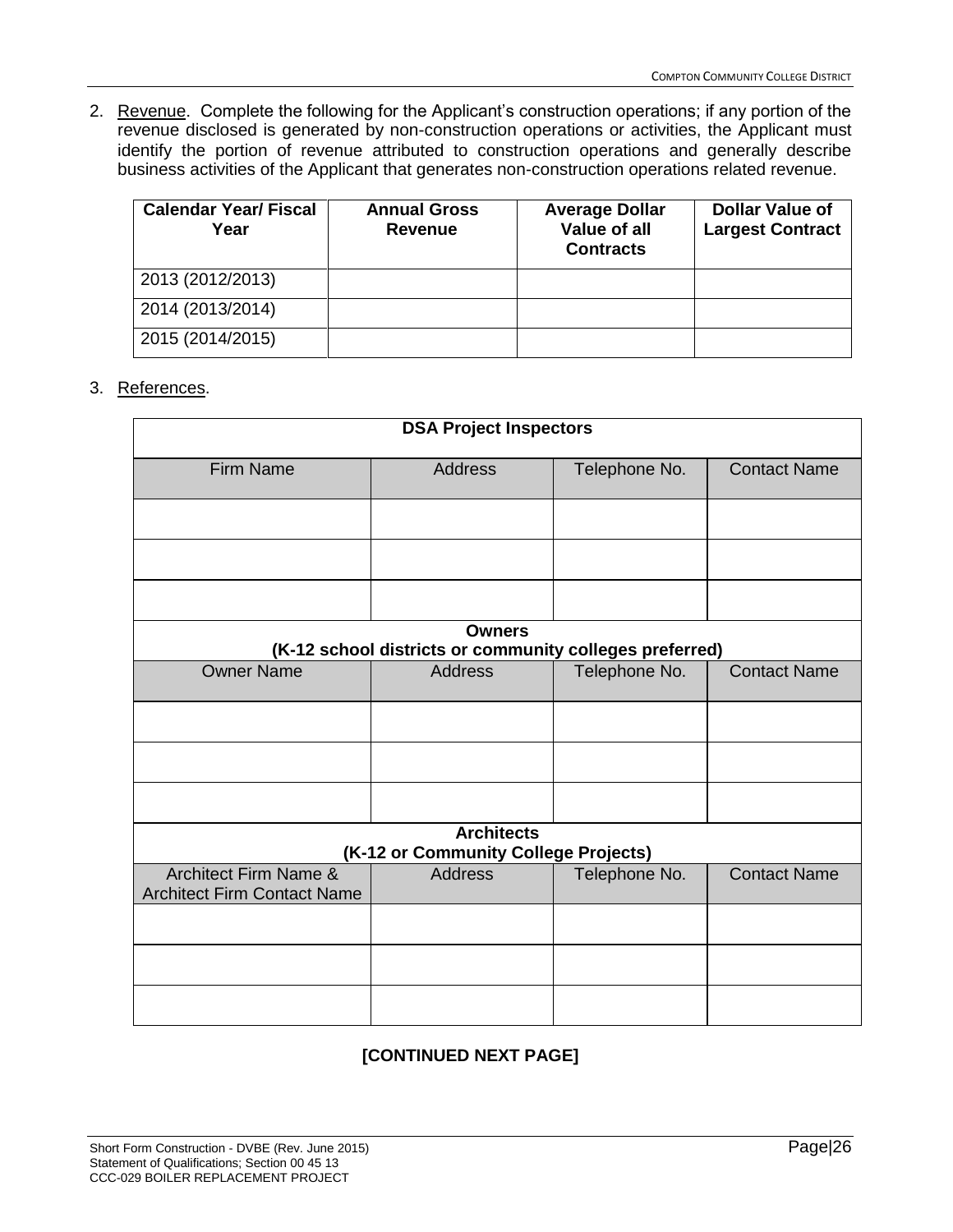#### 4. Insurance.

| Liability<br>Commercial<br>General                                      |                                                                                                                                                                                                                                      |
|-------------------------------------------------------------------------|--------------------------------------------------------------------------------------------------------------------------------------------------------------------------------------------------------------------------------------|
| Insurance                                                               | Insurer:                                                                                                                                                                                                                             |
|                                                                         | Policy No. <u>__________________________</u>                                                                                                                                                                                         |
|                                                                         | <b>Broker</b>                                                                                                                                                                                                                        |
| Liability<br>Commercial<br>General<br><b>Insurance Broker</b>           |                                                                                                                                                                                                                                      |
|                                                                         | (Street Address)                                                                                                                                                                                                                     |
|                                                                         | (City, State & Zip Code)                                                                                                                                                                                                             |
|                                                                         | $\underbrace{(\hspace{0.3cm}\underline{\hspace{0.3cm}})}_{\text{Telephone}} \hspace{0.5cm} \underbrace{\hspace{0.5cm}}_{\text{Fax}} \hspace{0.5cm} \underbrace{\hspace{0.5cm}}_{\text{Lelephone}}$                                   |
|                                                                         | (Email address)                                                                                                                                                                                                                      |
| Bid, Performance and Labor<br>&<br><b>Materials Payment Bond Surety</b> | Surety:<br><u> 1989 - Johann Harry Harry Harry Harry Harry Harry Harry Harry Harry Harry Harry Harry Harry Harry Harry Harry</u>                                                                                                     |
|                                                                         |                                                                                                                                                                                                                                      |
|                                                                         | (Surety Broker Contact Name)                                                                                                                                                                                                         |
|                                                                         | (Street Address)                                                                                                                                                                                                                     |
|                                                                         | (City, State & Zip Code)                                                                                                                                                                                                             |
|                                                                         | Telephone<br>Fax                                                                                                                                                                                                                     |
|                                                                         | (Email address)                                                                                                                                                                                                                      |
| <b>Workers Compensation Insurance</b>                                   | Insurer:                                                                                                                                                                                                                             |
|                                                                         | <u>and the state of the state of the state of the state of the state of the state of the state of the state of the state of the state of the state of the state of the state of the state of the state of the state of the state</u> |
|                                                                         | Policy No. <u>________________________</u> ______                                                                                                                                                                                    |
|                                                                         | <b>Broker</b>                                                                                                                                                                                                                        |
| Workers<br>Compensation<br>Insurance<br><b>Broker</b>                   |                                                                                                                                                                                                                                      |
|                                                                         | (Street Address)                                                                                                                                                                                                                     |
|                                                                         | (City, State & Zip Code)                                                                                                                                                                                                             |
|                                                                         | Fax<br>Telephone                                                                                                                                                                                                                     |
|                                                                         | (Email address)                                                                                                                                                                                                                      |

# **[CONTINUED NEXT PAGE]**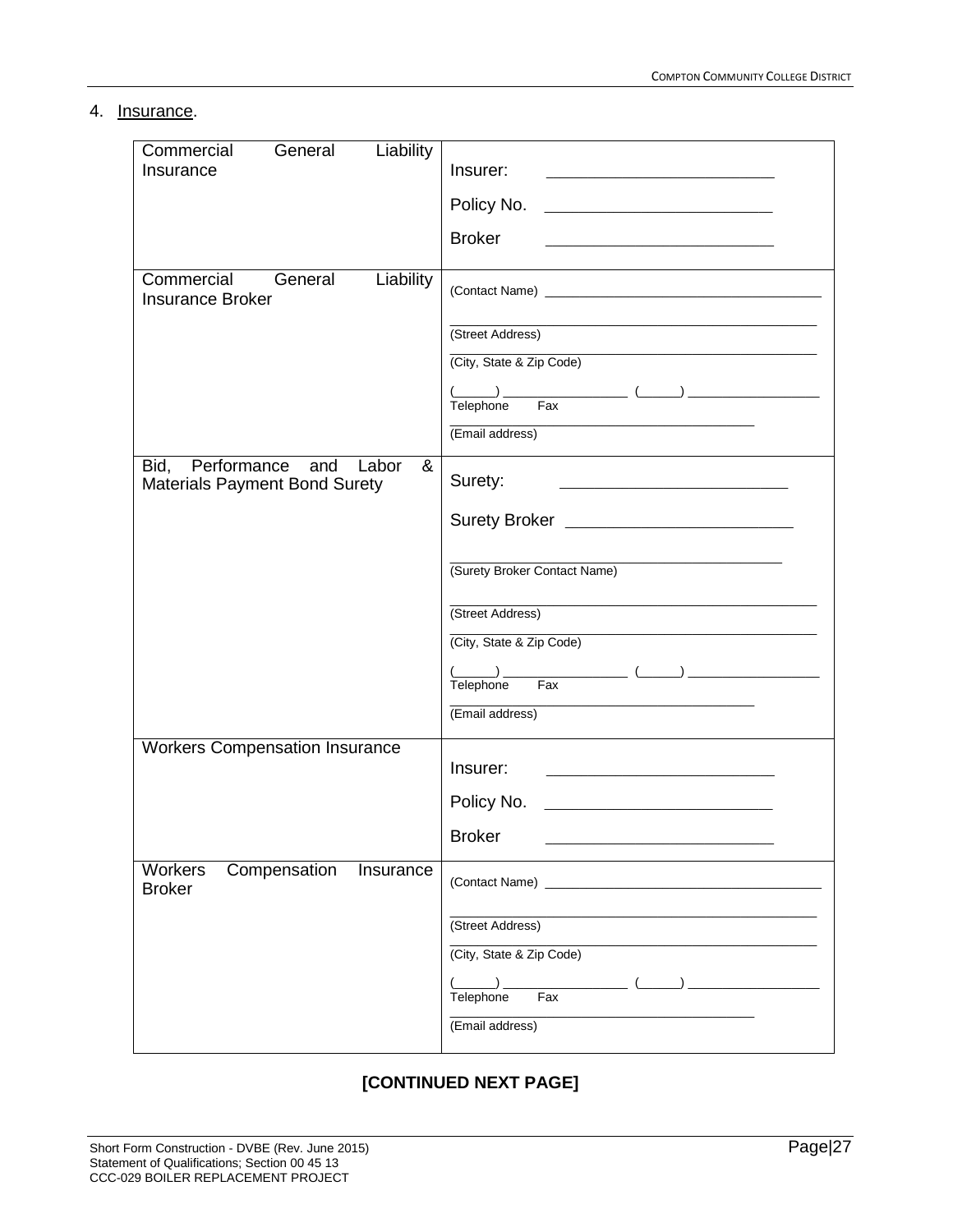- 5. Essential Requirements. A Bidder will not be deemed qualified if the answer to any of the following questions results in a "not qualified" response and the Bid Proposal submitted by such a Bidder will be rejected for non-responsiveness.
	- 5.1. Bidder possesses a valid and currently in good standing California Contractors' license for the Classification(s) of Contractors' License required by the Call for Bids.

\_\_ Yes \_\_ No (Not Qualified)

5.2. The Bidder is a DIR Registered Contractor.

Yes No (Not Qualified)

5.3. Bidder has a current commercial general liability insurance policy with coverage limits which are equal to or exceed the minimum coverage limit required by the Contract Documents.

Yes No (Not Qualified)

- 5.4. Bidder has a current workers' compensation insurance policy as required by the Labor Code or is legally self-insured pursuant to Labor Code § 3700.
	- \_\_ Yes \_\_ No (Not Qualified)
	- Bidder is exempt from this requirement, because it has no employees
- 5.5. Certificates of Insurance evidencing the Bidder's current commercial general liability insurance policy and workers compensation insurance are attached to the response to this Qualifications Statement.
	- Commercial General Liability Certificate of Insurance
	- Yes No (Not Qualified)

Workers Compensation Certificate of Insurance

\_\_ Yes \_\_ No (Not Qualified)

- \_\_ No, Applicant is exempt from this requirement, because it has no employees
- 5.6. Is the Bidder ineligible or debarred from submitting Bid Proposals for public works projects or public works contracts pursuant Labor Code §1777.1 or Labor Code §1777.7?

\_\_ Yes (Not Qualified) \_\_ No

5.7. Has any public agency, within the past five (5) years conducted proceedings that resulted in a finding that the Bidder, or any predecessor to the Bidder, is not a "responsible" bidder for a public works project or a public works contract?

\_\_ Yes (Not Qualified) \_\_ No

5.8. At any time during the last five (5) years, has the Bidder or any predecessor to the Bidder, or any of the equity owners of the Bidder been convicted of a federal or state crime involving fraud, theft, or any other act of dishonesty?

\_\_ Yes (Not Qualified) \_\_ No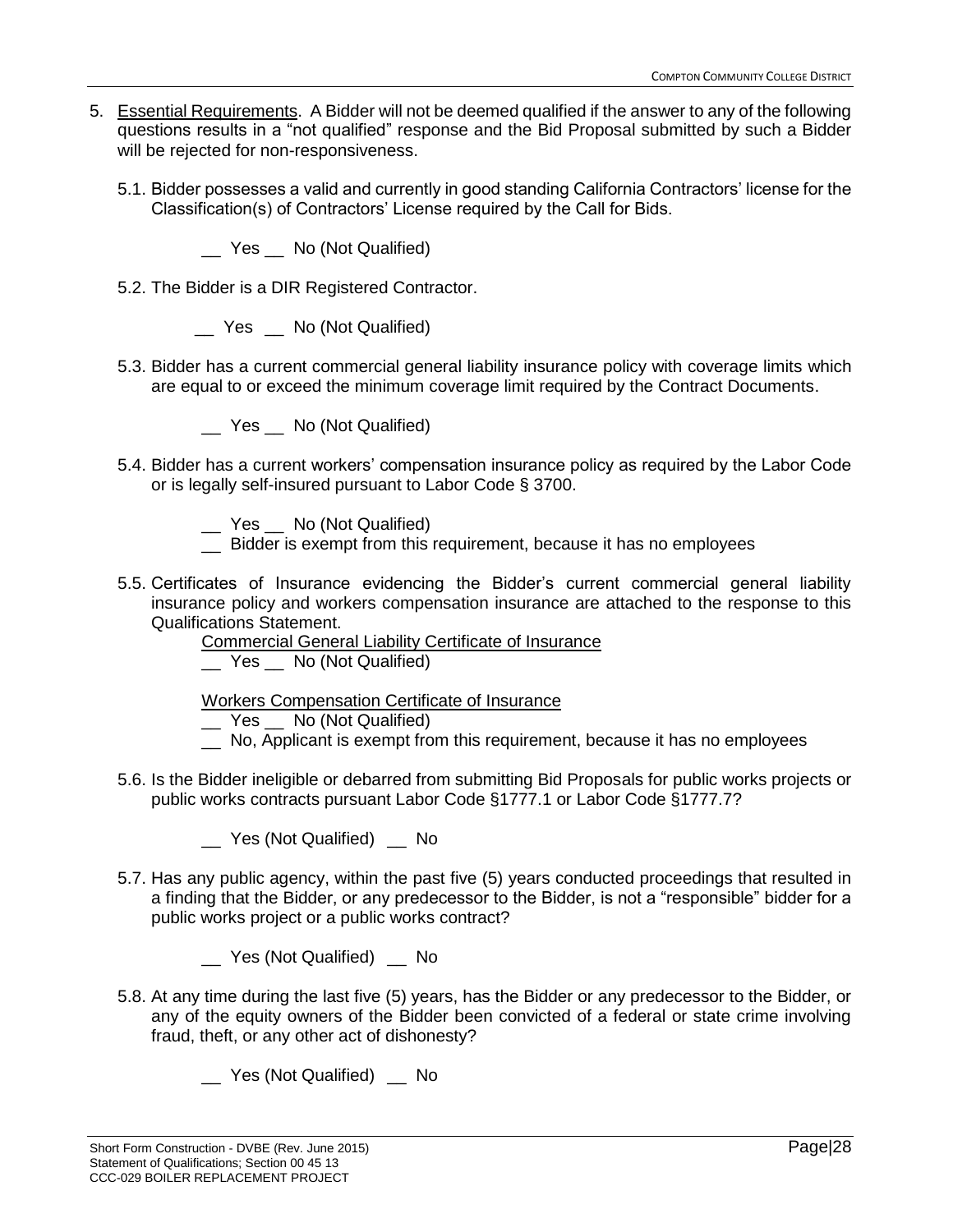5.9. At any time during the past five (5) years has a Surety completed any project or the Bidder's obligations under a construction contract?

\_\_ Yes (Not Qualified) \_\_ No

- 5.10. At any time during the past five (5) years has the Bidder been declared in default under any construction contract to which the Bidder was a party?
	- Yes (Not Qualified) **No**
- 5.11. Is the Bidder's Worker's Compensation Insurance average Experience Modification Rating ("EMR") rating over the past five (5) years more than 1.5?

\_\_ Yes (Not Qualified) \_\_ No

6. Accuracy and Authority. The undersigned is duly authorized to execute this Statement of Qualifications under penalty of perjury on behalf of the above-identified Bidder. The undersigned warrants and represents that he/she has personal knowledge of each of the responses to this Statement of Qualifications and/or that he/she has conducted all necessary and appropriate inquiries to determine the truth, completeness and accuracy of responses to this Statement of Qualifications. The undersigned declares and certifies that the responses to this Statement of Qualifications are complete and accurate; there are no omissions of material fact or information that render any response to be false or misleading and there are no misstatements of fact in any of the responses. The above-identified Bidder acknowledges and agrees that if the District determines that any response herein is false or misleading or contains misstatements of fact so as to be false or misleading, the Bidder's Bid Proposal may be rejected by the District for nonresponsiveness.

Executed this\_\_\_ day of \_\_\_\_\_\_\_\_\_\_\_\_\_\_\_\_\_\_\_\_\_\_ 20\_\_ at\_\_\_\_\_\_\_\_\_\_\_\_\_\_\_\_\_\_\_\_\_\_\_\_\_\_\_

(City and State)

I declare under penalty of perjury under California law that the foregoing is true and correct.

By: \_\_\_\_\_\_\_\_\_\_\_\_\_\_\_\_\_\_\_\_\_\_\_\_\_\_\_\_\_\_\_\_\_\_\_\_\_\_\_\_\_\_\_\_ (Signature of Bidder's Authorized Officer or Representative)

\_\_\_\_\_\_\_\_\_\_\_\_\_\_\_\_\_\_\_\_\_\_\_\_\_\_\_\_\_\_\_\_\_\_\_\_\_\_\_\_\_\_\_\_ (Typed or Printed Name)

Title: \_\_\_\_\_\_\_\_\_\_\_\_\_\_\_\_\_\_\_\_\_\_\_\_\_\_\_\_\_\_\_\_\_\_\_\_\_\_\_\_\_\_\_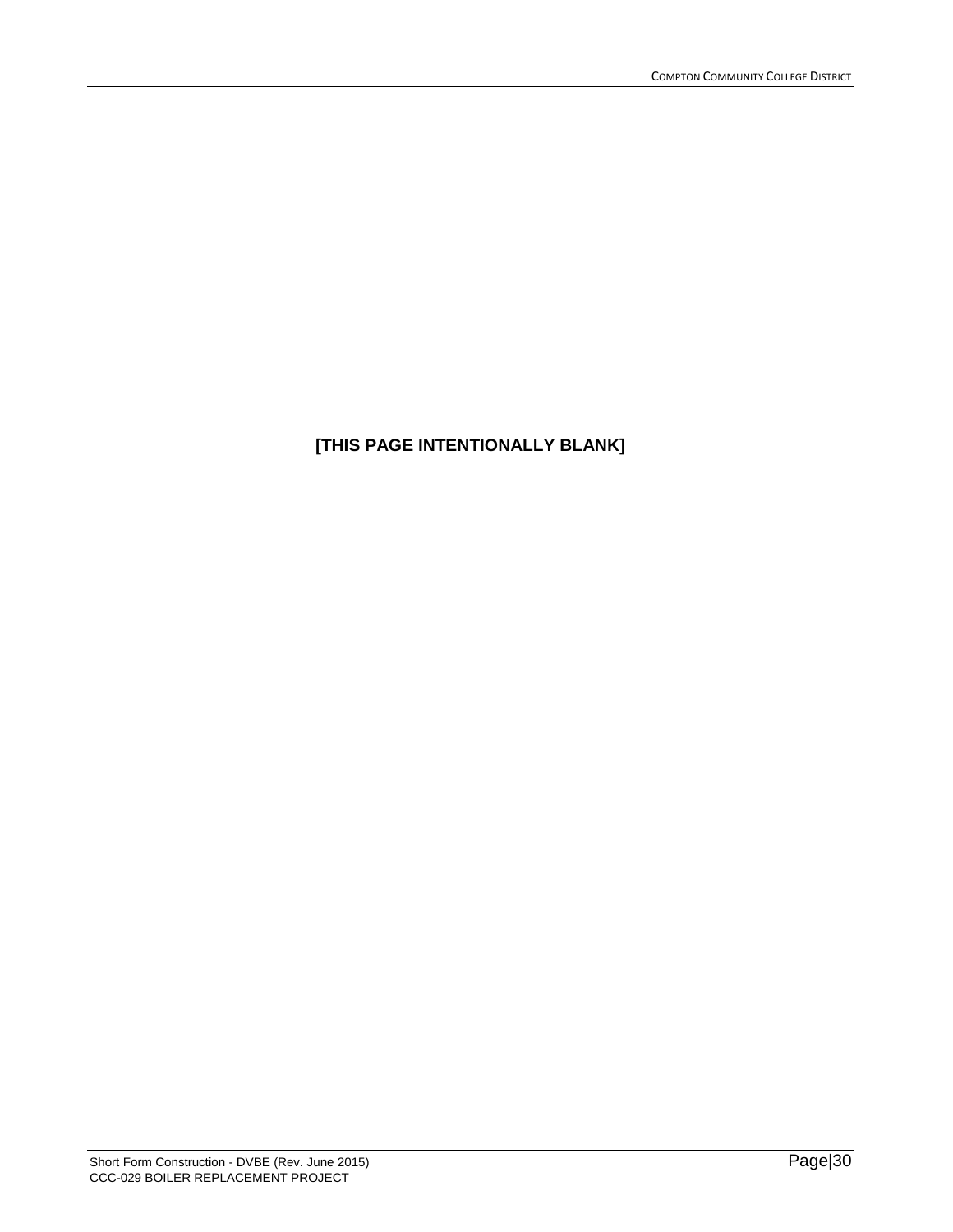### **NON-COLLUSION AFFIDAVIT**

STATE OF CALIFORNIA  $($ COUNTY OF \_\_\_\_\_\_\_\_\_\_\_\_\_\_\_\_\_\_\_\_\_\_\_\_\_)

### PROJECT: **CCC-029 BOILER REPLACEMENT PROJECT**

|                                          | being first duly sworn, deposes and says that I am the                                                                                                                                                                         |
|------------------------------------------|--------------------------------------------------------------------------------------------------------------------------------------------------------------------------------------------------------------------------------|
| (Typed or Printed Name)                  |                                                                                                                                                                                                                                |
|                                          | the party submitting                                                                                                                                                                                                           |
| Title)                                   | (Bidder Name)                                                                                                                                                                                                                  |
| the features Did Deceased (6the Didded)) | the composition of the field of the contract of the December of the contract of the contract of the contract of the contract of the contract of the contract of the contract of the contract of the contract of the contract o |

the foregoing Bid Proposal ("the Bidder"). In connection with the foregoing Bid Proposal, the undersigned declares, states and certifies that:

The Bid Proposal is not made in the interest of, or on behalf of, any undisclosed person, partnership, company, association, organization or corporation.

The Bid Proposal is genuine and not collusive or sham.

The bidder has not directly or indirectly induced or solicited any other bidder to put in a false or sham bid, and has not directly or indirectly colluded, conspired, connived, or agreed with any other bidder or anyone else to put in sham bid, or to refrain from bidding.

The bidder has not in any manner, directly or indirectly, sought by agreement, communication, or conference with anyone to fix the bid price, or that of any other bidder, or to fix any overhead, profit or cost element of the bid price or that of any other bidder, or to secure any advantage against the public body awarding the contract or of anyone interested in the proposed contract.

All statements contained in the Bid Proposal and related documents are true.

The bidder has not, directly or indirectly, submitted the bid price or any breakdown thereof, or the contents thereof, or divulged information or data relative thereto, or paid, and will not pay, any fee to any person, corporation, partnership, company, association, organization, bid depository, or to any member or agent thereof to effectuate a collusive or sham bid.

Executed this \_\_\_\_ day of \_\_\_\_\_\_\_\_\_\_\_, 20\_\_ at \_\_\_\_\_\_\_\_\_\_\_\_\_\_\_\_\_\_\_\_\_\_\_\_\_\_\_\_\_\_\_\_\_.

(City, County and State)

I declare under penalty of perjury under the laws of the State of California that the foregoing is true and correct.

Dated \_\_\_\_\_\_\_\_\_\_\_\_\_\_\_\_\_\_\_\_\_\_\_

By: \_\_\_\_\_\_\_\_\_\_\_\_\_\_\_\_\_\_\_\_\_\_\_\_\_\_\_\_\_\_\_\_\_\_\_\_\_\_\_\_\_\_\_\_

(Signature of Bidder's Authorized Officer or Representative)

\_\_\_\_\_\_\_\_\_\_\_\_\_\_\_\_\_\_\_\_\_\_\_\_\_\_\_\_\_\_\_\_\_\_\_\_\_\_\_\_\_\_\_\_ (Typed or Printed Name)

Title: \_\_\_\_\_\_\_\_\_\_\_\_\_\_\_\_\_\_\_\_\_\_\_\_\_\_\_\_\_\_\_\_\_\_\_\_\_\_\_\_\_\_\_\_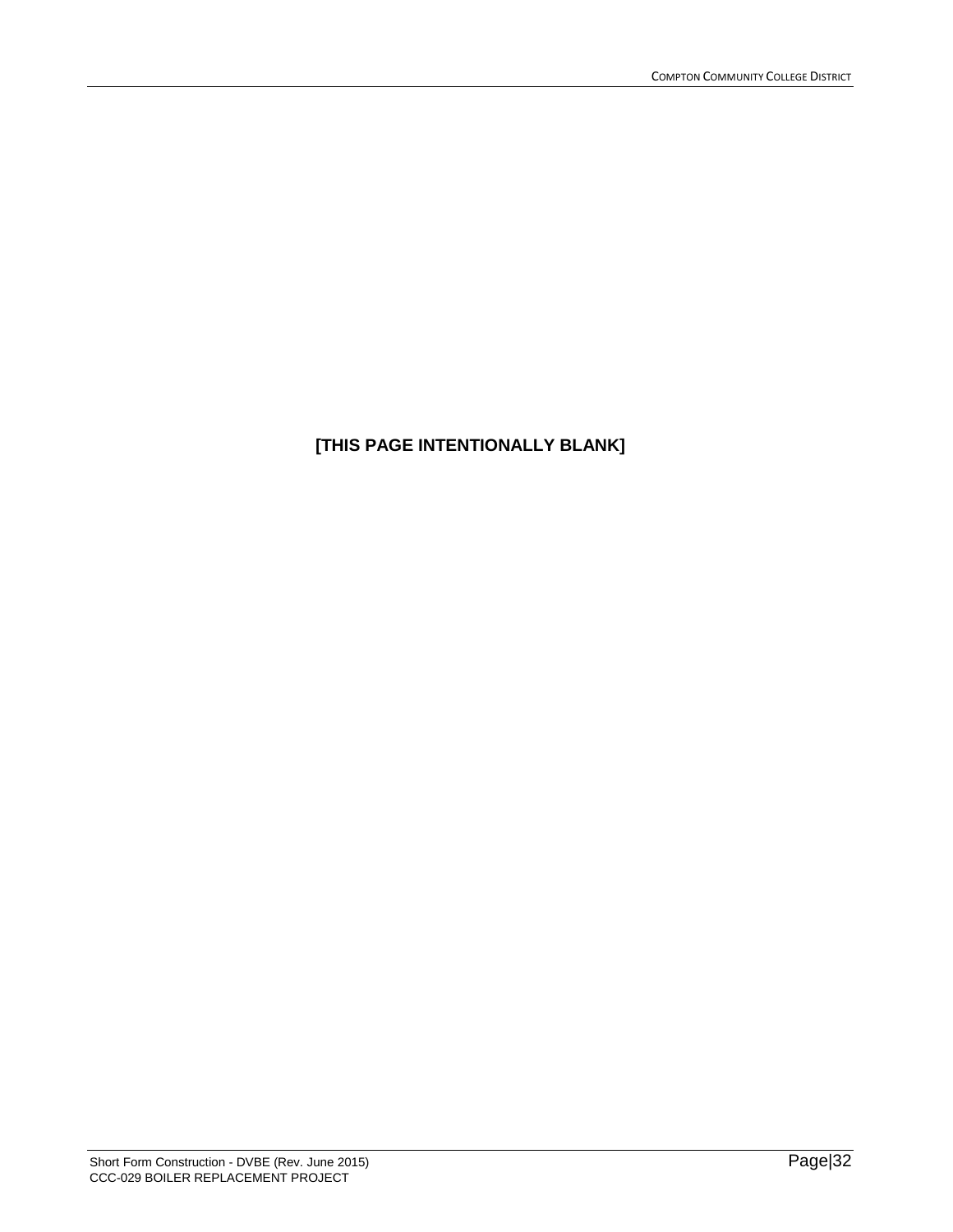### **CERTIFICATE OF WORKERS' COMPENSATION INSURANCE**

|                   | the |                                 |
|-------------------|-----|---------------------------------|
| (Name)            |     | (Title)                         |
|                   |     | declare state and certify that: |
| (Contractor Name) |     |                                 |

I am aware that California Labor Code §3700(a) and (b) provides:

"Every employer except the state shall secure the payment of compensation in one or more of the following ways:

(a) By being insured against liability to pay compensation in one or more insurers duly authorized to write compensation insurance in this state.

(b) By securing from the Director of Industrial Relations a certificate of consent to self-insure either as an individual employer, or one employer in a group of employers, which may be given upon furnishing proof satisfactory to the Director of Industrial Relations of ability to self-insure and to pay any compensation that may become due to his or her employees."

I am aware that the provisions of California Labor Code §3700 require every employer to be insured against liability for workers' compensation or to undertake self-insurance in accordance with the provisions of that code, and I will comply with such provisions before commencing the performance of this Contract.

I am authorized to execute this Certificate of Workers Compensation Insurance on behalf of the aboveidentified Contractor.

Dated:  $\Box$ 

 $\mathsf{By:}\nolimits$ 

\_\_\_\_\_\_\_\_\_\_\_\_\_\_\_\_\_\_\_\_\_\_\_\_\_\_\_\_\_\_\_\_\_\_\_\_\_\_\_\_\_\_\_ (Name Printed or Typed)

Title: \_\_\_\_\_\_\_\_\_\_\_\_\_\_\_\_\_\_\_\_\_\_\_\_\_\_\_\_\_\_\_\_\_\_\_\_\_\_\_\_\_\_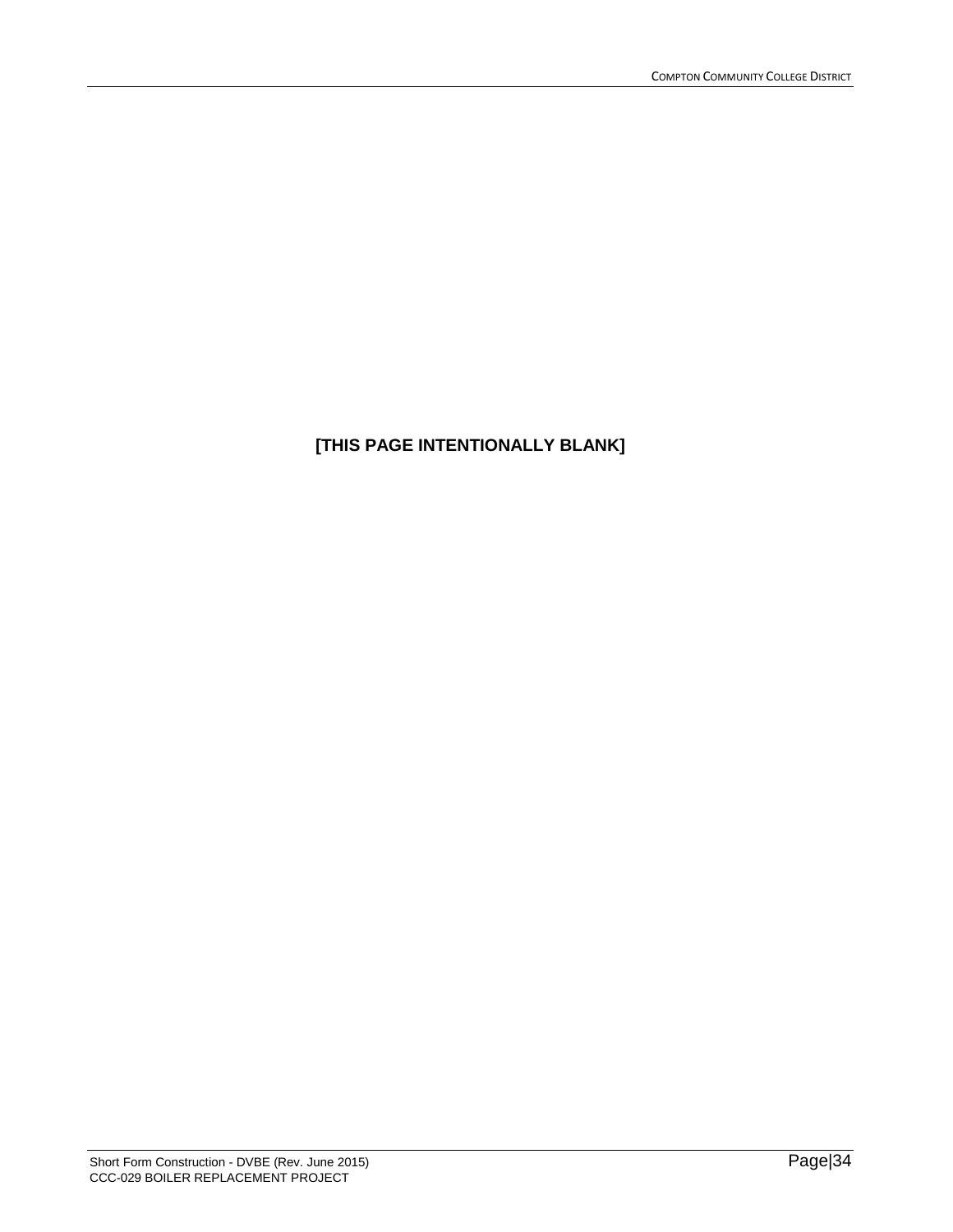### **DRUG-FREE WORKPLACE CERTIFICATION**

 $I, \_\_\_\_\_\_\_\$  am the  $\_\_\_\_\_\_\_\_\_\_\_$  of  $\_$ (Contractor Name)

I declare, state and certify to all of the following:

- 1. I am aware of the provisions and requirements of California Government Code §§8350 et seq., the Drug Free Workplace Act of 1990.
- 2. I am authorized to certify, and do certify, on behalf of Contractor that a drug free workplace will be provided by Contractor by doing all of the following:
	- 2.1. Publishing a statement notifying employees that the unlawful manufacture, distribution, dispensation, possession or use of a controlled substance is prohibited in Contractor's workplace and specifying actions which will be taken against employees for violation of the prohibition.
	- 2.2. Establishing a drug-free awareness program to inform employees about all of the following: (i) the dangers of drug abuse in the workplace; (ii) Contractor's policy of maintaining a drugfree workplace; (ii) the availability of drug counseling, rehabilitation and employee-assistance programs; and (iii) the penalties that may be imposed upon employees for drug abuse violations.
	- 2.3. Requiring that each employee engaged in the performance of the Contract be given a copy of the statement required by Paragraph 2.1 above, and that as a condition of employment by Contractor in connection with the Work of the Contract, the employee agrees to abide by the terms of the statement.
- 3. Contractor agrees to fulfill and discharge all of Contractor's obligations under the terms and requirements of California Government Code §8355 by, inter alia, publishing a statement notifying employees concerning: (i) the prohibition of any controlled substance in the workplace, (ii) establishing a drug-free awareness program, and (iii) requiring that each employee engaged in the performance of the Work of the Contract be given a copy of the statement required by California Government Code §8355(a) and requiring that the employee agree to abide by the terms of that statement.
- 4. Contractor and I understand that if the District determines that Contractor has either: (i) made a false certification herein, or (ii) violated this certification by failing to carry out and to implement the requirements of California Government Code §§8355, the Contract awarded herein is subject to termination, suspension of payments, or both. Contractor and I further understand that, should Contractor violate the terms of the Drug-Free Workplace Act of 1990, Contractor may be subject to debarment in accordance with the provisions of California Government Code §§8350, et seq.
- 5. Contractor and I acknowledge that Contractor and I are aware of the provisions of California Government Code §§8350, et seq. and hereby certify that Contractor and I will adhere to, fulfill, satisfy and discharge all provisions of and obligations under the Drug-Free Workplace Act of 1990.

I declare under penalty of perjury under the laws of the State of California that all of the foregoing is true and correct. Executed this a day of the control at the 20 at

|     | (City and State)                                             |
|-----|--------------------------------------------------------------|
| By: |                                                              |
|     | (Signature of Bidder's Authorized Officer or Representative) |
|     | (Typed or Printed Name)                                      |

Title: \_\_\_\_\_\_\_\_\_\_\_\_\_\_\_\_\_\_\_\_\_\_\_\_\_\_\_\_\_\_\_\_\_\_\_\_\_\_\_\_\_\_\_\_\_\_\_\_\_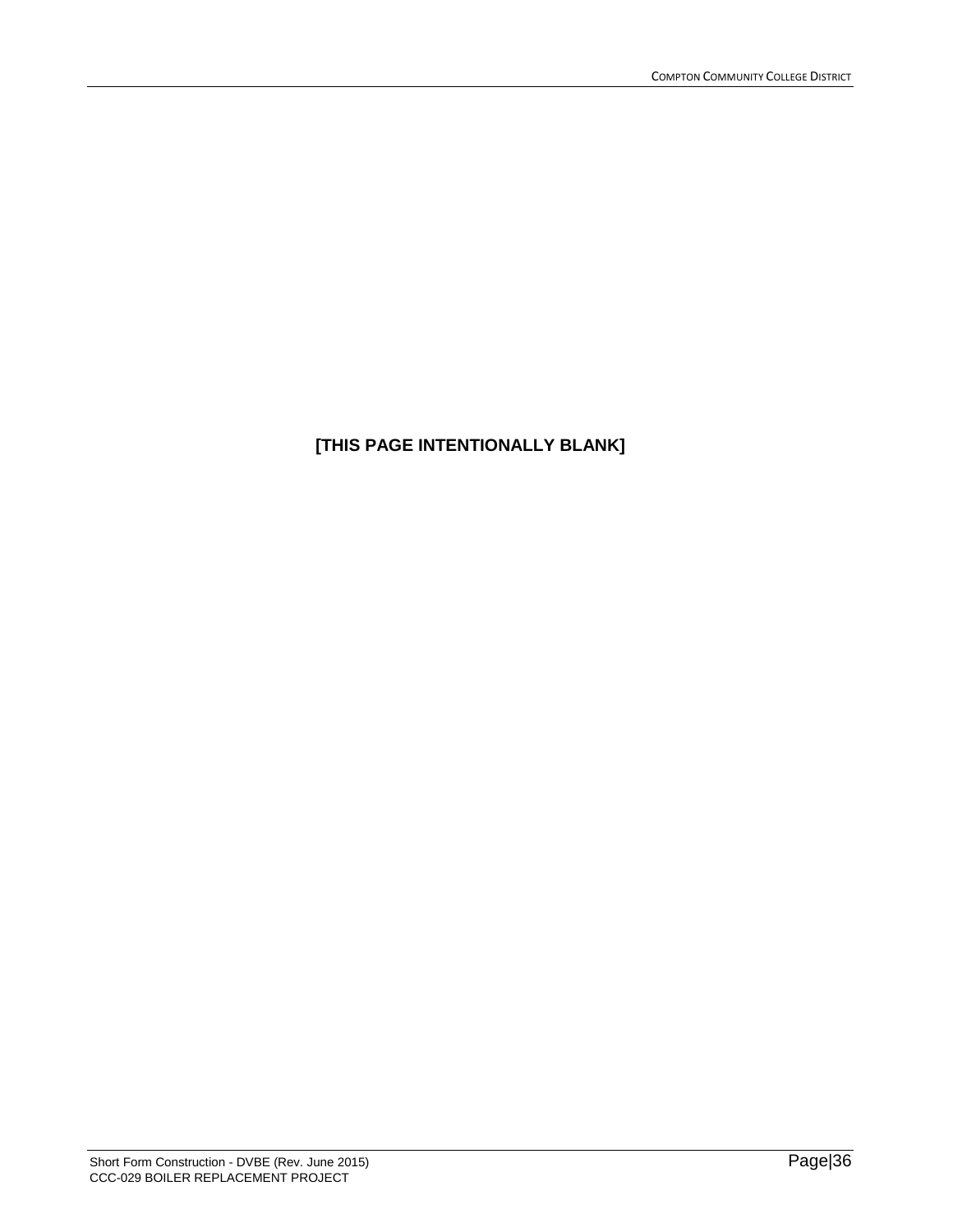## **DISABLED VETERAN BUSINESS ENTERPRISE ("DVBE") PARTICIPATION GOAL PROGRAM POLICY**

- 1. DVBE Participation Goal Program Policy. WEST VALLEY-MISSION COMMUNITY COLLEGE DISTRICT ("the District") is committed to achieving the legislatively and administratively established Participation Goal for Disabled Business Enterprises ("DVBEs"). Through the DVBE Participation Goal Program, the District encourages contractors to ensure maximum opportunities for the participation of DVBEs in the Work of the Contract. The District's commitment to the achievement of DVBE Participation Goal for the Work of the Contract shall not, however, result in the District's discrimination in the award of the Contract on the basis of ethnic group identification, ancestry, religion, age, sex, race, color, or physical or mental disability.
- 2. Definitions.
	- 2.1. Disabled Veteran. A "Disabled Veteran" means a veteran of the military, naval, or air service of the United States with at least ten percent (10%) service-connected disability who is a resident of the State of California.
	- 2.2. Disabled Veteran Business Enterprise. A "Disabled Veteran Business Enterprise" ("DVBE") means a business enterprise certified by the Office of Small and Minority Business, State of California, Department of General Services, as a "Disabled Veteran Business Enterprise."
	- 2.3. Good Faith Efforts. As use herein, the term "Good Faith Efforts" shall be deemed to mean demonstrable and effective efforts of the Bidder to seek out, consider and secure DVBEs as potential Subcontractors or Material Suppliers, or both, in order to meet the Participation Goal; the Good Faith Efforts must be an active and aggressive effort to meet the Participation Goal, as more particularly set forth herein.
- 3. Participation Goal.
	- 3.1. Participation Goal Defined. The term "Participation Goal" is a numerically expressed objective for DVBE participation in performing the Work of the Contract. The DVBE Participation Goal is not a quota, set-aside, or rigid proportion.
	- 3.2. DVBE Participation Goal. The DVBE Participation Goal is Three Percent (3%) of total amount of Bidder's Bid Proposal, inclusive of the value of additive Alternate Bid Items, if any.
- 4. Good Faith Efforts to Meet Participation Goal.
	- 4.1. Good Faith Efforts. The Bid Proposal submitted by any Bidder who has not met the DVBE Participation Goal shall be considered responsive only if the Bidder represents that it made Good Faith Efforts to meet the DVBE Participation Goal.
	- 4.2. Good Faith Efforts to Meet DVBE Participation Goal. A Bidder must secure the participation of DVBEs in a timely manner to ensure that potential DVBE Subcontractors or Material Suppliers have an adequate opportunity to respond to the Bidder's solicitation of sub-bids and be given serious consideration by the Bidder prior to the closing time for the receipt of Bid Proposals. Such Good Faith Efforts shall include, without limitation:
		- 4.2.1. DVBE Work and Active Solicitation of DVBEs. The Bidder's identification of portions of the Work which may be provided or performed by DVBE Subcontractors and/or Material Suppliers and the Bidder's active and sincere solicitation of DVBEs for those identified portions of the Work.
		- 4.2.2. Contact Agencies for DVBEs. Contact local, state and/or federal agencies, and local DVBE organizations to identify potential DVBEs for performing portions of the Work;
		- 4.2.3. Advertisements. Advertise (with sufficient time for submission of sub-bids and the Bidder's good faith consideration of the same) prior to the last date for submittal of Bid Proposals in: (i) one or more daily or weekly newspapers of general circulation published in the locality of the Work, and (ii) one or more construction trade publications, and (iii) one or more construction trade publications, journals or papers focusing on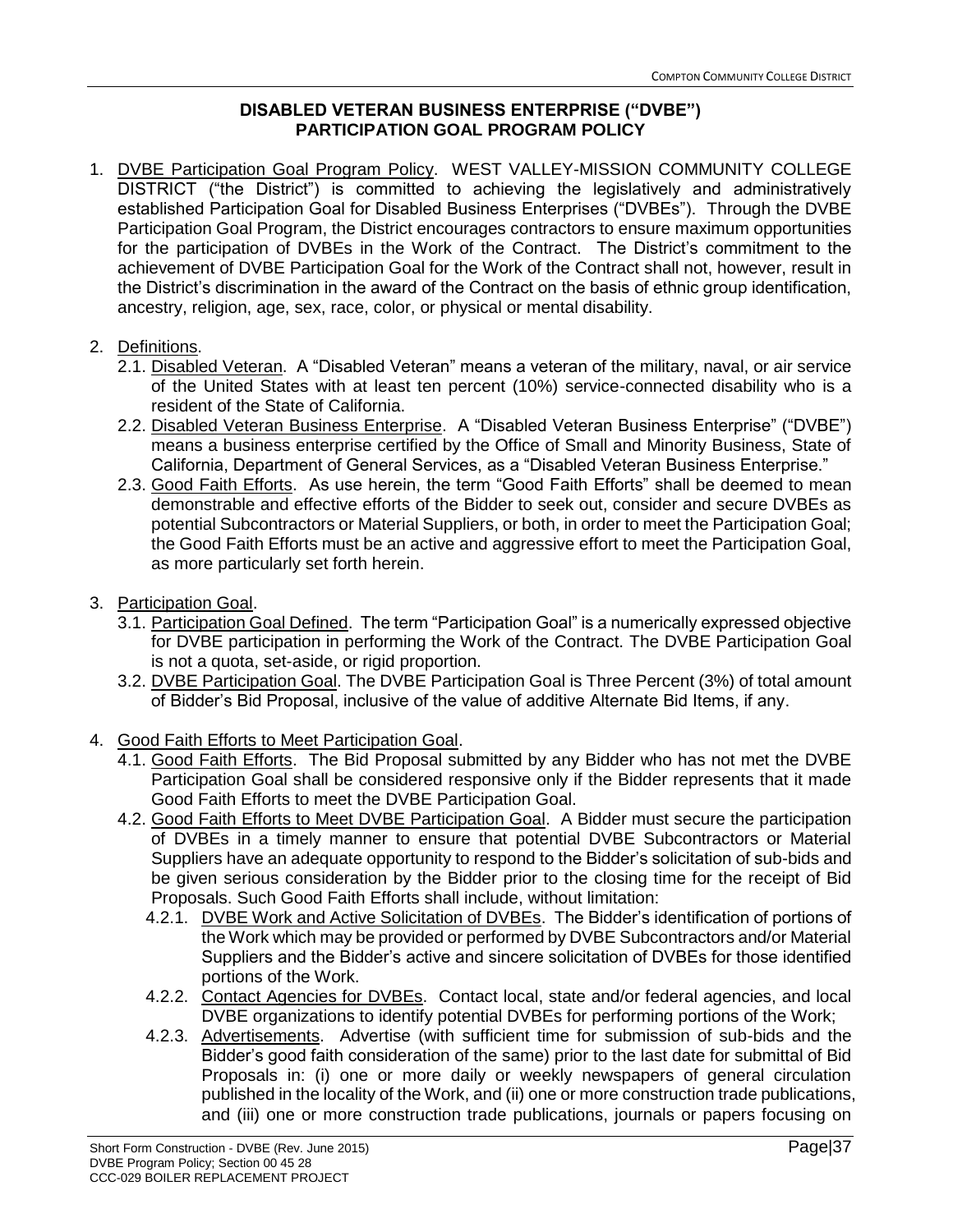DVBEs. Each of the advertisements pursuant to the preceding, must state the following: (i) identification of the general description of the Work and an identification of the District; (ii) state the closing date and time for the District's receipt of Bid Proposals; (iii) state the last date and time for submission of sub-bids from DVBEs to the Bidder; (iv) request sub-bids from DVBE Subcontractors or Material Suppliers; (v) identify the type of Work of the Contract available for sub-bids by DVBEs; and (vi) unequivocally state the requirement of bonds, if any, of a DVBE sub-Bidder and who is to bear the expense of obtaining any required bonds.

- 4.2.4. Direct Solicitation of DVBEs. Solicit by direct mail, telephone or personal contact a sufficient number of DVBEs who offer work or services appropriate for the Work identified by the Bidder under Paragraph 4.2.1 above. Solicitations shall be made in a timely manner and contain sufficient information for a sub-Bidder to make a reasonable sub-bid and the Bidder's good faith consideration of the same, including, without limitation, the following: (i) identification of the general description of the Work and an identification of the District; (ii) state the closing date and time for the District's receipt of Bid Proposals; (iii) state the last date and time for submission of bids from DVBEs to the Bidder; (iv) request sub-bids from Subcontractors or Material Suppliers; (v) identify the type of Work of the Contract available for sub-bids by DVBEs; and (vi) unequivocally state the requirement of bonds of a DVBE sub-Bidder and who is to bear the expense of obtaining any required bonds.
- 4.2.5. Bidder Follow-Up To DVBE Interest. The Bidder shall follow-up initial expressions of interest of DVBEs in performing a portion of the Work by contacting such DVBEs to determine with certainty whether such DVBEs are interested in performing specific items of the Work of the Contract and submitting a sub-bid for a portion of the Work.
- 4.2.6. Good Faith Negotiations With Potential DVBE Subcontractors. The Bidder shall negotiate in good faith with potential DVBEs Subcontractors or Material Suppliers and shall not unjustifiably reject, as unsatisfactory, bids prepared by any DVBE for a portion of the Work of the Project. In the event that the District shall reasonably determine that the Bidder has failed to engage in good faith negotiations with a potential DVBE participant or rejects the sub-bid of a DVBE without justification, the District may deem the Bid Proposal of such Bidder to be non-responsive.
- 5. Documentation of Achievement of Participation Goal or Good Faith Efforts. Each Bidder shall note, where indicated, in the form of Bid Proposal whether the DVBE Participation Goal was achieved and if not, that Good Faith Efforts were made to achieve the DVBE Participation Goal. **The Bidders submitting the three lowest priced Bid Proposals (as determined at the time of the District's public opening and reading of Bid Proposals), shall submit to the District documentation and supporting evidence of achievement of the DVBE Participation Goal or Good Faith efforts to achieve the DVBE Participation Goal.** Such documentation and supporting evidence shall be in the form of duly completed forms of the DVBE Participation Worksheets issued by the District; unless modified by the District, completed DVBE Worksheets must be submitted to the District Purchasing Department no later than 5:00 p.m. of the third  $(3<sup>rd</sup>)$  working day after the date of the opening of Bid Proposals. The District may, at its discretion, request that Bidders, other than the Bidders submitting the three lowest priced Bid Proposals, submit documentation of compliance with the DVBE Participation Goal Program at any time after the District's opening of Bid Proposals and prior to the District's award of the Contract. **If a Bidder is required or requested by the District to submit DVBE Participation Goal Program documentation, the failure of any Bidder to timely submit complete and accurate documentation on DVBE Participation Worksheets issued by the District at or prior to the time established herein will render the Bidder's Bid Proposal non-responsive and rejected.**
- 6. Counting of DVBE Participation.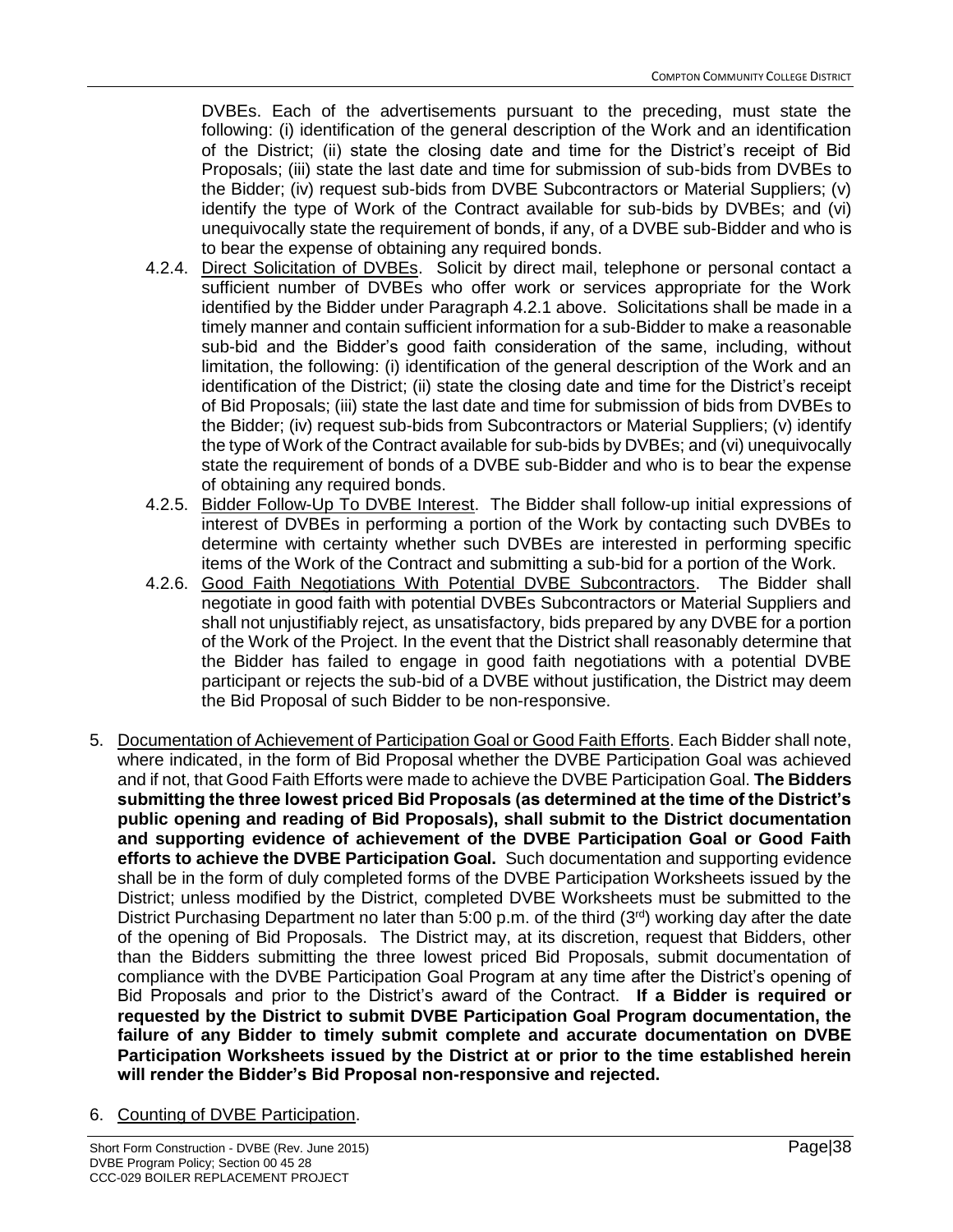- 6.1. Certification. DVBEs must be certified in the category identified prior to the closing time for the District's receipt of Bid Proposals; any DVBE who is not so certified will result in such DVBE not counting towards the DVBE Participation Goal.
- 6.2. Bidder Acceptance of Sub-Bid. Sub-bids of DVBEs shall be accepted by the Bidder prior to the closing time for the District's receipt of Bid Proposals, with such acceptance subject only to the District's award of the Contract to the Bidder.
- 6.3. Value of Participation Goal. The total dollar value of a contract between the Bidder and a certified DVBE will count towards the DVBE Participation Goal.
- 6.4. Joint Ventures. If a DVBE is a member of a joint venture, only the dollar value of the Work actually performed by the DVBE member of the joint venture will count towards the DVBE Participation Goal, unless the joint venture entity itself is certified as a DVBE.
- 6.5. Bidder as DVBE. A Bidder certified as a DVBE may count towards the Participation Goal the dollar value of the Work actually performed by the Bidder's own forces. A Bidder certified as a DVBE is not relieved from meeting the DVBE Participation Goal or making Good Faith Efforts to achieve the Participation Goal if the value of its Work is less than the DVBE Participation Goal.
- 6.6. Lower Tier Subcontractors; Material Suppliers. The Bidder may count towards the DVBE Participation Goal the total dollar value of contracts let by its Subcontractors or Material Suppliers to lower tier Subcontractors or Material Suppliers certified as DVBEs provided that such lower tier Subcontractors or Material Suppliers actually assume the contractual responsibility and obligation for the total dollar value of the Work or materials to be supplied by such lower tier Subcontractors or Material Suppliers.
- 6.7. Commercially Useful Functions. DVBEs used by the Bidder to establish achievement of the Participation Goal shall be considered as meeting the Participation Goal only if the DVBE is responsible for execution of a distinct element of the Work of the Contract, carry out its obligations by actually performing, managing, or supervising the Work for which the DVBE is responsible for executing. Such DVBEs must be responsible for the portion of the Work which is normal for its business services and functions. A DVBE Subcontractor who subcontracts a significantly greater portion of the Work assumed by the DVBE Subcontractor than would be considered normal and usual under industry standards and practices will not be presumed to be performing a commercially useful function, and such DVBE Subcontractor will not count or be considered for purposes of achieving the Participation Goal.
- 7. Substitution of DVBEs. In the event that Bidder awarded the Contract deems it necessary to substitute a DVBE Subcontractor or Material Supplier identified in the Subcontractor's List submitted with the Bidder's Bid Proposal, all provisions of the Contract Documents relating to the substitution of Subcontractors shall be applicable and complied with by the successful Bidder. In addition to the provisions of the Contract Documents relating to the substitution of listed Subcontractors, if a DVBE under a direct contract with the Bidder is to be substituted, the successful Bidder is strongly encouraged to substitute the listed DVBE with an equivalent and certified DVBE.
- 8. Monitoring of DVBE Participation.
	- 8.1. DVBE Participation Worksheets. If the Bidder awarded the Contract is required by the District to complete and submit DVBE Participation Worksheets, the completed forms of DVBE Participation Worksheets submitted by the Bidder shall be deemed a part of the Contract Documents.
	- 8.2. Continuing Responsibilities. Efforts of the successful Bidder to include the participation of DVBEs in the performance of the Work of the Contract shall not terminate with the award of the Contract to such Bidder. The successful Bidder's efforts to secure the participation of DVBEs shall continue for the duration of the Work of the Contract, including when the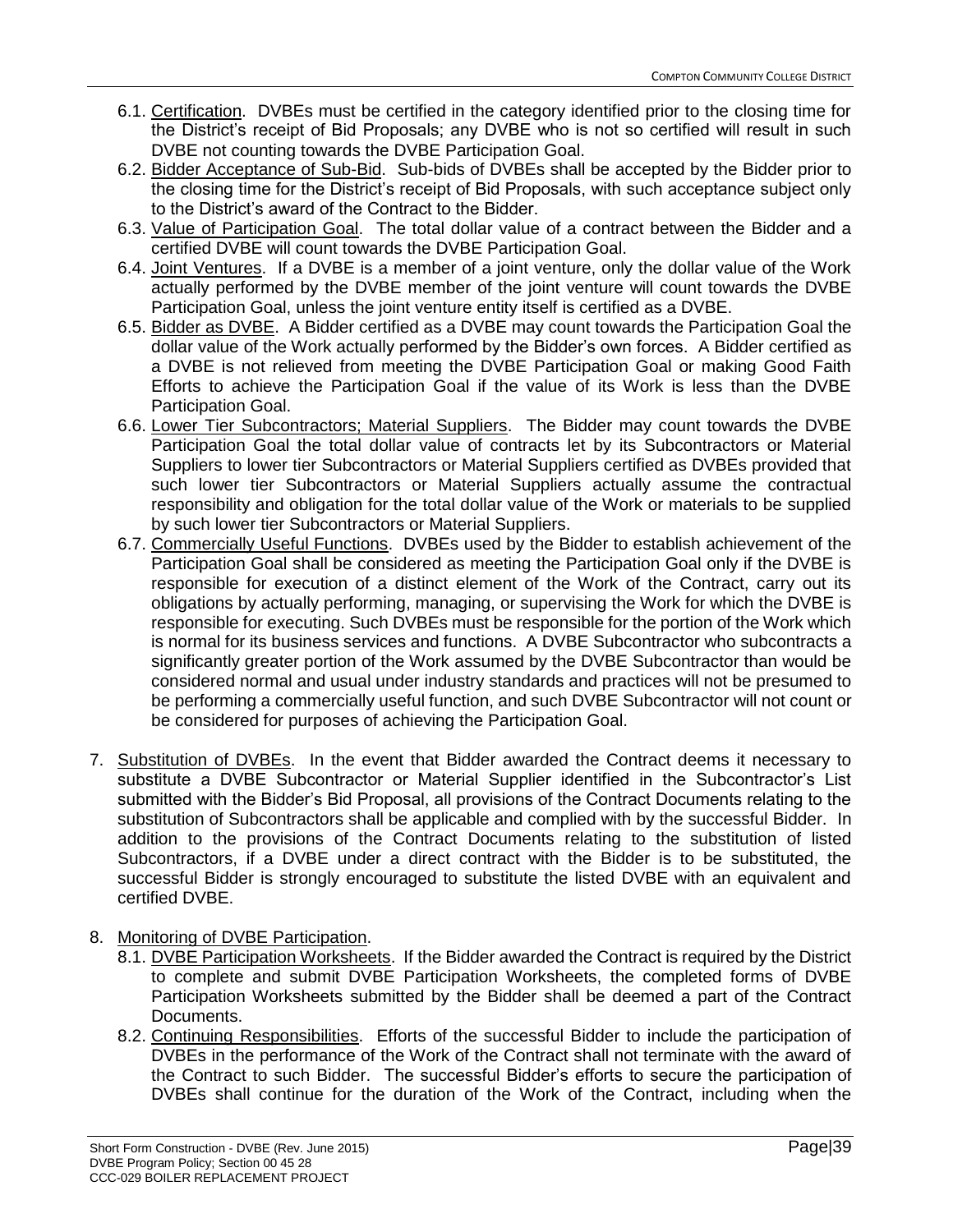successful Bidder is purchasing materials, equipment, supplies, and/or needs additional Subcontractors (including substitution of listed Subcontractors).

- 8.3. DVBE Participation Reports and Data. During performance of the Work of the Contract, the successful Bidder shall maintain complete and accurate records of DVBE Participation in executing the Work. From time-to-time, upon the request of the District the Bidder awarded the Contract shall submit reports, in form and content satisfactory to the District, regarding DVBE Participation in the Work of the Contract, including the participation of DVBEs in the performance of approved Changes to the Work. The failure or refusal of the successful Bidder to submit reports of DVBE Participation during performance of the Work within ten (10) days of the District's request for such reports may be deemed by the District to be the successful Bidder's default of a material obligation of the Contract and thereupon, the District may exercise any right or remedy provided for under the Contract Documents or at law, including without limitation termination of the Contract for default or the withholding of payments otherwise due under the Contract Documents until such report(s) is/are received. If requested by the District, upon completion of the Work of the Contract, the successful Bidder shall submit a final report identifying all DVBEs utilized in the performance of the Work, the type or classification of the Work performed by each such DVBE and the dollar value of the Work performed by each such DVBE. In the event that the District shall request a report of DVBE utilization upon completion of the Work of the Contract, the submission of such report in form and content satisfactory to the District shall be deemed a condition precedent to the District's obligation to make payment of the Final Payment under the Contract Documents. In such event, the submission of such final report shall be in addition to, and not in lieu of any other conditions precedent set forth in the Contract Documents for the District's obligation to make payment of the Final Payment. The Bidder awarded the Contract shall maintain books and records of DVBE Participation in the Work for at least three (3) years following completion of the Project; during such time, the District shall have access, upon reasonable advance notice, to such books and records for inspection or reproduction.
- 8.4. Contract Audit. The successful Bidder awarded the Contract agrees that the District, or its designee, shall have the right to review, obtain and/or copy any and all writings, materials, documents and other records pertaining to utilization of DVBEs in performance of the Contract. The successful Bidder awarded the Contract agrees that the District, or its designee, shall have access to any of the successful Bidder's premises upon reasonable notice, during usual business hours for the purpose of interviewing employees and inspecting and/or copying such writings, materials, documents and other documents which may be relevant to a matter under investigation for the purpose of determining compliance with the DVBE Participation Goal Program Policy.
- 9. Capitalized Terms. Capitalized terms used herein shall be as defined herein or elsewhere in the Contract Documents.

# **[END OF SECTION]**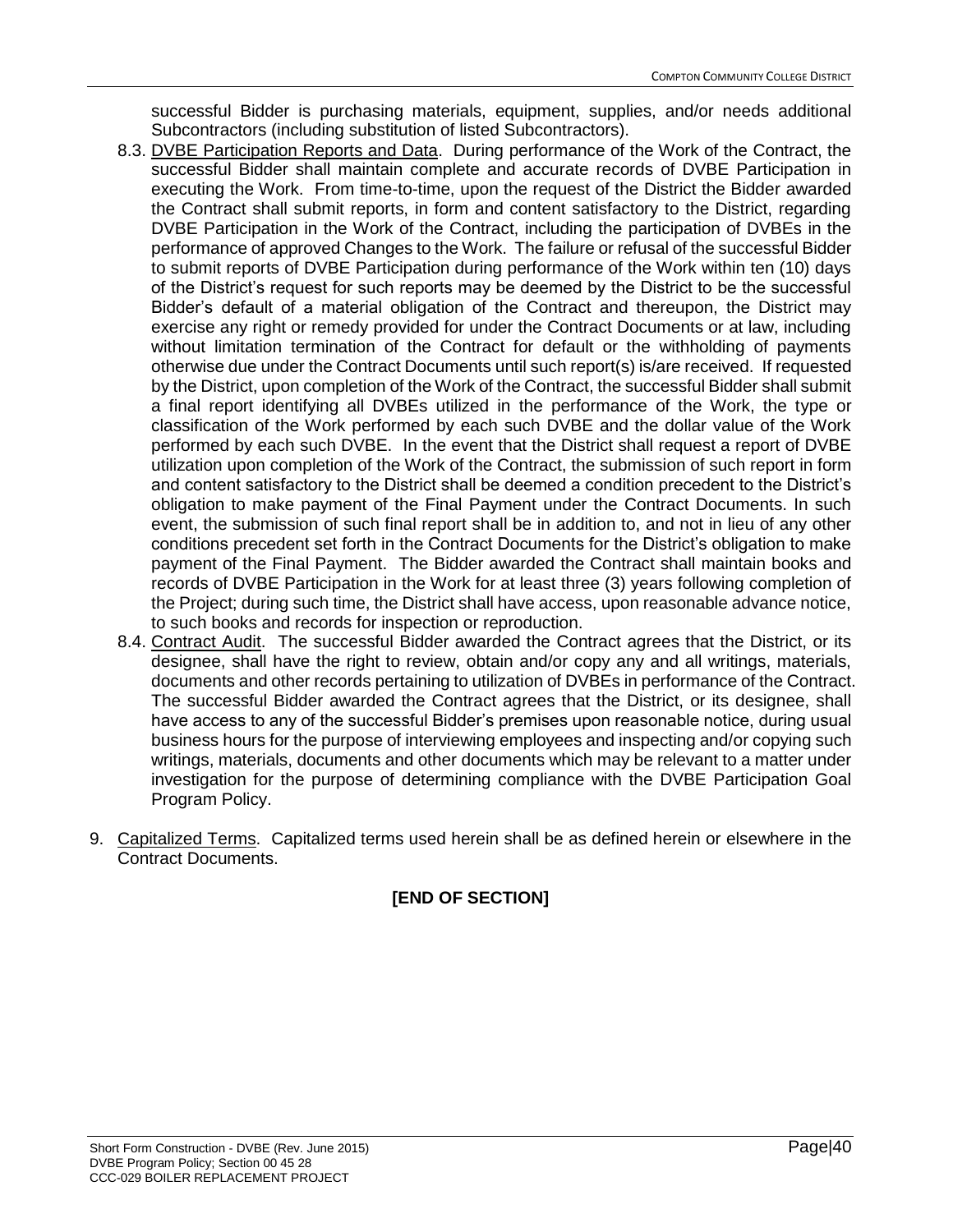## **DVBE PARTICIPATION WORKSHEETS ATTACHMENT A BIDDER'S DVBE STATEMENT**

### **1. General Information**.

- 1.1. Bidder Name:
- 1.2. Total Amount of Bidder's Bid Proposal (inclusive of additive Alternate Bid Items, if any):  $\Delta$  Dollars (\$  $\Delta$  ).

### **2. Bidder's Compliance With DVBE Participation Program**. (Check the appropriate statement).

- □ The Bidder has achieved or exceeded the DVBE Participation Goal and all DVBEs counting towards the DVBE Participation Goal are set forth and identified in DVBE Attachments C-1, C-2 and C-3.
- $\square$  The Bidder did not achieve the Participation Goal for DVBEs, but has made the required Good Faith Efforts to secure the participation of DVBEs in accordance with guidelines established in the District's DVBE Participation Goal Program.
- **3. DVBE Participation Achieved**. The Bidder achieved a DVBE Participation Goal of \_\_\_% of the amount of the Bidder's Bid Proposal.
- **4. Submittal of Documentation**. Concurrently with the submittal of this Bidder's DVBE Statement, the Bidder has also submitted duly completed, and executed if required, forms of DVBE Attachments B, C, D, E, F, G and H of these DVBE Participation Worksheets to the extent required by the District's DVBE Participation Goal Program Policy. All of the information provided by the Bidder in its responses to DVBE Attachments B, C, E, F, G and H are true, correct and accurate; there are no omissions in the responses of the Bidder to the foregoing Attachments which render any of the Bidder's statements or information provided therein to be false or misleading. Incomplete, inaccurate, false, misleading responses or omissions rendering responses to be false or misleading will render the Bid Proposal non-responsive and rejected.
- **5. Certification of DVBE Status**. The Bidder certifies, warrants and represents to the District that the Bidder has exercised due diligence in ascertaining the status of each proposed DVBE identified in DVBE Attachment C as a DVBE in compliance with the applicable provisions of the District's DVBE Participation Program Policy and applicable law. By executing and submitting this Bidder's DVBE Statement, the Bidder represents to the District that each DVBE identified in DVBE Attachment C is duly and properly certified as a DVBE in conformity with the District's DVBE Program Goal Policy and applicable law. The Bidder acknowledges that in the event that the District shall reasonably determine that any DVBE identified in the Bidder's responses to DVBE Attachment C is not a duly and properly certified DVBE, the Bid Proposal may be rejected by the District as being non-responsive. For each DVBE identified in DVBE Attachment C, the Bidder has submitted forms of DVBE Certification (DVBE Attachment D) duly completed and executed by each such DVBE.

# **[CONTINUED ON NEXT PAGE]**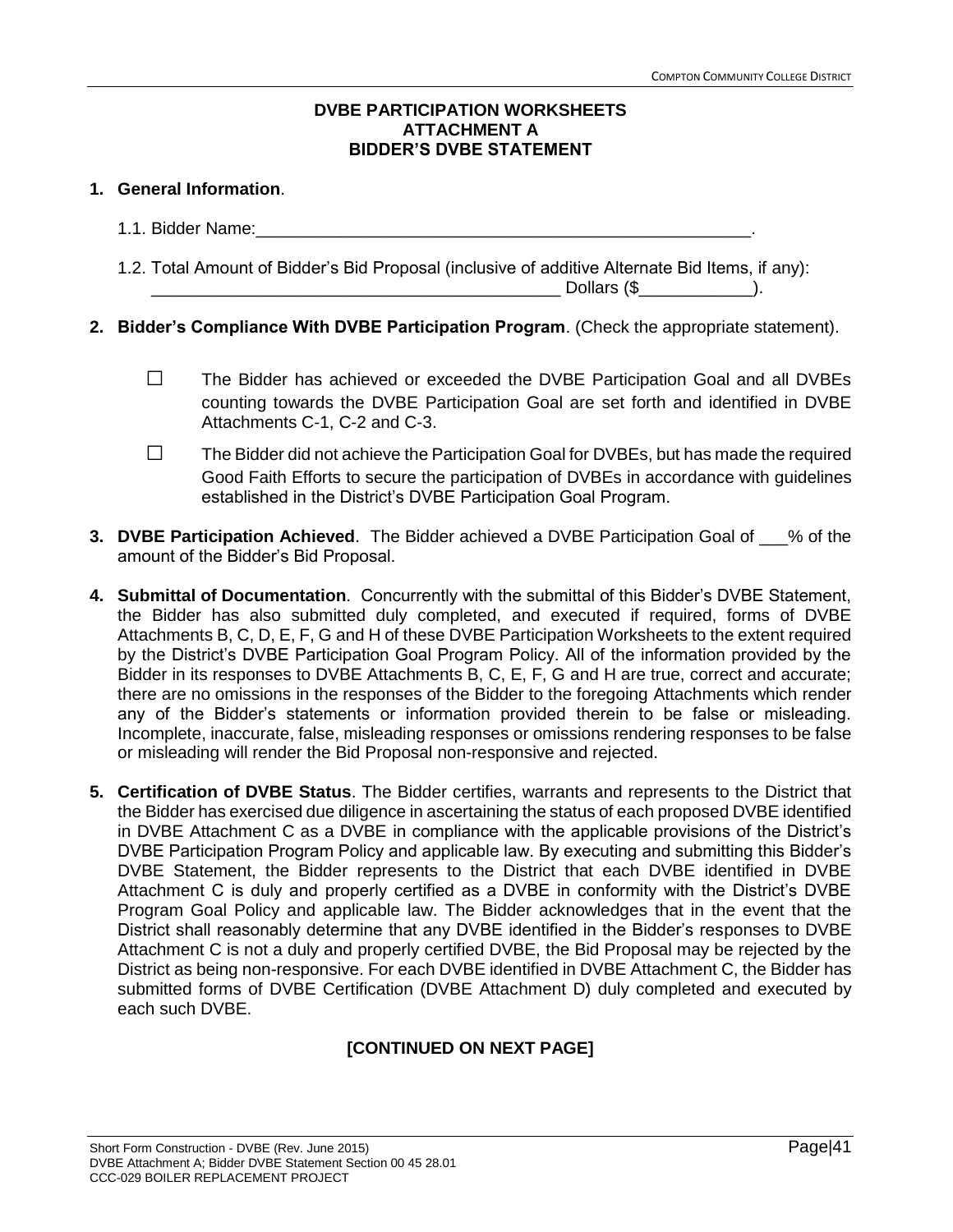**6. Authority to Execute**. The individual executing this Bidder's DVBE Statement on behalf of the Bidder warrants and represents to the District that she/he is duly authorized to execute this Bidder's DVBE Statement on behalf of the Bidder.

Executed this \_\_ day of\_\_\_\_\_\_\_\_\_\_\_\_ 20\_\_\_\_, at \_\_\_\_\_\_\_\_\_\_\_\_\_\_\_\_\_\_\_\_\_\_\_\_\_\_\_\_\_\_\_.

(City and State)

I declare under penalty of perjury under the laws of the State of California that all of the foregoing is true and correct.

> \_\_\_\_\_\_\_\_\_\_\_\_\_\_\_\_\_\_\_\_\_\_\_\_ (Signature)

\_\_\_\_\_\_\_\_\_\_\_\_\_\_\_\_\_\_\_\_\_\_\_\_\_ (Name of Individual Executing Statement) [Printed or Typed]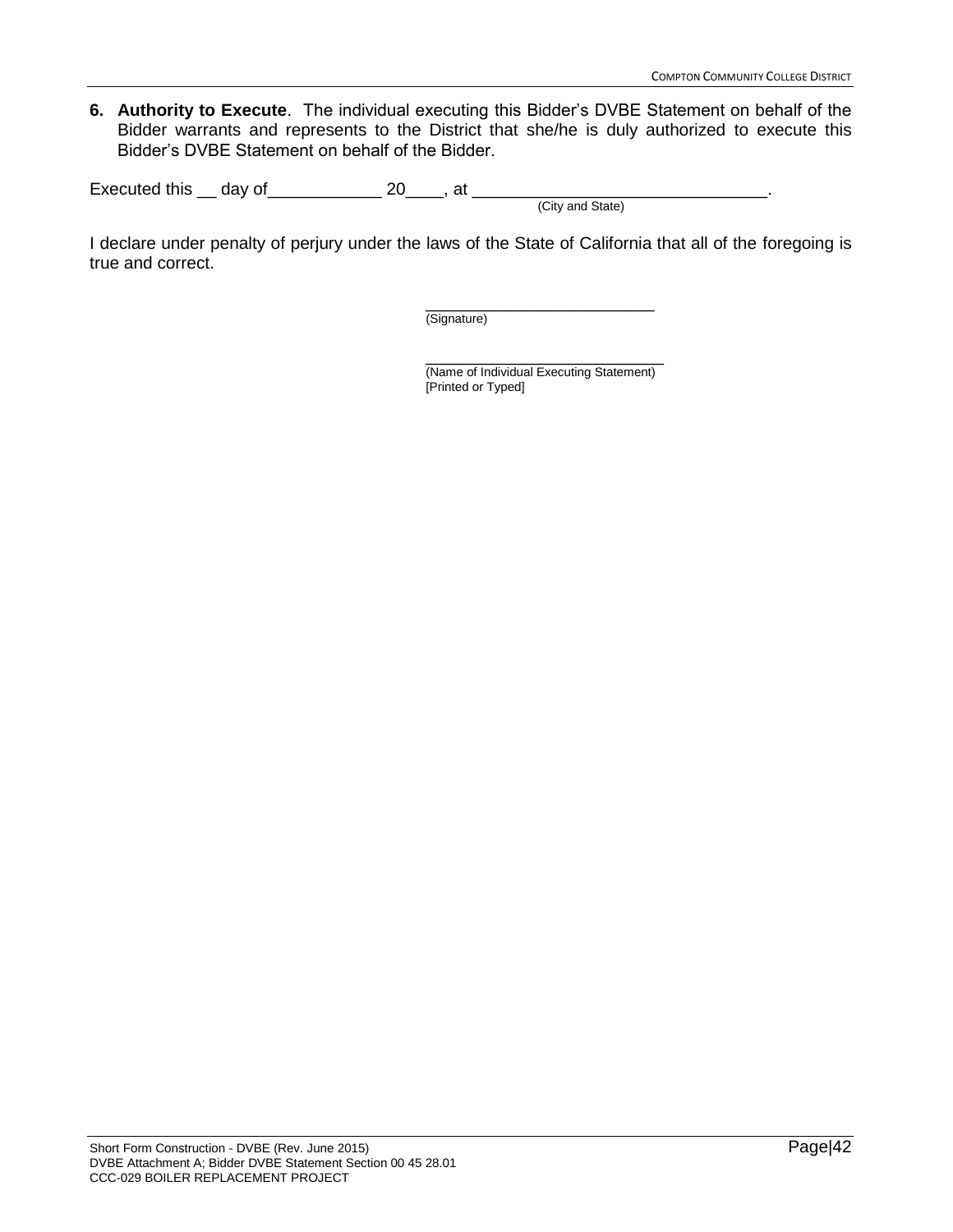## **DVBE PARTICIPATION WORKSHEETS ATTACHMENT B SUBCONTRACTIBLE ITEMS OF WORK**

#### **Bidder Name:**

List each item of Work, including supplies, equipment, services, and trucking made available to DVBEs. Also list the approximate dollar value and approximate percentage of the Bidder's total Bid Proposal amount that each item of Work identified below represents. (Photocopy if additional sheets are needed.)

| <b>Item or Description of Work</b> | <b>Approximate Dollar Value</b> | <b>Approximate Percentage</b><br>of Total Amount of Bid<br>Proposal |
|------------------------------------|---------------------------------|---------------------------------------------------------------------|
|                                    |                                 |                                                                     |
|                                    |                                 |                                                                     |
|                                    |                                 |                                                                     |
|                                    |                                 |                                                                     |
|                                    |                                 |                                                                     |
|                                    |                                 |                                                                     |
|                                    |                                 |                                                                     |
|                                    |                                 |                                                                     |
|                                    |                                 |                                                                     |
|                                    |                                 |                                                                     |
|                                    |                                 |                                                                     |
|                                    |                                 |                                                                     |
|                                    |                                 |                                                                     |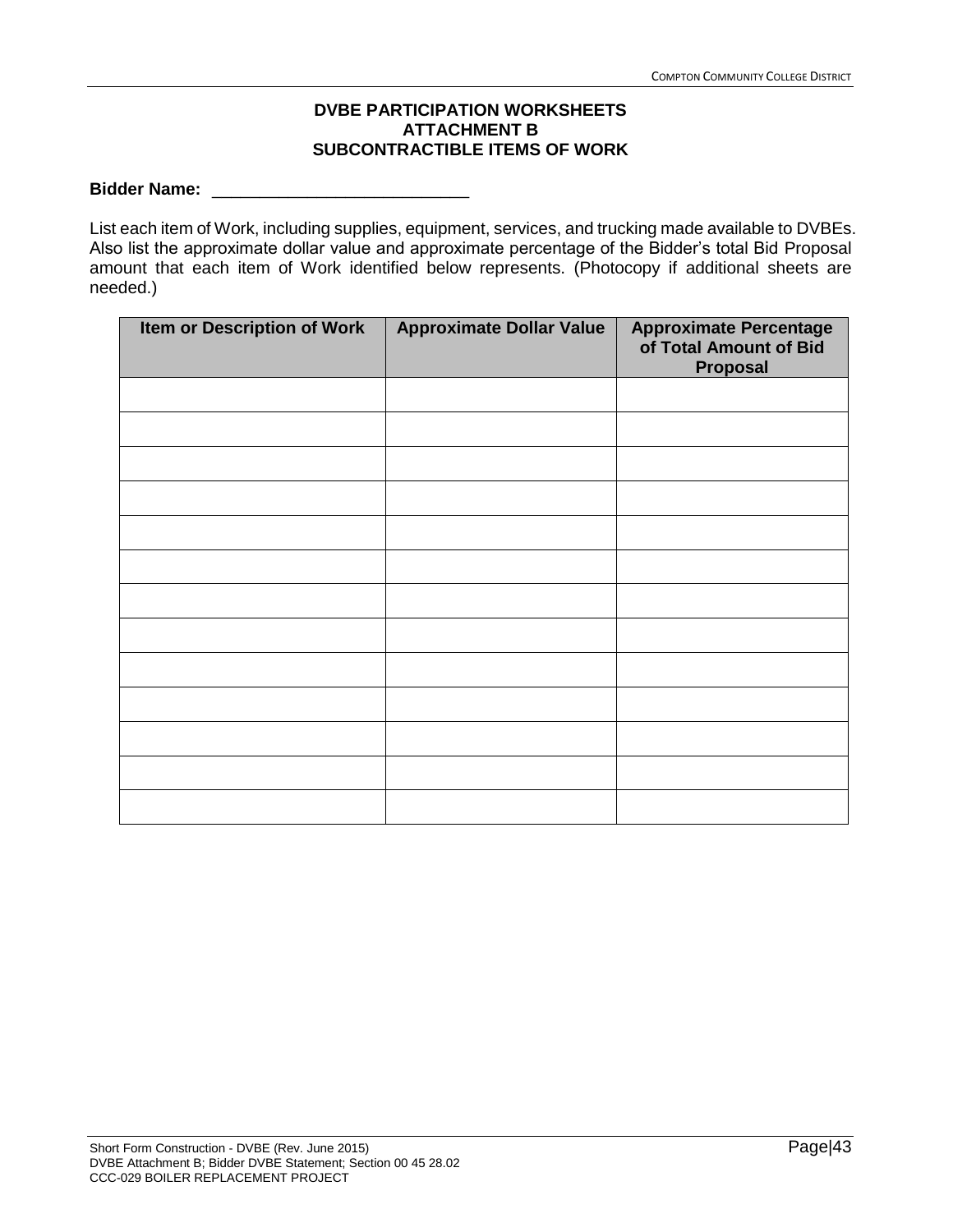# **INSTRUCTIONS FOR COMPLETION OF ATTACHMENT C DVBE PARTICIPATION SUMMARY**

- **1. Submittal of Attachment C**. The Bidder shall complete and submit Attachment C regardless of whether or not such Bidder has achieved some or all of the Participation Goal. Failure of the Bidder to submit completed form of Attachment C as and when required by the DVBE Participation Goal Program Policy will result in the District rejecting the Bid Proposal of such Bidder as being non-responsive.
- **2. Firm Name**. State name of the enterprise proposed by the Bidder for meeting DVBE Participation Goal; the full name of each enterprise identified must be listed and if the enterprise conducts business under a fictitious business name, the same shall be stated. If the Bidder is a certified DVBE and wishes to be counted in the category certified for purposes of meeting the Participation Goal, the Bidder must be identified in Attachment C.
- **3. Item or Description of Work**. Identify, with specificity, the item or portion of the Work of the Contract to be provided or performed by the proposed DVBEs identified.
- **4.** Contracting With. Identify the name of the company or firm with whom the proposed DVBE will be contracting with in connection with the Work of the Contract.
- **5. Tier**. Identify the tier of contracting for each proposed DVBE with the following designations:
	- $0 =$  Bidder.
	- 1 = First Tier Subcontractor or Material Supplier under a direct contract with the Bidder.
	- 2 = Second Tier Subcontractor or Material Supplier under a direct contract with a First Tier Subcontractor or Material Supplier, regardless of whether or not the First Tier Subcontractor or Material Supplier is a DVBE.
	- 3 = Third Tier Subcontractor or Material Supplier under a direct contract with a Second Tier Subcontractor or Material Supplier, regardless of whether or not the Second Tier Subcontractor or Material Supplier is a DVBE.
- **6. Claimed Value**. Set forth the total dollar value of the Work to be provided or performed by the proposed DVBE. The dollar value set forth in the responses to Attachments C must conform with the applicable provisions of the District's DVBE Participation Program Goal Policy.
- **7. Certification**. For each DVBE identified in Attachment C, the Bidder shall indicate in this column whether such DVBE is self-certified or certified by a public agency as a DVBE. The Bidder's completion of this portion of Attachment C with respect to each DVBE identified therein is in addition to and not in lieu of the Bidder's submittal of duly completed and executed forms of DVBE Certification (Attachment D) from each proposed DVBE identified in Attachment C.

# **[END OF SECTION]**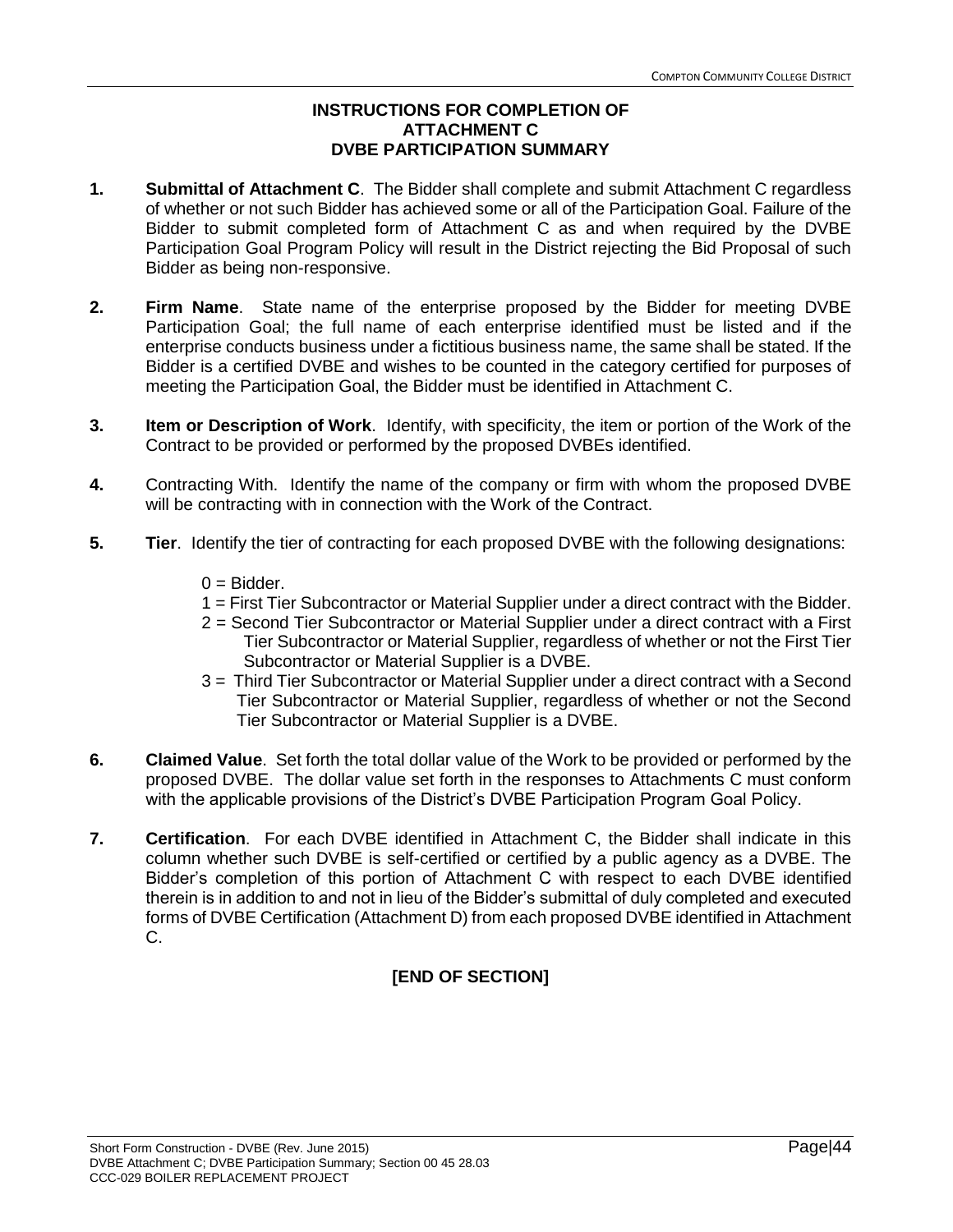## **DVBE PARTICIPATION WORKSHEETS INSTRUCTIONS FOR COMPLETION OF ATTACHMENT D DVBE CERTIFICATION**

- **1. DVBEs Completion of Attachment D**. The Bidder submitting a Bid Proposal to the District shall make available to each DVBE identified by the Bidder in its responses to Attachment C a copy of the DVBE Certification (Attachment D) for completion and execution by each such DVBE.
- **2. Bidder Submittal of Completed Attachment D**. The Bidder required by the DVBE Participation Goal Program Policy to submit documentation of compliance with the DVBE Participation Goal Program shall submit duly completed and executed forms of the DVBE Certification of each DVBE identified in the Bidder's responses to Attachment C. The failure or refusal, for any reason, of the Bidder to submit such completed and executed DVBE Certification(s) of each DVBE identified in the Bidder's responses to Attachment C as and when required by the DVBE Participation Goal Program Policy will result in the District rejecting the Bid Proposal of such Bidder as being nonresponsive.
- **3. Complete and Accurate Attachment D**. Each DVBE identified in the Bidder's responses to Attachment C shall complete and execute, under penalty of perjury, a DVBE Certification. Each such DVBE and the Bidder acknowledge that if the District reasonably determines that any response in the DVBE Certification(s) submitted to the District which are incomplete, false or misleading or which omit facts rendering responses therein to be false or misleading, the District may reject the Bid Proposal of such Bidder as being non-responsive.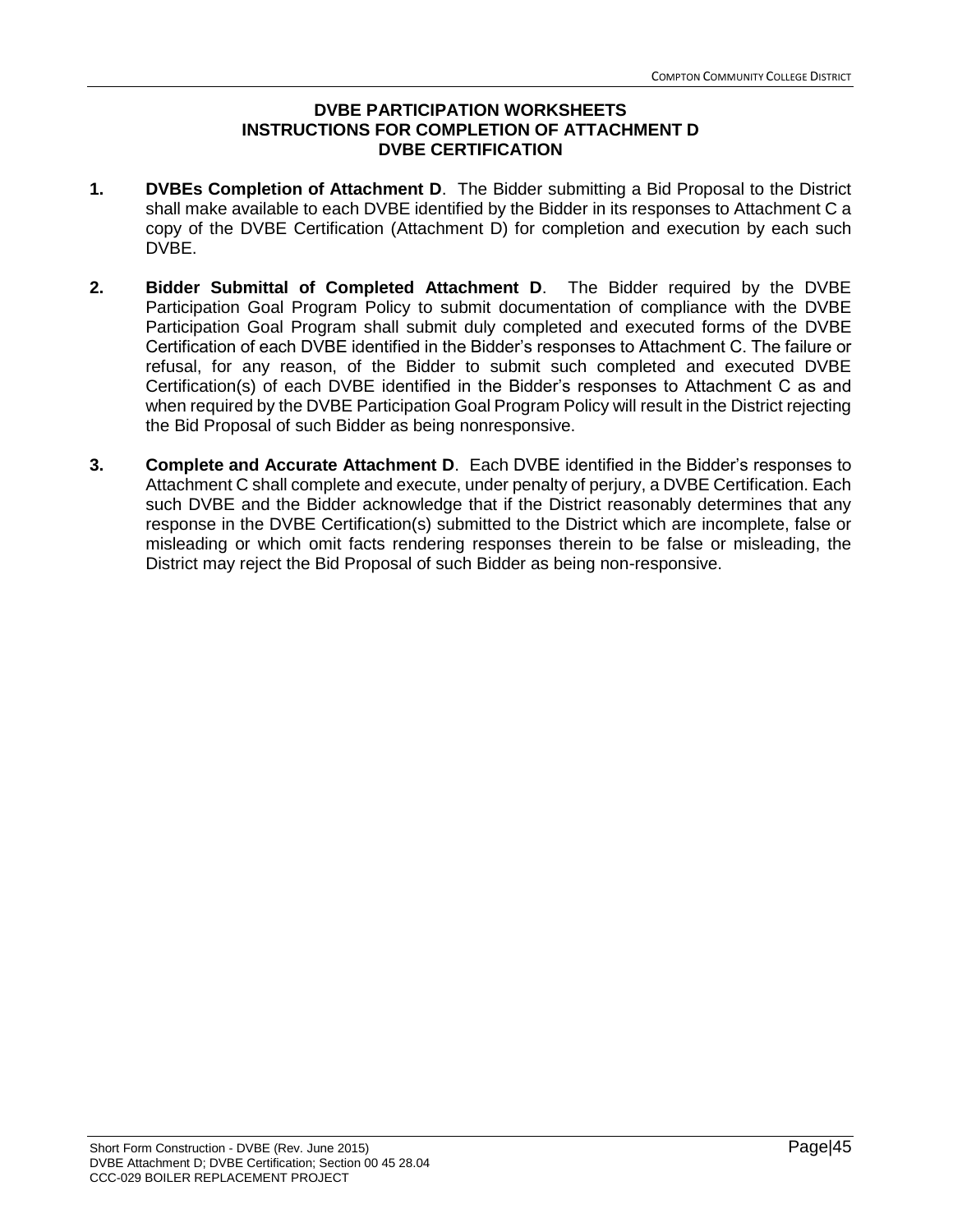### **DVBE PARTICIPATION WORKSHEETS ATTACHMENT D DVBE CERTIFICATION**

### Bidder:

#### **1. DVBE Information**.

| <b>DVBE Firm Name</b>                                                   |  |
|-------------------------------------------------------------------------|--|
| <b>DVBE Address</b>                                                     |  |
| <b>DVBE Firm Contact</b><br>Name                                        |  |
| <b>DVBE Firm Contact</b><br>Phone, Fax and Email                        |  |
| <b>Services or Goods</b><br><b>Generally Provided by</b><br><b>DVBE</b> |  |
| Services or Goods to be<br>Provided by DVBE to<br><b>Bidder</b>         |  |

- **2. Certification of DVBE Status**. The above-identified DVBE is certified as such by California Department of General Services Office of Small Business and Disabled Veteran Business Enterprise Services and a true and correct copy of such certification is attached hereto. The Bidder and the above-identified DVBE acknowledge that if the certification of the aboveidentified DVBE's status is not attached, the above-identified DVBE will not be counted or considered for purposes of the Bidder's achievement of the Participation Goal.
- **3. Authority to Execute**. The undersigned individual executing this DVBE Certification warrants and represents to the District that she/he has made diligent inquiry to ascertain that all of the information provided herein is true, correct and complete, that there are no omissions of fact in any of the responses herein which would render such responses false or misleading and that she/he is duly authorized to execute this DVBE Certification on behalf of the aboveidentified DVBE.

Executed this \_\_\_\_day of \_\_\_\_\_\_\_\_\_\_\_\_\_\_, 20 at

(City and State)

I declare under penalty of perjury under the laws of the state of California that the foregoing is true and correct.

> \_\_\_\_\_\_\_\_\_\_\_\_\_\_\_\_\_\_\_\_\_\_\_\_\_\_\_\_\_\_ (Signature)

\_\_\_\_\_\_\_\_\_\_\_\_\_\_\_\_\_\_\_\_\_\_\_\_\_\_\_\_\_\_\_ (Name of Individual Executing DVBE Certification) [Printed or Typed]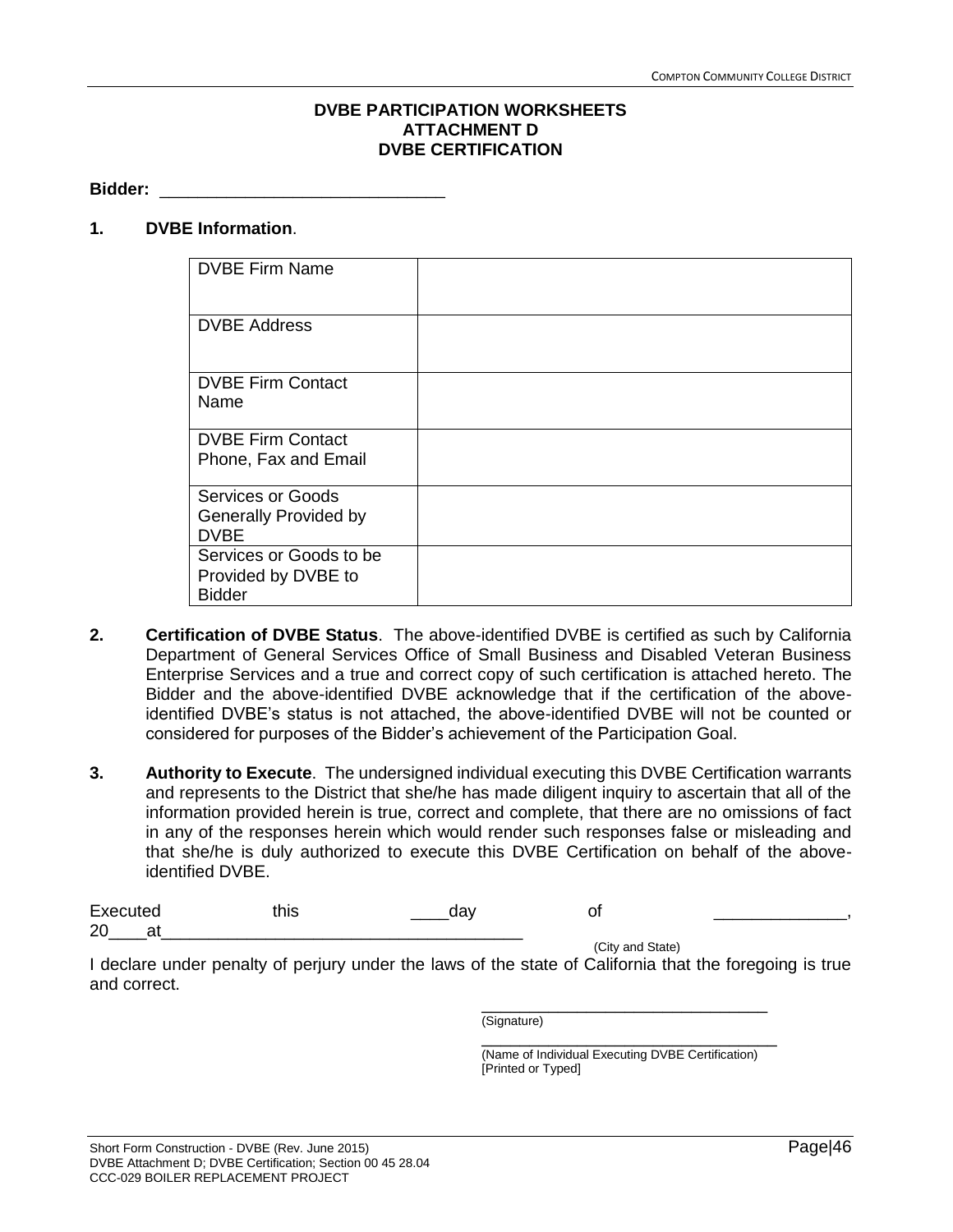## **DVBE PARTICIPATION WORKSHEETS ATTACHMENT E DVBES CONTACTED**

For each Subcontractible Item of the Work identified in the Bidder's response to Attachment B (Subcontractible Items of the Work), provide the following:

- 1. List all the DVBEs you solicited sub-bids from and how you obtained each firm's name.
- 2. Indicate method and date of solicitation (all written solicitations must conform with Public Contract Code § 4108 with respect to bonding requirements, if any).
- 3. List the method and date of follow-up and the person you contacted.

USE ONE SHEET FOR EACH SUBCONTRACTIBLE ITEM OF WORK IDENTIFIED IN ATTACHMENT B. (Photocopy as many sheets of this Attachment E as necessary.)

#### **Bidder Name:** \_\_\_\_\_\_\_\_\_\_\_\_\_\_\_\_\_\_\_\_\_\_\_\_\_\_\_\_\_

| <b>DVBE Solicited &amp;</b><br><b>Source of the Firm's Name</b> | Method & Date of<br><b>Solicitation</b> | Follow-Up Method,<br><b>Date &amp; Person Contacted</b> |
|-----------------------------------------------------------------|-----------------------------------------|---------------------------------------------------------|
|                                                                 |                                         |                                                         |
|                                                                 |                                         |                                                         |
|                                                                 |                                         |                                                         |
|                                                                 |                                         |                                                         |
|                                                                 |                                         |                                                         |
|                                                                 |                                         |                                                         |
|                                                                 |                                         |                                                         |
|                                                                 |                                         |                                                         |
|                                                                 |                                         |                                                         |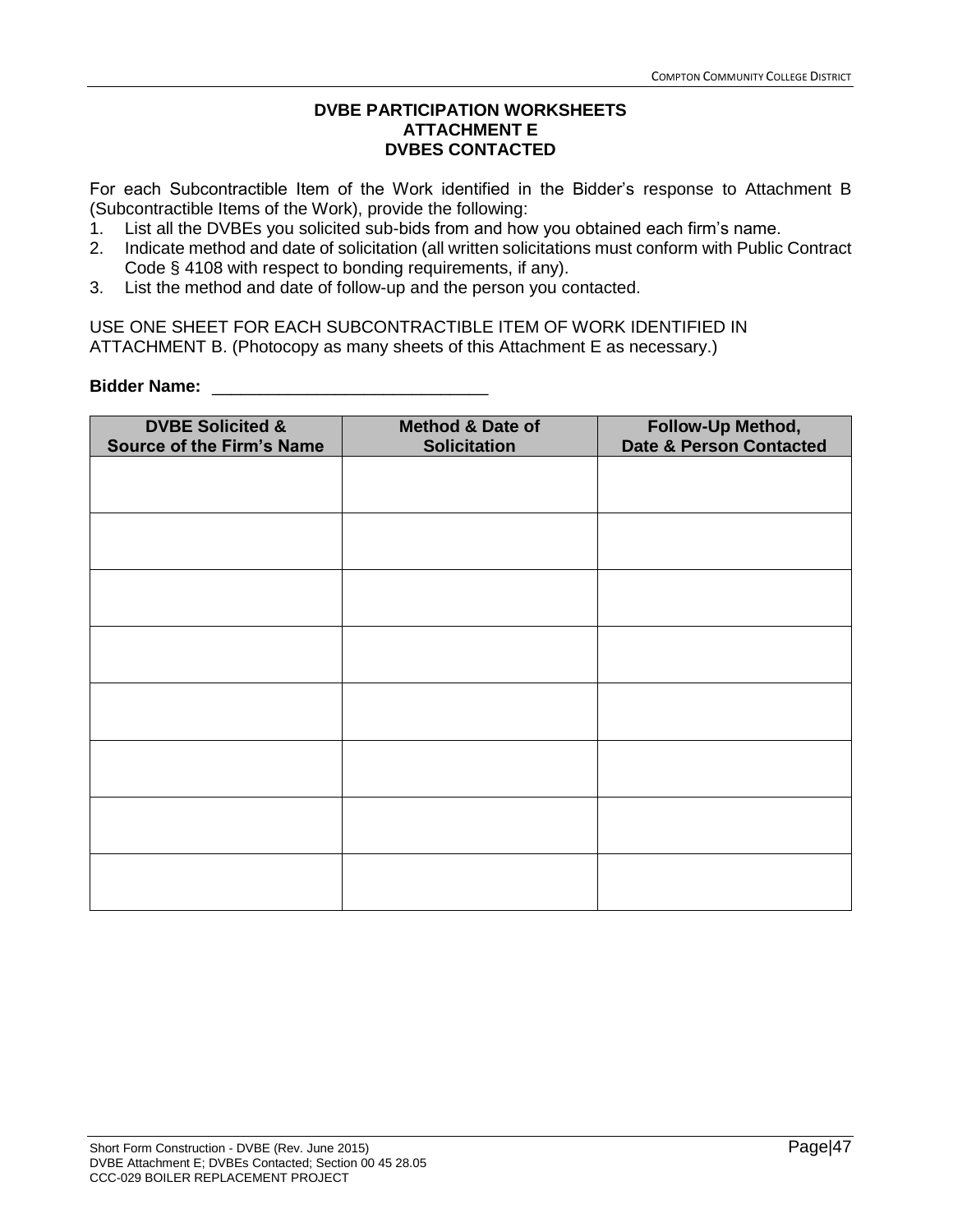## **DVBE PARTICIPATION WORKSHEETS ATTACHMENT F DVBE SUB-BIDS NOT ACCEPTED BY BIDDER**

List all DVBEs who submitted bids or quotations to the Bidder which were not accepted. Indicate if the sub-Bidder is a DVBE, identify the item of Work or materials, list the Subcontractor/Material Supplier the Bidder intends to use in lieu of the DVBE submitting a sub-bid for the identified portion of the Work, and the amount of such other sub-Bidder's bid. Give the reason the Bidder did not use the DVBE firm. **(Photocopy if additional sheets are needed.)**

#### **Bidder Name:** \_\_\_\_\_\_\_\_\_\_\_\_\_\_\_\_\_\_\_\_\_\_\_\_\_\_\_\_\_\_\_\_\_\_\_\_

| <b>DVBEs Who</b><br><b>Submitted Bids</b> | Item of Work or<br><b>Materials</b> | Subcontractor/<br><b>Material Supplier to</b><br>be Used | <b>Reason DVBE Bid</b><br><b>Not</b><br><b>Accepted</b> |
|-------------------------------------------|-------------------------------------|----------------------------------------------------------|---------------------------------------------------------|
|                                           |                                     |                                                          |                                                         |
|                                           |                                     |                                                          |                                                         |
|                                           |                                     |                                                          |                                                         |
|                                           |                                     |                                                          |                                                         |
|                                           |                                     |                                                          |                                                         |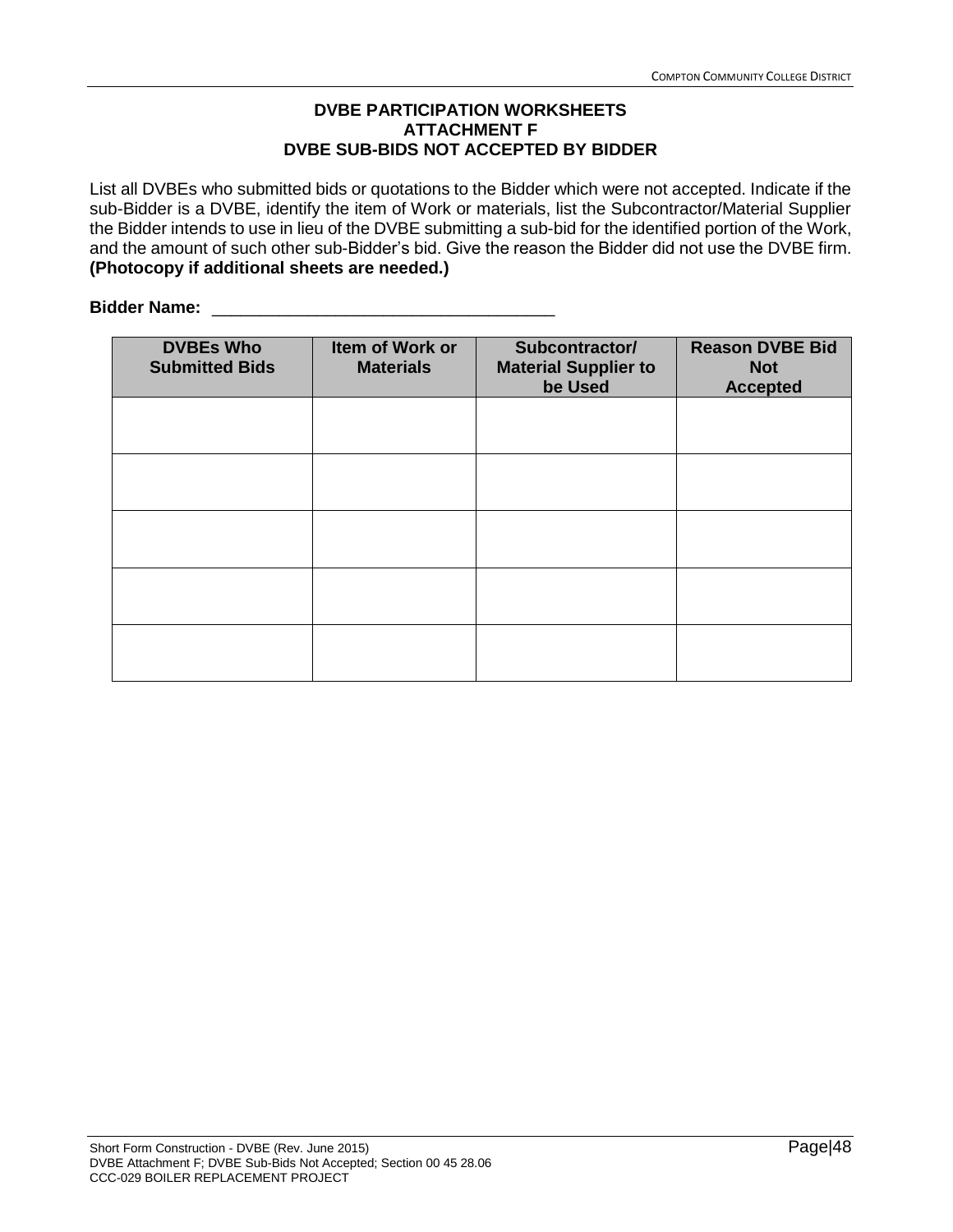## **DVBE PARTICIPATION WORKSHEETS ATTACHMENT G VERIFICATION OF DVBE SOLICITATIONS**

#### **Bidder Name:** \_\_\_\_\_\_\_\_\_\_\_\_\_\_\_\_\_\_\_\_\_\_\_\_\_\_\_\_\_\_\_\_\_\_\_

Identify ALL DVBE firms contacted by the Bidder for purposes of meeting the DVBE Participation Goal. If a DVBE was solicited in writing, the Bidder shall attach hereto a true and correct copy of such written solicitation; failure of the Bidder to do so may result in the District's rejection of the Bidder's Bid Proposal as being non-responsive.

| <b>Name of DVBE Firm</b><br><b>Solicited</b> | <b>Manner of Solicitation,</b><br>i.e., written, personal,<br>telephonic, etc. | Date of<br><b>Solicitation</b> | <b>General</b><br><b>Description of</b><br><b>DVBE Response to</b><br><b>Solicitation</b> |
|----------------------------------------------|--------------------------------------------------------------------------------|--------------------------------|-------------------------------------------------------------------------------------------|
|                                              |                                                                                |                                |                                                                                           |
|                                              |                                                                                |                                |                                                                                           |
|                                              |                                                                                |                                |                                                                                           |
|                                              |                                                                                |                                |                                                                                           |
|                                              |                                                                                |                                |                                                                                           |
|                                              |                                                                                |                                |                                                                                           |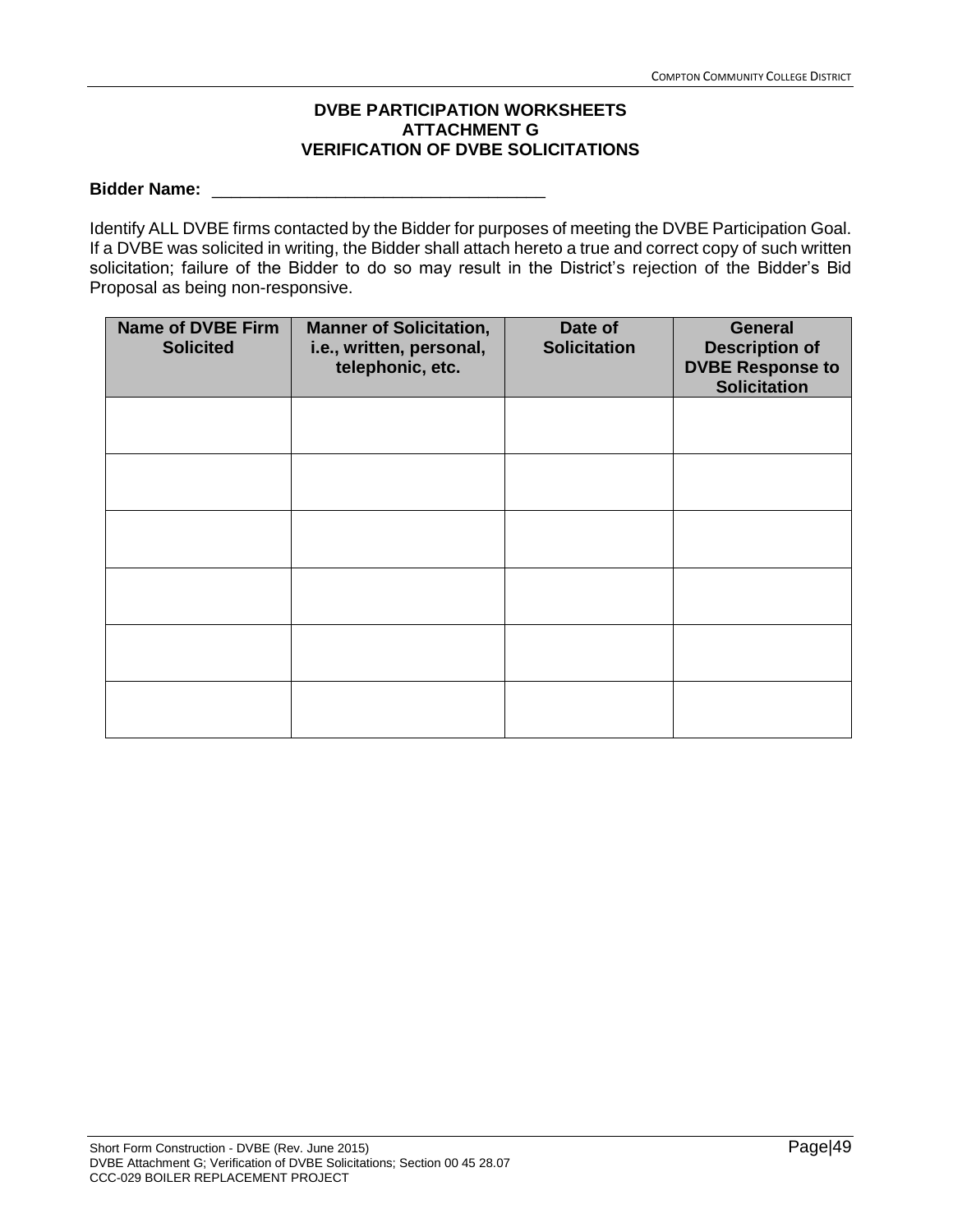## **DVBE PARTICIPATION WORKSHEETS ATTACHMENT H AGENCY CONTACTS**

#### **Bidder Name:**

Identify all local, state or federal public agencies and DVBE organizations contacted by the Bidder for the purpose of identifying potential DVBEs to meet the Participation Goal. If the Bidder received any list or other writing identifying potential DVBEs from any agency or organization set forth in this Attachment H, the Bidder shall attach hereto a true and correct copy of each such list or other writing; failure of the Bidder to so attach such list(s) or other writing(s) may result in the District rejecting the Bid Proposal of such Bidder as being non-responsive. (Photocopy if additional sheets are necessary.)

#### **LOCAL, STATE OR FEDERAL AGENCIES.**

| <b>Agency Name &amp; Address</b> | Date of Bidder's Contact | <b>Name &amp; Telephone Number</b> | <b>DVBE List Received by</b>      |
|----------------------------------|--------------------------|------------------------------------|-----------------------------------|
|                                  |                          |                                    |                                   |
|                                  | with Agency              | of Individual Contacted            | <b>Bidder</b>                     |
|                                  |                          |                                    | (Indicate Yes or No & if Yes, the |
|                                  |                          |                                    | date of                           |
|                                  |                          |                                    | Bidder's receipt of list)         |
|                                  |                          |                                    |                                   |
|                                  |                          |                                    |                                   |
|                                  |                          |                                    |                                   |
|                                  |                          |                                    |                                   |
|                                  |                          |                                    |                                   |
|                                  |                          |                                    |                                   |
|                                  |                          |                                    |                                   |
|                                  |                          |                                    |                                   |
|                                  |                          |                                    |                                   |
|                                  |                          |                                    |                                   |
|                                  |                          |                                    |                                   |
|                                  |                          |                                    |                                   |
|                                  |                          |                                    |                                   |
|                                  |                          |                                    |                                   |
|                                  |                          |                                    |                                   |
|                                  |                          |                                    |                                   |
|                                  |                          |                                    |                                   |
|                                  |                          |                                    |                                   |
|                                  |                          |                                    |                                   |
|                                  |                          |                                    |                                   |
|                                  |                          |                                    |                                   |

#### **DVBE ORGANIZATIONS CONTACTED.**

| <b>Organization Name &amp;</b><br><b>Address</b> | <b>Date of Bidder's Contact</b><br>with Organization | Name & Telephone<br><b>Number of Individual</b><br><b>Contacted</b> | <b>DVBE List Received by</b><br><b>Bidder</b><br>(Indicate Yes or No & if Yes, the<br>date of<br>Bidder's receipt of list) |
|--------------------------------------------------|------------------------------------------------------|---------------------------------------------------------------------|----------------------------------------------------------------------------------------------------------------------------|
|                                                  |                                                      |                                                                     |                                                                                                                            |
|                                                  |                                                      |                                                                     |                                                                                                                            |
|                                                  |                                                      |                                                                     |                                                                                                                            |
|                                                  |                                                      |                                                                     |                                                                                                                            |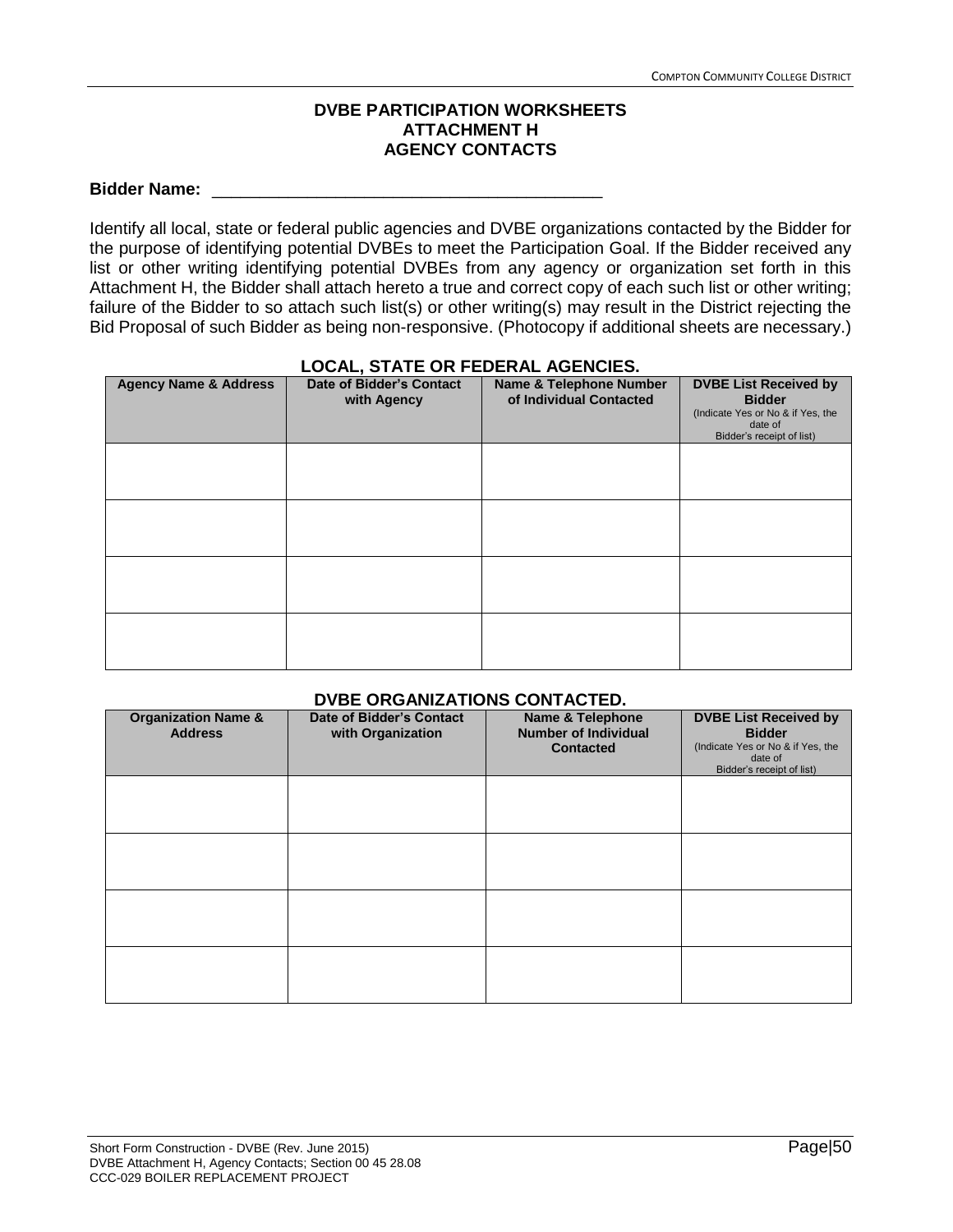## **AGREEMENT**

THIS AGREEMENT is entered into as of Click here to enter a date. in the City of Compton, County of Los Angeles, State of California, by and between COMPTON COMMUNITY COLLEGE DISTRICT, a California Community College District hereinafter "District" and 
("Contractor").

WITNESSETH, that the District and the Contractor in consideration of the mutual covenants contained herein agree as follows:

- **1. The Work**. Within the Contract Time and for the Contract Price, subject to adjustments thereto pursuant to the Contract Documents, the Contractor shall perform and provide all necessary labor, materials, tools, equipment, utilities, services and transportation to complete in a workmanlike manner all of the Work required in connection with the work of improvement commonly referred to as CCC-029 BOILER REPLACEMENT PROJECT. The Contractor shall complete all Work covered by the Contract Documents, including without limitation, the Drawings and Specifications prepared by the Architect and other Contract Documents enumerated in Paragraph 5 of this Agreement, along with all modifications and addenda thereto issued in accordance with the Contract Documents. The Architect/Engineer for the Work is
- **2. Contract Time**. The Work shall be commenced on the date stated in the District's Notice to Proceed. The Contractor shall achieve Substantial Completion of the Work days after the commencement date of the Work set forth in the Notice to Proceed.
- **3. Contract Price**. The District shall pay the Contractor as full consideration for the Contractor's full, complete and faithful performance of the Contractor's obligations under the Contract Documents, subject to adjustments of the Contract Price in accordance with the Contract Documents, the Contract Price of \_\_\_\_\_\_\_\_\_\_\_\_\_\_\_\_\_\_\_\_\_\_\_\_\_\_\_\_\_\_\_\_\_\_\_\_\_\_\_\_\_\_\_\_\_\_ Dollars (\$\_\_\_\_\_\_\_\_\_\_\_\_\_\_\_\_\_\_\_\_\_\_). The Contract Price is based upon the Contractor's Base Bid Proposal for the Work and the following Alternate Bid Items, if any: the Work and the following Alternate Bid Items, if any: Progress Payments of the Contract Price shall be subject to retention withholdings equal to five percent (5%) of each Progress Payment ("Retention"). Retention withheld by the District shall be disbursed to the Contractor as part of the Final Payment due the Contractor.
- **4. Liquidated Damages**. The Contractor shall be subject to assessment of Liquidated Damages if the Contractor: (i) fails to achieve Substantial Completion of the Work within the Contract Time, including adjustments thereto authorized by the Contract Documents; (ii) fails to submit Submittals in accordance with the Submittal Schedule; or (iii) fails to complete Punchlist items noted upon Substantial Completion within the time established to complete the Punchlist items. The per diem rate of Liquidated Damages assessed for each of the foregoing events is set forth in the Contract Documents.
- **5. Limitation on Damages**. If the District breaches or defaults in its performance of its obligations under the Contract Documents, the damages, if any, recoverable by the Contractor shall be limited to general damages which are directly and proximately caused by said breach or default of the District and shall exclude any and all special or consequential damages. By executing this Agreement, the Contractor expressly acknowledges the foregoing limitation to the recovery only of general damages from the District if the District is in breach or default of its obligations under the Contract Documents. The Contractor expressly waives any right to and foregoes the recovery of any special or consequential damages from the District including, without limitation, damages for: (i) lost or impaired bonding capacity; and/or, (ii) lost profits arising out of or in connection with any past, present, or future work of improvement, except for the Project which is the subject of the Contract Documents.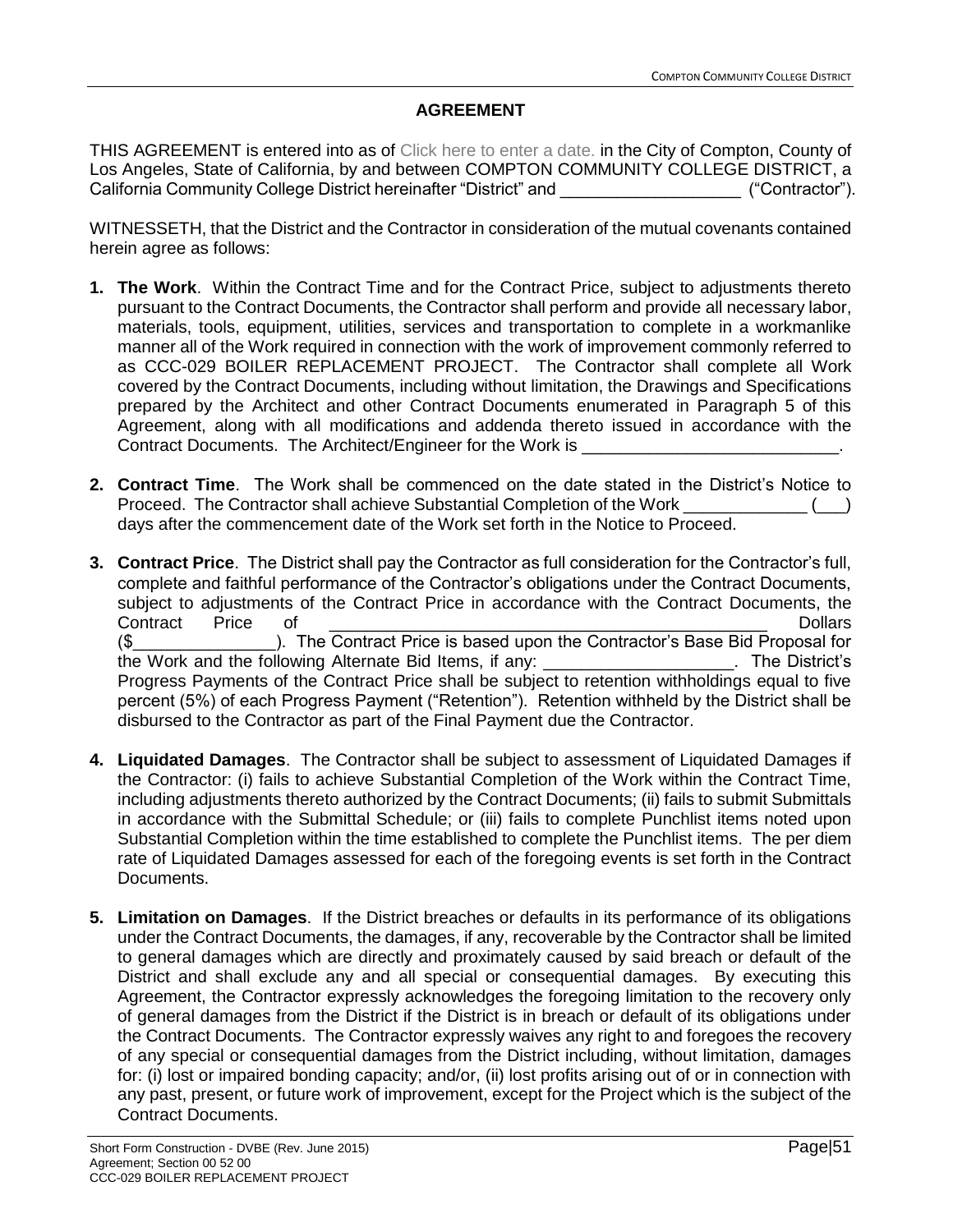- **6. The Contract Documents.** The documents forming a part of the Contract Documents consist of the following, all of which are component parts of the Contract Documents:
	- 00 01 10 Table of Contents 00 11 13 Notice Calling for Bids, including Bid Addenda Nos. \_\_\_\_\_\_\_\_\_ 00 21 13 Instructions for Bidders 00 41 00 Bid Proposal 00 42 13 Alternate Bid Items Proposal Form 00 43 24 Pre-Bid Inquiry Form 00 43 36 Subcontractors List 00 45 13 Statement of Qualifications 00 45 19 Non-Collusion Affidavit 00 45 26 Certificate of Workers Compensation Insurance 00 45 27 Drug-Free Workplace **Certification** 00 45 28 DVBE Program Policy 00 45 28.01 Bidder DVBE Statement 00 45 28.02 Subcontractible Items 00 45 28.03 DVBE Participation Summary 00 45 28.04 DVBE Certification 00 45 28.05 DVBEs Contacted 00 45 28.06 DVBE Bids Not Accepted 00 45 28.07 DVBE Solicitations 00 45 28.08 Agency Contacts 00 52 00 Agreement 00 61 10 Bid Bond 00 61 13 Performance Bond 00 61 14 Labor and Material Payment Bond 00 62 90 Verification of Certified Payroll Records Submittal to Labor Commission 00 65 36 Guarantee Form 00 72 00 General Conditions 00 73 00 Special Conditions
- **7. Notices**. Notices of the District and Contractor to the other shall be transmitted in accordance with the Contract Documents. The effective date of notices transmitted in accordance with the Contract Documents shall be as set forth in the Contract Documents. Notices under the Contract Documents shall be addressed as follows:

| If to the Contractor: |
|-----------------------|
|                       |
|                       |
|                       |
|                       |
|                       |

**8. Authority to Execute**. The individual(s) executing this Agreement on behalf of the Contractor is/are duly and fully authorized to execute this Agreement on behalf of Contractor and to bind the Contractor to each and every term, condition and covenant of the Contract Documents.

# **[CONTINUED ON NEXT PAGE]**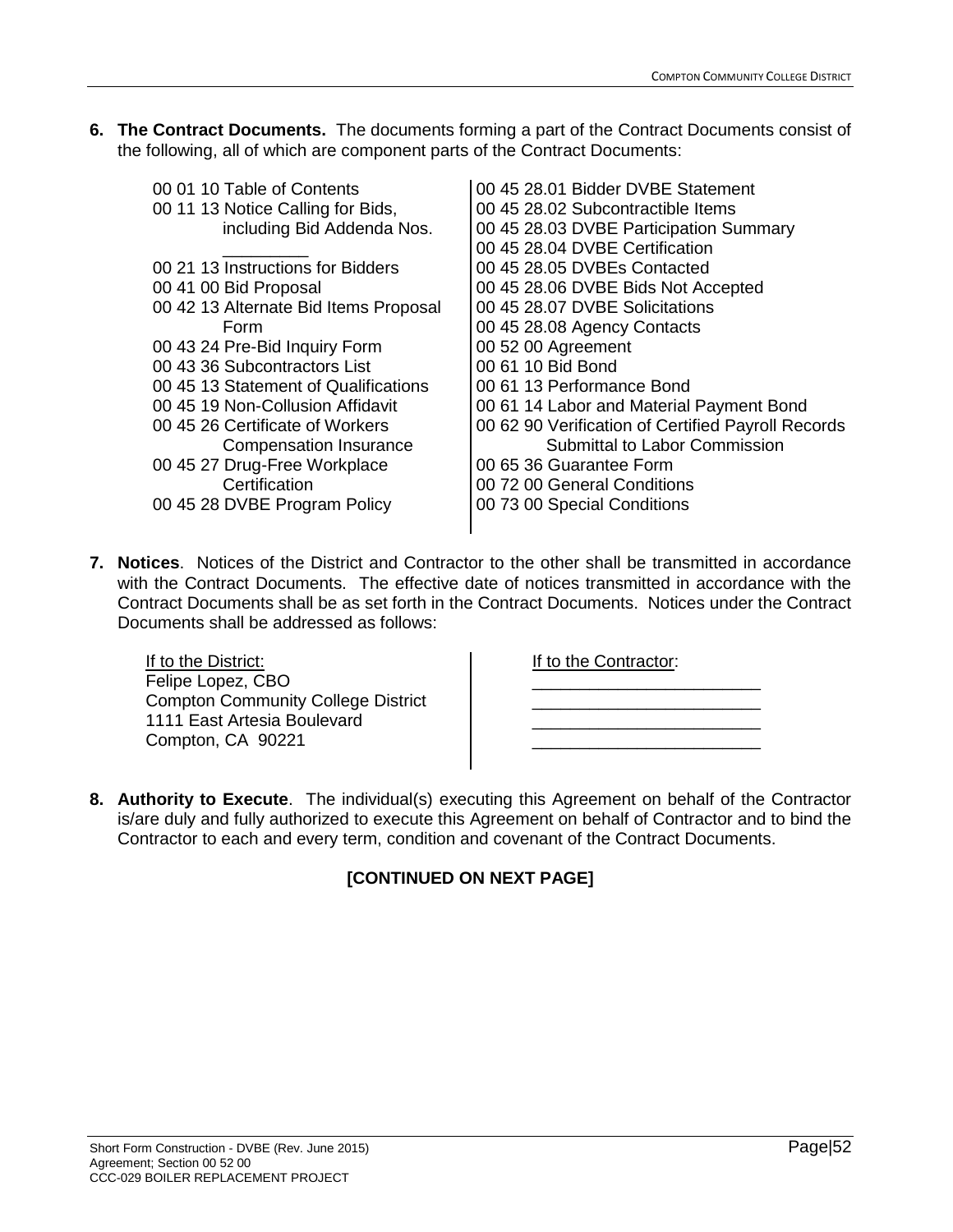### **CONTRACTORS ARE REQUIRED BY LAW TO BE LICENSED AND REGULATED BY THE CONTRACTORS' STATE LICENSE BOARD. ANY QUESTIONS CONCERNING A CONTRACTOR MAY BE REFERRED TO THE REGISTRAR, CONTRACTORS' STATE LICENSE BOARD, P.O. BOX 2600, SACRAMENTO, CALIFORNIA 95826**

**IN WITNESS WHEREOF,** this Agreement has been duly executed by the District and the Contractor as of the date set forth above

| <b>DISTRICT"</b>                                                                   | "CONTRACTOR"                                                                                                          |
|------------------------------------------------------------------------------------|-----------------------------------------------------------------------------------------------------------------------|
| <b>Compton Community College District</b>                                          | [Contractor Name]                                                                                                     |
| By:                                                                                | By:                                                                                                                   |
|                                                                                    | <u> 1980 - Johann Barbara, martin amerikan basal dan berasal dalam basal dalam basal dalam basal dalam basal dala</u> |
| (Name Printed or Typed)<br>Title:<br><u> 1980 - Andrea Andrew Maria (h. 1980).</u> | (Name Printed or Typed)                                                                                               |
|                                                                                    |                                                                                                                       |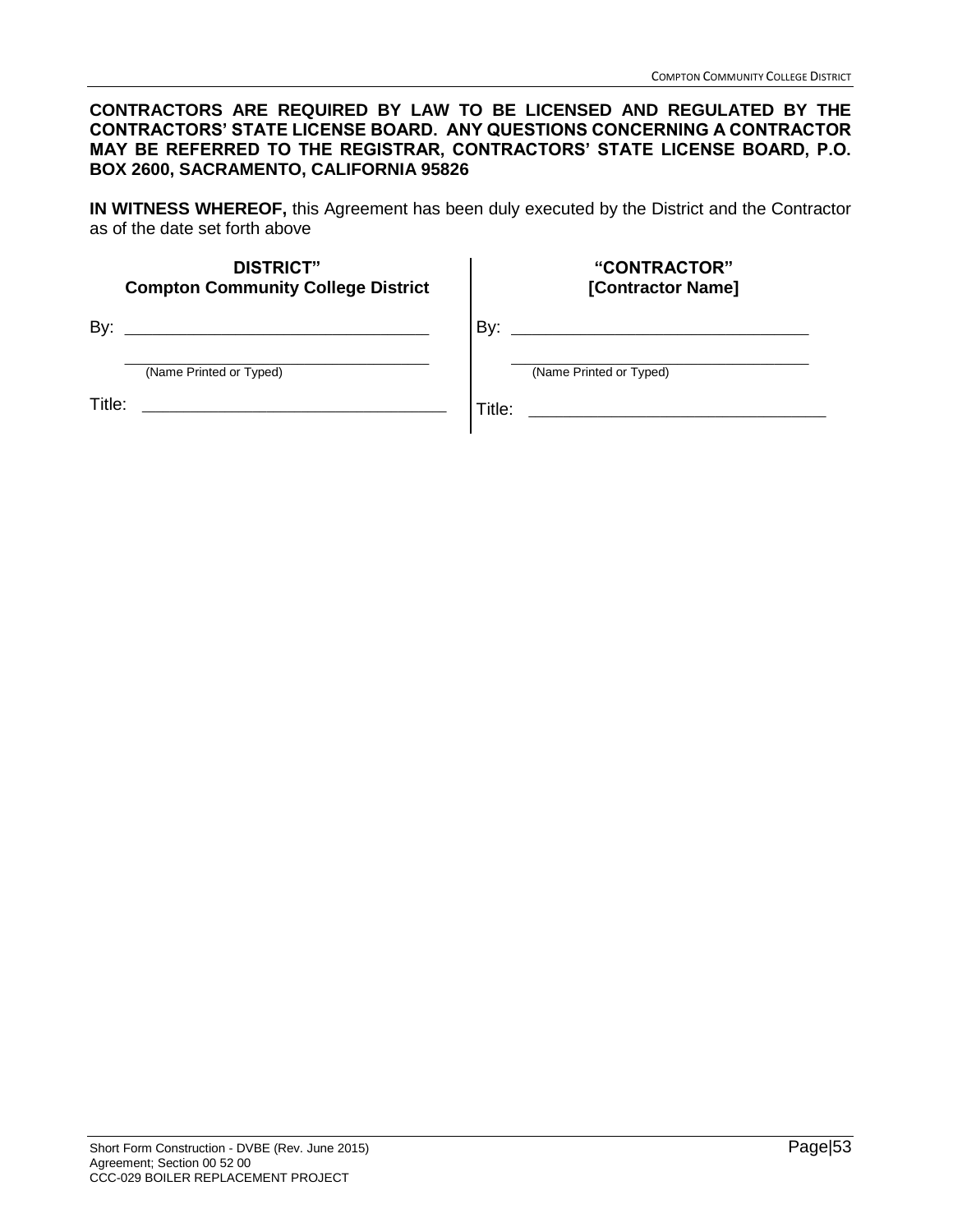# **[THIS PAGE INTENTIONALLY BLANK]**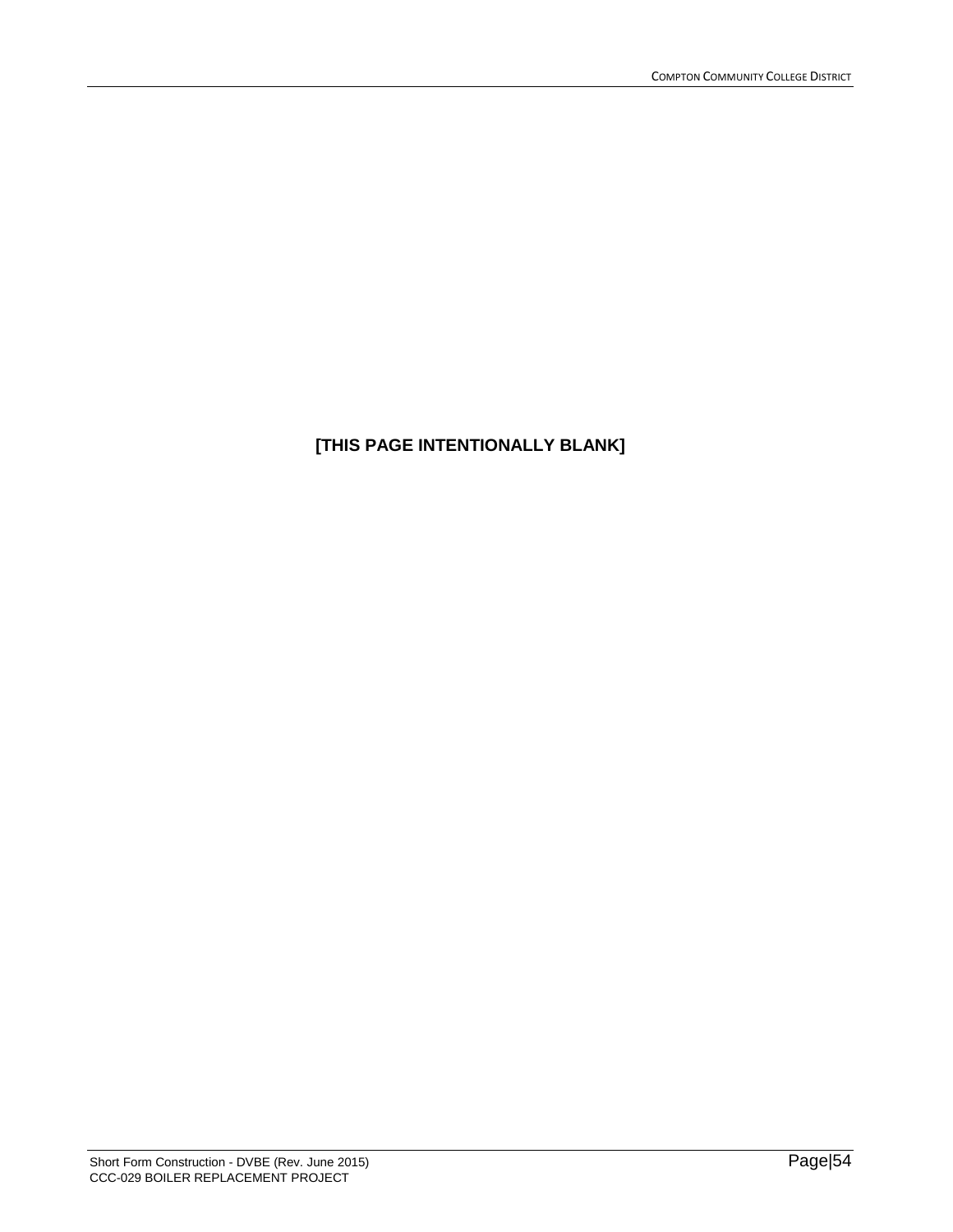### **BID BOND**

KNOW ALL MEN BY THESE PRESENTS that we, \_\_\_\_\_\_\_\_\_\_\_\_\_\_\_\_\_\_\_\_\_\_\_\_\_\_\_\_\_\_\_\_\_, as Surety and \_\_\_\_\_\_\_\_\_\_\_\_\_\_\_\_\_\_\_\_\_\_\_\_\_\_\_\_\_\_\_\_\_\_\_, as Principal, are jointly and severally, along with their respective heirs, executors, administrators, successors and assigns, held and firmly bound unto COMPTON COMMUNITY COLLEGE DISTRICT ("the Obligee") for payment of the penal sum hereof in lawful money of the United States, as more particularly set forth herein.

### THE CONDITION OF THIS OBLIGATION IS SUCH THAT:

WHEREAS, the Principal has submitted the accompanying Bid Proposal to the Obligee for the Work commonly described as **CCC-029 BOILER REPLACEMENT PROJECT**.

WHEREAS, subject to the terms of this Bond, the Surety and the Principal are jointly and severally firmly bound unto the Obligee in the penal sum equal to Ten Percent (10%) of the maximum amount of the Bid Proposal submitted by the Principal to the Obligee, inclusive of amounts proposed for Alternate Bid Items, if any.

NOW THEREFORE, if the Principal shall not withdraw said Bid Proposal within the period specified therein after the opening of the same, or, if no period be specified, for sixty (60) days after opening of said Bid Proposal; and if the Principal is awarded the Contract, and shall within the period specified therefore, or if no period be specified, within five (5) days after the prescribed forms are presented to him for signature, enter into a written contract with the Obligee, in accordance with the Bid Proposal as accepted and give such bond(s) with good and sufficient surety or sureties, as may be required, for the faithful performance and proper fulfillment of such Contract and for the payment for labor and materials used for the performance of the Contract, or in the event of the withdrawal of said Bid Proposal within the period specified for the holding open of the Bid Proposal or the failure of the Principal to enter into such Contract and give such bonds within the time specified, if the Principal shall pay the Obligee the difference between the amount specified in said Bid Proposal and the amount for which the Obligee may procure the required Work and/or supplies, if the latter amount be in excess of the former, together with all costs incurred by the Obligee in again calling for Bids, then the above obligation shall be void and of no effect, otherwise to remain in full force and effect.

Surety, for value received, hereby stipulates and agrees that no change, extension of time, alteration or addition to the terms of the Contract or the Call for Bids, the Work to be performed there under, the Drawings or the Specifications accompanying the same, or any other portion of the Contract Documents shall in no way affect its obligations under this Bond, and it does hereby waive notice of any such change, extension of time, alteration or addition to the terms of said Contract, the Call for Bids, the Work, the Drawings or the Specifications, or any other portion of the Contract Documents.

In the event suit or other proceeding is brought upon this Bond by the Obligee, the Surety and Principal shall be jointly and severally liable for payment to the Obligee all costs, expenses and

# **[CONTINUED NEXT PAGE]**

fees incurred by the Obligee in connection therewith, including without limitation, attorneys' fees.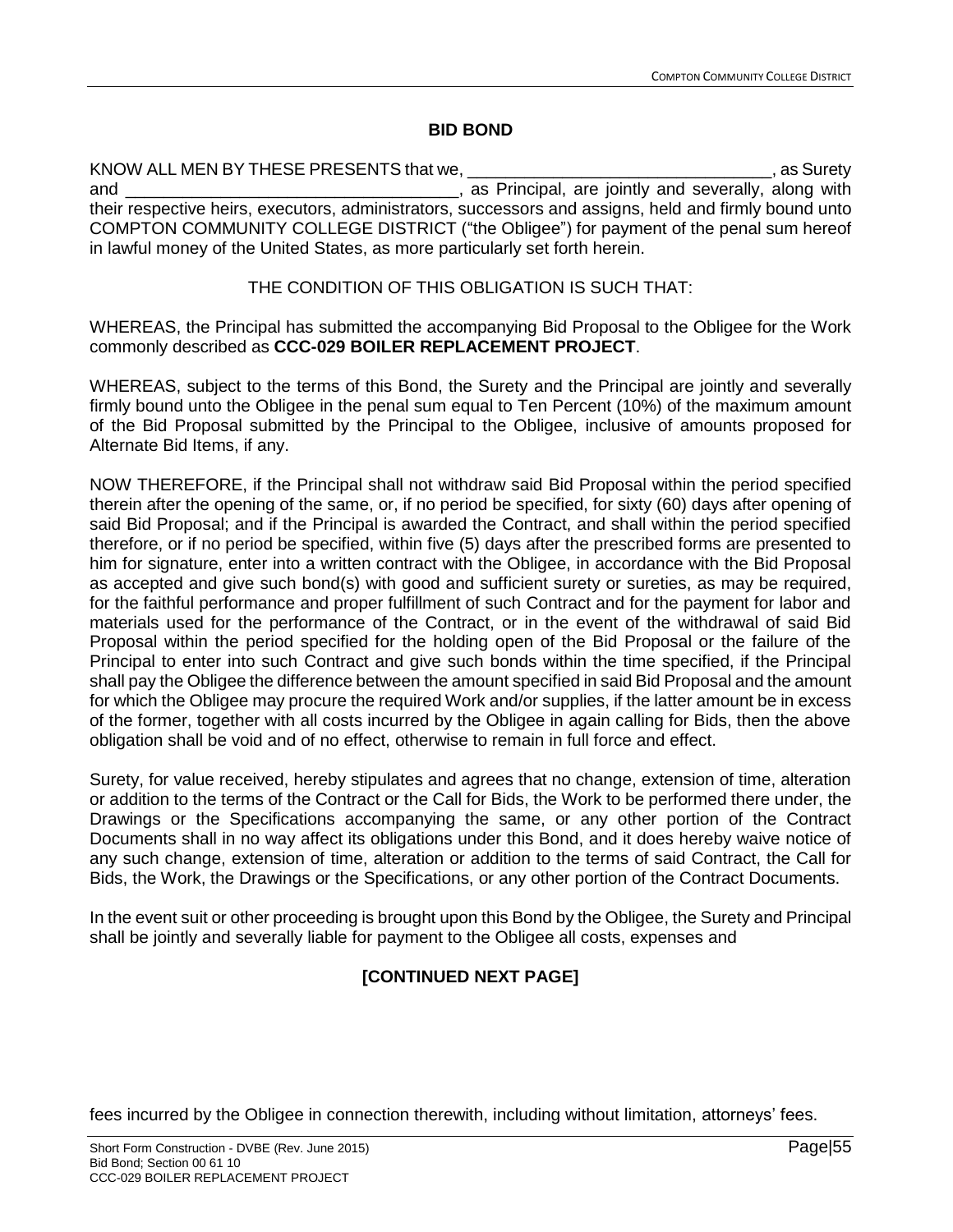IN WITNESS WHEREOF, the Principal and Surety have executed this instrument this \_\_\_\_\_\_\_\_ day of \_\_\_\_\_\_\_\_\_\_\_\_\_\_\_, 20\_\_\_ by their duly authorized agents or representatives.

|        | (Bidder-Principal Name)                                         |
|--------|-----------------------------------------------------------------|
| By:    |                                                                 |
|        | (Signature)                                                     |
|        | (Typed or Printed Name)                                         |
| Title: |                                                                 |
|        | (Attach Notary Public Acknowledgement of Principal's Signature) |

| (Surety Name)                                                                                                                                                                                                                               |
|---------------------------------------------------------------------------------------------------------------------------------------------------------------------------------------------------------------------------------------------|
|                                                                                                                                                                                                                                             |
| (Signature of Attorney-In-Fact for Surety)                                                                                                                                                                                                  |
| (Typed or Printed Name of Attorney-In-Fact)                                                                                                                                                                                                 |
| (Attach: (i) Attorney-In-Fact Certification; (ii) Notary<br><b>Public</b><br>Acknowledgment of Authorizing Signature on Attorney-Fact<br>Certification; and (iii) Notary Public Acknowledgement of Attorney-In-<br><b>Fact's Signature)</b> |

| Contact name, address, telephone number and<br>email address for notices to the Surety |  |
|----------------------------------------------------------------------------------------|--|
| (Contact Name)                                                                         |  |
| (Street Address)                                                                       |  |
| (City, State & Zip Code)                                                               |  |
| Telephone<br>Fax                                                                       |  |
| (Email address)                                                                        |  |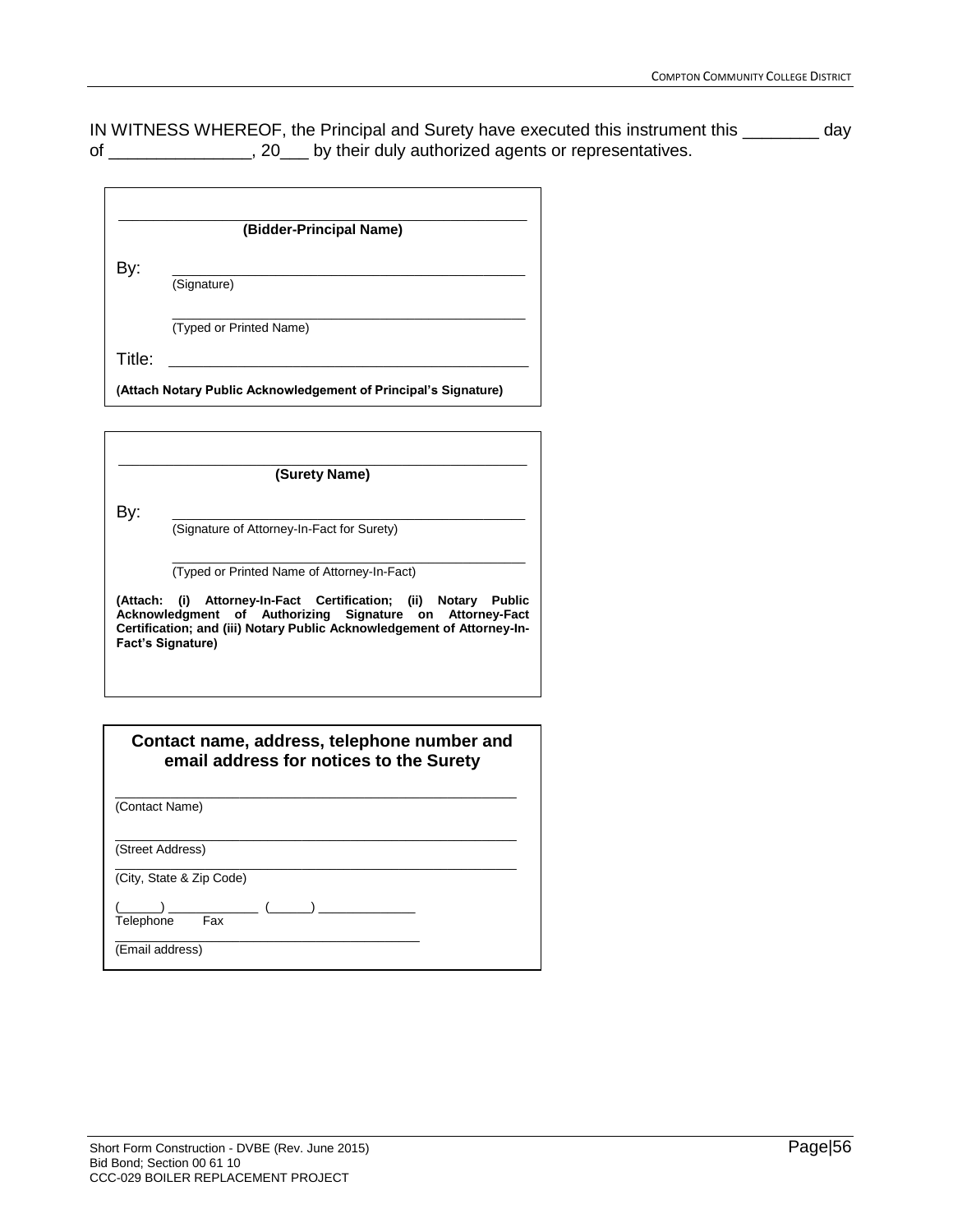#### **PERFORMANCE BOND**

KNOW ALL MEN BY THESE PRESENTS that we, the contract of the contract of the contract of the contract of the contra and \_\_\_\_\_\_\_\_\_\_\_\_\_\_\_\_\_\_\_\_\_\_\_\_\_\_\_\_\_\_\_\_\_\_\_, as Principal, are jointly and severally, along with their respective heirs, executors, administrators, successors and assigns, held and firmly bound unto COMPTON COMMUNITY COLLEGE DISTRICT ("the Obligee") for payment of the penal sum the penal sum of **Dollars** (\$\_\_\_\_\_\_\_\_\_\_\_\_\_\_\_\_\_\_\_\_\_\_) in lawful money of the United States, well and truly to be made, we bind ourselves, our heirs, executors, administrators, successors and assigns, jointly and severally.

## THE CONDITION OF THIS OBLIGATION IS SUCH THAT:

WHEREAS, the Obligee, by resolution of its Board of Trustees has awarded to the Principal a Contract for the Work described as CCC-029 BOILER REPLACEMENT PROJECT.

WHEREAS, the Principal, has entered into an agreement with the Obligee for performance of the Work; the Agreement and all other Contract Documents set forth therein are incorporated herein and made a part hereof by this reference.

WHEREAS, by the terms of the Contract Documents, the Principal is required to furnish a bond ensuring the Principal's prompt, full and faithful performance of the Work of the Contract Documents.

NOW THEREFORE, if the Principal shall promptly, fully and faithfully perform each and all of the obligations and things to be done and performed by the Principal in strict accordance with the terms of the Contract Documents as they may be modified or amended from time to time; and if the Principal shall indemnify and save harmless the Obligee and all of its officers, agents and employees from any and all losses, liability and damages, claims, judgments, liens, costs, and fees of every description, which may be incurred by the Obligee by reason of the failure or default on the part of the Principal in the performance of any or all of the terms or the obligations of the Contract Documents, including all modifications, and amendments, thereto, and any warranties or guarantees required thereunder; then this obligation shall be void; otherwise, it shall be, and remain, in full force and effect.

The Surety, for value received, hereby stipulates and agrees that no change, adjustment of the Contract Time, adjustment of the Contract Price, alterations, deletions, additions, or any other modifications to the terms of the Contract Documents, the Work to be performed thereunder, or to the Specifications or the Drawings shall limit, restrict or otherwise impair Surety's obligations or Obligee's rights hereunder; Surety hereby waives notice from the Obligee of any such changes, adjustments of Contract Time, adjustments of Contract Price, alterations, deletions, additions or other modifications to the Contract Documents, the Work to be performed under the Contract Documents, or the Drawings or the Specifications.

In the event of the Obligee's termination of the Contract due to the Principal's breach or default of the Principal's obligations thereunder, within twenty (20) days after written notice from the Obligee to the Surety of the Principal's breach or default of the Contract Documents and Obligee's termination of the Contract, the Surety shall notify Obligee in writing of Surety's assumption of obligations hereunder by its election to either remedy the default or breach of the Principal or to take charge of the Work of the Contract Documents and complete the Work at its own expense ("the Notice of Election"); provided, however, that the procedure by which the Surety undertakes to discharge its obligations under this Bond shall be subject to the advance written approval of the Obligee, which

## **[CONTINUED NEXT PAGE]**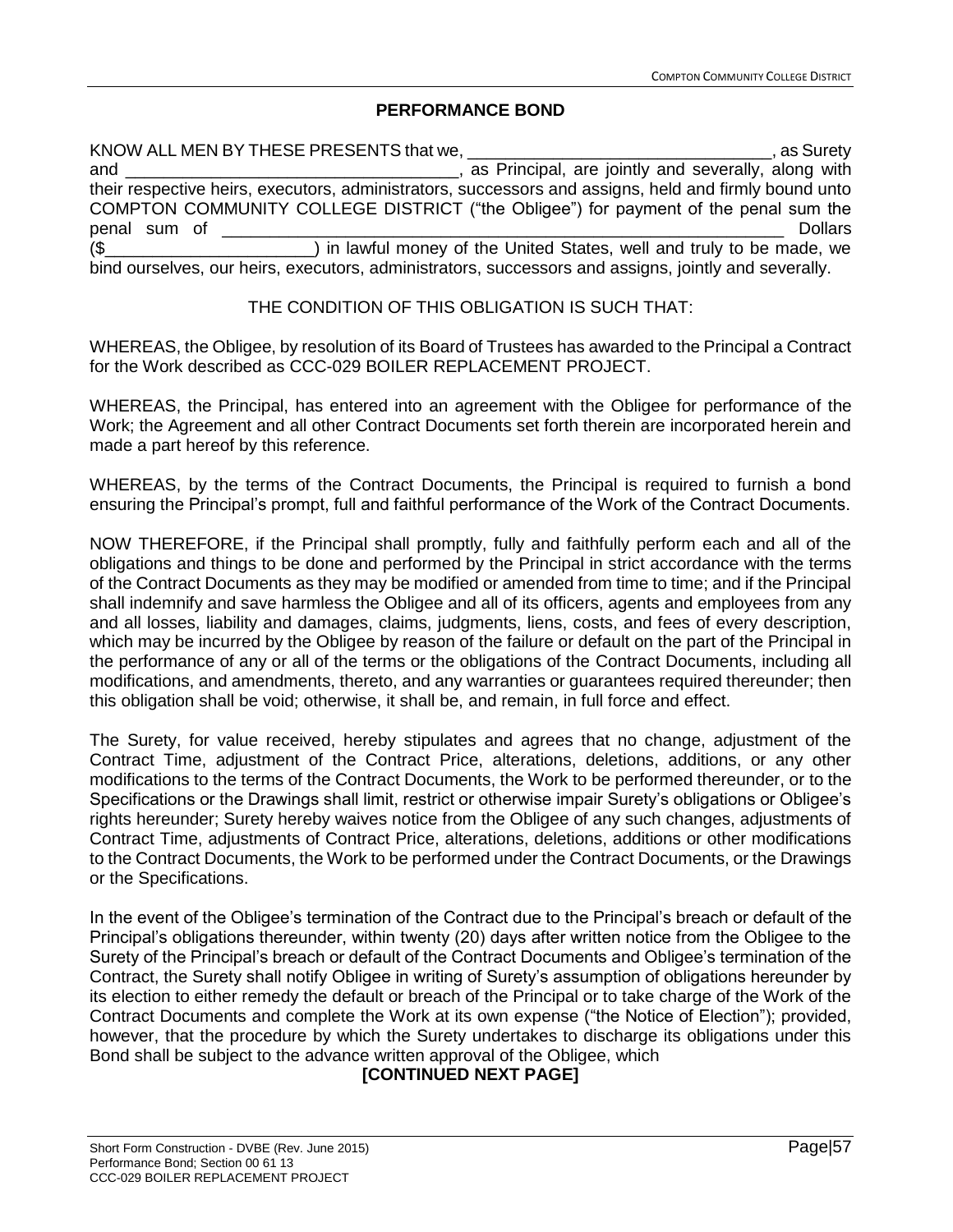approval shall not be unreasonably withheld, limited or restricted. The insolvency of the Principal or the Principal's denial of a failure of performance or default under the Contract Documents shall not by itself, without the Surety's prompt, diligent inquiry and investigation of such denial, be justification for Surety's failure to give the Notice of Election or for its failure to promptly remedy the failure of performance or default of the Principal or to complete the Work.

In the event the Surety fails to issue its Notice of Election to Obligee within the time provided for hereinabove, the Obligee may thereafter cause the cure or remedy of the Principal's failure of performance or default or to complete the Work. The Principal and the Surety shall be jointly and severally liable to the Obligee for all damages and costs sustained by the Obligee as a result of the Principal's failure of performance under the Contract Documents or default in its performance of obligations thereunder, including without limitation the costs of cure or completion of the Work exceeding the then remaining balance of the Contract Price; provided that the Surety's liability hereunder for the costs of performance, damages and other costs sustained by the Obligee upon the Principal's failure of performance or default under the Contract Documents shall be limited to the penal sum hereof, which shall be deemed to include the costs or value of any Changes to the Work which increases the Contract Price.

In the event suit or other proceeding is brought upon this Bond by the Obligee, the Surety and Principal shall be jointly and severally liable for payment to the Obligee of all costs, expenses and fees incurred by the Obligee therewith, including without limitation, attorneys' fees.

IN WITNESS WHEREOF, the Principal and Surety have executed this instrument this \_\_\_\_\_day of <sub>1,</sub> 20<sub>,</sub> by their duly authorized agent or representative

|          | (Contractor-Principal Name)                                                                                                                                                                                                 |                                                                          |
|----------|-----------------------------------------------------------------------------------------------------------------------------------------------------------------------------------------------------------------------------|--------------------------------------------------------------------------|
| By:      |                                                                                                                                                                                                                             |                                                                          |
|          | (Signature)                                                                                                                                                                                                                 | Contact name, address, telephone<br>number and email address for notices |
|          | (Typed or Printed Name)                                                                                                                                                                                                     | to the Surety                                                            |
| Title:   |                                                                                                                                                                                                                             |                                                                          |
|          | (Attach Notary Public Acknowledgement of Principal's Signature)                                                                                                                                                             | (Contact Name)                                                           |
|          |                                                                                                                                                                                                                             | (Street Address)                                                         |
|          | (Surety Name)                                                                                                                                                                                                               | (City, State & Zip Code)<br>Fax<br>Telephone                             |
| By:      | (Signature of Attorney-In-Fact for Surety)                                                                                                                                                                                  | (Email address)                                                          |
|          | (Typed or Printed Name of Attorney-In-Fact)                                                                                                                                                                                 |                                                                          |
| (Attach: | (i) Attorney-In-Fact Certification; (ii)<br>Notary Public<br>Acknowledgment of Authorizing Signature on Attorney-Fact<br>Certification; and (iii) Notary Public Acknowledgement of Attorney-In-<br><b>Fact's Signature)</b> |                                                                          |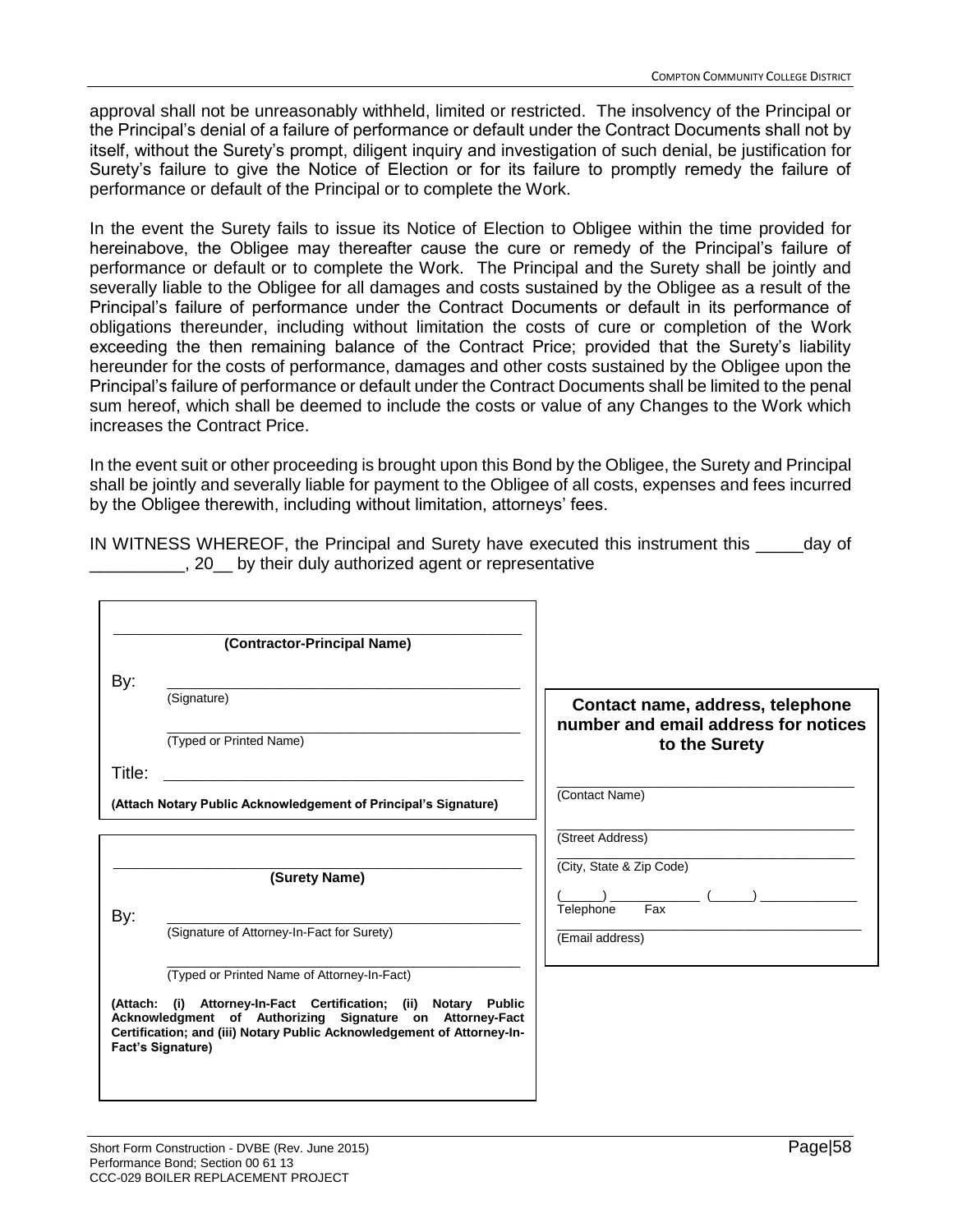# **LABOR AND MATERIAL PAYMENT BOND**

KNOW ALL MEN BY THESE PRESENTS that we, \_\_\_\_\_\_\_\_\_\_\_\_\_\_\_\_\_\_\_\_\_\_\_\_\_\_\_\_\_\_\_\_\_, as Surety and \_\_\_\_\_\_\_\_\_\_\_\_\_\_\_\_\_\_\_\_\_\_\_\_\_\_\_\_\_\_\_\_\_\_\_, as Principal, are jointly and severally, along with their respective heirs, executors, administrators, successors and assigns, held and firmly bound unto COMPTON COMMUNITY COLLEGE DISTRICT ("the Obligee") for payment of the penal sum the penal sum of **Dollars** (\$\_\_\_\_\_\_\_\_\_\_\_\_\_\_\_\_\_\_\_\_\_\_) in lawful money of the United States, well and truly to be made, we bind ourselves, our heirs, executors, administrators, successors and assigns, jointly and severally.

# THE CONDITION OF THIS OBLIGATION IS SUCH THAT:

WHEREAS, the Obligee, by resolution of its Board of Trustees has awarded to the Principal a Contract for the Work described as **CCC-029 BOILER REPLACEMENT PROJECT**.

WHEREAS, the Principal, has entered into an Agreement with the Obligee for performance of the Work, the Agreement and all other Contract Documents set forth therein are incorporated herein by this reference and made a part hereof.

WHEREAS, by the terms of the Contract Documents, the Principal is required to furnish a bond for the prompt, full and faithful payment to any Claimant, as hereinafter defined, for all labor materials or services used, or reasonably required for use, in the performance of the Work.

NOW THEREFORE, if the Principal shall promptly, fully and faithfully make payment to any Claimant for all labor, materials or services used or reasonably required for use in the performance of the Work then this obligation shall be void; otherwise, it shall be, and remain, in full force and effect.

The term "Claimant" shall refer to any person, corporation, partnership, proprietorship or other entity including without limitation, all persons and entities described in California Civil Code §9100, providing or furnishing labor, materials or services used or reasonably required for use in the performance of the Work under the Contract Documents, without regard for whether such labor, materials or services were sold, leased or rented. This Bond shall inure to the benefit of all Claimants so as to give them, or their assigns and successors, a right of action upon this Bond.

In the event suit is brought on this Bond by any Claimant for amounts due such Claimant for labor, materials or services provided or furnished by such Claimant, the Surety shall pay for the same and reasonable attorneys' fees pursuant to California Civil Code §9554.

The Surety, for value received, hereby stipulates and agrees that no change, extension of time, alteration, deletion, addition, or any other modification to the terms of the Contract Documents, the Work to be performed thereunder, the Specifications or the Drawings, or any other portion of the Contract Documents, shall in any way limit, restrict or otherwise affect its obligations under this Bond; the Surety hereby waives notice from the Obligee of any such change, extension of time, alteration, deletion, addition or other modification to the Contract Documents, the Work to be performed under the Contract Documents, the Drawings or the Specifications of any other portion of the Contract Documents.

# **[CONTINUED NEXT PAGE]**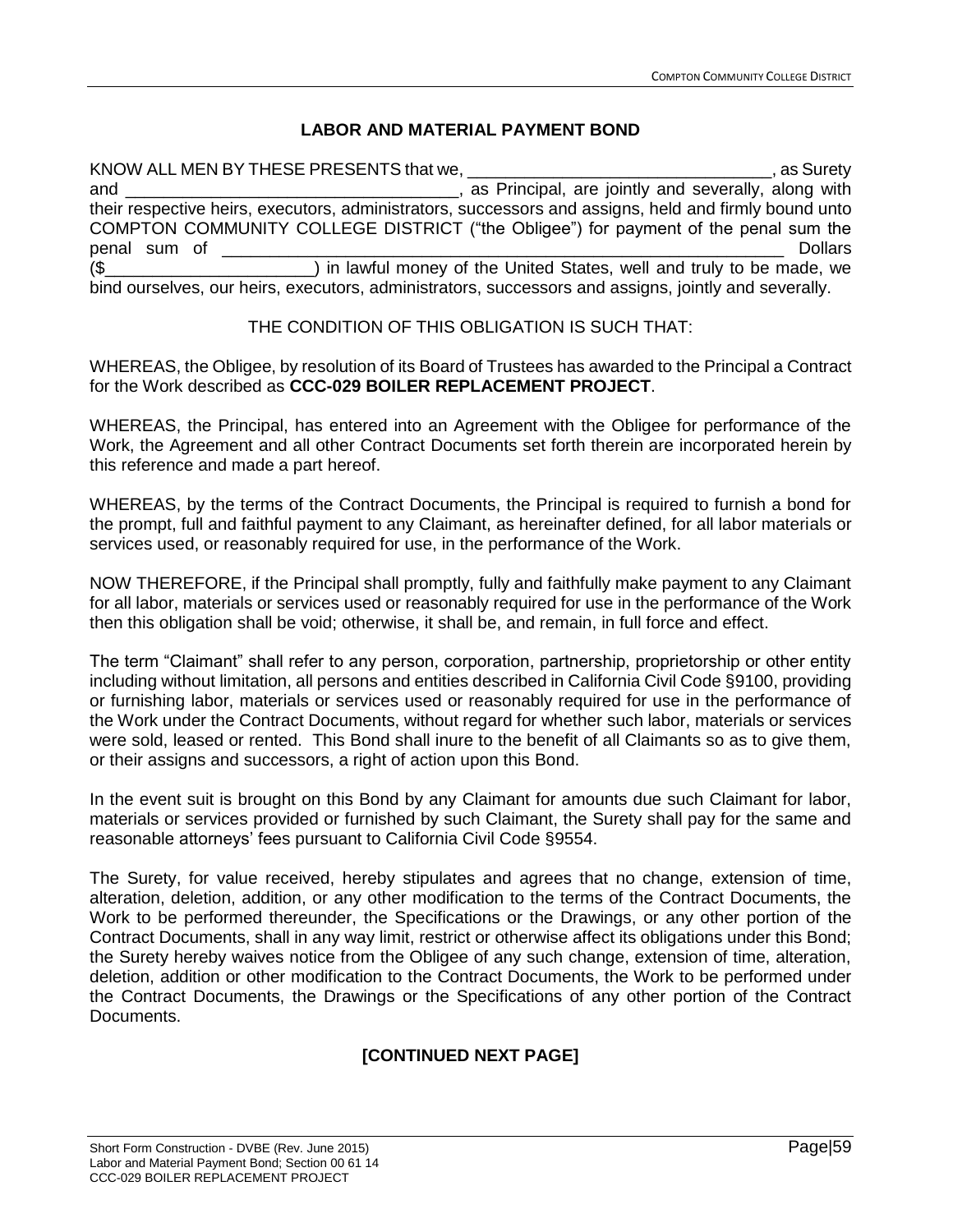|    |  | IN WITNESS WHEREOF, the Principal and Surety have executed this instrument this |  |  | day |
|----|--|---------------------------------------------------------------------------------|--|--|-----|
| of |  | , 20 by their duly authorized agent or representative.                          |  |  |     |

|                                                                                                                                                                                                                                      | (Contractor-Principal Name)                                     |  |  |  |  |
|--------------------------------------------------------------------------------------------------------------------------------------------------------------------------------------------------------------------------------------|-----------------------------------------------------------------|--|--|--|--|
|                                                                                                                                                                                                                                      |                                                                 |  |  |  |  |
| By:                                                                                                                                                                                                                                  |                                                                 |  |  |  |  |
|                                                                                                                                                                                                                                      | (Signature)                                                     |  |  |  |  |
|                                                                                                                                                                                                                                      |                                                                 |  |  |  |  |
|                                                                                                                                                                                                                                      | (Typed or Printed Name)                                         |  |  |  |  |
| Title:                                                                                                                                                                                                                               |                                                                 |  |  |  |  |
|                                                                                                                                                                                                                                      |                                                                 |  |  |  |  |
|                                                                                                                                                                                                                                      | (Attach Notary Public Acknowledgement of Principal's Signature) |  |  |  |  |
|                                                                                                                                                                                                                                      |                                                                 |  |  |  |  |
|                                                                                                                                                                                                                                      |                                                                 |  |  |  |  |
|                                                                                                                                                                                                                                      | (Surety Name)                                                   |  |  |  |  |
|                                                                                                                                                                                                                                      |                                                                 |  |  |  |  |
| By:                                                                                                                                                                                                                                  | (Signature of Attorney-In-Fact for Surety)                      |  |  |  |  |
|                                                                                                                                                                                                                                      |                                                                 |  |  |  |  |
|                                                                                                                                                                                                                                      | (Typed or Printed Name of Attorney-In-Fact)                     |  |  |  |  |
| Attorney-In-Fact Certification; (ii) Notary Public<br>(Attach: (i)<br>Acknowledgment of Authorizing Signature on Attorney-Fact<br>Certification; and (iii) Notary Public Acknowledgement of Attorney-In-<br><b>Fact's Signature)</b> |                                                                 |  |  |  |  |
| Contact name, address, telephone number and<br>email address for notices to the Surety                                                                                                                                               |                                                                 |  |  |  |  |
| (Contact Name)                                                                                                                                                                                                                       |                                                                 |  |  |  |  |
| (Street Address)                                                                                                                                                                                                                     |                                                                 |  |  |  |  |
|                                                                                                                                                                                                                                      | (City, State & Zip Code)                                        |  |  |  |  |
| $(\_\_\_\_)$                                                                                                                                                                                                                         |                                                                 |  |  |  |  |
| Telephone                                                                                                                                                                                                                            | Fax                                                             |  |  |  |  |
| (Email address)                                                                                                                                                                                                                      |                                                                 |  |  |  |  |
|                                                                                                                                                                                                                                      |                                                                 |  |  |  |  |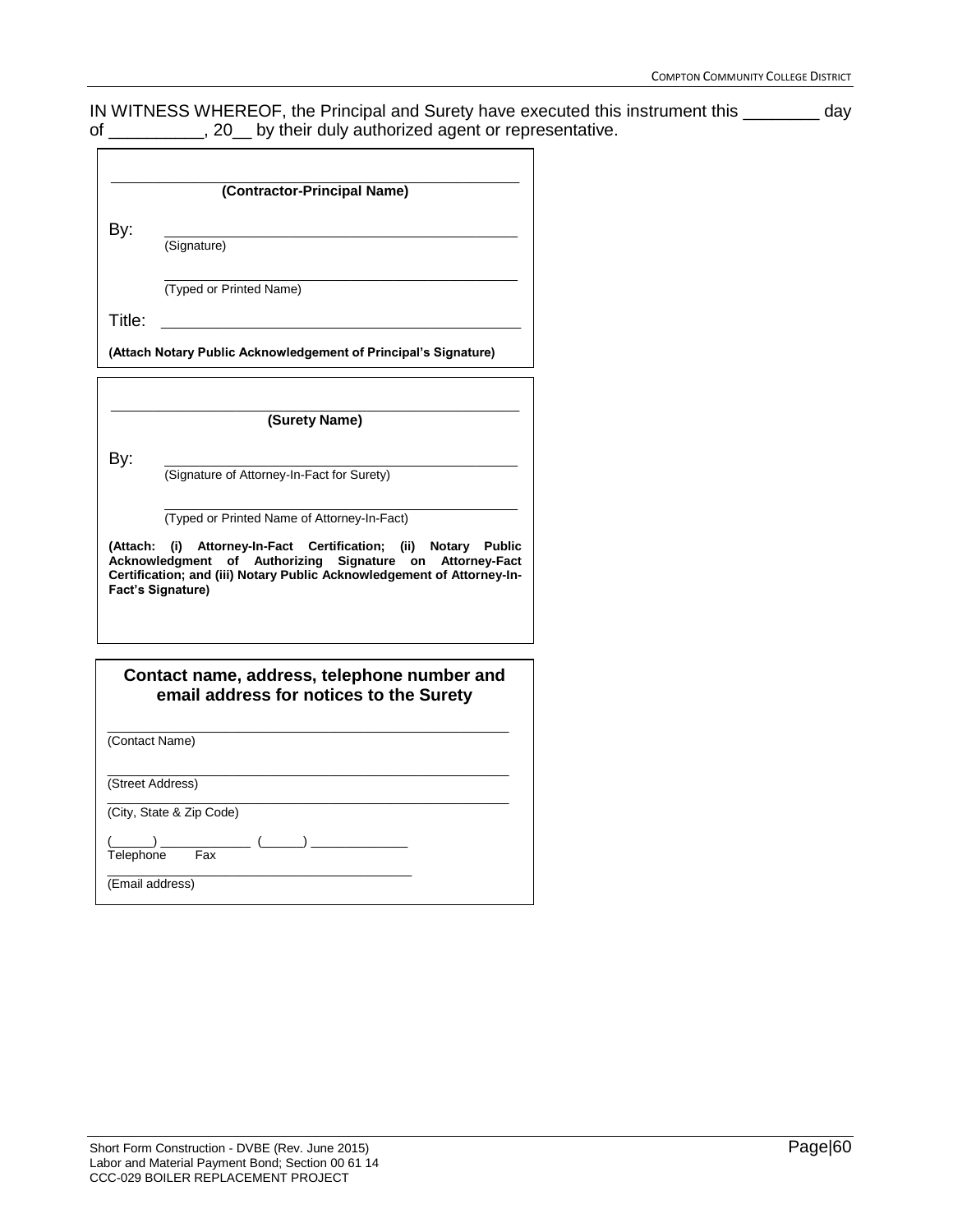# **CERTIFICATION OF CERTIFIED PAYROLL RECORDS SUBMITTAL TO LABOR COMMISSION**

| ! am the |                                  | tor |                                            | in connection with |
|----------|----------------------------------|-----|--------------------------------------------|--------------------|
|          | (Superintendent/Project Manager) |     | (Contractor)                               |                    |
|          |                                  |     | This Certification is submitted to Compton |                    |
|          | (Project Name)                   |     |                                            |                    |

Community College District concurrently with the Contractor's submittal of an Application for Progress Payment to the District, identified as Application For Progress Payment No. \_\_\_\_\_\_\_\_\_\_\_\_\_\_ ("the Pay Application").

- 1. The Pay Application requests the District's disbursement of a Progress Payment covering Work performed for the period between \_\_\_\_\_\_\_\_\_\_\_\_\_\_\_\_\_\_, 20\_\_\_ and  $\overline{\phantom{a}}$ , 20 $\overline{\phantom{a}}$ .
- 2. The Contractor has submitted Certified Payroll Records ("CPR") to the Labor Commissioner for all employees of the Contractor engaged in performance of Work subject to prevailing wage rate requirements for the period of time covered by the Pay Application.
- 3. All Subcontractors who are entitled to any portion of payment to be disbursed pursuant to the Pay Application have submitted their CPRs to the Labor Commissioner for all of their employees performing Work subject to prevailing wage rate requirements for the period of time covered by the Pay Application.
- 4. I have reviewed the Contractor's CPRs submitted to the Labor Commissioner; the CPRs submitted to the Labor Commissioner by the Contractor are complete and accurate for the period of time covered by the Pay Application.
- 5. I have reviewed the Subcontractors' CPRs submitted to the Labor Commissioner; the CPRs submitted to the Labor Commissioner by the Subcontractors are complete and accurate for the period of time covered by the Pay Application.

|      |                                          |  |                             |     | I declare under penalty of perjury under California law that the foregoing is true and correct. I executed |    |
|------|------------------------------------------|--|-----------------------------|-----|------------------------------------------------------------------------------------------------------------|----|
| this | Certification on the                     |  | <u> 1999 - Jan Jan Jawa</u> | dav |                                                                                                            | at |
|      | (C <sub>th</sub> , and C <sub>th</sub> ) |  |                             |     |                                                                                                            |    |

(City and State)

By: \_\_\_\_\_\_\_\_\_\_\_\_\_\_\_\_\_\_\_\_\_\_\_\_\_\_\_\_\_\_\_\_\_\_\_

\_\_\_\_\_\_\_\_\_\_\_\_\_\_\_\_\_\_\_\_\_\_\_\_\_\_\_\_\_\_\_\_\_\_\_ (Typed or Printed Name)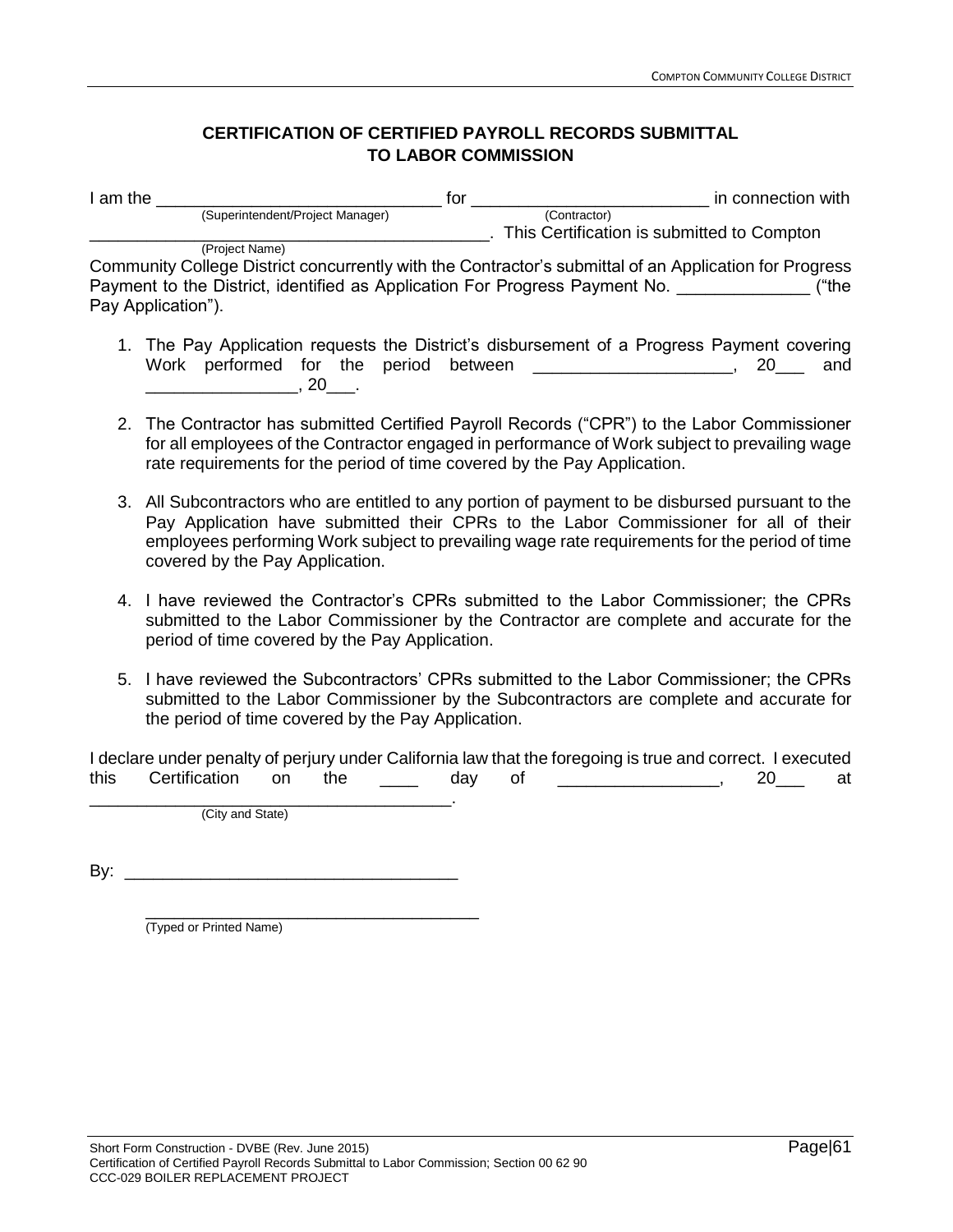# **[THIS PAGE INTENTIONALLY BLANK]**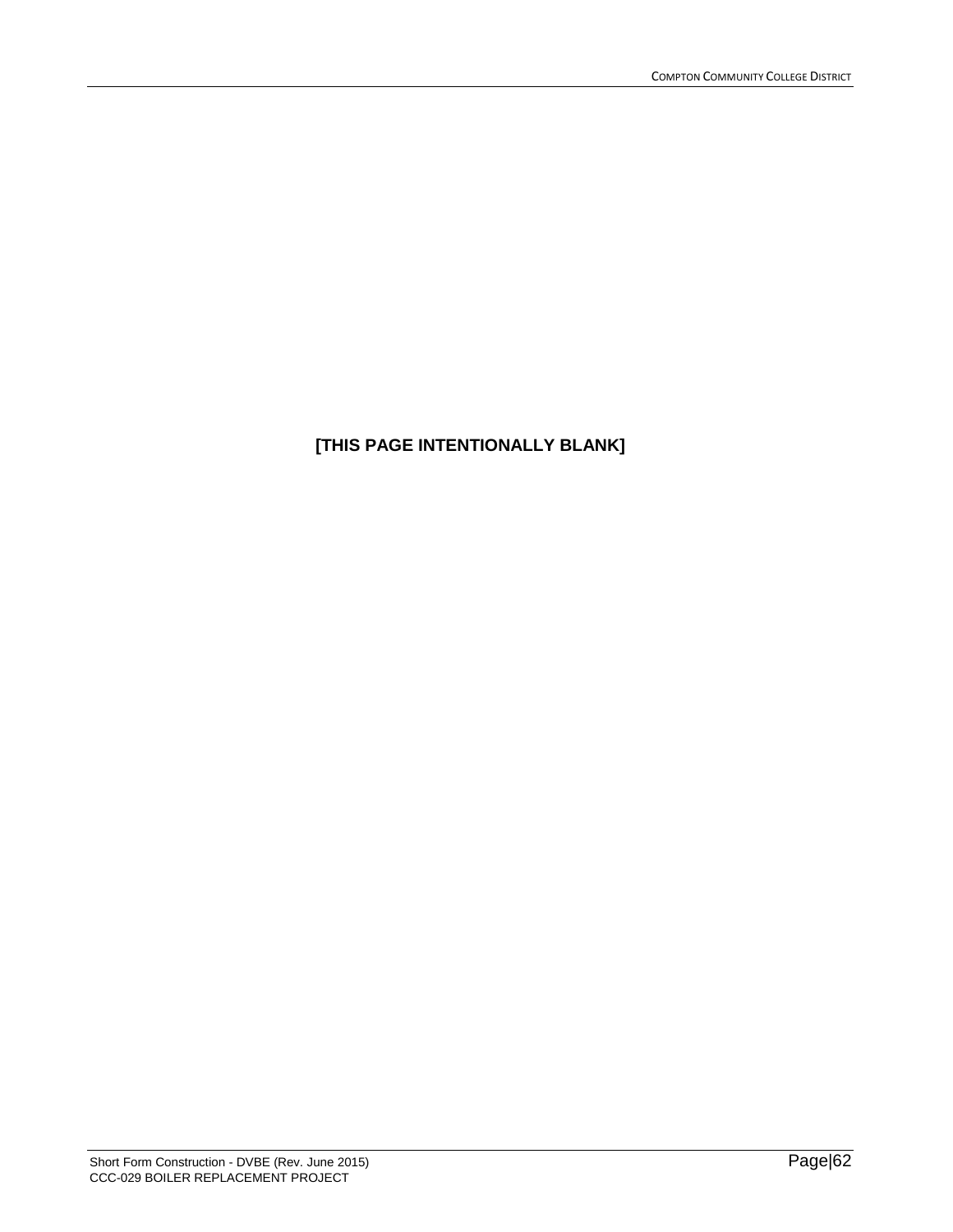#### **GUARANTEE**

#### **Project: CCC-029 BOILER REPLACEMENT PROJECT**

The Contractor hereby warrants and guarantees to the District that all work, materials, equipment and workmanship provided, furnished or installed by or on behalf of Contractor in connection with the above referenced Project (the "Work") have been provided, furnished and installed in strict conformity with the Contract Documents for the Work, including without limitation, the Drawings and the Specifications. Contractor further warrants and guarantees that all work, materials, equipment and workmanship as provided, furnished and/or installed are fit for use as specified and fulfill all applicable requirements of the Contract Documents including without limitation, the Drawings and the Specifications. Contractor shall, at its sole cost and expense, repair, correct and/or replace any or all of the work, materials, equipment and/or workmanship of the Work, together with any other items which may be affected by any such repairs, corrections or replacement, that may be unfit for use as specified or defective within a period of two (2) years from the date of the District's Final Acceptance of the Work, ordinary wear and tear and unusual abuse or neglect excepted.

In the event of the Contractor's failure and/or refusal to comply with the provisions of this Guarantee, within the period of time set forth in the Contract Documents after the District's issuance of the Notice to the Contractor of any defect(s) in the Work, materials, equipment or workmanship, Contractor authorizes the District, without further notice to Contractor, to repair, correct and/or replace any such defective item at the expense of the Contractor. The Contractor shall reimburse the District for all costs, expenses or fees incurred by the District in providing or performing such repairs, corrections or replacements within ten (10) days of the District's presentation of a demand to the Contractor for the same.

The provisions of this Guarantee and the provisions of the Contract Documents for the Work relating to the Contractor's Guarantee(s) and warranty(ies) relating to the Work shall be binding upon the Contractor's Performance Bond Surety and all successors or assigns of Contractor and/or Contractor's Performance Bond Surety.

The provisions of this Guarantee are in addition to, and not in lieu of, any provisions of the Contract Documents for the Work relating to the Contractor's guarantee(s) and warranty(ies) or any guarantee(s) or warranty(ies) provided by any material supplier or manufacturer of any equipment, materials or other items forming a part of, or incorporated into the Work, or any other guarantee or warranty obligation of the Contractor, prescribed, implied or imposed by law.

The undersigned individual executing this Guarantee on behalf of Contractor warrants and represents that he/she is duly authorized to execute this Guarantee on behalf of Contractor and to bind Contractor to each and every provision hereof.

#### **Contractor**

\_\_\_\_\_\_\_\_\_\_\_\_\_\_\_\_\_\_\_\_\_\_\_\_\_\_\_\_\_\_\_\_\_\_\_ (Contractor Name)

\_\_\_\_\_\_\_\_\_\_\_\_\_\_\_\_\_\_\_\_\_\_\_\_\_\_\_\_\_\_\_\_\_\_\_ (Signature of Contractor's Authorized Employee, Officer Or Representative)

\_\_\_\_\_\_\_\_\_\_\_\_\_\_\_\_\_\_\_\_\_\_\_\_\_\_\_\_\_\_\_\_\_\_\_

\_\_\_\_\_\_\_\_\_\_\_\_\_\_\_\_\_\_\_\_\_\_\_\_\_\_\_\_\_\_\_\_\_\_\_

(Printed Name and Title)

(Date)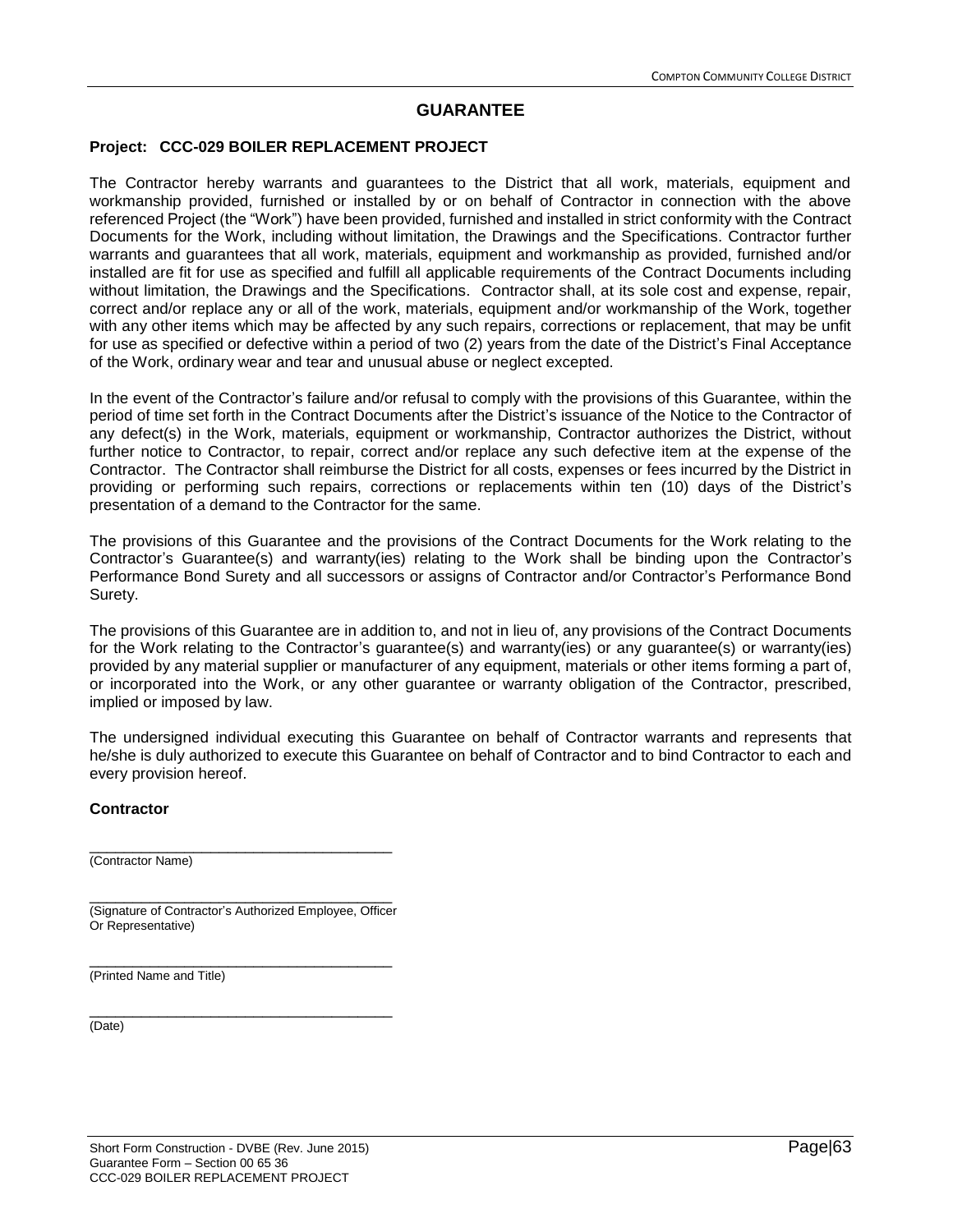# **[THIS PAGE INTENTIONALLY BLANK]**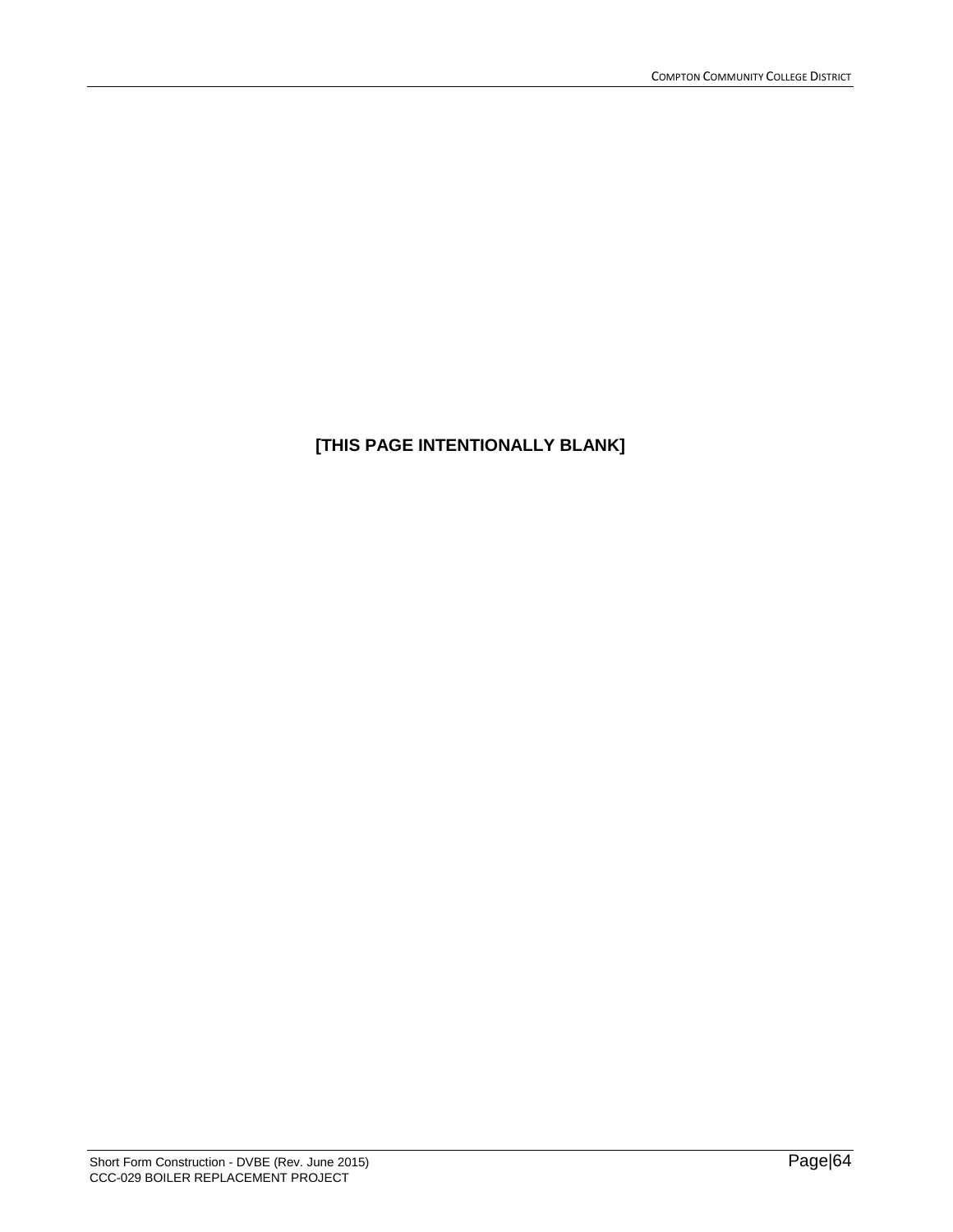# **GENERAL CONDITIONS TABLE OF CONTENTS**

| 1. | <b>Definitions</b> |
|----|--------------------|
|    |                    |

- 1.1. The Work.
- 1.2. Surety.
- 1.3. Subcontractors.
- 1.4. Material Supplier.
- 1.5. Drawings and Specifications.
- 1.6. Intent and Correlation of Contract Documents. 1.7. Shop Drawings; Samples; Product Data
- ("Submittals").
- 1.8. Division of State Architect ("DSA").
- 1.9. Project Inspector.
- 1.10. Contract Document Terms.
- 1.11. Record Drawings.
- 1.12. Construction Manager.
- 1.13. Construction Equipment. "
- 1.14. Site.
- 1.15. Field Clarifications.
- 1.16. Defective or Non-Conforming Work.
- 1.17. Notice to Proceed.
- 1.18. Progress Reports; Verified Reports.
- 1.19. Laws.

## **2. District**

- 2.1. Information Required of District.
	- 2.1.1. Surveys; Site Information.
		- 2.1.2. Permits; Fees.
	- 2.1.3. Drawings and Specifications.
- 2.2. District's Right to Stop the Work.
- 2.3. Partial Occupancy or Use.
	- 2.4. The Project Inspector.
		- 2.4.1. Authority.
		- 2.4.2. Facilities and Information for the Project Inspector.
- 2.5. Communications Software.

## **3. Architect**

- 3.1. Architect's Administration of the Contract.
- 3.2. Periodic Site Inspections.
- 3.3. Contractor Responsibility for Construction Means, Methods and Sequences.
- 3.4. Submittals.
- 3.5. Changes; Change Orders.
- 3.6. Interpretation of Contract Documents.
- 3.7. Contractor Request for Information.
- 3.8. Communications; Architect's Role.

# **4. The Contractor**

- 4.1. Contractor Review of Contract Documents.
	- 4.1.1. Examination of Contract Documents.
	- 4.1.2. Measurements, Layouts and Field Engineering.
	- 4.1.3. Drawings; Dimensions.
	- 4.1.4. Work in Accordance With Contract Documents.
- 4.2. Site Investigation; Subsurface Conditions. 4.2.1. Subsurface Data. 4.2.2. Subsurface Conditions. 4.3. Supervision and Construction Procedures. 4.3.1. Supervision of the Work. 4.3.2. Noise and Dust Control. 4.3.3. Clean-Up. 4.3.4. Cutting and Patching. 4.3.5. Construction Utilities. 4.3.6. Existing Utilities; Removal, Relocation and Protection. 4.4. Conferences and Meetings. 4.5. Labor and Materials. 4.5.1. Payment for Labor, Materials and Services. 4.5.2. Employee Discipline and Competency. 4.5.3. Contractor's Superintendent. 4.5.4. Prohibition on Harassment. 4.5.5. Taxes. 4.6. Permits, Fees and Notices; Compliance With Laws**.** 4.6.1. Payment of Permits, Fees. 4.6.2. Compliance With Laws. 4.6.3. Notice of Variation From Laws. 4.6.4. DIR Registration. 4.7. Submittals. 4.7.1. Contractor's Submittals. 4.7.1.1. Prompt Submittals. 4.7.1.2. Contractor Approval of Subcontractor Submittals. 4.7.1.3. Contractor Responsibility for Deviations. 4.7.1.4. No Performance of Work Without Architect Review. 4.7.2. Architect Review of Submittals. 4.7.3. Deferred Approval Items. 4.8. Materials and Equipment. 4.8.1. Approval of Substitutions or Alternatives. 4.8.2. District Standard Products; "Sole Source" Products. 4.8.3. Placement of Material and Equipment Orders. 4.8.4. District's Right to Place Orders for Materials and/or Equipment. 4.9. Safety.<br>4.10. Hazard Hazardous Materials; Prohibition on Use of Asbestos Construction Building Materials ("ACBMs").
- 4.11. Maintenance of Record Drawings.
- 4.12. Use of Site.
- 4.13. Access to the Work.
- 4.14. Patents and Royalties. .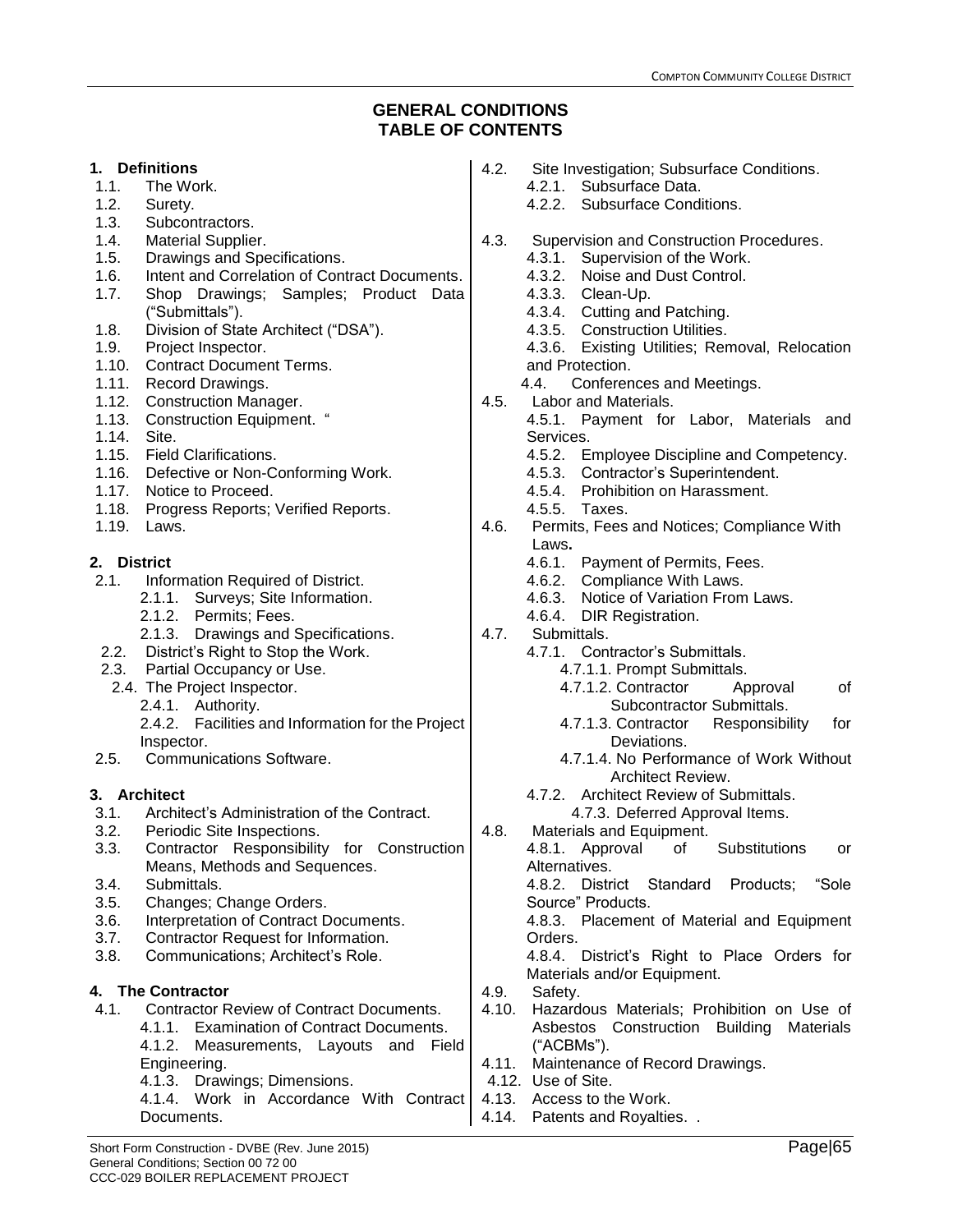| 4.16.<br>4.17. | 4.15. Wage Rates; Employment of Labor.<br>4.15.1. Payment of Prevailing Rates.<br>4.15.2. Prevailing Rate Penalty.<br>4.15.3. Certified Payroll Records.<br>4.15.4. Hours of Work.<br>Apprentices.<br>Assignment of Antitrust Claims. | 7.3. | Items.<br>7.2.3.3. Final Completion.<br>Responsibility<br>7.2.3.4. Contractor<br>for<br>Multiple Inspections.<br>7.2.4. Final Acceptance.<br><b>Construction Schedule.</b><br>7.3.1. Submittal of Preliminary Construction |
|----------------|---------------------------------------------------------------------------------------------------------------------------------------------------------------------------------------------------------------------------------------|------|----------------------------------------------------------------------------------------------------------------------------------------------------------------------------------------------------------------------------|
|                | 4.18. Progress Reports; DSA Verified Reports.<br>4.18.1. DSA Verified Reports: Contractor                                                                                                                                             |      | Schedule.<br>7.3.2. Review of Preliminary Construction                                                                                                                                                                     |
|                | Actions.<br>4.18.2. District<br>Withholdings<br>Final<br>From                                                                                                                                                                         |      | Schedule.<br>7.3.3. Accepted Construction Schedule.                                                                                                                                                                        |
|                | Payment.                                                                                                                                                                                                                              |      | 7.3.4. Revisions to Accepted Construction                                                                                                                                                                                  |
|                | 4.18.3. Progress Reports.                                                                                                                                                                                                             |      | Schedule.                                                                                                                                                                                                                  |
|                | 5. Subcontractors.                                                                                                                                                                                                                    |      | 7.3.5. Updates to Accepted Construction<br>Schedule.                                                                                                                                                                       |
| 5.1.           | Subcontracts.                                                                                                                                                                                                                         |      | 7.3.6. Contractor<br>Responsibility<br>for                                                                                                                                                                                 |
| 5.2.           | Subcontractor DIR Contractor Registration.                                                                                                                                                                                            |      | <b>Construction Schedule.</b>                                                                                                                                                                                              |
|                | 5.2.1. No Subcontractor Performance of Work                                                                                                                                                                                           | 7.4. | Adjustment of Contract Time.                                                                                                                                                                                               |
|                | Without DIR Registration.                                                                                                                                                                                                             |      | 7.4.1. Excusable Delays.                                                                                                                                                                                                   |
|                | Verify<br>5.2.2. Contractor<br>Obligation<br>to<br>Subcontractor DIR Registration Status.                                                                                                                                             |      | 7.4.2. Compensable Delays.<br>7.4.3. Inexcusable Delays.                                                                                                                                                                   |
|                | 5.2.3. Contractor Obligation to<br>Request                                                                                                                                                                                            | 7.5. | Liquidated Damages.                                                                                                                                                                                                        |
|                | Substitution of Listed Subcontractor Who Is Not                                                                                                                                                                                       |      |                                                                                                                                                                                                                            |
|                | <b>DIR Registered Contractor.</b>                                                                                                                                                                                                     |      | 8. Contract Price                                                                                                                                                                                                          |
| 5.3.           | Substitution of Listed Subcontractor.                                                                                                                                                                                                 | 8.1. | Cost Breakdown of Contract Price.                                                                                                                                                                                          |
|                | 5.3.1. Substitution Process.<br>5.3.2. Responsibilities of Contractor Upon                                                                                                                                                            | 8.2. | Progress Payments.<br>8.2.1. Applications for Progress Payments                                                                                                                                                            |
|                | Substitution of Subcontractor.                                                                                                                                                                                                        |      | ("Payment Applications").                                                                                                                                                                                                  |
| 5.4.           | Subcontractors' Work.                                                                                                                                                                                                                 |      | 8.2.2. District's<br>Review<br>of<br>Payment                                                                                                                                                                               |
|                |                                                                                                                                                                                                                                       |      | Applications.                                                                                                                                                                                                              |
|                | 6. Insurance, Indemnity and Bonds.                                                                                                                                                                                                    |      | 8.2.3. Review of Payment Applications.                                                                                                                                                                                     |
| 6.1.           | Workers'<br>Compensation<br>Insurance;<br>Employer's Liability Insurance.                                                                                                                                                             | 8.3. | District's Disbursement of Progress Payments.<br>8.3.1. Timely Disbursement of Progress                                                                                                                                    |
| 6.2.           | Commercial General Liability and Property                                                                                                                                                                                             |      | Payments.                                                                                                                                                                                                                  |
|                | Insurance.                                                                                                                                                                                                                            |      | 8.3.2. Untimely Disbursement of Progress                                                                                                                                                                                   |
| 6.3.           | Builder's Risk "All-Risk" Insurance.                                                                                                                                                                                                  |      | Payments.                                                                                                                                                                                                                  |
| 6.4.           | Coverage Amounts.                                                                                                                                                                                                                     |      | 8.3.3. District's Right to Disburse Progress                                                                                                                                                                               |
| 6.5.           | Evidence<br>of<br>Insurance;<br>Subcontractor's                                                                                                                                                                                       |      | Payments by Joint Checks.<br>8.3.4. No Waiver of Defective or Non-                                                                                                                                                         |
|                | Insurance<br>6.5.1. Certificates of Insurance.                                                                                                                                                                                        |      | Conforming Work.                                                                                                                                                                                                           |
|                | 6.5.2. Subcontractors' Insurance.                                                                                                                                                                                                     |      | 8.3.5. Progress Payments for Changed Work.                                                                                                                                                                                 |
|                | 6.5.3. Insurer Requirements.                                                                                                                                                                                                          |      | 8.3.6.<br><b>Materials</b><br>Equipment<br><b>Not</b><br>or                                                                                                                                                                |
| 6.6.           | Contractor's Insurance Primary; Contractor                                                                                                                                                                                            |      | Incorporated Into the Work.                                                                                                                                                                                                |
|                | Liability for Deductibles.                                                                                                                                                                                                            | 8.4. | 8.3.7. Title to Work.                                                                                                                                                                                                      |
| 6.7.<br>6.8.   | Indemnity.<br>Payment Bond; Performance Bond.                                                                                                                                                                                         | 8.5. | Substitute Security for Retention.<br>Final Payment.                                                                                                                                                                       |
|                |                                                                                                                                                                                                                                       |      | 8.5.1. Application for Final Payment.                                                                                                                                                                                      |
| 7.             | <b>Contract Time</b>                                                                                                                                                                                                                  |      | 8.5.2. Conditions Precedent to Disbursement                                                                                                                                                                                |
| 7.1.           | Substantial Completion of the Work Within                                                                                                                                                                                             |      | of Final Payment.                                                                                                                                                                                                          |
|                | Contract Time.                                                                                                                                                                                                                        |      | 8.5.3. Disbursement of Final Payment.                                                                                                                                                                                      |
| 7.2.           | Progress and Completion of the Work.<br>Time of Essence.<br>7.2.1.                                                                                                                                                                    |      | 8.5.4. Waiver of Claims.<br>8.5.5. Claims Asserted After Final Payment.                                                                                                                                                    |
|                | 7.2.2. Substantial Completion.                                                                                                                                                                                                        | 8.6. | Withholding of Payments.                                                                                                                                                                                                   |
|                | 7.2.3. Correction or Completion of the Work                                                                                                                                                                                           | 8.7. | Payments to Subcontractors.                                                                                                                                                                                                |
|                | After Substantial Completion.                                                                                                                                                                                                         |      |                                                                                                                                                                                                                            |
|                | 7.2.3.1. Punchlist.                                                                                                                                                                                                                   | 9.   | <b>Changes</b>                                                                                                                                                                                                             |
|                | 7.2.3.2. Time for Completing Punchlist   9.1.                                                                                                                                                                                         |      | Changes to the Work.                                                                                                                                                                                                       |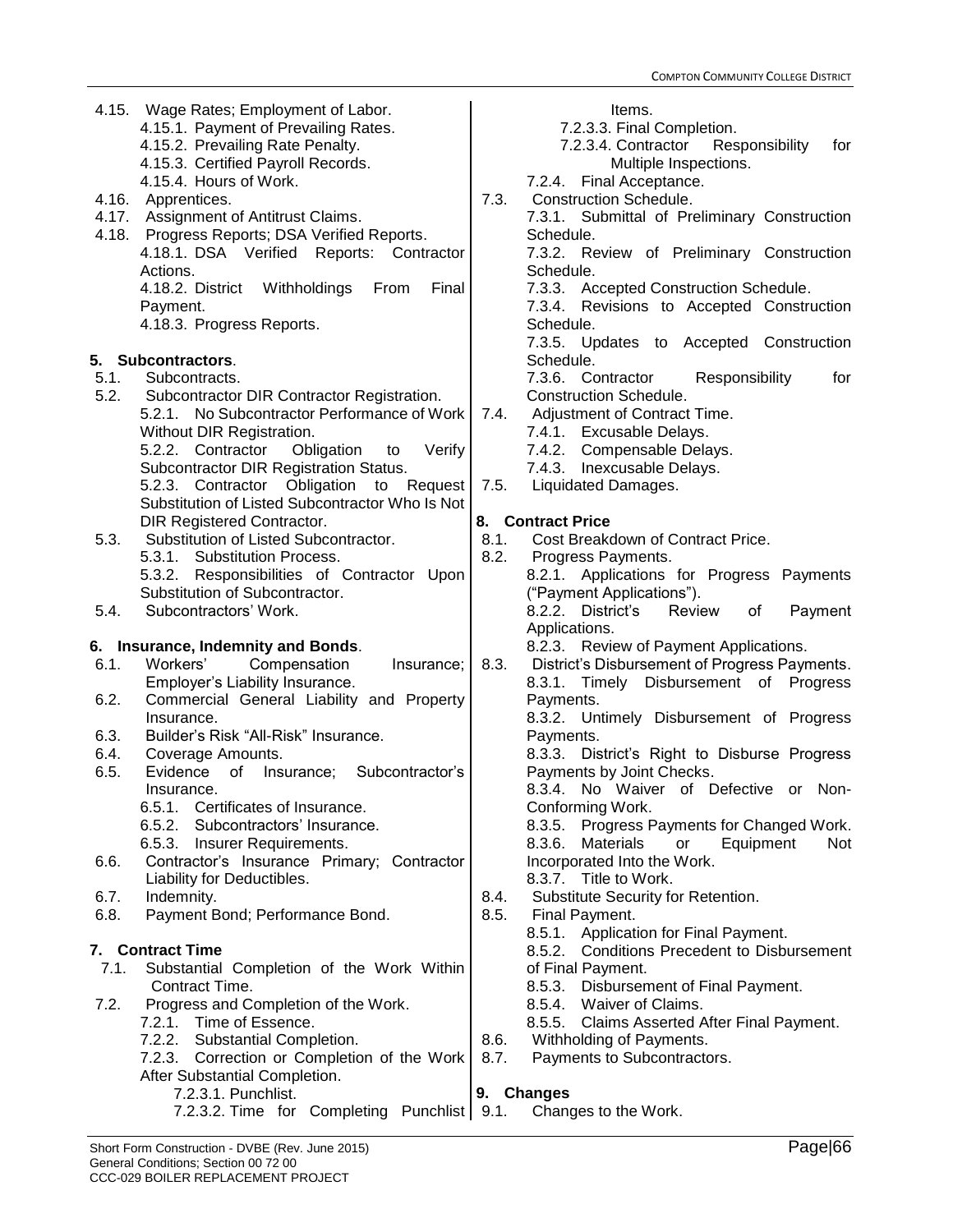- 9.2. Oral Order of Change in the Work.
- 9.3. Contractor Submittal of Data.
- 9.4. Adjustment to Contract Price on Account of Changes to the Work.
	- 9.4.1. Mutual Agreement.
	- 9.4.2. Determination by the District.
	- 9.4.3. Basis for Adjustment of Contract Price. 9.4.3.1. Labor.
		- 9.4.3.2. Materials and Equipment.
		- 9.4.3.3. Construction Equipment.
	- 9.4.4. Mark-up on Costs of Changes to the Work.
	- 9.4.5. Contractor Maintenance of Records.
- 9.5. Adjustment to Contract Time.
- 9.6. Addition or Deletion of Alternate Bid Item(s).
- 9.7. Change Orders.
- 9.8. Unilateral Change Order.
- 9.9. Construction Change Directive.
- 9.10. Contractor Notice of Changes.
- 9.11. Disputed Changes.
- 9.12. Minor Changes in the Work.
- 9.13. Unauthorized Changes.

#### **10. Separate Contractors**

- 10.1. District's Right to Award Separate Contracts.
- 10.2. District's Coordination of Separate Contractors.
- 10.3. Mutual Responsibility.
- 10.4. Discrepancies or Defects.

#### **11. Tests; Inspections; Observations**

- 11.1. Contractor's Notice.
- 11.2. Cost of Tests and Inspections.
- 11.3. Testing/Inspection Laboratory.
- 11.4. Additional Tests, Inspections and Approvals.
- 11.5. Delivery of Certificates.
- 11.6. Timeliness of Tests, Inspections and Approvals.

#### **12. Uncovering and Correction of Work**

- 12.1. Uncovering of Work.
- 12.2. Rejection of Work.
- 12.3. Correction of Work.
- 12.4. Removal of Non-Conforming or Defective Work.
- 12.5. Failure of Contractor to Correct Work.
- 12.6. Acceptance of Defective or Non-Conforming Work.

#### **13. Warranties**

- 13.1. Workmanship and Materials.
- 13.2. Warranty Work.
- 13.3. Guarantee.
- 13.4. Survival of Warranties.

#### **14. Suspension of Work**

- 14.1. District's Right to Suspend Work.
- 14.2. Adjustments to Contract Price and Contract Time.

#### **15. Termination**

- 15.1. Termination for Cause. .
	- 15.1.1. District's Rights Upon Termination.
	- 15.1.2. Completion by the Surety.

15.1.3. Assignment and Assumption of Subcontracts.

15.1.4. Costs of Completion.

15.1.5. Conversion to Termination for Convenience.

- 15.1.6. District's Rights Cumulative.
- 15.2. Termination for Convenience of the District.

#### **16. Miscellaneous**

- 16.1. Governing Law; Interpretation.
- 16.2. Successors and Assigns.
- 16.3. Cumulative Rights and Remedies; No Waiver.
- 16.4. Severability.
- 16.5. No Assignment by Contractor
- 16.6. Time of Essence.
- 16.7. Independent Contractor Status.
- 16.8. Notices.
- 16.9. Disputes; Continuation of Work.
- 16.10. Dispute Resolution; Arbitration.
	- 16.10.1. Claims Under \$375,000.00.
	- 16.10.2. JAMS Arbitration.
	- 16.10.3. Demand for Arbitration.
	- 16.10.4. Discovery.
	- 16.10.5. Arbitrator's Award.
	- 16.10.6. Costs.
	- 16.10.7. Confirmation of Arbitration Award.
	- 16.10.8. Inapplicability to Bid Bond.
	- 16.10.9. Government Code Claims.
- 16.11. Attorneys' Fees.
- 16.12. Provisions Required by the Laws Deemed Inserted.
- 16.13. Days.
- 16.14. Entire Agreement.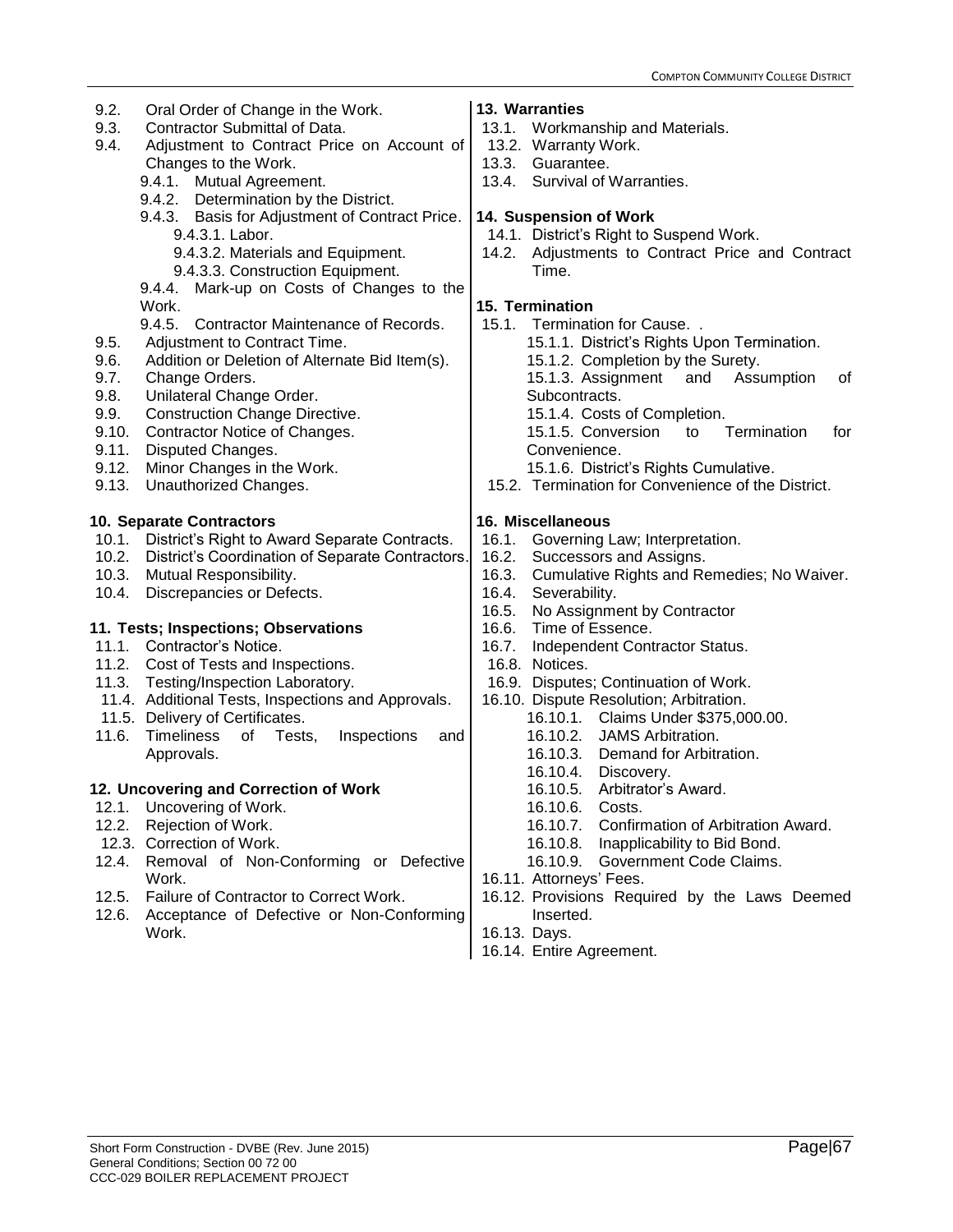# **[THIS PAGE INTENTIONALLY BLANK]**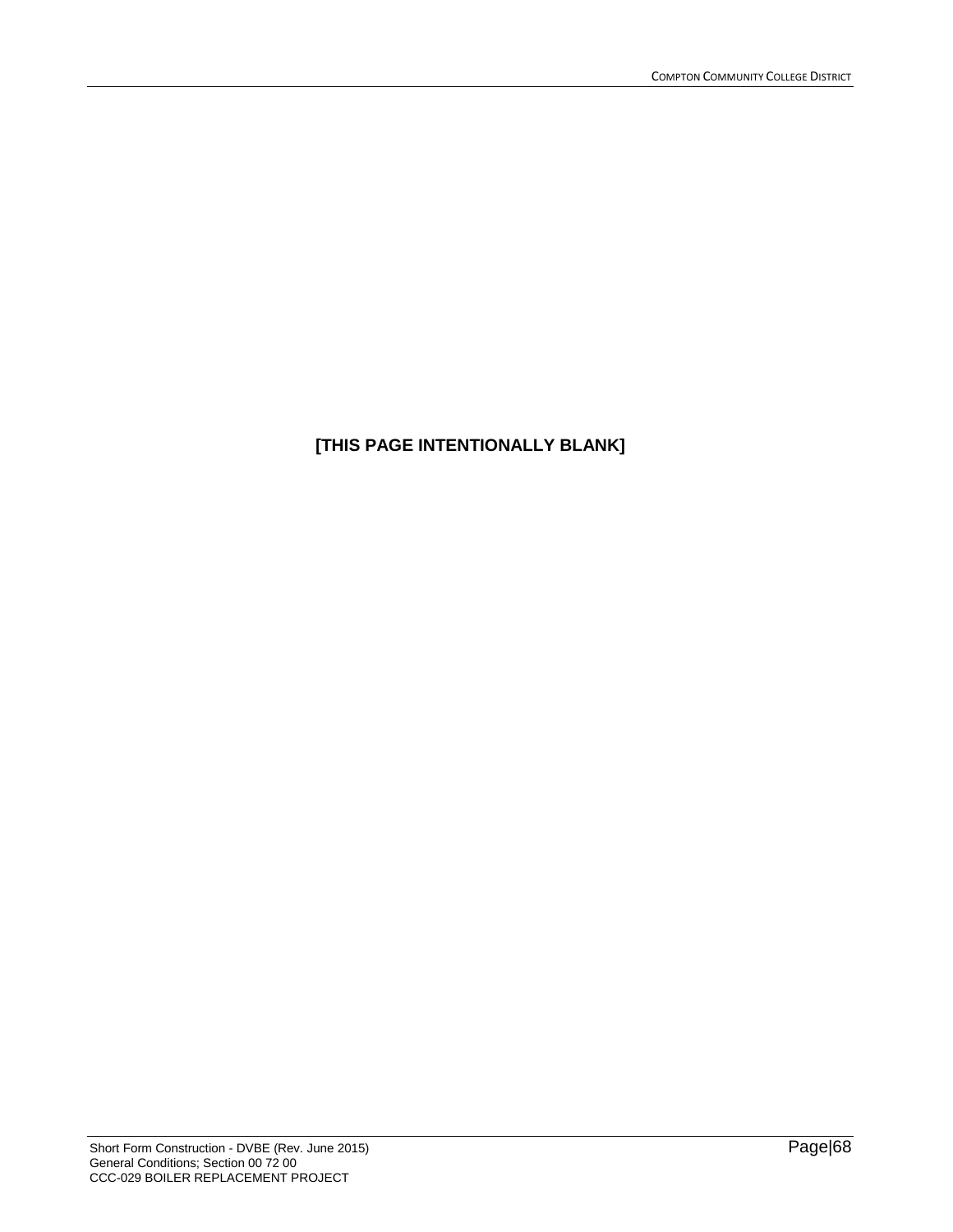# **GENERAL CONDITIONS**

# **1. Definitions**

- 1.1. The Work. The "Work" is the construction and services required by the Contract Documents, and includes all labor, materials, equipment or services to fulfill the Contractor's obligations under the Contract Documents.
- 1.2. Surety. The Surety is the person or entity that executes, as surety, the Contractor's Labor and Material Payment Bond and/or Performance Bond.
- 1.3. Subcontractors. A Subcontractor is a person or entity who has a direct contract with the Contractor for a portion of the Work; Subcontractors include lower tier subcontractors, who are in direct privity of contract with a Subcontractor.
- 1.4. Material Supplier. A Material Supplier only furnishes materials, equipment or supplies for the Work without fabricating, installing or consuming them in the Work.
- 1.5. Drawings and Specifications. The Drawings are the graphic and pictorial portions of the Contract Documents, showing generally, the design, location and dimensions of the Work and may include plans, elevations, sections, details, schedules or diagrams. The Specifications are the written requirements for materials, equipment, construction systems, standards, criteria and workmanship.
- 1.6. Intent and Correlation of Contract Documents. The Contract Documents are complementary and what is required by one portion shall be by all; performance by the Contractor is required to the extent consistent with the Contract Documents and reasonably inferable therefrom as being necessary to produce the intended results. If a portion of the Contract Documents is silent and information appears elsewhere in the Contract Documents, such other portions of the Contract Documents shall control. Words or terms with well-known technical or construction industry meanings are used in the Contract Documents in accordance with such recognized meanings. Conflicts, inconsistencies or ambiguities in the Contract Documents shall be resolved by the Architect based on the following standards: the Drawings are intended to describe matters relating to placement, type, quantity and the like; the Specifications are intended to describe matters relating to quality, materials, compositions, manufacturers and the like. If conflicts exist between parts of the Contract Documents regarding the quality of any product, equipment or materials, the Contractor shall provide the product, equipment or material of the highest or more stringent quality.
- 1.7. Shop Drawings; Samples; Product Data ("Submittals"). Shop Drawings are diagrams, schedules and other data specially prepared for the Work to illustrate the installation, assembly or similar matters for a portion of the Work. Samples are physical examples of materials, equipment or workmanship to be incorporated into the Work. Product Data are illustrations, standard schedules, performance charts, instructions, brochures, diagrams and other information to illustrate materials or equipment for a portion of the Work. Shop Drawings, Samples and Product Data prepared by the Contractor or any Subcontractors/Material Suppliers are collectively referred to as "Submittals."
- 1.8. Division of State Architect ("DSA"). DSA is the California Division of the State Architect; references to "DSA" include its offices, employees and agents. The authority of the DSA over the Work and the performance thereof shall be as set forth in the Contract Documents and the Laws.
- 1.9. Project Inspector. The Project Inspector is employed by the District in accordance with the requirements of Title 24 of the California Code of Regulations. The Project Inspector is authorized to act on behalf of the District as provided for in the Contract Documents and in Title 24 of the California Code of Regulations.
- 1.10. Contract Document Terms. The term "provide" means "provide complete in place" or to "furnish and install" such item. Unless otherwise provided in the Contract Documents, the terms "approved;" "directed;" "satisfactory;" "accepted;" "acceptable;" "proper;" "required;" "necessary" and "equal" means as approved, directed, satisfactory, accepted, acceptable, proper, required, necessary and equal, in the opinion of the Architect. The term "typical" as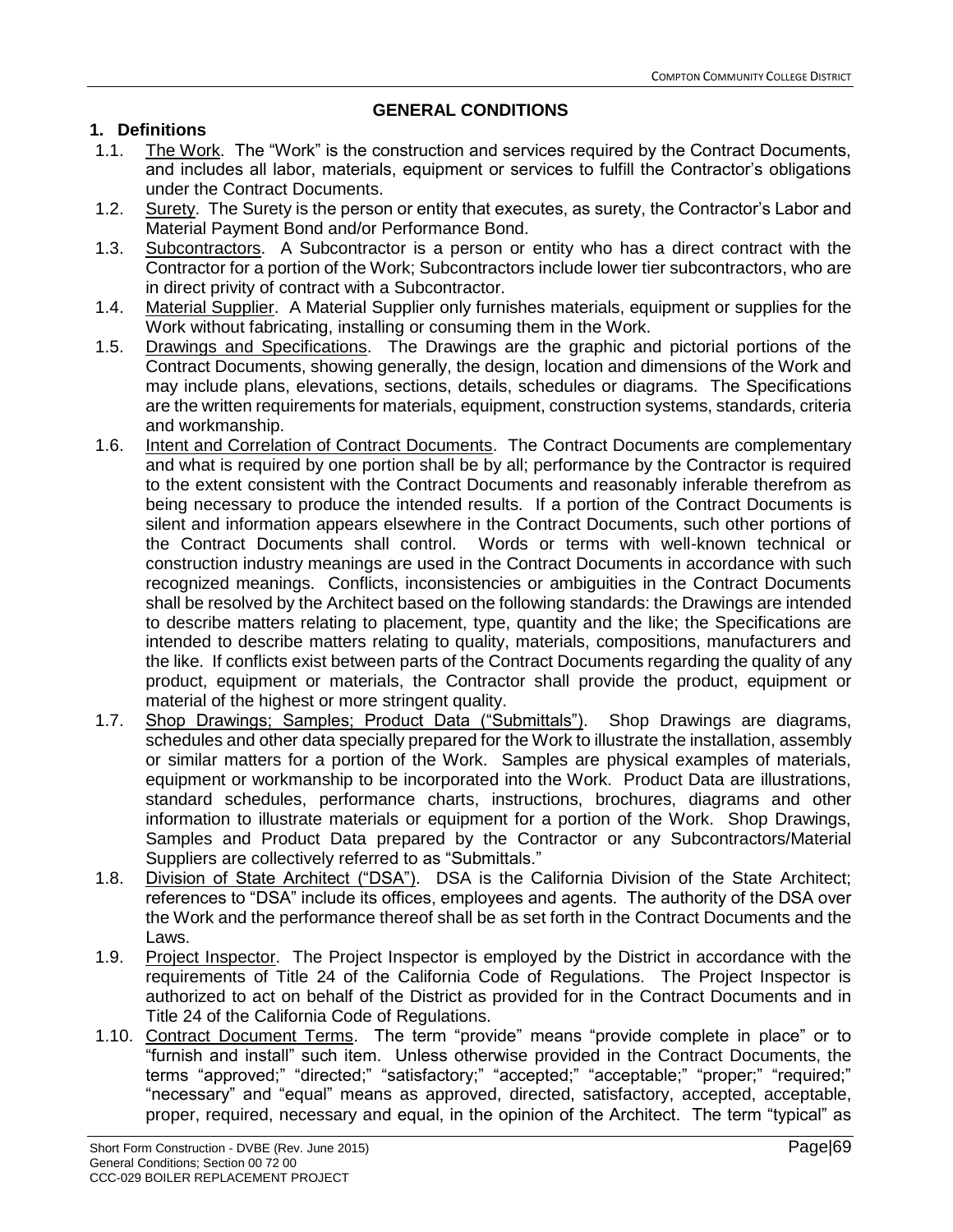used in the Drawings shall require the installation or furnishing of such item(s) of the Work designated as "typical" in all other areas similarly marked as "typical"; Work in such other areas shall conform to that shown as "typical" or as reasonably inferable therefrom.

- 1.11. Record Drawings. The Record Drawings are the Drawings marked by the Contractor during the Work to indicate completely and accurately actual as-built conditions of the Work.
- 1.12. Construction Manager. The Construction Manager, if any, is designated in the Special Conditions and is authorized to act on behalf of the District in accordance with the Contract Documents. If a Construction Manager is not designated in the Special Conditions, the District may designate a Construction Manager during performance of the Work without adjustment of the Contract Price or the Contract Time or otherwise affect, limit or restrict Contractor's obligations hereunder.
- 1.13. Construction Equipment. "Construction Equipment" is equipment utilized for the performance of any portion of the Work, but which is not incorporated into the Work.
- 1.14. Site. The Site is the physical area designated in the Contract Documents for Contractor's performance, construction and installation of the Work.
- 1.15. Field Clarifications. A written or graphic document consisting of supplementary details, instructions or information issued on behalf of the District which clarifies or supplements the Contract Documents and which becomes a part of the Contract Documents upon issuance. Field Clarifications do not constitute Changes, unless a Change Order relating to a Field Clarification is authorized and issued.
- 1.16. Defective or Non-Conforming Work. Defective or Non-Conforming Work is any Work which is unsatisfactory, faulty or deficient by: (i) not conforming to the requirements of the Contract Documents; (ii) not conforming to the standards of workmanship of the applicable trade; (iii) not in compliance with the requirements of any inspection, reference, standard, test, or approval required by the Contract Documents; or (iv) damage occurring prior to Final Acceptance.
- 1.17. Notice to Proceed. The Notice to Proceed is the written notice issued by or on behalf of the District to the Contractor authorizing the Contractor to proceed with commencement of the Work and which establishes the date for commencement of the Contract Time.
- 1.18. Progress Reports; Verified Reports. Progress Reports are written reports prepared by the Contractor and its Subcontractors on a daily basis. Progress Reports must include: (i) the number of labor and supervising personnel at the Site; (ii) the labor/work classification of each laborer; (iii) a detailed description of the Work in progress and completed; (iv) weather/environmental conditions; and (v) problems encountered with a potential impact to the Contract Time or the Contract Price. Verified Reports are periodic written reports prepared by the Contractor and submitted to the DSA; Verified Reports shall be in such form and content as required by Title 24 of the California Code of Regulations.
- 1.19. Laws. "Laws" refer to all laws, ordinances, codes, rules and/or regulations promulgated by any governmental or quasi-governmental agency with jurisdiction over any portion of the Work and which apply to any portion of the Work, including those in effect as of the execution of the Agreement, amendments thereto and subsequently enacted Laws that take effect during the performance of the Work. No adjustment of the Contract Time or the Contract Price shall be allowed for the Contractor's compliance with the Laws.

# **2. District**

- 2.1. Information Required of District.
	- 2.1.1. Surveys; Site Information. Information, if any, concerning physical characteristics of the Site, including without limitation, surveys, soils reports, and utility locations is set forth in the Contract Documents. Information not provided by the District but required to complete the Work shall be obtained by Contractor without adjustment to the Contract Price or the Contract Time. The Contractor shall verify all information provided by the District. Variations between conditions or existing improvements depicted in the Contract Documents and those actually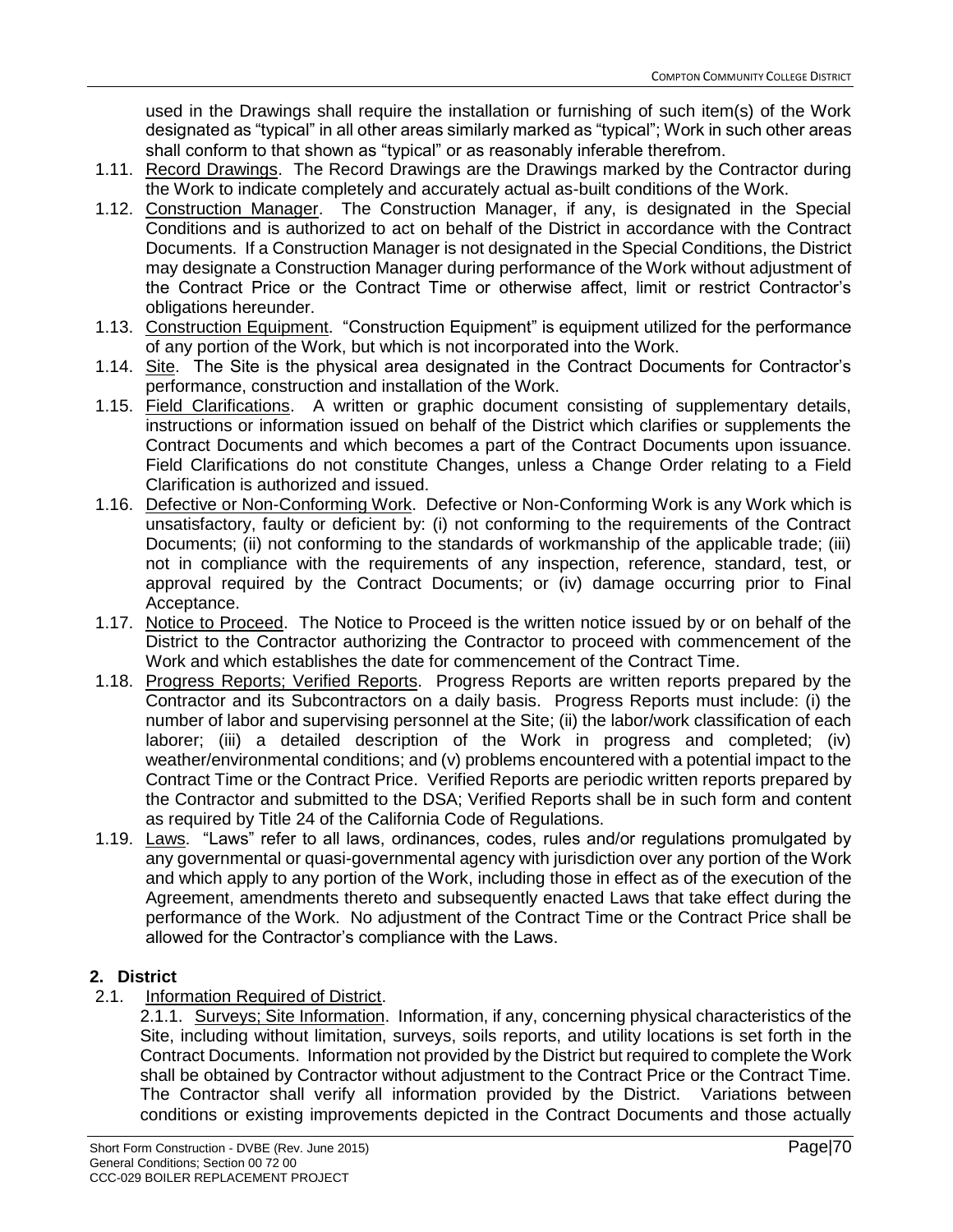encountered in the performance of the Work shall not result in any District liability therefor, nor shall any such variations result in an adjustment of the Contract Time or the Contract Price.

2.1.2. Permits; Fees. Except as otherwise provided in the Contract Documents, the District shall secure and pay for necessary approvals, easements, assessments and charges required for construction of the Work.

2.1.3. Drawings and Specifications. The District shall furnish the Contractor, without cost to the Contractor, the number of copies of the Drawings and the Specifications as set forth in the Special Conditions. All of the Drawings and the Specifications provided by the District to the Contractor remain the property of the District; the Contractor shall not use the Drawings or the Specifications other than the Work of the Project.

- 2.2. District's Right to Stop the Work. The District may, by written order, direct the Contractor to stop any portion of the Work if the Contractor: (i) fails to correct Defective or Non-Conforming Work; or (ii) fails to carry out the Work in conformity to the Contract Documents. The right of the District to stop the Work hereunder shall not: (i) be deemed a duty of the District to exercise such right for the benefit of the Contractor; (ii) waive or limit the exercise of any other right or remedy of the District under the Contract Documents or the Laws; or (iii) result in adjustment of the Contract Time or the Contract Price.
- 2.3. Partial Occupancy or Use. The District may occupy or use any completed or partially completed portion of the Work. Immediately prior to such partial occupancy or use of the Work, the District, Project Inspector, Contractor, Construction Manager and Architect shall jointly inspect the portion of Work to be used or occupied by the District to record the condition of the Work. Corrective action noted in such inspection shall be promptly performed and completed by the Contractor so the Work conforms to requirements of the Contract Documents and the District's occupancy or use thereof is not impaired. The District's use or occupancy of the Work or portions thereof is not "completion" of the Work pursuant to Public Contract Code §7107 nor constitute the District's acceptance Defective or Non-Conforming Work.
	- 2.4. The Project Inspector.

2.4.1. Authority. All Work shall be performed under the observation of the Project Inspector, whose authority is established by the Laws and the Contract Documents. Duties of the Project Inspector shall not relieve or limit the Contractor's performance of its obligations under the Contract Documents. The Project Inspector does not have authority: (i) to interpret the Contract Documents or to modify the Work depicted in the Contract Documents; or (ii) relating to the Contractor's safety plan. Upon the Project Inspector's issuance of a report or other similar statement identifying Defective or Non-Conforming Work, the Contractor shall promptly repair, replace or correct the same so that it conforms to requirements of the Contract Documents. If the Contractor fails or refuses to promptly remedy Defective or Non-Conforming Work, the District may remedy such Defective or Non-Conforming Work at the expense of the Contractor. 2.4.2. Facilities and Information for the Project Inspector. The Contractor shall provide to the Project Inspector all information, data and similar materials as necessary or appropriate for the Project Inspector's purposes of fulfilling the Project Inspector's obligations relating to observations and inspections of the Work. The Contractor shall provide, without adjustment of the Contract Price, for use by the Project Inspector, the District and Construction Manager the facilities, equipment, furnishings and services set forth in the Special Conditions. If the Contractor does not provide the facilities, furnishings, equipment and services set forth in the Special Conditions, or fails to pay timely any charges or fees arising out of the use of the same, the District may, as applicable, procure facilities, furnishings, equipment and services required by the Contract Documents or pay outstanding charges, at the expense of the Contractor.

2.5. Communications Software. The District reserves the right to implement electronic data and/or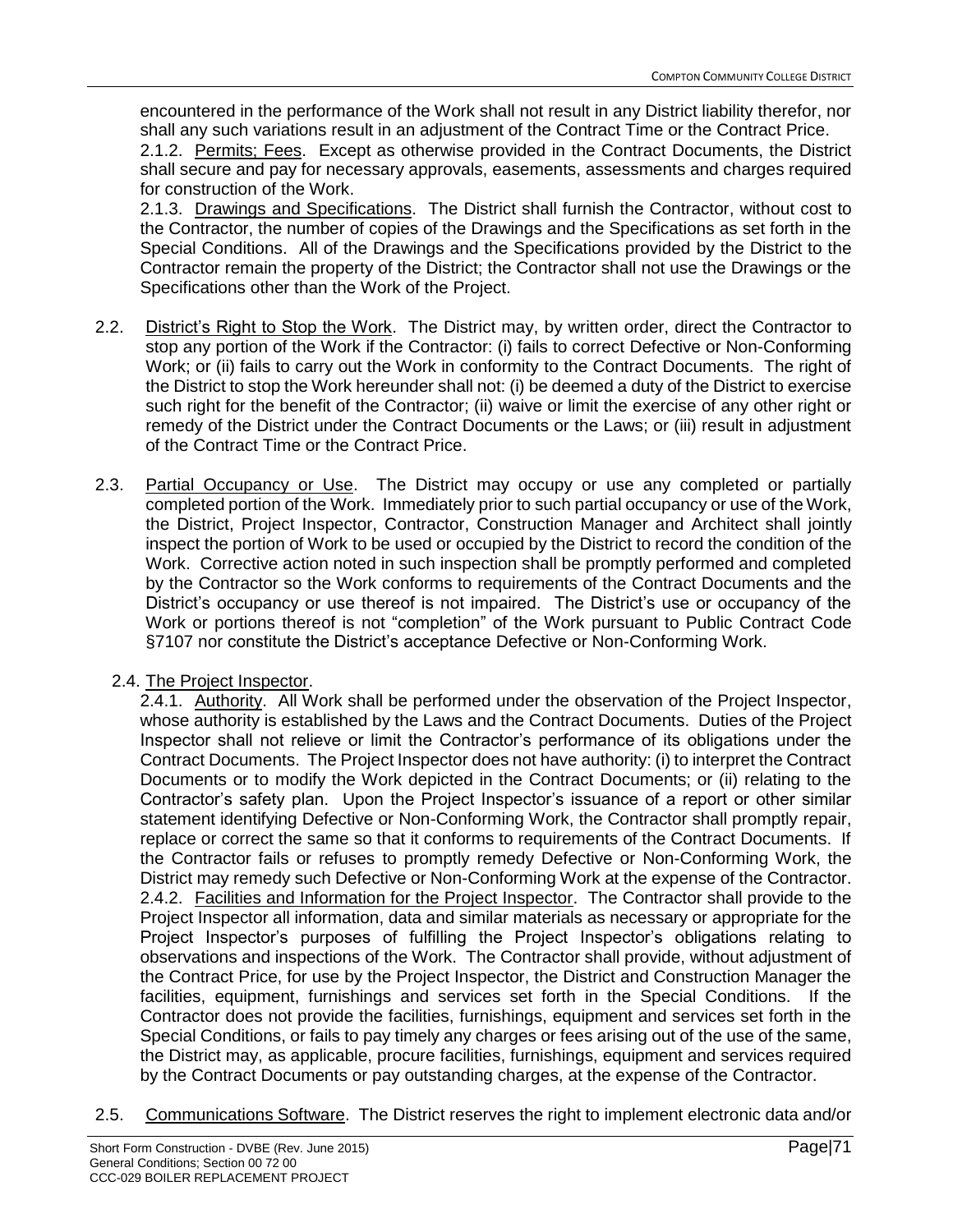communications software (such as Primavera Expedition®) for data and communications relating to the Work ("Communications Software"). The Contractor's use of Communications Software will be as directed by the District without charge or expense to the Contractor and without adjustment of the Contract Price or the Contract Time.

# **3. Architect**

- 3.1. Architect's Administration of the Contract. The Architect will provide administration of the Contract and will be one of the District's representatives during construction until the time that Final Payment is due the Contractor under the Contract Documents. The Architect is authorized to act on behalf of the District as provided for in the Contract Documents and shall have the responsibilities and authority over the Work as established by the Laws.
- 3.2. Periodic Site Inspections. The Architect will visit the Site at intervals appropriate to the stage of construction to: (i) become generally familiar with the progress and quality of the completed Work; and (ii) determine if the Work is being performed so that when completed will be in accordance with the Contract Documents. On the basis of Site observations as an architect, the Architect will keep the District informed of the progress of the Work, and endeavor to guard the District against defects and deficiencies in the Work. The Architect is authorized to reject Defective or Non-Conforming Work. The Architect may require additional inspections or tests, whether or not the Work is fabricated, installed or completed.
- 3.3. Contractor Responsibility for Construction Means, Methods and Sequences. The Architect will not have control over or charge of and will not be responsible for construction means, methods, techniques, sequences or procedures, or for safety precautions and programs in connection with the Work, these being solely the Contractor's responsibility.
- 3.4. Submittals. The Architect will review and accept or take other appropriate action relating to Submittals for the limited purpose of checking for general conformance with information given and the design concept expressed in the Contract Documents. The Architect's review of Submittals shall not: (i) relieve the Contractor of its obligations under the Contract Documents; (ii) constitute approval of safety measures, programs or precautions; or (iii) constitute the direction of construction means, methods, techniques, sequences or procedures. The Architect's review and return of reviewed Submittals will conform to the time limits set forth in the Specifications, the Construction Schedule or other provisions of the Contract Documents. If no time limits are established in the foregoing, the Architect shall have fourteen (14) days for review and return of Submittals.
- 3.5. Changes; Change Orders. The Architect will prepare Change Orders, and may authorize minor Changes in the Work which do not result in adjustment of the Contract Time or the Contract Price. The Architect may issue Field Clarifications and Construction Change Directives.
- 3.6. Interpretation of Contract Documents. The Architect will interpret and decide matters concerning the requirements of the Contract Documents on written request of either the District or the Contractor. The Architect's response to such requests will be made promptly and within the time limits agreed upon; if agreement establishing the time for the Architect's review and response to requests is not reached, the Architect shall have fifteen (15) days after receipt of such request to respond thereto. Interpretations and decisions of the Architect will be consistent with the intent of and reasonably inferable from the Contract Documents and will be in writing or in the form of drawings. The Architect's decisions on matters relating to aesthetic effect are final if consistent with the intent expressed in the Contract Documents.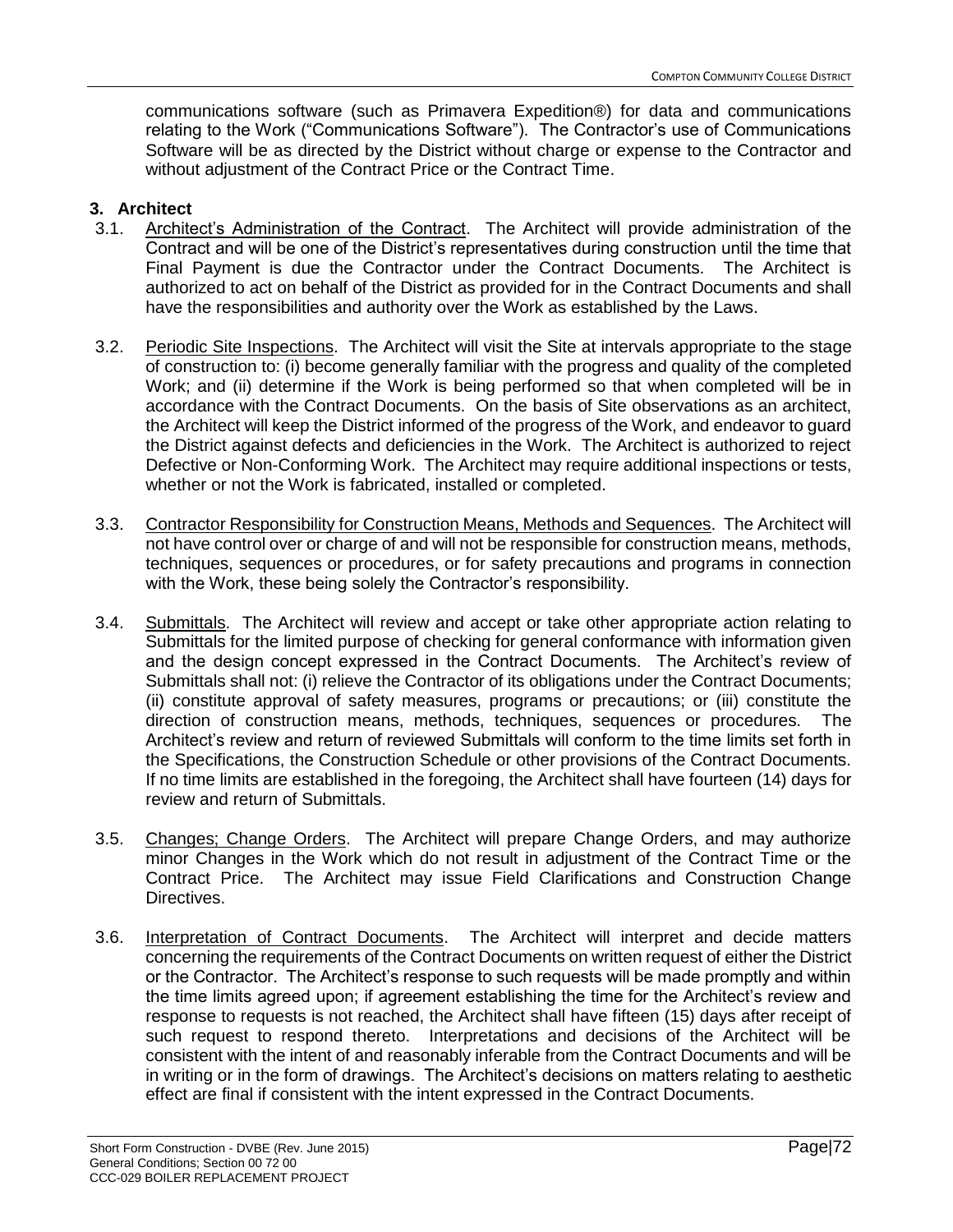- 3.7. Contractor Request for Information. If the Contractor encounters any condition which the Contractor believes, in good faith and with reasonable basis, is the result of an ambiguity, conflict, error or omission in the Contract Documents (collectively "the Conditions"), the Contractor must request information from the Architect necessary to address and resolve any such Conditions before proceeding with any portion of the Work affected or which may be affected by such Conditions. If the Architect reasonably determines that any of Contractor's request(s) for information: (i) does not reflect adequate or competent supervision or coordination by the Contractor or any Subcontractor; or (ii) does not reflect the Contractor's adequate or competent knowledge of the requirements of the Work or the Contract Documents; or (iii) is not justified for any other reason, Contractor shall be liable to the District for all costs incurred by the District to process, review, evaluate and respond to such request for information, including without limitation, fees of the Architect.
- 3.8. Communications; Architect's Role. All communications regarding the Work, the performance thereof or the Contract Documents shall be in writing; verbal communications shall be reduced to writing. Communications between the Contractor and the District shall be through the Architect or Construction Manager. All written communications between the Contractor and any Subcontractor, Material Supplier or others shall be available to the District for review, inspection and reproduction as requested from time to time.

## **4. The Contractor**

## 4.1. Contractor Review of Contract Documents.

4.1.1. Examination of Contract Documents. The Contractor shall carefully study Contract Documents and information furnished by the District and shall immediately notify the Architect in writing of errors, inconsistencies or omissions discovered. If the Contractor performs any Work knowing, or with reasonable diligence should have known that, it involves an error, inconsistency or omission in the Contract Documents without prior notice to the Architect, the Contractor shall bear the costs for correction of the same.

4.1.2. Measurements, Layouts and Field Engineering. The Contractor shall take field measurements and verify field conditions at the Site. All field engineering required for laying out the Work and establishing grades for earthwork operations shall be by an engineer registered under the Laws and without adjustment of the Contract Price. The Contractor shall complete all surveys necessary for performance of the Work and for establishment, location, maintenance and preservation of benchmarks, reference points and stakes for the Work.

4.1.3. Drawings; Dimensions. Unless otherwise expressly provided, dimensions indicated in the Drawings are: (i) intended for reference only; and (ii) diagrammatic and schematic in nature. The Contractor is solely responsible for dimensioning and coordinating the Work of the Contract Documents. No Contract Price adjustment will be allowed on account of differences between actual dimensions and the dimensions indicated on the Drawings.

4.1.4. Work in Accordance With Contract Documents. The Contractor shall perform all of the Work in strict conformity with the Contract Documents and the Laws.

## 4.2. Site Investigation; Subsurface Conditions.

4.2.1. Subsurface Data. By executing the Agreement, the Contractor acknowledges that it has examined the boring data and other available subsurface data and has satisfied itself as to the character, quality and quantity of surface and subsurface materials, including without limitation, obstacles which may be encountered in performance of the Work. Subsurface data or other soils investigation report provided by the District hereunder are not a part of the Contract Documents. Information contained in such data or report regarding subsurface conditions, elevations of existing grades, or below grade elevations are approximate only and is neither guaranteed or warranted by the District to be complete and accurate. The District assumes no responsibility for any conclusions or interpretations of the Contractor on the basis of available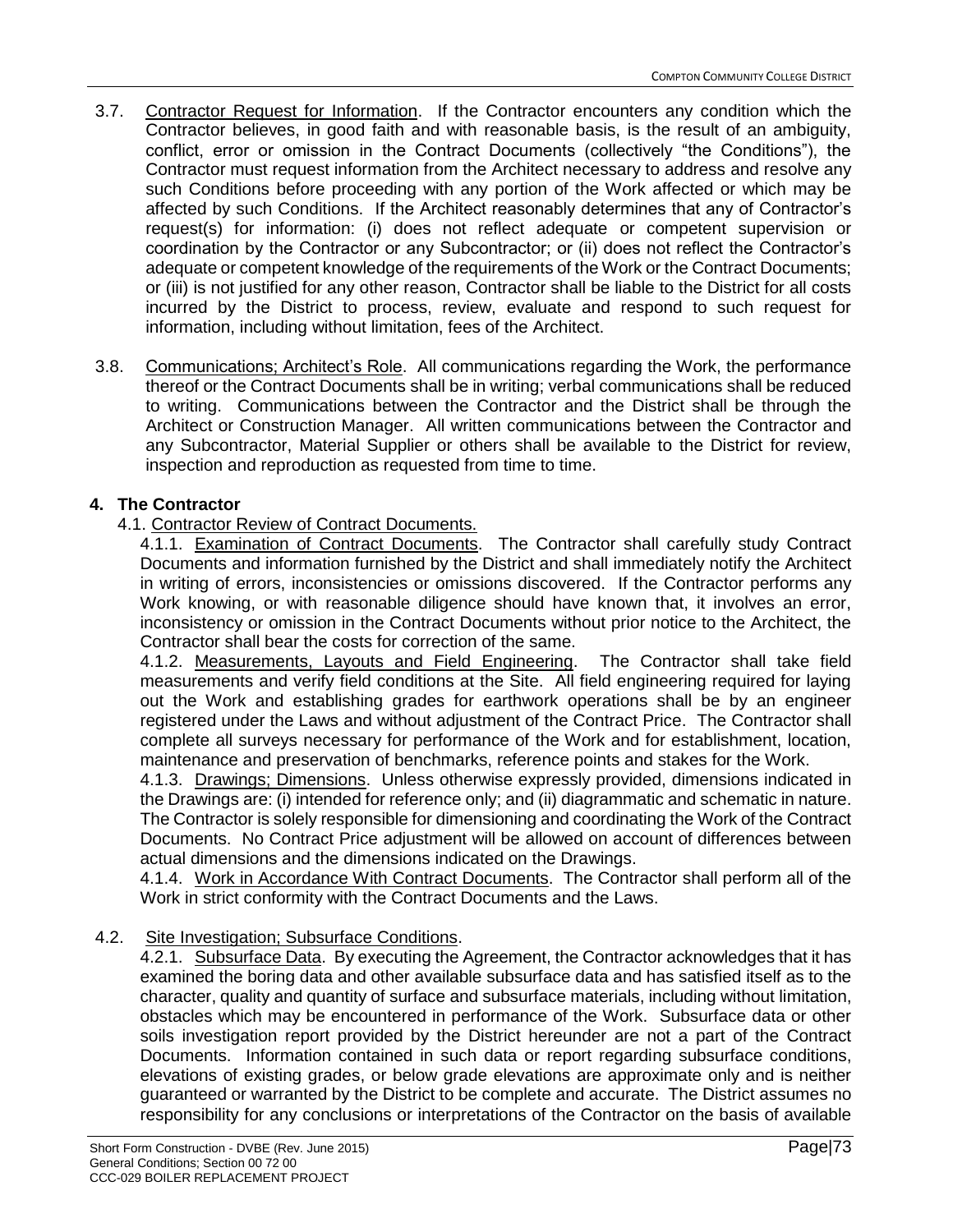subsurface data or other information furnished by District under the Contract Documents. 4.2.2. Subsurface Conditions. If the Work involves digging trenches or other excavations that extend deeper than four (4) feet below the surface, the Contractor shall promptly and before the following conditions are disturbed, notify the Project Inspector, in writing, of any: (i) material that the Contractor believes may be material that is hazardous waste, as defined in California Health and Safety Code §25117, that is required to be removed to a Class I or Class II or Class III disposal site in accordance with provisions of existing law; (ii) subsurface or latent physical conditions at the site differing from those indicated; or (iii) unknown physical conditions at the site of any unusual nature, different materially from those ordinarily encountered and generally recognized as inherent in the Work or the character provided for in the Contract Documents. If the District determines that the conditions so materially differ or involve such hazardous materials requiring an adjustment to the Contract Price or the Contract Time, the District shall issue a Change Order in accordance with Article 9 hereof. Pursuant to California Public Contract Code §7104, disputes between the Contractor and the District as to any of the conditions listed in (i), (ii) or (iii) above, shall not excuse the Contractor from the completion of the Work within the Contract Time and the Contractor shall proceed with all Work to be performed under the Contract Documents.

## 4.3. Supervision and Construction Procedures.

4.3.1. Supervision of the Work. The Contractor shall supervise and direct performance of the Work, using the Contractor's best skill and attention. The Contractor is responsible to the District for acts and omissions of the employees, agents and representatives of the Contractor and Subcontractors.

4.3.2. Noise and Dust Control. The Contractor shall implement all measures necessary for noise and dust control during Work at the Site, including specific care to avoid deposits of airborne dust or airborne elements.

4.3.3. Clean-Up. The Contractor shall at all times keep the Site and all adjoining areas free from the accumulation of any waste material or rubbish. The Contractor shall maintain the Site in a "rake-clean" standard on a daily basis. The Project Inspector or Construction Manager may direct the Contractor's clean-up obligations hereunder. If the Contractor fails to clean up as provided for in the Contract Documents, the District may do so at the Contractor's expense. 4.3.4. Cutting and Patching. The Contractor is responsible for cutting, fitting or patching required to complete the Work or to make the component parts thereof fit together properly. The Contractor shall not damage or endanger any portion of the Work, or the fully or partially completed construction of the District or separate contractors by cutting, patching, excavation or other alteration.

4.3.5. Construction Utilities. The District will furnish and pay the costs of utility services for the Work as set forth in the Special Conditions; all other utilities necessary to complete the Work shall be obtained by the Contractor without adjustment of the Contract Price. The Contractor shall furnish and install temporary distributions of utilities at the Site as necessary for the Work, including utilities furnished by the District. All temporary distributions shall be removed by the Contractor upon completion of the Work. The costs of utility services obtained by the Contractor and the installation and removal of temporary distributions thereof are included in the Contract Price.

4.3.6. Existing Utilities; Removal, Relocation and Protection. Pursuant to California Government Code §4215, the District assumes responsibility for timely removal, relocation, or protection of existing main or trunkline utility facilities located on the Site which are not identified in the Contract Documents. The Contractor shall be compensated for the costs of locating, repairing damage not due to the Contractor's failure to exercise reasonable care, and removing or relocating such utility facilities not indicated in the Contract Documents with reasonable accuracy and for Construction Equipment on the Site necessarily idled during such work. The Contractor shall not be assessed Liquidated Damages for delay in completion of the Work when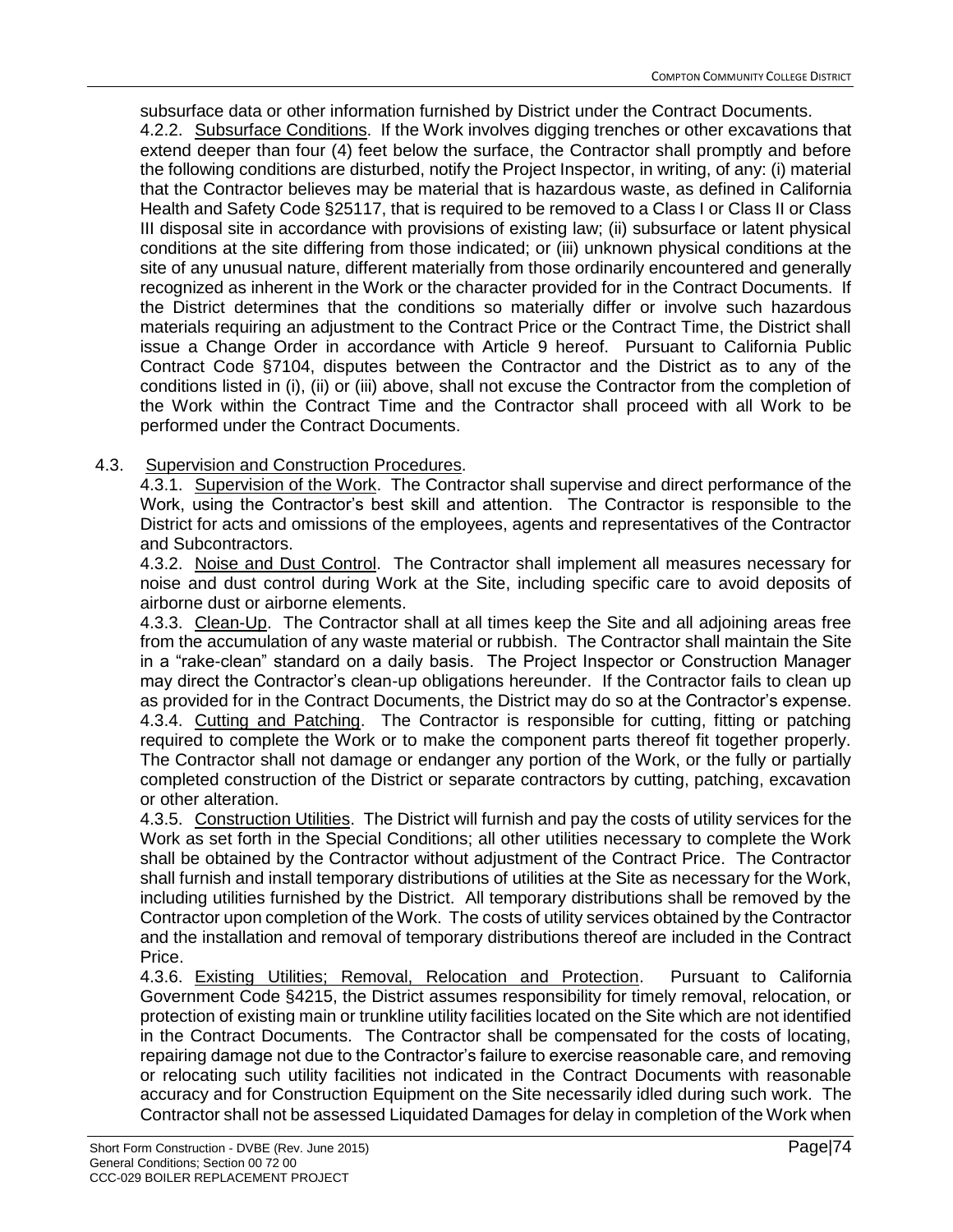such delay is caused by the failure of the District or the utility owner to provide for removal or relocation of such utility facilities. The District is not required to indicate existing service laterals or appurtenances if presence of such utilities on the Site can be inferred from the presence of other visible facilities, such as buildings, meters and junction boxes, on or adjacent to the Site. If the Contractor encounters utility facilities not identified in the Contract Documents, the Contractor shall immediately notify, in writing, the District, Project Inspector, Architect, Construction Manager and the utility owner. If such utility facilities are owned by a public utility, the public utility shall have the sole discretion to perform repairs or relocation work or permit the Contractor to do such repairs or relocation work at a reasonable price.

- 4.4. Conferences and Meetings. A material obligation of the Contractor is the attendance by the Contractor's supervisory and/or management personnel (who shall be authorized to act on behalf of the Contractor) at meetings relating to the Work, including weekly progress meetings. The Contractor is responsible for arranging for attendance by Subcontractors, Material Suppliers at meetings and conferences relating to the Work as necessary, appropriate or as requested by the District. All costs, expenses, charges or fees incurred by the Contractor in connection with attendance and participation meetings relating to the Work shall be without adjustment of the Contract Time or the Contract Price. The Architect or Construction Manager will prepare and distribute minutes reflecting the items addressed and actions taken at a meeting or conference. The Contractor shall have five (5) days after the date of distribution of minutes to notify the Construction Manager and Architect in writing of objections to such minutes. Failure of the Contractor to interpose objections within said five (5) days will result the minutes as distributed constituting the official record of the meeting or conference. Objections of Subcontractors or Material Suppliers to minutes shall be submitted to the Architect or Construction Manager through the Contractor. If the Contractor timely interposes objections or notes corrections, the resolution of such matters shall be addressed at the next scheduled meeting.
- 4.5. Labor and Materials.

4.5.1. Payment for Labor, Materials and Services. The Contractor shall provide and pay for labor, materials, equipment, tools, Construction Equipment and machinery, water, heat, utilities, transportation, and other facilities and/or services necessary for proper execution and completion of the Work, whether temporary or permanent and whether or not incorporated in the Work.

4.5.2. Employee Discipline and Competency. The Contractor shall enforce strict discipline and good order among employees of the Contractor, Subcontractors and all other persons performing any part of the Work at the Site. The Contractor shall not permit employment of unfit persons or persons not skilled in tasks assigned to them. The Contractor shall dismiss from its employ and direct any Subcontractor to dismiss from their employment any person deemed by the District to be unfit or incompetent to perform Work.

4.5.3. Contractor's Superintendent. The Contractor's superintendent shall at the Site at all times during the Work. The superintendent shall represent the Contractor and communications given to the superintendent shall be binding as if given to the Contractor. The Contractor shall submit to the District a written statement of the qualifications of the Contractor's proposed Superintendent. Acceptance of the Contractor's proposed Superintendent is subject to establishing the Superintendent's: (i) skills, experience and other capabilities of the proposed Superintendent to supervise, coordinate and manage the Work; (ii) fluent verbal and written English language capabilities; (iii) competency in reading, comprehending and understanding Drawings, Specifications and other technical construction-related materials; and (iv) recent experience in completing construction projects similar to the Work within the budget and time established for such other construction projects. Upon acceptance of the Contractor's Superintendent, the Contractor shall not be change the Superintendent without prior consent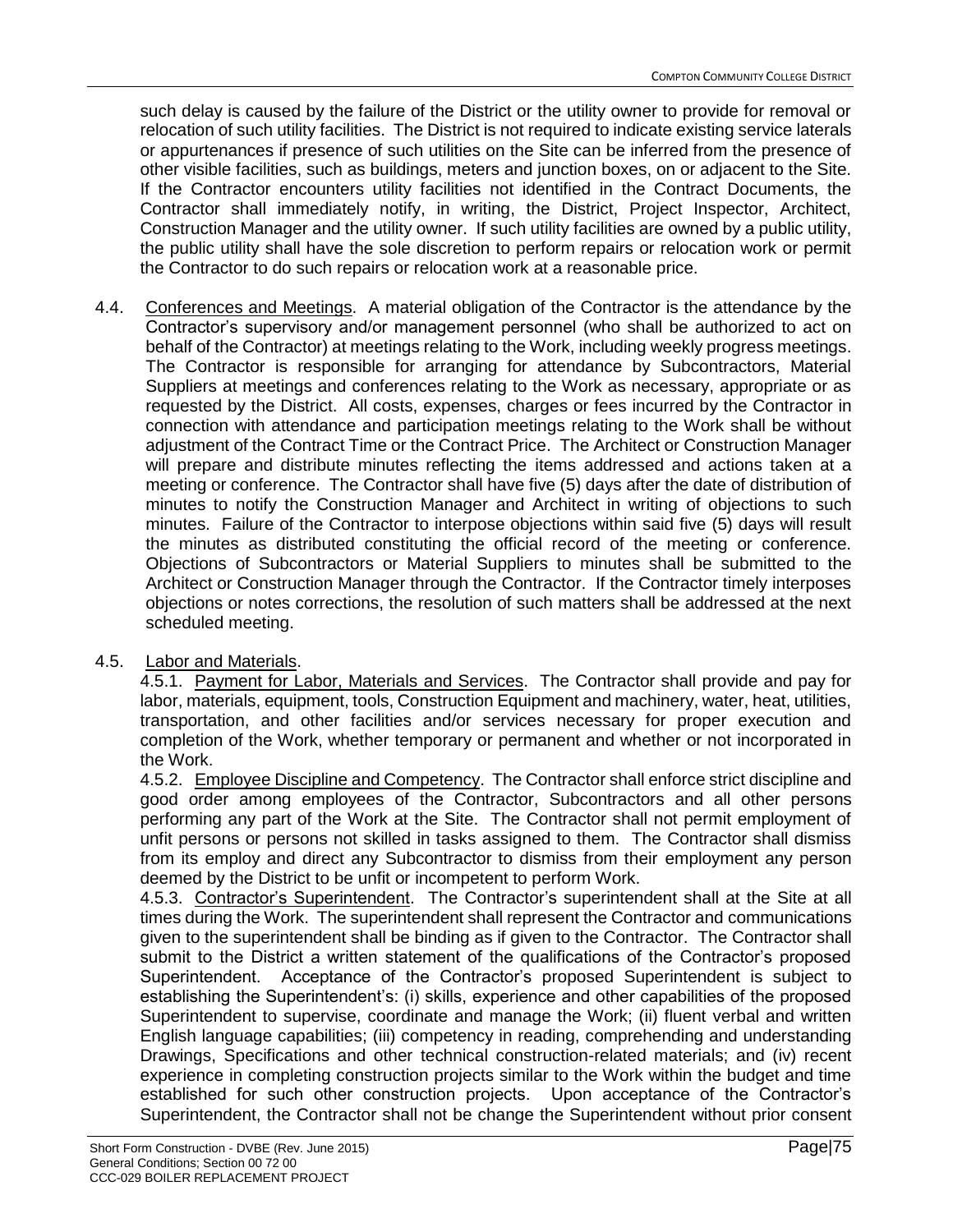of the District, unless the Superintendent: (i) is unsatisfactory to the Contractor; or (ii) is determined by the District to be unfit, incompetent or incapable of performing functions and responsibilities assigned.

4.5.4. Prohibition on Harassment. Any person engaging in a prohibited form of harassment is subject to immediate removal and thereafter excluded from the Site. Upon the District's receipt of any notice or complaint that a person performing Work at the Site has engaged in a prohibited form of harassment ("Worker"), the District will promptly undertake an investigation of such notice or complaint. If the District, after such investigation, reasonably determines that a prohibited form of harassment has occurred, the District will notify the Contractor of the same and direct that the Worker be immediately removed from the Site. Unless the District's determination is grossly negligent or without reasonable cause, District shall have no liability for directing the removal of any Worker determined to have engaged in a prohibited form of harassment nor shall the Contract Price or the Contract Time be adjusted on account thereof. The Contractor and the Surety shall defend, indemnify and hold harmless the Indemnified Parties from any and all claims, liabilities, judgments, awards, actions or causes of actions, including without limitation, attorneys' fees, which arise out of, or pertain in any manner to: (i) the assertion by any Worker that the direction of the District pursuant to the foregoing was improper; or (ii) the assertion by any person that a Worker has engaged in a prohibited form of harassment directed to or affecting such person.

4.5.5. Taxes. The Contractor shall pay, without adjustment of the Contract Price, all sales, consumer, use and other taxes for the Work or portions thereof provided by the Contractor under the Contract Documents.

#### 4.6. Permits, Fees and Notices; Compliance With Laws**.**

4.6.1. Payment of Permits, Fees. Unless otherwise provided in the Contract Documents, the District shall secure and pay for the building permits, other permits, governmental fees, licenses and inspections necessary or required for the proper execution and completion of the Work. The foregoing notwithstanding: (i) the Contractor shall pay all fees, costs or other expenses associated with or arising in connection with Deferred Approval Items without adjustment of the Contract Price; and (ii) the Contractor shall obtain the following permits/approvals if applicable to the Work without adjustment of the Contract Price: (a) Temporary Fire Department plan check and permits for temporary material handling, storage and/or dispensing facilities for fuel, oil, liquid or gases; (b) industrial waste and AQMD permits relating to temporary facilities used in connection with any portion of the Work; (c) local business license; (d) traffic control, OSHA and offsite improvement permits; and (e) sewer, water, storm drain, gas tie plan check permits. 4.6.2. Compliance With Laws. The Contractor shall comply with and give notices required by the Laws and other orders of public authorities bearing on performance of the Work. All Work completed by the Contractor shall be in compliance with the Laws.

4.6.3. Notice of Variation From Laws. If the Contractor knows, or has reason to believe, that any portion of the Contract Documents are at variance with applicable Laws, the Contractor shall promptly notify the Architect, Construction Manager and the Project Inspector, in writing, of the same. If the Contractor performs Work knowing, or with reasonable diligence should have known, it to be contrary to the Laws without such notice to the Architect, Construction Manager and the Project Inspector, the Contractor shall assume full responsibility for such Work and shall bear the attributable costs arising or associated therefrom, including without limitation, the removal, replacement or correction of the same.

4.6.4. DIR Registration. At all times during the Work, the Contractor shall be a DIR registered contractor. Performance of any Work by the Contractor without the Contractor being a DIR registered contractor at the time Work is performed is the Contractor's default in performance of a material obligation of the Contractor under the Contract Documents.

4.7. Submittals. Submittals are not part of the Contract Documents. Submittals shall demonstrate,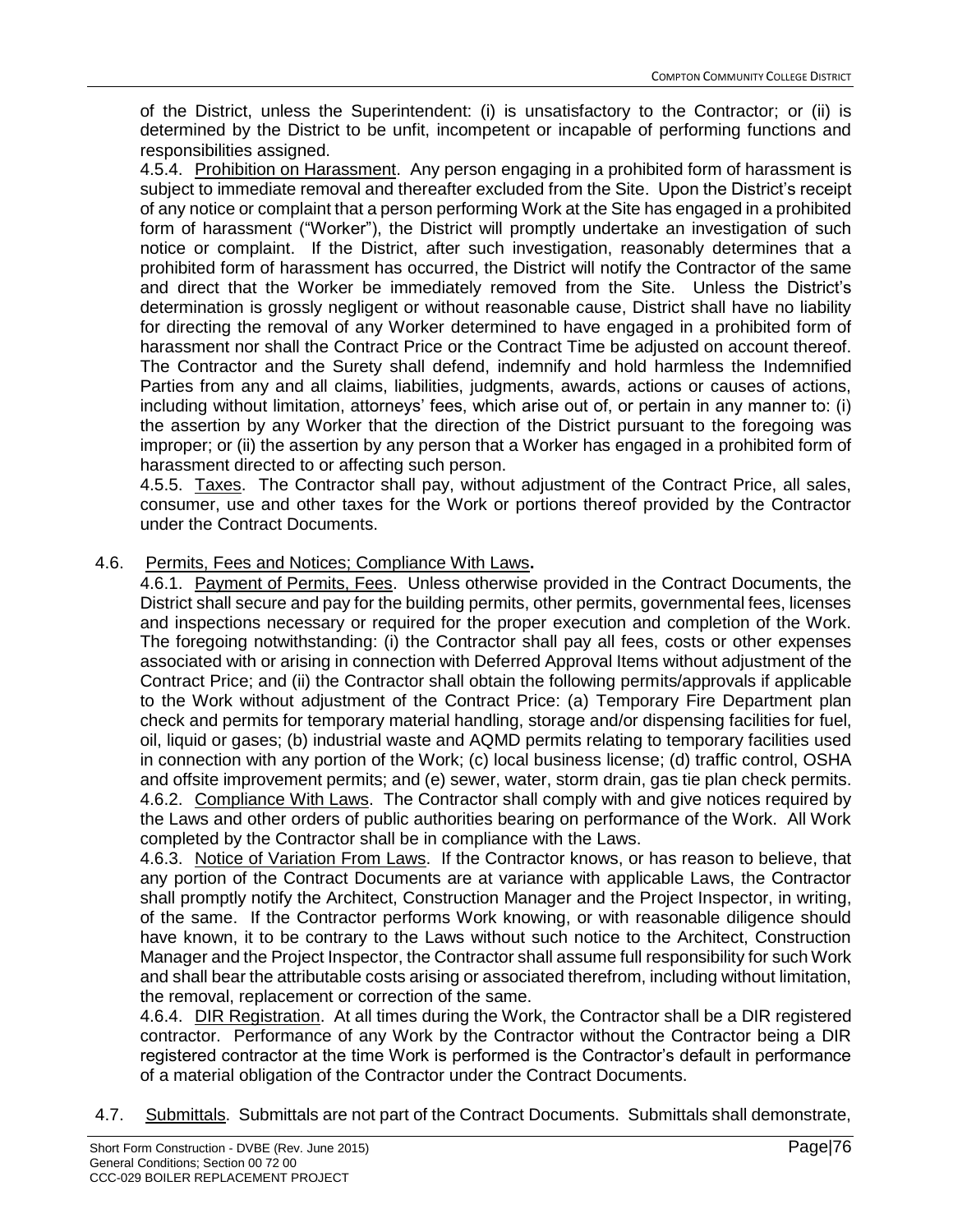for those portions of the Work for which Submittals are required, the manner in which the Contractor proposes to furnish, install or incorporate such Work in conformity with the information given and the design concept expressed in the Contract Documents.

- 4.7.1. Contractor's Submittals.
	- 4.7.1.1. Prompt Submittals. All Submittals required by the Contract Documents shall be prepared, assembled and submitted by the Contractor to the Architect in a timely manner or within the time indicated in the Submittal Schedule incorporated into the Accepted Construction Schedule.
	- 4.7.1.2. Contractor Approval of Subcontractor Submittals. All Submittals prepared by Subcontractors or Material Suppliers shall bear the written approval of the Contractor prior to submission to the Architect for review, with the approval indicating that the Contractor has verified materials, field measurements, field construction criteria, catalog numbers and similar data related thereto and has verified that the information contained within such Submittals conform to the requirements the Contract Documents. Any Submittal submitted without the Contractor's written approval will be returned to the Contractor for re-submittal in conformity herewith, with the same being deemed to not have been submitted. Submittals shall be numbered consecutively and include the following: (i) date of submission; (ii) project name; (iii) name of submitting Subcontractor; and (iv) if applicable, the revision number. The foregoing information is in addition to, and not in lieu of, any other information required for the Architect's review of Submittals.
	- 4.7.1.3. Contractor Responsibility for Deviations. The Contractor is not relieved of responsibility for correcting deviations from the Contract Documents by the Architect's review of Submittals unless the Contractor specifically informs the Architect in writing of such deviation at the time of submission of the Submittal and the Architect accepts the specific deviation.
	- 4.7.1.4. No Performance of Work Without Architect Review. The Contractor shall perform no portion of the Work requiring the Architect's review of Submittals until the Architect has completed its review and accepted the Submittal. The Contractor shall not perform any portion of the Work affected by a related Submittal until the related Submittal is reviewed and accepted by the Architect.

4.7.2. Architect Review of Submittals. If the Architect returns a Submittal as rejected or requiring correction(s) with re-submission, the Contractor shall promptly resubmit a Submittal conforming to the requirements of the Contract Documents; the resubmitted Submittal shall indicate the portions thereof modified in accordance with the Architect's direction. When professional certification of performance criteria of materials, systems or equipment is required by the Contract Documents, the Architect may rely on the accuracy and completeness of such calculations and certifications accompanying Submittals. The following notations or notations of a similar nature noted on a reviewed Submittal will require the Contractor action noted below.

| <b>Submittal Notation</b>     | <b>Required Contractor Action</b>                                          |
|-------------------------------|----------------------------------------------------------------------------|
| No Exceptions Taken           | No formal revision required                                                |
| <b>Make Corrections Noted</b> | Make revision noted; re-submission of<br>revised Submittal not required.   |
| <b>Revise and Re-Submit</b>   | Revise Submittal in accordance with<br>notations and re-submit for review. |
| <b>Rejected Re-Submit</b>     | Prepare new alternative Submittal and<br>re-submit for review.             |

4.7.3. Deferred Approval Items. If any portion of the Work is designated in the Contract Documents as a "Deferred Approval" item, Contractor is responsible for preparing Submittals for Deferred Approval Items. Where required by the Laws or the nature of a Deferred Approval,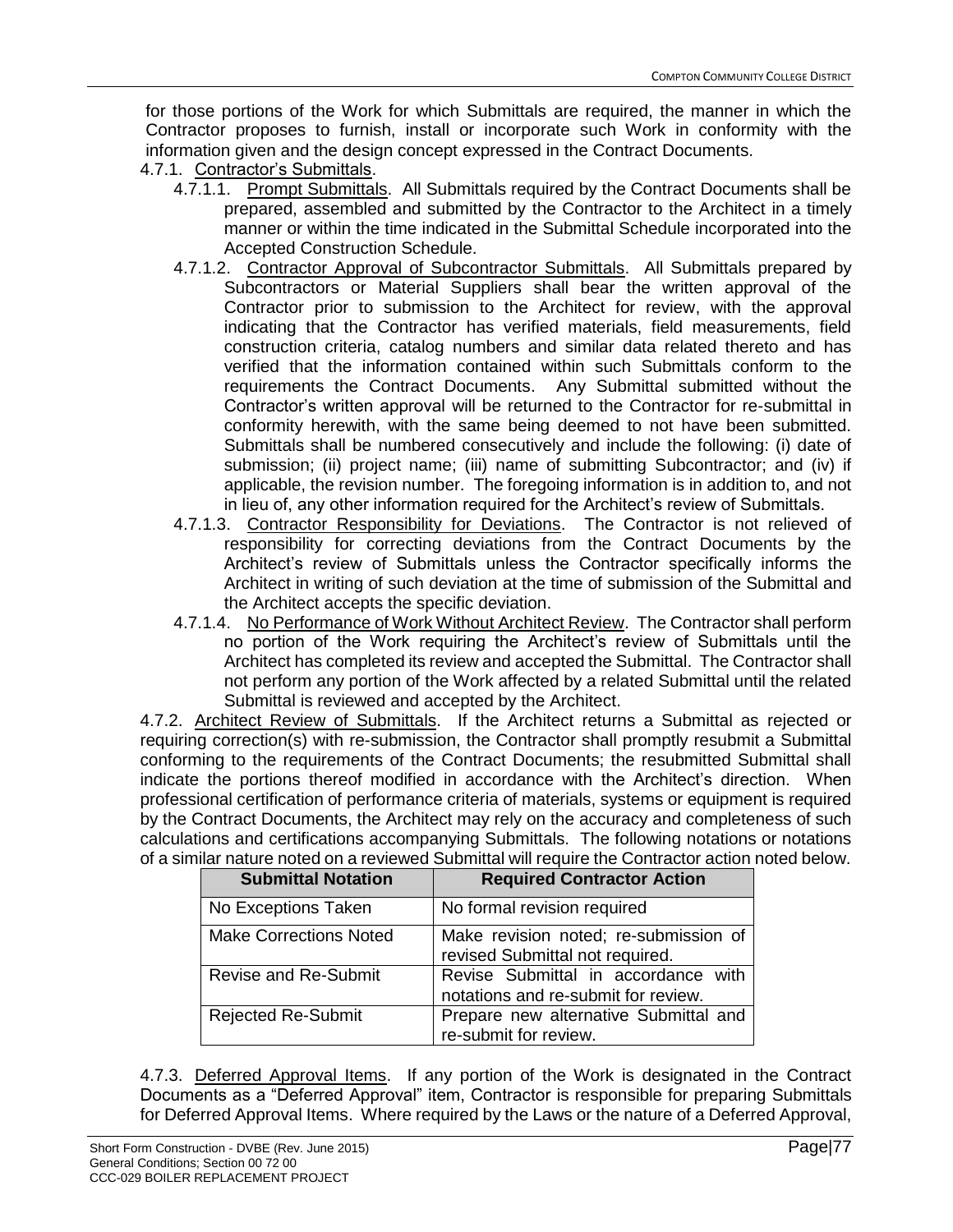the Deferred Approval Design shall be completed and stamped by a California licensed architect or California registered engineer. The Deferred Approval Design shall: (i) incorporate all requirements of the Deferred Approval as set forth in the Contract Documents; (ii) be coordinated with other portions of the Work; (iii) be completed in a timely manner so as not to delay, disrupt or interfere with completion of the Work within the Contract Time; and (iv) be completed in accordance with the applicable professional standard of care. The Contractor shall submit each completed Deferred Approval Design to the Architect for review and acceptance. Upon the Architect's acceptance of a Deferred Approval Design, the Contractor shall be responsible for: (i) submittal of the Deferred Approval Design to DSA for review and approval; (ii) modifications to the Deferred Approval Design as necessary to obtain DSA approval; and (iii) payment of fees or charges imposed by DSA for review and approval of a Deferred Approval Design without adjustment of the Contract Price. Notwithstanding review and acceptance of a Deferred Approval Design by the Architect or DSA issuance of approval to construct pursuant to the Contractor's Deferred Approval Design, the Contractor remains liable to the District for all losses, damages, costs, or other consequences of the failure of any Contractor's Deferred Approval Design to: (i) conform to the applicable design professional standard of care; (ii) conform to design intent and/or aesthetic requirements established in the Contract Documents; or (iii) perform and function in accordance with requirements established in the Contract Documents.

## 4.8. Materials and Equipment.

4.8.1. Approval of Substitutions or Alternatives. The Contractor may propose alternatives or substitutes for items specified in the Contract Documents ("Alternative Products"), provided that: (i) the Alternative Products comply with the requirements of the specified item; (ii) the Contractor certifies that the quality, performance capability and functionality (including aesthetics) of the Alternative Products meet or exceed the quality, performance capability and functionality of the specified item; and (iii) use of the Alternative Product will not delay completion of the Work or increase the Contract Price. The Contractor shall submit engineering, construction, dimension, visual, aesthetic and performance data ("Substantiating Data") to the Architect to permit evaluation of the Alternative Products. The Contractor shall not furnish or install any Alternative Products without the Architect's acceptance of the Alternative Products. The Architect's decision evaluating the Contractor's proposed Alternative Products shall be final. Neither the Contract Time nor the Contract Price shall be increased on account of any Alternative Products accepted by the Architect. The Contract Price shall be reduced by the actual cost savings realized by the Contractor's furnishing and/or installation of accepted Alternative Products. The Contractor is solely responsible for all costs and fees incurred by the District to review proposed Alternative Products, including without limitation fees of the Architect, design consultants to the Architect and/or governmental agencies to review and/or approve any proposed substitution or alternative. All requests for the Architect's review and approval of any Alternative Products and all Substantiating Data shall be submitted by Contractor not later than thirty-five (35) days following the date of the District's award of the Contract to Contractor; any request for approval of Alternative Products submitted thereafter may be rejected summarily. The foregoing process and time limits shall apply to any proposed Alternative Products regardless of whether the Alternative Products are furnished or installed by the Contractor, a Subcontractor or Material Supplier.

4.8.2. District Standard Products; "Sole Source" Products. If any material, equipment, product or other item ("Product") is designated in the Contract Documents as a "District Standard" or by similar words/terms, the District is deemed to have made a finding that such Product is designated and specified to match other Products in use in a completed or to be completed work of improvement and not subject to Alternative Products.

4.8.3. Placement of Material and Equipment Orders. The Contractor and Subcontractors shall promptly place all orders for materials and/or equipment for completion of the Work so that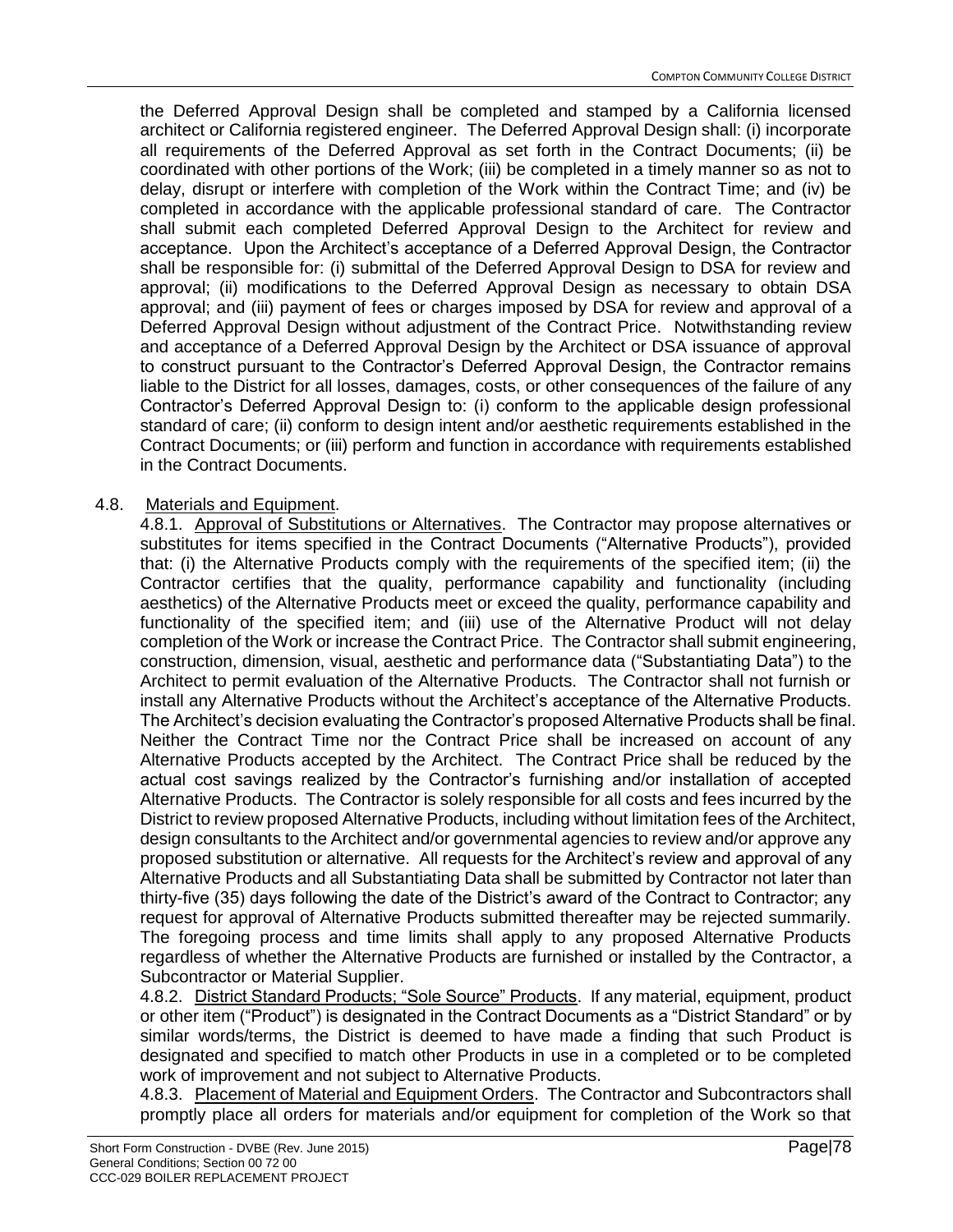delivery of the same shall be made without delay or interruption to the Work. When requested by or on behalf of the District, the Contractor shall furnish written evidence of the placement of orders for materials and/or equipment necessary for completion of the Work, including without limitation, orders for materials and/or equipment to be provided, furnished or installed by any Subcontractor.

4.8.4. District's Right to Place Orders for Materials and/or Equipment. If the District determines, in its sole discretion, that orders for materials and/or equipment have not been placed in a manner so Substantial Completion is achieved within the Contract Time, the District shall have the right, but not the obligation, to place such orders on behalf of the Contractor. The Contractor shall reimburse the District for all costs and fees incurred by the District in placing such orders.

- 4.9. Safety. The Contractor is solely responsible for initiating, maintaining and supervising all safety programs required by the Laws or by the type or nature of the Work and for initiating and maintaining reasonable safety precautions to prevent damage, injury or loss to: (i) employees on the Work and other persons who may be affected thereby; (ii) the Work and materials and equipment to be incorporated therein, whether in storage on or off the Site or in transit; and (iii) other property or items at the Site, or adjacent thereto, such as trees, shrubs, lawns, walks, pavements, roadways, structures and utilities not designated for removal, relocation or replacement in the course of construction. The foregoing includes, without limitation, posting danger signs and other warnings against hazards, promulgating safety regulations and notifying owners and users of adjacent sites and utilities. Duties of the Contractor's Superintendent include prevention of accidents and the implementation of safety precautions and programs. In an emergency, the Contractor shall take necessary action to prevent or mitigate threatened damage, injury or loss.
- 4.10. Hazardous Materials; Prohibition on Use of Asbestos Construction Building Materials ("ACBMs"). If the Contractor or any Subcontractor uses, at the Site, or incorporates into the Work, any material or substance deemed to be hazardous or toxic under the Laws (collectively "Hazardous Materials"), the Contractor shall comply with the Laws relating to the use, storage or disposal thereof. It is the intent of the District that ACBMs not be used or incorporated into any portion of the Work. If any product or material forming a part of the Work or incorporated into the Work if found to contain ACBMs, the Contractor shall at its sole cost and expense: (i) remove such product or material in accordance with the Laws; (ii) replace such product or material with non-ACBM products or materials; and (iii) return the affected portion(s) of the Work to the finish condition depicted in the Contract Documents relating to such portion(s) of the Work. The foregoing obligations shall survive the termination of the Contract, the warranty period provided under the Contract Documents, completion of the Work or the District's acceptance of the Work. If the Contractor fails or refuses, for any reason, to commence the removal and replacement of any material or product containing ACBMs forming a part of, or incorporated into the Work, within ten (10) days of the date of the District's written notice to the Contractor, the District may thereafter proceed to cause the removal and replacement of such materials or products; all costs, expenses and fees, including without limitation fees and costs of consultants and attorneys, shall be the joint and several responsibility of the Contractor and the Surety.
- 4.11. Maintenance of Record Drawings. During the Work, the Contractor shall continuously maintain Record Drawings consisting of a set of the Drawings marked to indicate all field changes to adapt the Work depicted in the Drawings to field conditions, Change Orders and all concealed or buried installations, including without limitation, piping, conduit and utility services. Record Drawings relating to the Structural, Mechanical, Electrical and Plumbing portions of the Work shall indicate without limitation, circuiting, wiring sizes, equipment/member sizing and shall depict the entirety of the as built conditions of such portions of the Work. If the District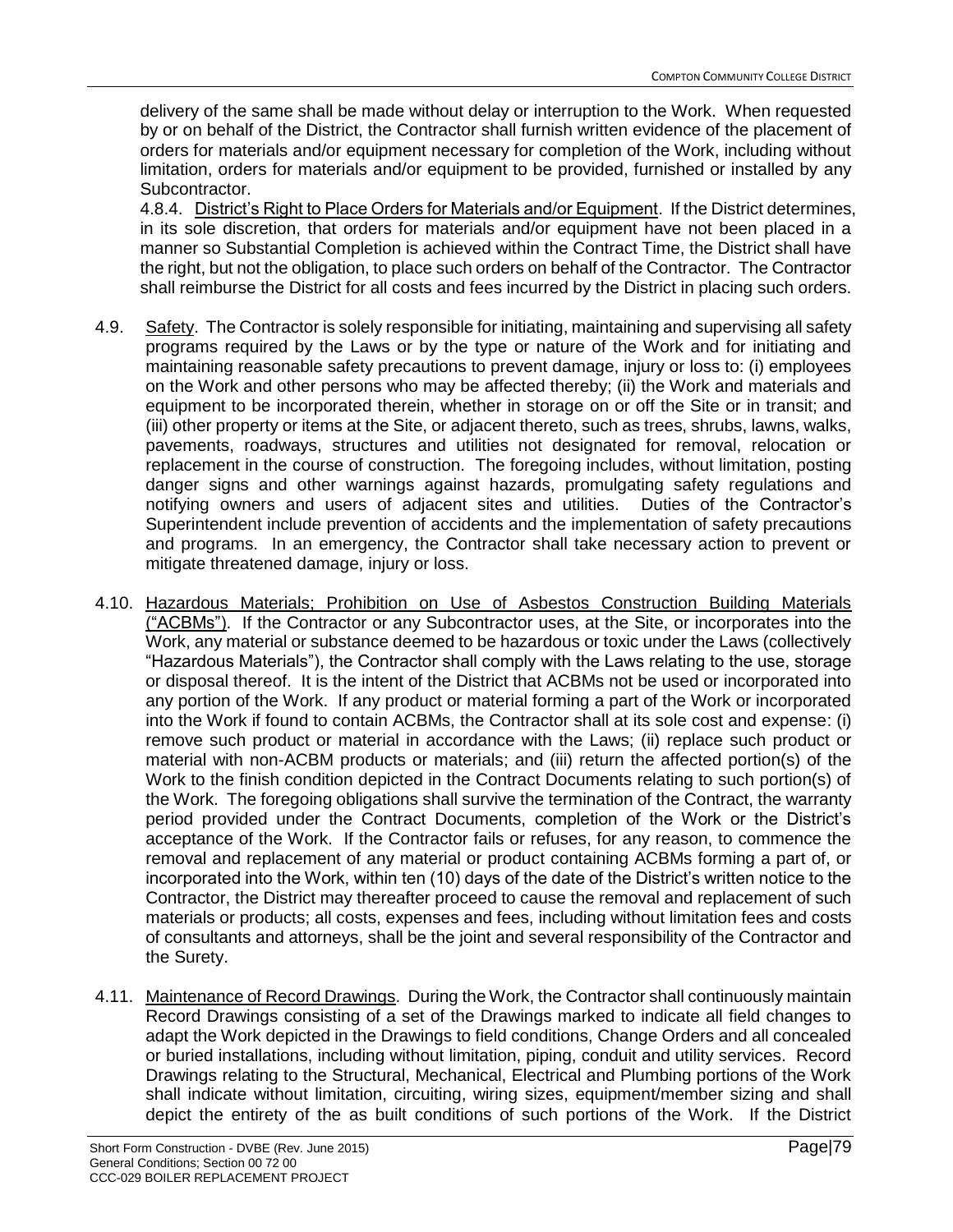reasonably determines that the Contractor has not been, or is not, continuously maintaining the Record Drawings pursuant to the foregoing, the District may take appropriate action to cause the continuous maintenance of complete and accurate Record Drawings, at the Contractor's expense. Prior to receipt of the Final Payment, Contractor shall deliver the Record Drawings to the Architect.

- 4.12. Use of Site. The Contractor shall confine operations at the Site to areas permitted the Laws and the Contract Documents and shall not unreasonably encumber the Site or adjoining areas with materials or equipment. The Contractor is solely responsible for providing security at the Site with all such costs included in the Contract Price. Except in an emergency, no construction activities shall be permitted at or about the Site except during the hours and days set forth in the Special Conditions; Work performed at hours or on days not noted in the Special Conditions will not result in adjustment of the Contract Time or the Contract Price.
- 4.13. Access to the Work. The Contractor shall provide DSA, District, Construction Manager, the Project Inspector and Architect with access to the Work, whether in place, preparation and progress and wherever located.
- 4.14. Patents and Royalties. The Contractor and the Surety shall defend, indemnify and hold harmless the District and its agents, employees and officers from any claim, demand or legal proceeding arising out of or pertaining, in any manner, to any actual or claimed infringement of patent rights in connection with performance of the Work under the Contract Documents.

## 4.15. Wage Rates; Employment of Labor.

4.15.1.Payment of Prevailing Rates. There shall be paid each worker of the Contractor and Subcontractors engaged in the Work, not less than the general prevailing wage rate, regardless of any contractual relationship which may be alleged to exist between the Contractor or any Subcontractor and such worker. During the Work and pursuant to Labor Code §1771.4(a)(4), the Department of Industrial Relations will monitor and enforce the obligation of the Contractor and Subcontractors to pay laborers at least the Prevailing Wage Rate established for the classification of work/labor performed.

4.15.2.Prevailing Rate Penalty. If a worker of the Contractor or a Subcontractor is paid less than the prevailing wage rate for the work or craft provided by the worker, the Contractor and/or Subcontractor shall be subject all penalties and assessments established by the Laws.

4.15.3. Certified Payroll Records. The Contractor and all Subcontractors shall prepare and submit Certified Payroll Records to the Labor Commissioner in compliance with requirements established in Labor Code §1771.4. The form and content of Certified Payroll Records shall be as established by the Labor Commissioner and the frequency of Certified Payroll Records submittal to the Labor Commissioner shall be pursuant to Labor Code §1771.4. Pursuant to California Labor Code §1776, the Contractor and each Subcontractor shall keep accurate payroll records, showing the name, address, social security number, work classification, straight time and overtime hours worked each day and week, and the actual per diem wages paid to each person employed for the Work. The payroll records shall be certified and available for inspection at all reasonable hours at the principal office of the Contractor in accordance with the Laws. If the Contractor and/or Subcontractor fail or refuse to produce payroll records as required by the Laws, the Contractor and/or Subcontractor shall be subject to all penalties and assessments under the Laws as a result of such failure or refusal.

4.15.4.Hours of Work. The Contractor and Subcontractors shall limit the hours of work by their respective workers to those permitted by the Laws. Hours of work exceeding those permitted by the Laws shall be subject to additional premium wage payments as required by the Laws. Failure of the Contractor or Subcontractors to comply with the foregoing will subject the Contractor and/or Subcontractor to all penalties and assessments under the Laws.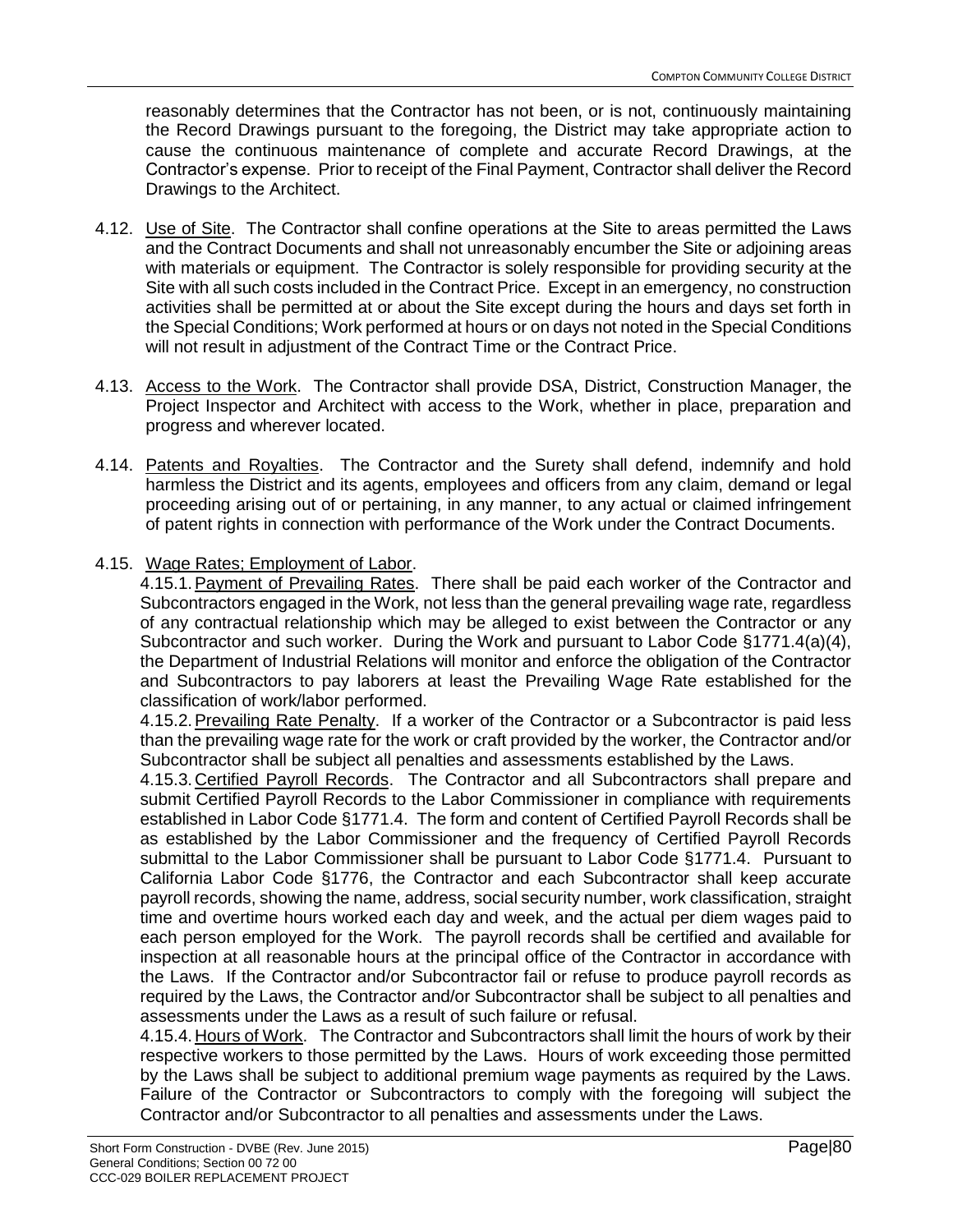- 4.16. Apprentices. Apprentices for the Work shall be in strict conformity with the Laws, including without limitation, Labor Code §§1777.5 through 1777.7, the provisions of which are incorporated herein by this reference. The responsibility for compliance with apprenticeship requirements is solely and exclusively that of the Contractor. If the Contractor willfully fails to comply with these provisions and California Labor Code §1777.5, pursuant to California Labor Code §1777.7, the Contractor shall be subject to all penalties and assessments established by the Laws.
- 4.17. Employment of Independent Contractors. Pursuant to California Labor Code §1021.5, Contractor shall not willingly and knowingly enter into any agreement with any person, as an independent contractor, to provide services for the Work where the services provided or to be provided requires the person to hold a valid California Contractors' license and such person does not meet the burden of proof of his/her independent contractor status pursuant to California Labor Code §2750.5. Employment of any person in violation of the foregoing, will subject the Contractor to the civil penalties under California Labor Code §1021.5 and any other penalty provided by the Laws. All Subcontractors shall comply with the foregoing.
- 4.18. Assignment of Antitrust Claims. The Contractor and all Subcontractors assign to the District all rights, title and interest in and to all causes of action they may have under Section 4 of the Clayton Act, (15 U.S.C. §15) or under the Cartwright Act (California Business and Professions Code §§16700 et seq.) pursuant to California Government Code §4551. This assignment shall be made and become effective at the time the District tenders Final Payment to the Contractor, without further acknowledgment by the parties.
- 4.19. Progress Reports; DSA Verified Reports.

4.19.1.DSA Verified Reports: Contractor Actions. A material obligation of the Contractor is completion of all actions and activities which by the Contract Documents or by the Laws are the responsibility of the Contractor relating to DSA reporting requirements pursuant to Education Code §81141 (including amendments thereto) and issuance of DSA's Certificate of Compliance for the Project pursuant to Education Code §81147 (including amendments thereto) upon completion of the Work. The foregoing shall include without limitation, the timely preparation, completion and filing of Verified Reports during Project construction and the filing of the Final Verified Report with DSA within ten (10) days of the determination of Final Completion. Concurrently with submittal to DSA, the Contractor shall provide the District, Project Inspector and Architect with copies of all Verified Reports completed by the Contractor and submitted to DSA.

4.19.2. District Withholdings From Final Payment. The completion and filing of the DSA Final Verified Report is an express condition precedent to the District's disbursement of the Final Payment. If the Contractor fails to prepare and file the Final Verified Report within ten (10) days of the determination of Final Completion, the District may retain and withhold an amount not to exceed ten percent (10%) of the Final Payment from disbursement to the Contractor as damages for the failure of the Contractor to have timely and completely discharged its obligations hereunder. The Contractor acknowledges and agrees that the foregoing withholdings by the District is a reasonable estimate of the damages and other losses the District will sustain due to the failure of the Contractor to have timely and fully discharged its obligations hereunder.

4.19.3.Progress Reports. Progress Reports shall be submitted to the District or Construction Manager not later than 9:00 A.M. of the ensuing business day.

#### **5. Subcontractors**.

5.1. Subcontracts. Work performed by Subcontractors shall be pursuant to a written agreement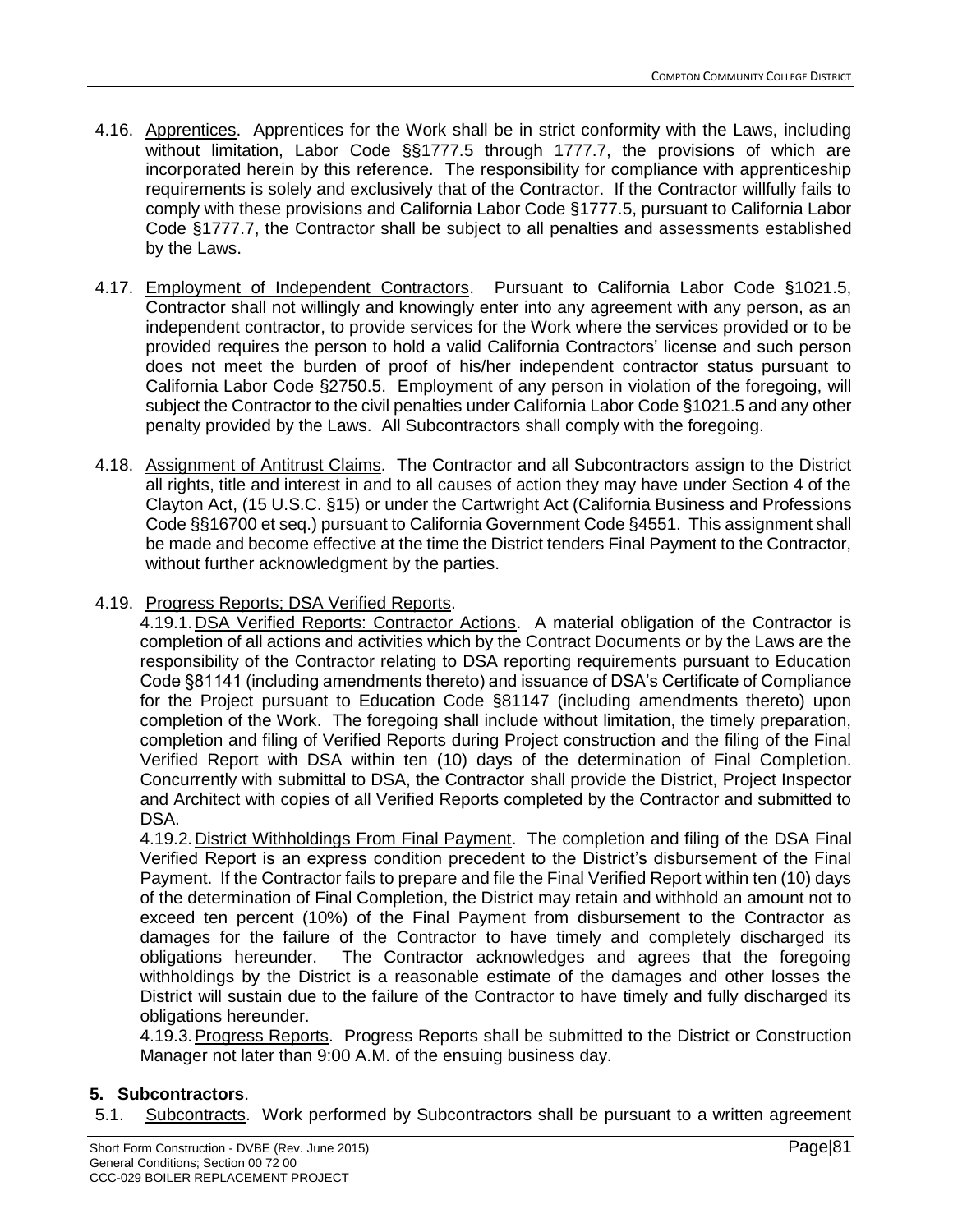between the Contractor and each Subcontractor which specifically incorporates by reference the Contract Documents and which specifically binds the Subcontractor to the applicable terms and conditions of the Contract Documents, including without limitation, the policies of insurance required under Article 6 of these General Conditions and obligates the Subcontractor to assume toward the Contractor and Architect all the obligations and responsibilities of the Contractor which the Contractor assumes toward the District and the Architect. No contractual relationship shall exist, or deemed to exist, between any Subcontractor and the District, unless the Contract is terminated and District, in writing, elects to assume the Subcontract. Each Subcontract shall provide that such Subcontract may be assigned to the District if the Contract is terminated by the District pursuant to these General Conditions, subject to the prior rights, if any, of the Surety.

#### 5.2. Subcontractor DIR Contractor Registration.

5.2.1. No Subcontractor Performance of Work Without DIR Registration. No portion of the Work is permitted to be performed by a Subcontractor unless the Subcontractor is a DIR Registered contractor. The foregoing DIR contractor registration requirement is applicable for all Subcontractors, including without limitation, lower tier Subcontractors and Subcontractors who are not identified in the Contractor's Subcontractors List.

5.2.2. Contractor Obligation to Verify Subcontractor DIR Registration Status. An affirmative and on-going obligation of the Contractor under the Contract Documents is the Contractor's verification that all Subcontractors are at all times during performance of the Work in full and strict compliance with DIR contractor registration requirements. The Contractor shall not permit or allow any Subcontractor to perform any Work without the Contractor's verification that the Subcontractor is in full and strict compliance with DIR contractor registration requirements.

5.2.3. Contractor Obligation to Request Substitution of Listed Subcontractor Who Is Not DIR Registered Contractor. If any Subcontractor identified in the Contractor's Subcontractors List submitted with the Contractor's proposal for the Work is not a DIR registered contractor at the time of opening of proposals for the Work or if a Subcontractor's DIR contractor registration lapses prior to or during a Subcontractor's performance of Work, the Contractor shall request the District's consent to substitute the Subcontractor who is not a DIR registered contractor pursuant to Labor Code §1771.1(c)(3) and/or Labor Code §1771.1(d).

#### 5.3. Substitution of Listed Subcontractor.

5.3.1. Substitution Process. Any request of the Contractor to substitute a listed Subcontractor must be in strict conformity with this Article 5.2 and California Public Contract Code §4107. All costs, fees or expenses incurred by the District, including, those of the Project Inspector, Architect and/or Construction Manager or attorneys in review, evaluation or hearing relating to a request to substitute a listed Subcontractor shall be borne by the Contractor.

5.3.2. Responsibilities of Contractor Upon Substitution of Subcontractor. The District's consent to Contractor's substitution of a listed Subcontractor shall not result in any increase of the Contract Price or the Contract Time.

5.4. Subcontractors' Work. Whenever the Work of a Subcontractor is dependent upon the Work of the Contractor or another Subcontractor, the Contractor shall require the Subcontractor to: (i) coordinate its Work with the dependent Work; (ii) provide necessary dependent data and requirements; (iii) supply and/or install items to built into the dependent Work of others; (iv) make appropriate provisions for dependent Work of others; (v) carefully examine and understand the portions of the Contract Documents (including Drawings, Specifications and Field Clarifications) and Submittals relating to the dependent Work; and (vi) examine the existing dependent Work and verify that the dependent Work is in proper condition for the Subcontractor's Work.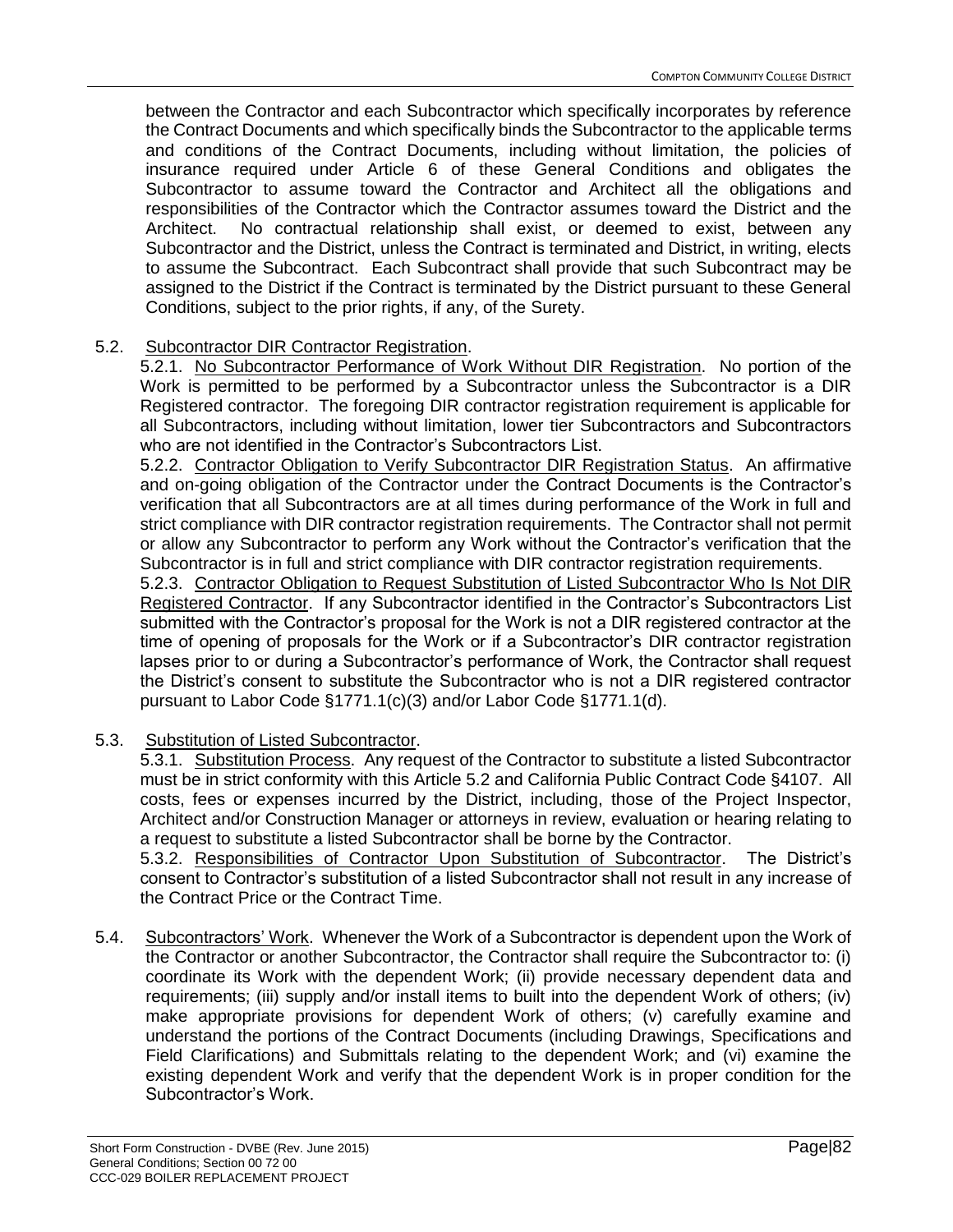#### **6. Insurance, Indemnity and Bonds**.

- 6.1. Workers' Compensation Insurance; Employer's Liability Insurance. The Contractor shall purchase and maintain: (i) Workers' Compensation Insurance covering claims under workers' or workmen's compensation, disability benefit and other similar employee benefit acts; and (ii) Employer's Liability Insurance covering bodily injury (including death) by accident or disease to any employee which arises out of the employee's employment by Contractor.
- 6.2. Commercial General Liability and Property Insurance. The Contractor shall purchase and maintain Commercial General Liability and Property Insurance covering the types of claims set forth below which may arise out of or result from Contractor's operations under the Contract Documents and for which the Contractor may be legally responsible: (i) claims for damages because of bodily injury, sickness or disease or death of any person other than the Contractor's employees; (ii) claims for damages insured by usual personal injury liability coverage which are sustained (a) by a person as a result of an offense directly or indirectly related to employment of such person by the Contractor, or (b) by another person; (iii) claims for damages, other than to the Work itself, because of injury to or destruction of tangible property, including loss of use resulting therefrom; (iv) claims for damages because of bodily injury, death of a person or property damages arising out of ownership, maintenance or use of a motor vehicle; (v) contractor's pollution liability; (vi) contractual liability insurance applicable to the Contractor's obligations under the Contract Documents; and (vii) Completed Operations.
- 6.3. Builder's Risk "All-Risk" Insurance. The Contractor shall obtain Builder's Risk "All-Risk" Insurance covering vandalism and malicious mischief, fire, sprinkler leakage, civil authority, sonic boom, collapse and flood upon the entire Work, including completed Work and Work in progress to the full insurable value thereof. Contractor's Builders Risk Insurance shall include seismic coverage if so indicated in the Special Conditions. Such insurance shall include the District as an additional named insured, and any other person with an insurable interest designated by the District as an additional named insured. The risk of damage to the Work due to the perils covered by the Builder's Risk "All Risk" Insurance, as well as any other hazard which might result in damage to the Work, is that of the Contractor and the Surety, and no claims for such loss or damage shall be recognized by the District, nor will such loss or damage excuse the complete and satisfactory performance of the Contract by the Contractor.
- 6.4. Coverage Amounts. The insurance required of the Contractor hereunder shall be written for not less than any limits of liability specified in the Contract Documents, or required by the Laws, whichever is greater.
- 6.5. Evidence of Insurance; Subcontractor's Insurance.

6.5.1. Certificates of Insurance. Prior to commencing the Work, Contractor shall deliver Certificates of Insurance to the District evidencing the insurance coverages required by the Contract Documents. The Certificates of Insurance shall contain a provision that coverages under such policies will not be canceled or expire until at least thirty (30) days prior written notice has been given to the District. The insurance policies required of Contractor hereunder shall also name the District as an additional insured as its interests may appear.

6.5.2. Subcontractors' Insurance. Each Subcontractor shall obtain and maintain the policies of insurance set forth in Articles 6.1 and 6.2 with minimum coverage limits as set forth in the Special Conditions. The policies of insurance to be obtained and maintained by Subcontractors hereunder are in addition to, and not in lieu of, the Contractor's insurance obligations. Each policy of insurance of a Subcontractor shall conform to the requirements of this Article 6. The Contractor shall promptly deliver Certificates of Insurance to the District evidencing that the Subcontractors have obtained and maintained policies of insurance in conformity with the requirements of this Article 6.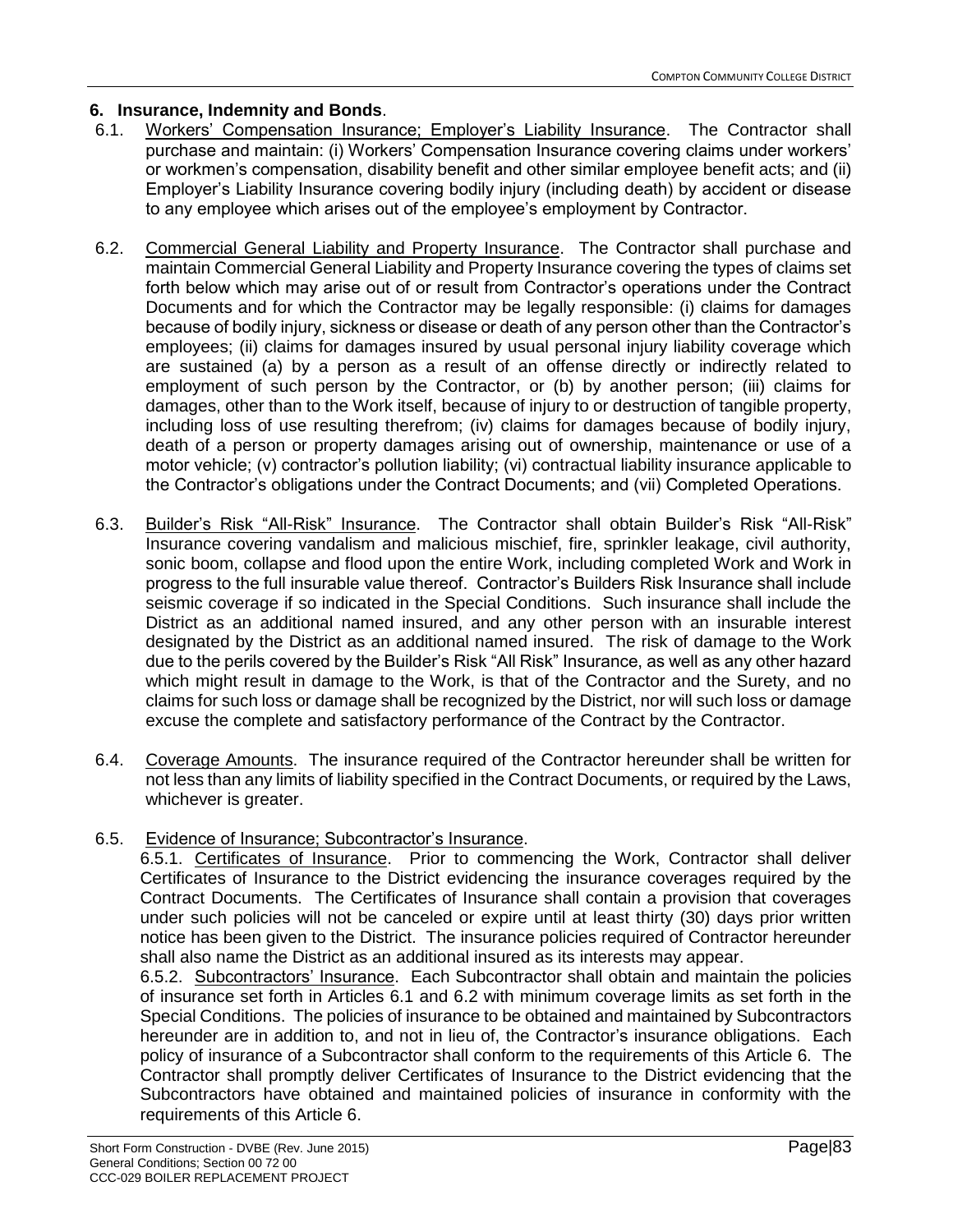6.5.3. Insurer Requirements. Policies of insurance required of the Contractor and Subcontractors hereunder shall be acceptable to the District only if the insurer issuing each such policy of insurance is A.M. Best rated at least A-/VII and authorized by the Laws to issue policies of insurance in California.

- 6.6. Contractor's Insurance Primary; Contractor Liability for Deductibles. All insurance coverages maintained by Contractor hereunder, if overlapping with any policy of insurance maintained by the District, shall be deemed to be primary and non-contributing with any policy maintained by the District and any policy or coverage thereunder maintained by District shall be deemed excess insurance. If the District maintains a policy of insurance covering property damage arising out of the perils of fire or other casualty covered by the Contractor's Builder's Risk Insurance or the Comprehensive General Liability Insurance of the Contractor or any Subcontractor, the District, Contractor and all Subcontractors waive rights of subrogation against the others. The costs for obtaining and maintaining the insurance coverages required of the Contractor and Subcontractors shall be included in the Contract Price. The Contractor is solely and exclusively responsible for payment of deductibles under any policy of insurance obtained and maintained by the Contractor or any Subcontractor.
- 6.7. Indemnity. Unless arising solely out of the active negligence, gross negligence or willful misconduct the District, Construction Manager, Project Inspector or Architect, the Contractor shall indemnify, defend and hold harmless the Indemnified Parties who are: (i) the District, its Board of Trustees and each individual member thereof, and the officers, employees, agents and representatives of the District; (ii) the Architect and its consultants for the Work and their respective agents and employees; (iii) the Project Inspector; and (iv) the Construction Manager and its agents and employees. The Contractor's obligations hereunder includes indemnity, defense and hold harmless of the Indemnified Parties from and against any and all damages, losses, claims, demands or liabilities whether for damages, losses or other relief, including, without limitation attorneys' fees and costs which arise, in whole or in part, from the Work, the Contract Documents or the acts, omissions or other conduct of the Contractor, Subcontractor or any person or entity engaged by them for the Work. The Contractor's obligations under the foregoing include without limitation: (i) injuries to or death of persons; (ii) damage to property; (iii) theft, loss or destruction of property; (iv) Stop Payment Notice claims asserted in connection with the Work; and (v) other losses, liabilities, damages or costs resulting from, in whole or part, any acts, omissions or other conduct of Contractor, any Subcontractor, or any other person or entity employed directly or indirectly by Contractor or a Subcontractor in connection with the Work and their respective agents, representatives, officers or employees. If any action or proceeding is commenced on account of any claim, demand or liability subject to Contractor's obligations hereunder, and any of the Indemnified Parties are a party thereto, the Contractor shall, at its sole cost and expense, defend the Indemnified Parties in such action or proceeding with counsel reasonably satisfactory to the named Indemnified Parties. If there is any judgment, award, ruling, settlement, or other relief arising out of any such action or proceeding to which any of the Indemnified Parties are bound by, the Contractor shall pay, satisfy or otherwise discharge any such judgment, award, ruling, settlement or relief; Contractor shall indemnify and hold harmless the Indemnified Parties from any and all liability or responsibility arising out of any such judgment, award, ruling, settlement or relief. The Contractor's obligations hereunder are binding upon Contractor's Performance Bond Surety and these obligations shall survive notwithstanding Contractor's completion of the Work or the termination of the Contract, until barred by the applicable Statute of Limitations.
	- 6.8. Payment Bond; Performance Bond. Prior to commencing the Work, the Contractor shall obtain and deliver to the District a Performance Bond and a Labor and Material Payment Bond each in a penal sum equal to one hundred percent (100%) of the Contract Price and in the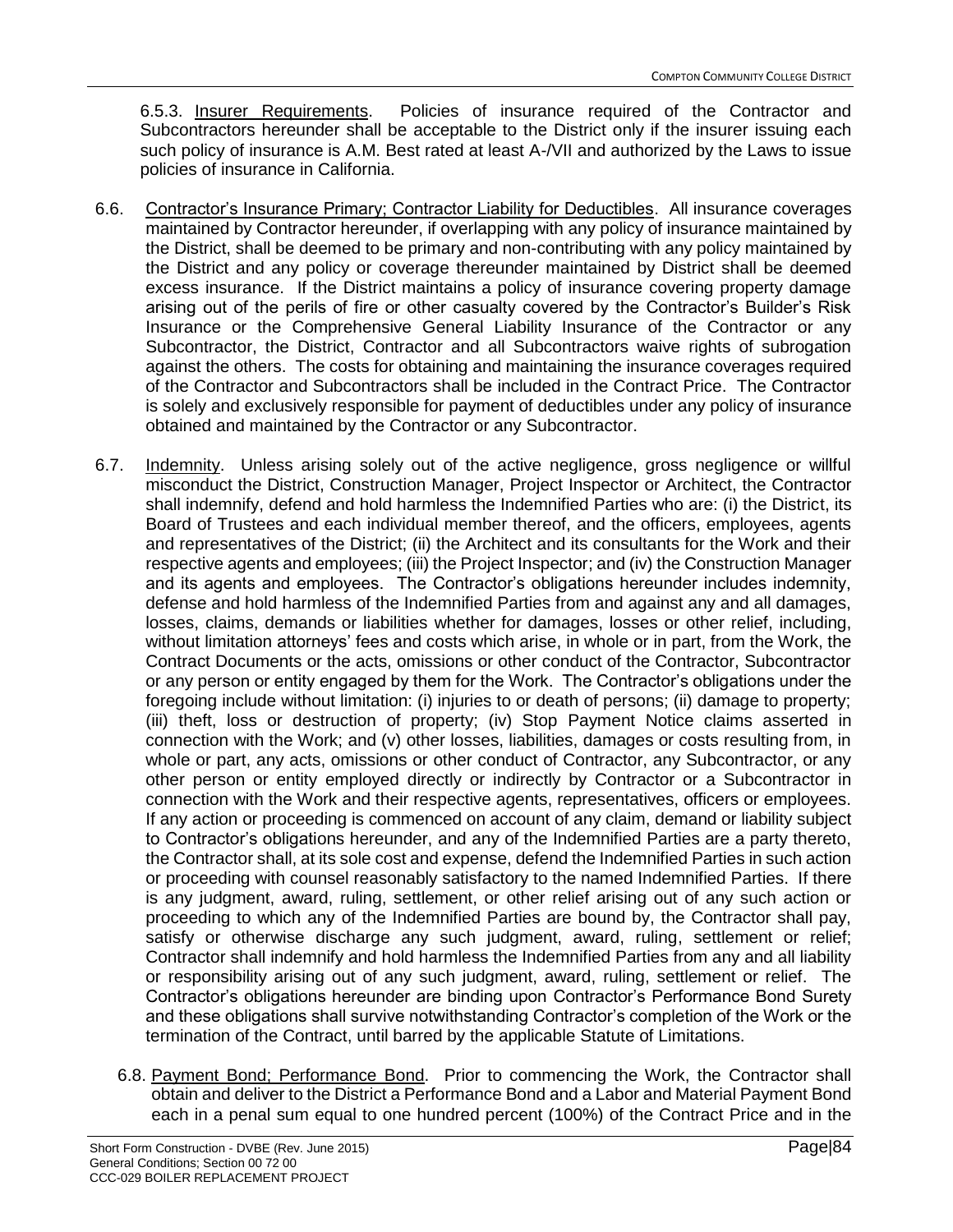form and content set forth in the Contract Documents. The Surety issuing bonds shall be an Admitted Surety Insurer as defined in California Code of Civil Procedure §995.120 and A.M. Best rated at least A-/VII. Obligations of the Surety under the Performance Bond include without limitation, the Contractor's post-construction obligations, including timely and complete performance of warranty/guarantee obligations.

## **7. Contract Time**

- 7.1. Substantial Completion of the Work Within Contract Time. The Contract Time is the period of time, including authorized adjustments thereto, for achieving Substantial Completion of the Work. The date for commencement of the Work is the date established in the Notice to Proceed issued by the District pursuant to the Agreement, which shall not be postponed by the failure to act of the Contractor or of persons or entities for which the Contractor is responsible. The date of Substantial Completion is the date certified by the Architect, Construction Manager and Project Inspector.
- 7.2. Progress and Completion of the Work.

7.2.1. Time of Essence. Time limits stated in the Contract Documents are of the essence. The Contractor shall employ and supply a sufficient force of workers, material and equipment, and prosecute the Work with diligence so as to maintain progress, to prevent Work stoppage and to achieve Substantial Completion of the Work within the Contract Time.

7.2.2. Substantial Completion. Substantial Completion is when the Work is complete in accordance with the Contract Documents so the District can occupy or use the Work for its intended purpose. Substantial Completion shall be determined by the Architect, Construction Manager and Project Inspector upon request by the Contractor. The good faith and reasonable determination of Substantial Completion by the Project Inspector, Construction Manager and the Architect shall be controlling and final.

- 7.2.3. Correction or Completion of the Work After Substantial Completion.
	- 7.2.3.1. Punchlist. Upon achieving Substantial Completion of the Work, the District, The Project Inspector, Construction Manager, Architect and Contractor shall jointly inspect the Work and prepare a comprehensive list of items of the Work to be corrected or completed by the Contractor ("the Punchlist"). The exclusion of an item on the Punchlist shall not limit the Contractor's obligation to complete or correct any portion of the Work in accordance with the Contract Documents.
	- 7.2.3.2. Time for Completing Punchlist Items. The Construction Manager, Contractor and Architect shall, establish a reasonable time for Contractor's completion of the Punchlist. If mutual agreement is not reached, the Architect shall determine such time, which is final and binding upon the District and Contractor so long as the Architect's determination is made in good faith. The Contractor shall promptly and diligently complete all Punchlist items within the time established. If the Contractor fails to complete the Punchlist within the time established, the Contractor shall be subject to assessment of Liquidated Damages and the District may in its sole and exclusive discretion, without further notice to Contractor, elect to cause the completion of all remaining Punchlist items provided, however, that such election by the District is in addition to and not in lieu of any other right or remedy of the District under the Contract Documents or the Laws, including assessment of Liquidated Damages. If the District elects to complete Punchlist items of the Work, pursuant to the foregoing, the Contractor shall be responsible for all costs incurred by the District in connection herewith. If these costs exceed the remaining Contract Price due to the Contractor, the Contractor and the Performance Bond Surety are jointly and severally liable to District for any such excess costs.
	- 7.2.3.3. Final Completion. Final Completion is when all Work has been completed in accordance with the Contract Documents, including without limitation, completion of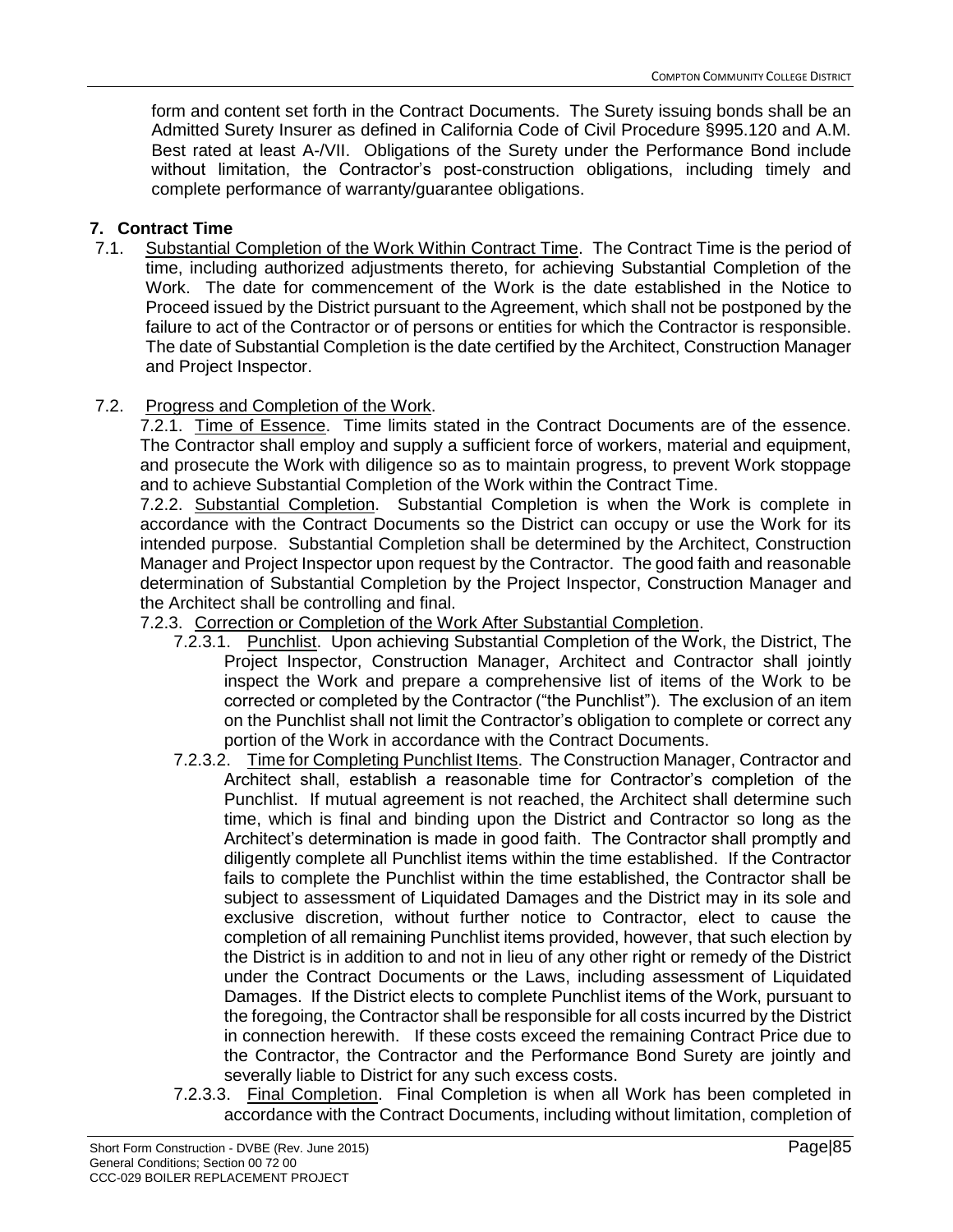the Punchlist, the Contractor's close-out responsibilities under the Contract Documents have been fully performed. Final Completion shall be determined by the Architect, Construction Manager and Project Inspector upon request of the Contractor. The good faith and reasonable determination of Final Completion by the Project Inspector, Construction Manager and Architect shall be controlling and final.

7.2.3.4. Contractor Responsibility for Multiple Inspections. If the Contractor requests determination of Substantial Completion or Final Completion and the Project Inspector, Construction Manager or Architect determine that the Work does not then justify certification of Substantial Completion or Final Completion and re-inspection is required at a subsequent time to make such determination, the Contractor shall be responsible for all costs of such re-inspection, including without limitation, the fees of the Architect, Construction Manager and Project Inspector.

7.2.4. Final Acceptance. Final Acceptance of the Work shall occur upon acceptance of the Work by the District's Board of Trustees; such acceptance shall be submitted for consideration at a regularly scheduled meeting of the District's Board of Trustees after the determination of Final Completion. The commencement of any warranty or guarantee period under the Contract Documents the date of Final Acceptance.

## 7.3. Construction Schedule.

7.3.1. Submittal of Preliminary Construction Schedule. Within five (5) days following execution of the Agreement, the Contractor shall prepare and submit to the District, Construction Manager and Architect a Preliminary Construction Schedule indicating, in graphic form, the estimated rate of progress and sequence of all Work required under the Contract Documents. As required by the District or Construction Manager, the Construction Schedules shall; (i) be prepared with a commercially available computer software program in a critical path format; (ii) indicate the date(s) for commencement and completion of various portions of the Work including without limitation, procurement, fabrication and delivery of major items, materials or equipment; (iii) identify each Submittal required by the Contract Documents, the date for the Contractor's submission of each Submittal and the date for the return of the reviewed Submittal to the Contractor. Any "float" time (the time between earliest finish date and the latest finish date of an activity shown on the Construction Schedule) incorporated into the Construction Schedules is jointly owned by the District and the Contractor.

7.3.2. Review of Preliminary Construction Schedule. The District and Construction Manager will review the Preliminary Construction Schedule for conformity with the requirements of the Contract Documents. Comments of the District will be returned to the Contractor with the reviewed Preliminary Construction Schedule.

7.3.3. Accepted Construction Schedule. Within ten (10) days of the District's return of the Preliminary Construction Schedule to the Contractor, the Contractor shall prepare and submit to the District and Construction Manger a revised Construction Schedule incorporating therein the comments to the Preliminary Construction Schedule and submit the same to the District and the Construction Manager for review and acceptance. The review and revision of the Preliminary Construction Schedule shall continue until the District has accepted the entirety of the Construction Schedule, referred to herein as the "Accepted Construction Schedule."

7.3.4. Revisions to Accepted Construction Schedule. If the progress of the Work or the sequencing of the activities of the Work materially differs from that indicated in the Accepted Construction Schedule, as determined by the District in its reasonable discretion and judgment, the District may direct the Contractor to revise the Accepted Construction Schedule; within fifteen (15) days of the District's direction, the Contractor shall prepare and submit to the District and Construction Manager a revised Accepted Construction Schedule for review and acceptance by the District. If a Revised Accepted Construction Scheduled is accepted by the District, the Contractor's performance of Work shall conform to such Revised Accepted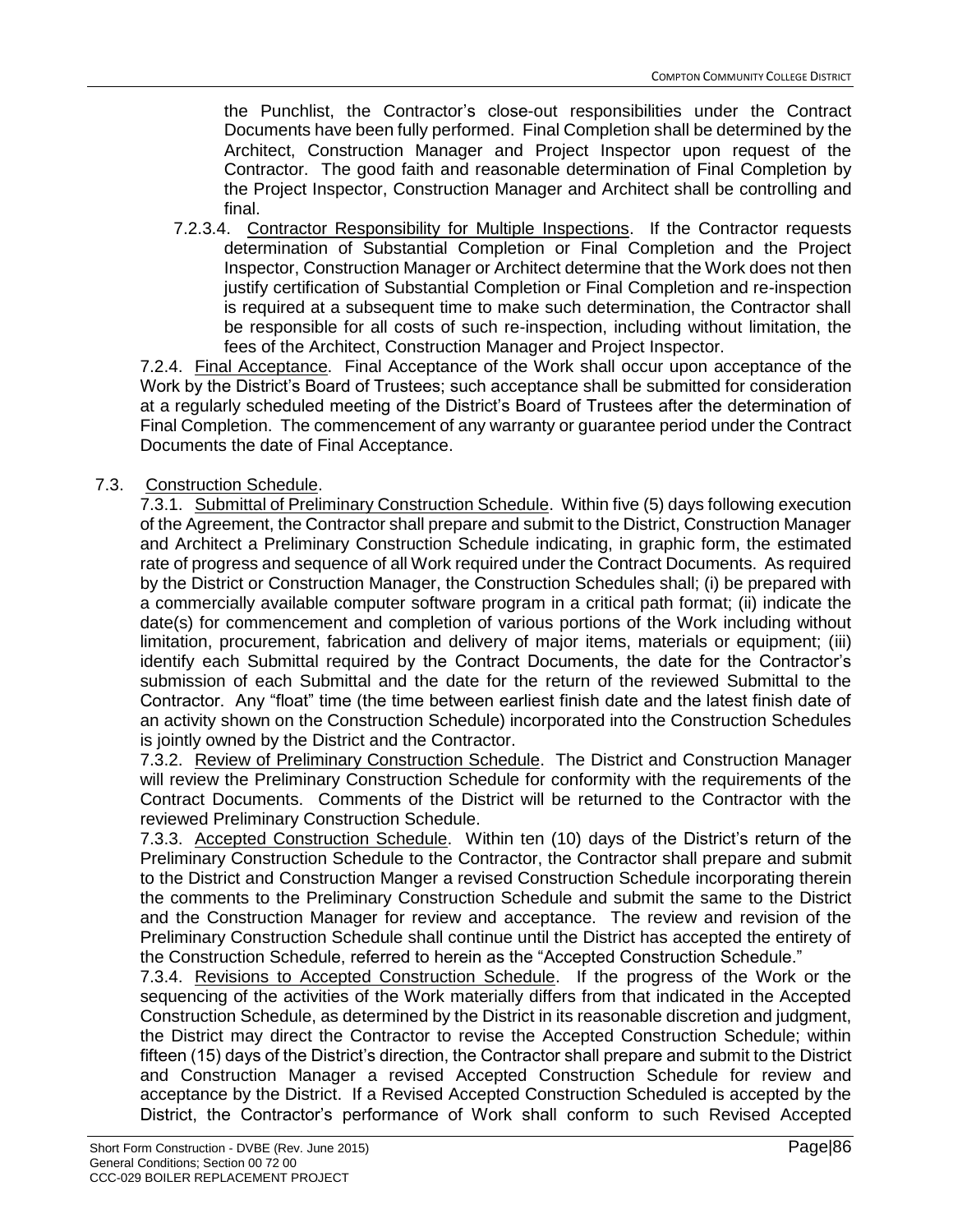Construction Schedule.

7.3.5. Updates to Accepted Construction Schedule. The Contractor shall update the Accepted Construction Schedule on a monthly basis, or more frequently as required by the conditions or progress of the Work, or as requested by the District. On or before the fifth  $(5<sup>th</sup>)$  day of each month, the Contractor shall deliver to the District and Construction Manager an updated Accepted Construction Schedule indicating progress achieved and activities commenced or completed in the prior updated Accepted Construction Schedule. If requested by the District, the Contractor shall also submit, with its updated Accepted Construction Schedules a narrative statement describing current and anticipated problem areas of the Work, delaying factors and their impact, and an explanation of corrective action taken or proposed by the Contractor. If the progress of the Work is behind that indicated in the Accepted Construction Schedule, the Contractor's narrative statement shall indicate what measures will be taken to place the Work back on schedule. The Contractor's preparation and submittal of the narrative described above is a material obligation of the Contractor.

7.3.6. Contractor Responsibility for Construction Schedule. The Contractor is responsible for preparation, submittal and maintenance of the Construction Schedules required by the Contract Documents. Failure of the Contractor to do so is the Contractor's default in the performance of a material obligation of the Contractor under Contract Documents. All costs or expenses incurred relating to Construction Schedules shall be solely that of the Contractor without adjustment of the Contract Price.

7.4. Adjustment of Contract Time. If Substantial Completion is delayed, adjustment, if any, to the Contract Time on account of such delay shall be in accordance with this Article 7.4.

7.4.1. Excusable Delays. If Substantial Completion of the Work is delayed by Excusable Delays, the Contract Time shall be subject to adjustment for such reasonable period of time as determined by the Architect; Excusable Delays shall not result in any increase in the Contract Price. Excusable Delays are unforeseeable and unavoidable casualties or causes beyond the control, and without fault or neglect, of the Contractor, or other person directly or indirectly engaged by the Contractor for any portion of the Work, including unanticipated and unavoidable labor disputes, unusual and unanticipated delays in transportation of equipment, materials or Construction Equipment reasonably necessary for completion and proper execution of the Work, unanticipated unusually severe weather conditions or DSA directive to stop the Work which is not the result of the failure of the Contractor to comply with the Contract Documents. The financial resources of the Contractor or any person or entity directly or indirectly engaged by the Contractor for the Work are not conditions beyond the control of the Contractor. If an Excusable Delay occurs, the Contract Time shall be subject to adjustment hereunder only if the Contractor establishes: (i) full compliance with all applicable provisions of the Contract Documents for Contractor's notice and request for adjustment of the Contract Time; (ii) that the event(s) justifying adjustment of the Contract Time are outside the reasonable control and without any fault or neglect of the Contractor or any person or entity directly or indirectly engaged by the Contractor or a for any portion of the Work; and (iii) that the event(s) justifying adjustment of the Contract Time directly and adversely impacted the progress of the Work on the critical path of the then current Accepted Construction Schedule relative to the date(s) of the claimed event(s) of Excusable Delay. If the Special Conditions set forth a number of "Rain Days" to be anticipated during performance of the Work, the Contract Time shall not be adjusted for rain-related unusually severe weather conditions until the actual number of Rain Days during performance of the Work exceeds those noted in the Special Conditions and such additional Rain Days shall have directly and adversely impacted the progress of the Work on the critical path of the then current Accepted Construction Schedule relative to the date(s) of such additional Rain Days.

7.4.2. Compensable Delays. If Substantial Completion of the Work is delayed by the acts or omissions of the District, the Construction Manager, the Architect, or separate contractor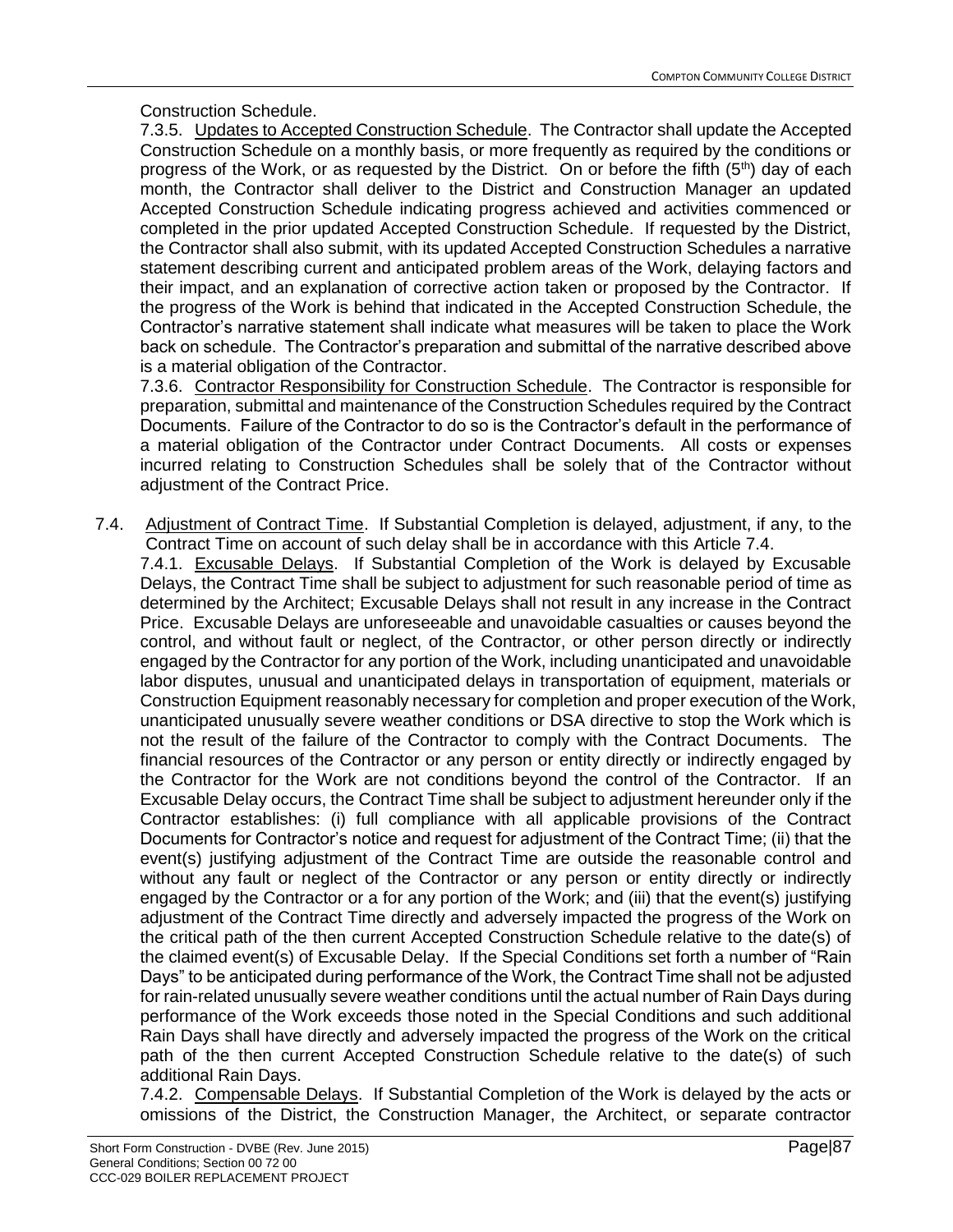employed by the District (collectively "Compensable Delays"), upon Contractor's request and notice, in strict conformity with Articles 7 and 9 of these General Conditions, the Contract Time will be adjusted for such reasonable period of time as determined by the Construction Manager and District. Pursuant to California Public Contract Code §7102, if the Contractor's progress is delayed by any of the events described in the preceding sentence, Contractor shall not be precluded from the recovery of damages directly and proximately resulting therefrom, provided that the District is liable for the delay, the delay is unreasonable under the circumstances involved and the delay was not within the reasonable contemplation of the District and the Contractor at the time of execution of the Agreement. In such event, Contractor's damages, if any, shall be limited to direct, actual and unavoidable additional costs of labor, materials, equipment or Construction Equipment directly resulting from such delay, and shall exclude indirect or other consequential damages. Except as expressly provided for herein, Contractor shall not have any other claim, demand or right to adjustment of the Contract Price arising out of delay, interruption, hindrance or disruption to the progress of the Work. Adjustments to the Contract Price and the Contract Time, if any, on account of Changes to the Work or Suspension of the Work shall be governed by the applicable provisions of the Contract Documents. 7.4.3. Inexcusable Delays. Inexcusable Delays refer to any delay to the progress of the Work

caused by events or factors other than those specifically identified in Articles 7.4.1 and 7.4.2 above. Neither the Contract Price nor the Contract Time shall be adjusted on account of Inexcusable Delays.

7.5. Liquidated Damages. If the Contractor fails to: (i) submit Submittals in accordance with the Accepted Construction Schedule or in a timely manner; (ii) achieve Substantial Completion of the Work within the Contract Time, (subject to adjustments authorized under the Contract Documents); or (iii) complete Punchlist items within the time established, the Contractor shall be liable to the District for per diem Liquidated Damages set forth in the Special Conditions, not as a penalty but as Liquidated Damages which are agreed upon because of the difficulty of fixing the District's actual damages. The Contractor and the District agree that said amounts are reasonable estimates of the District's damages in such event, and that such amounts do not constitute a penalty. The Contractor and the Surety shall be jointly and severally liable to the District for any Liquidated Damages liability of the Contractor exceeding the Contract Price then held or retained by the District. The Contractor and the District acknowledge and agree that the provisions of this Article 7.5 are reasonable under the circumstances existing at the time of the Contractor's execution of the Agreement.

# **8. Contract Price**

8.1. Cost Breakdown of Contract Price. Within fifteen (15) days of the execution of the Agreement by Contractor, Contractor shall furnish, on forms provided by the District, a detailed estimate and complete Cost Breakdown of the Contract Price. The Cost Breakdown shall be subject to the District's review and acceptance of the content thereof. If the District objects to any portion of the Cost Breakdown, within five (5) days of the Contractor's receipt of the District's written objection(s), Contractor shall submit a revised Cost Breakdown to the District for review and acceptance. The foregoing procedure shall continue until the District has accepted of the entirety of the Cost Breakdown. The Cost Breakdown accepted by the District shall not be modified by the Contractor without the prior consent of the District, which may be granted, conditioned or denied in the sole discretion of the District.

## 8.2. Progress Payments.

8.2.1. Applications for Progress Payments ("Payment Applications"). During performance of the Work, the Contractor shall submit monthly Payment Applications, on the first (1<sup>st</sup>) working day of each month, to the Construction Manager, Project Inspector and Architect, on forms approved by the District, setting forth an itemized estimate of Work completed in the preceding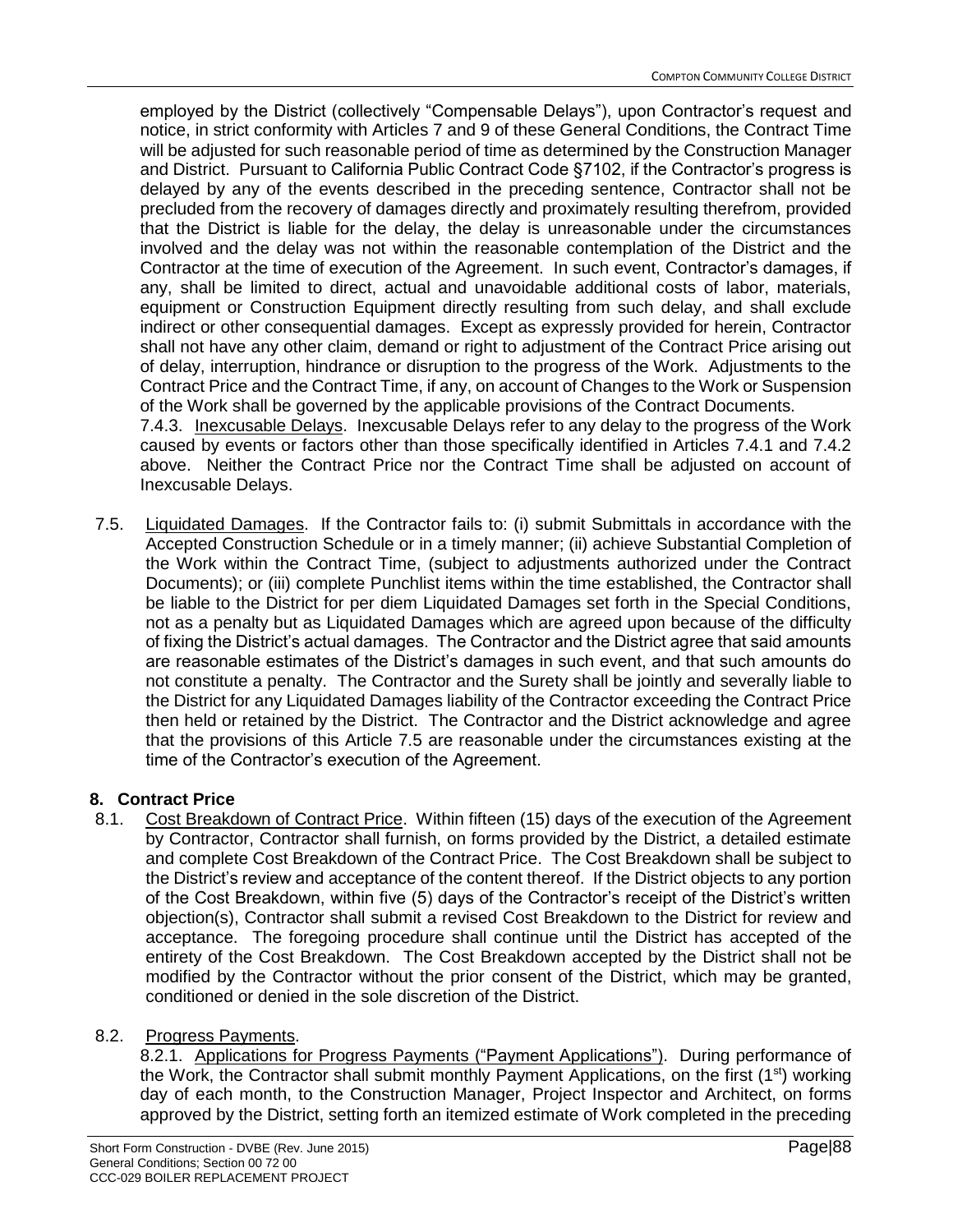month for the purpose of the District's making of Progress Payments thereon. Values utilized in Payment Applications shall be based upon the District accepted Cost Breakdown.

8.2.2. District's Review of Payment Applications. In accordance with Public Contract Code §20104.50, upon receipt of a Payment Application, the District shall cause the same to be reviewed by the Project Inspector, Construction Manager and Architect, as soon as is practicable, for the purpose of determining that the Payment Application is a proper Payment Application. A Payment Application is "proper" only if it is submitted on the form approved by the District, with all of the information completely and accurately provided and such completed Payment Application is accompanied by: (i) the form of Verification of Certified Payroll Records Submittal to Labor Commissioner, executed under penalty of perjury by the Contractor's Superintendent and/or the Contractor PM; which verifies that all Certified Payroll Records for the Contractor and all Subcontractors for the period of time covered by the Application for Progress Payment have been completed and submitted in strict conformity with Labor Code §1771.4; (ii) a breakdown identifying each Subcontractor/Material Supplier to be disbursed a portion of the requested Progress Payment and the amount of the Progress Payment to be disbursed to each Subcontractor/Material Supplier so identified; (iii) duly completed and executed forms of Conditional Waiver and Release of Rights Upon Progress Payment in accordance with California Civil Code §8132 of the Contractor, all Subcontractors and Material Suppliers covering the Progress Payment requested; (iv) duly completed and executed forms of Unconditional Waiver and Release of Rights upon Progress Payment in accordance with California Civil Code §8134 of the Contractor, Subcontractors and Material Suppliers covering the Progress Payment received by the Contractor under the prior Payment Application; and (v) a certification by the Contractor that it has continuously maintained the Record Drawings. Submittal of all of the foregoing is an express condition precedent to the District's obligation to disburse any Progress Payment. If a Payment Application is determined by the District not to be a "proper" Payment Application, the Payment Application will be returned by the District to the Contractor (along with a written document setting forth the reason(s) why the Payment Application is not proper) as soon as is practicable after receipt of the same from the Contractor, but in no event not more than seven (7) days after the District's receipt thereof.

8.2.3. Review of Payment Applications. Upon receipt of Payment Application, the Architect, Construction Manager and Project Inspector shall inspect and verify the Work to determine whether it has been performed in accordance with the terms of the Contract Documents and to determine the portion of the Payment Application which is properly due to the Contractor under the terms of the Contract Documents.

## 8.3. District's Disbursement of Progress Payments.

8.3.1. Timely Disbursement of Progress Payments. In accordance with Public Contract Code §20104.50, within thirty (30) days after the District's receipt of a proper Payment Application, the District will pay the Contractor ninety five percent (95%) of the value of the Work indicated in the Payment Application which is actually in place as of the date of the Payment Application and as verified and approved by the Project Inspector, Construction Manager and Architect, along with the pro rata portion of the Contractor's overhead, supervision and general conditions costs and profit for that month; provided, however, that the District's obligation to disburse any Progress Payment shall be subject to the Contractor's submission of a "proper" Payment Application as defined hereinabove. If a Payment Application is not "proper" due to the failure or refusal of the Contractor to comply with conditions precedent to the District's obligation to disburse a Progress Payment, or incompleteness or inaccuracies in any such documents submitted, the thirty (30) day period for the District's timely disbursement of a Progress Payment shall commence on the date that the District is actually in receipt of documents not submitted with the Payment Application, or corrections to documents with the Payment Application so as to render them complete and accurate.

8.3.2. Untimely Disbursement of Progress Payments. Pursuant to Public Contract Code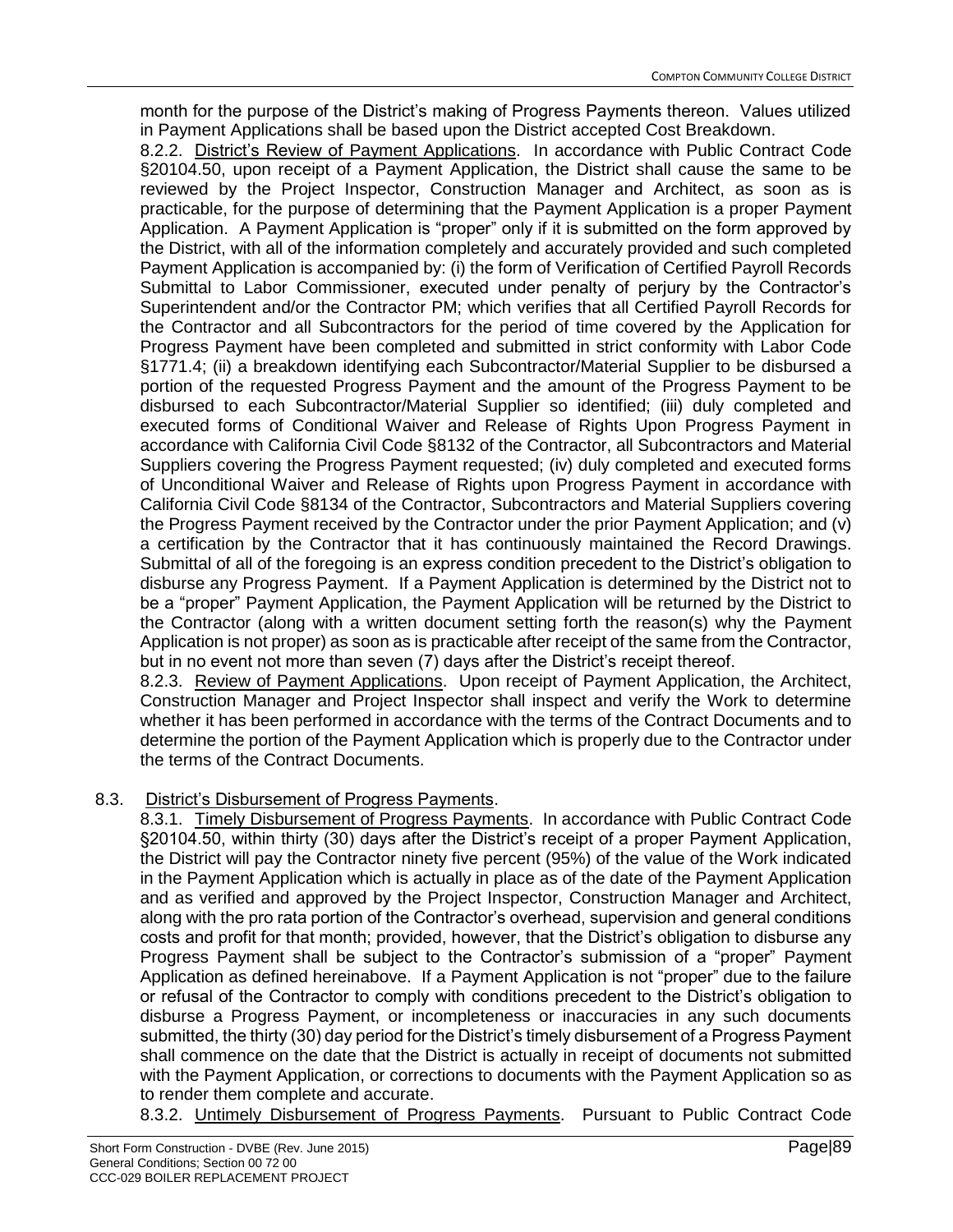§20104.50, if the District fails to make any Progress Payment within thirty (30) days after receipt of an undisputed and proper Payment Application, the District shall pay the Contractor interest on the undisputed amount of such Payment Application equal to the legal rate of interest set forth in California Code of Civil Procedure §685.010(a).

8.3.3. District's Right to Disburse Progress Payments by Joint Checks. The District may in its sole discretion issue joint checks to the Contractor and Subcontractors or Material Suppliers in satisfaction of its obligation to make Progress Payments or the Final Payment due hereunder. The Contractor shall cooperate with the District and subcontractors/Material Suppliers in the issuance or processing of joint checks.

8.3.4. No Waiver of Defective or Non-Conforming Work. The approval of any Payment Application or the disbursement of any Progress Payment to the Contractor shall not be deemed nor constitute acceptance of Defective or Non-Conforming Work.

8.3.5. Progress Payments for Changed Work. The Contractor's Payment Applications may include requests for payment for Changes which have been authorized and approved by the District, Construction Manager, Project Inspector, Architect and all other governmental agencies with jurisdiction over such Change. Except as provided for herein, no other payment shall be made by the District for Changes.

8.3.6. Materials or Equipment Not Incorporated Into the Work. No Progress Payments will be made for materials or equipment not incorporated into the Work at the time a Payment Application is submitted.

8.3.7. Title to Work. The Contractor warrants that title to all Work covered by a Payment Application will pass to the District no later than the time of payment.

- 8.4. Substitute Security for Retention. Eligible and equivalent securities may be substituted for Retention at the request and expense of the Contractor pursuant to California Public Contract Code §22300. The foregoing and the provisions of California Public Contract Code §22300 notwithstanding, failure of the Contractor to request substitution of eligible and equivalent securities for Retention prior to the Contractor's submission of the first Payment Application is the Contractor's waiver of rights under Public Contract Code §22300.
- 8.5. Final Payment.

8.5.1. Application for Final Payment. When the Contractor has achieved Final Completion of the Work and has otherwise fully performed its obligations under the Contract Documents, the Contractor shall submit an Application for Final Payment on such form as approved by the District. Thereupon, the Architect, Construction Manager and Project Inspector will promptly make a final inspection of the Work and when the Architect, Construction Manager and Project Inspector find the Work acceptable under the Contract Documents and that the Contractor has completed all other obligations of the Contractor, the Architect, Construction Manager and Project Inspector will approve the Application for Final Payment, stating that to the best their knowledge, information and belief, the Work has been completed in accordance with the Contract Documents and that the Contractor is entitled to receipt of Final Payment. The Final Payment shall include the remaining balance of the Contract Price and Retention previously withheld by the District, less offsets and deductions thereto.

8.5.2. Conditions Precedent to Disbursement of Final Payment. Submittal of the following are express conditions precedent to the District's obligation to disburse the Final Payment: (i) duly completed and executed forms of Conditional or Unconditional Waivers and Releases of rights upon Final Payment of the Contractor, Subcontractors of any tier and Material Suppliers in accordance with California Civil Code §§8136 or 8138, with each of the same stating that there are, or will be, no claims for additional compensation after disbursement of the Final Payment; (ii) Operations and Maintenance manuals and separate warranties provided by any manufacturer or distributor of any materials or equipment incorporated into the Work; (iii) the Record Drawings; (iv) the form of Guarantee included in the Contract Documents duly executed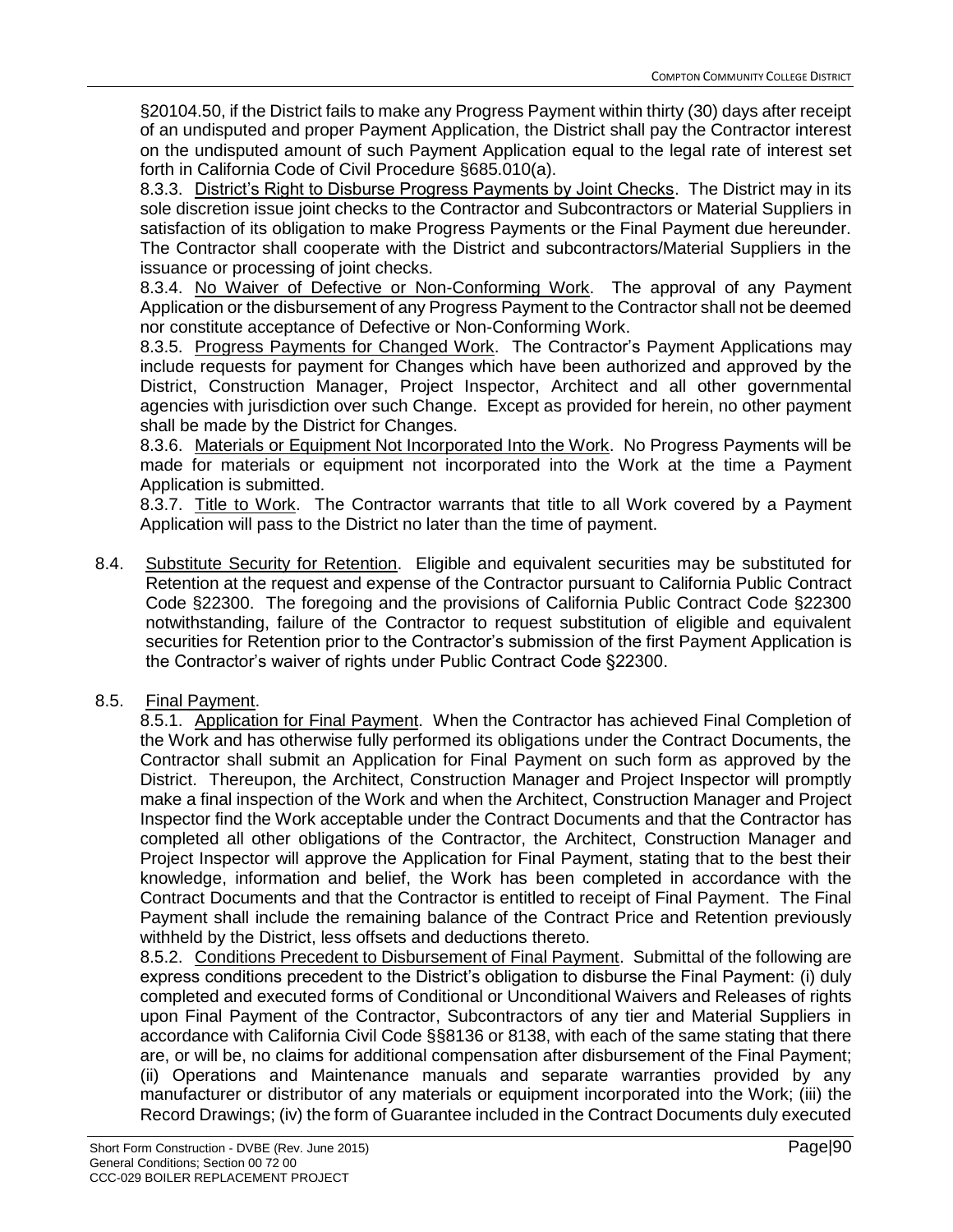by an authorized representative of the Contractor; (v) all other items or documents required by the Contract Documents to be delivered to the District upon completion of the Work; and (vi) written evidence of the Contractor's filing of the DSA Final Verified Report.

8.5.3. Disbursement of Final Payment. Provided that the District is then in receipt of all materials set forth in Article 8.5.2 above as conditions precedent to the District's obligation to disburse Final Payment, not later than sixty (60) days following Final Acceptance, the District shall disburse the Final Payment to the Contractor. Pursuant to California Public Contract Code §7107, if there is any dispute between the District and the Contractor at the time that disbursement of the Final Payment is due, the District may withhold from disbursement of the Final Payment an amount not to exceed one hundred fifty percent (150%) of the amount in dispute. If the Contractor complies with all of the conditions precedent to the District's disbursement of the Final Payment, except for written evidence of the Contractor's filing of the DSA Final Verified Report, the District may withhold and retain ten percent (10%) of the Final Payment in accordance with Article 4.22.2 of these General Conditions. In such event, provided that the Contractor has fully complied with and satisfied all other conditions precedent set forth in Article 8.5.2, the District will disburse the remaining balance of the Final Payment to the Contractor; such disbursement shall constitute the District's full and complete performance of payment obligations to the Contractor hereunder.

8.5.4. Waiver of Claims. The Contractor's acceptance of the Final Payment is a waiver and release by the Contractor of any and all claims against the District for compensation or otherwise in connection with the Contractor's performance of the Contract.

8.5.5. Claims Asserted After Final Payment. Any stop payment notice or other claim filed or asserted after the Contractor's acceptance of the Final Payment by any Subcontractor, Material Supplier or others in connection with or for Work is the sole and exclusive responsibility of the Contractor who shall indemnify, defend and hold harmless the Indemnified Parties from and against any claims, demands or judgments arising or associated therewith, including without limitation attorneys' fees.

8.6. Withholding of Payments. The District may withhold and retain the Contract Price, in whole or in part, on account of: (i) uncorrected Defective or Non-Conforming Work; (ii) failure of the Contractor to make payments when due laborers, Subcontractors or Material Suppliers; (iii) claims filed or reasonable evidence of the probable filing of claims by Subcontractors, laborers, Material Suppliers, or others performing any portion of the Work under the Contract Documents for which the District may be liable or responsible including, without limitation, Stop Notice Claims; (iv) reasonable doubt that the Contract can be completed for the then unpaid balance of the Contract Price; (v) tax demands filed in accordance with California Government Code §12419.4; (vi) other claims, penalties and/or forfeitures for which the District is required or authorized to retain funds otherwise due the Contractor, including any amounts due from the Contractor to the District under the Contract Documents; or (vii) the Contractor's failure to perform any of its obligations under the Contract Documents, its default under the Contract Documents or its failure to maintain adequate progress of the Work. In addition to the foregoing, the District shall not be obligated to process any Application for Progress Payment or Final Payment, nor shall Contractor be entitled to any Progress Payment or Final Payment so long as any lawful or proper direction concerning the Work or the performance thereof or any portion thereof, given by the District, the Construction Manager, Project Inspector, Architect or any public authority having jurisdiction over the Work, or any portion thereof, shall not be fully and completely complied with by the Contractor. When the District is reasonably satisfied that the Contractor has remedied any such deficiency, payment shall be made of the amount withheld. The foregoing notwithstanding, if the District withholds: (i) ten percent (10%) of the Final Payment pursuant to Articles 4.22.2 and 8.5.3 of these General Conditions; or (ii) any amount incurred to complete an obligation of the Contractor hereunder, the Contractor shall not be entitled to receipt or payment of any portion of such withholdings.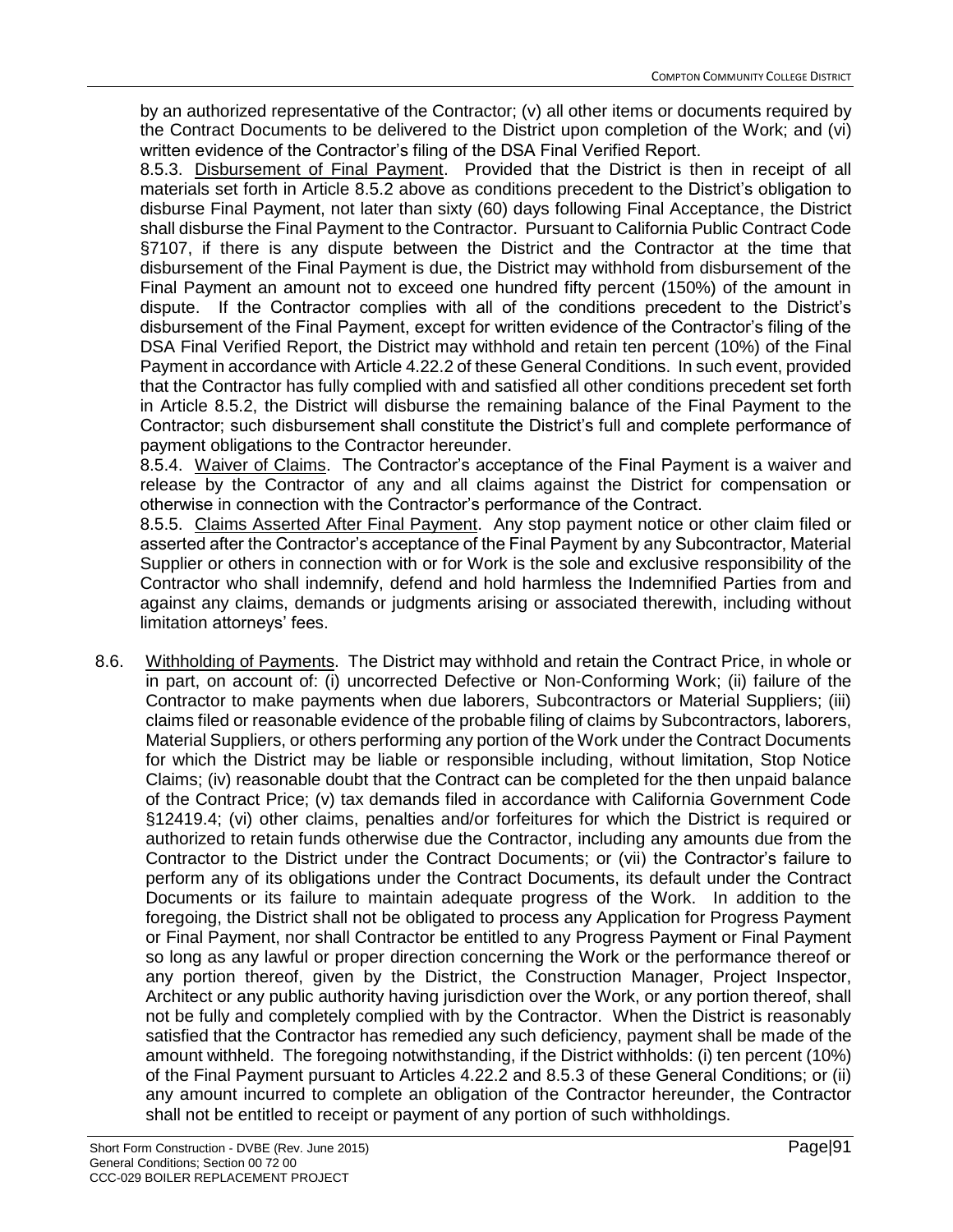8.7. Payments to Subcontractors. The Contractor shall pay all Subcontractors on account of Work performed by Subcontractors in accordance with the terms of their respective subcontracts and pursuant to Business & Professions Code §7108.5 and Public Contract Code §7201.

#### **9. Changes**

- 9.1. Changes to the Work. The District, at any time, by written order, may make Changes within the general scope of the Work or issue additional instructions, require additional Work or direct deletion of Work. The Contractor shall not proceed with any Change without prior written authorization from the District. The Contractor shall promptly commence and diligently complete any District authorized Change; the Contractor shall not be relieved or excused from its prompt commencement and diligent completion of any Change authorized by the District due to the inability of the Contractor and the District to agree upon the adjustment to the Contract Time or the Contract Price on account of such Change. The issuance of a Change Order in connection with any Change authorized by the District is not a condition precedent to Contractor's obligation to promptly commence and diligently complete any Change authorized by the District hereunder. The District's right to make Changes shall not invalidate the Contract nor relieve the Contractor of its obligations under the Contract Documents. Any requirement of notice of Changes to the Surety shall be the responsibility of the Contractor. Changes shall be subject to DSA approval.
- 9.2. Oral Order of Change in the Work. Any oral order, direction, instruction, interpretation, or determination (collectively "Instruction Order") from the District, Construction Manager, Project Inspector or Architect which Contractor believes is a change to the Work, or requires an adjustment to the Contract Price or the Contract Time, shall be treated as a Change only if the Contractor gives the Architect, Construction Manager and Project Inspector written notice within ten (10) days of the Instruction Order and prior to acting in accordance therewith. Time is of the essence in Contractor's written notice pursuant to the preceding sentence and the Contractor acknowledges that its failure to give written notice within ten (10) days of the date of an Instruction Order is deemed Contractor's waiver of any right to adjustment of the Contract Time or the Contract Price on account of such Instruction Order. The written notice shall state the date, circumstances, extent of adjustment to the Contract Price or the Contract Time, if any, requested, and the source of the Instruction Order that the Contractor regards as a Change. Unless the Contractor acts in strict accordance with this procedure, no Instruction Order shall not be treated as a Change and the Contractor waives any adjustment to the Contract Price or the Contract Time on account thereof.
- 9.3. Contractor Submittal of Data. Within thirty (30) days after receipt of a written order directing a Change or furnishing the written notice regarding any Instruction Order, the Contractor shall submit to the Architect, Project Inspector, Construction Manager and District a detailed written statement setting forth the general nature of the Change, the amount of any adjustment to the Contract Price on account thereof, properly itemized and supported by sufficient substantiating data to permit evaluation of the same, and the extent of adjustment of the Contract Time, if any, required by such Change. No claim or adjustment to the Contract Price or the Contract Time shall be allowed if not asserted by the Contractor in strict conformity herewith or if asserted after Final Payment is made.
- 9.4. Adjustment to Contract Price on Account of Changes to the Work. Adjustments to the Contract Price due to Changes in the Work shall be determined by application of one of the following methods, in the following order of priority: 9.4.1. Mutual Agreement. By negotiation and mutual agreement, on a lump sum basis, between the District and the Contractor on the basis of the estimate of the actual and direct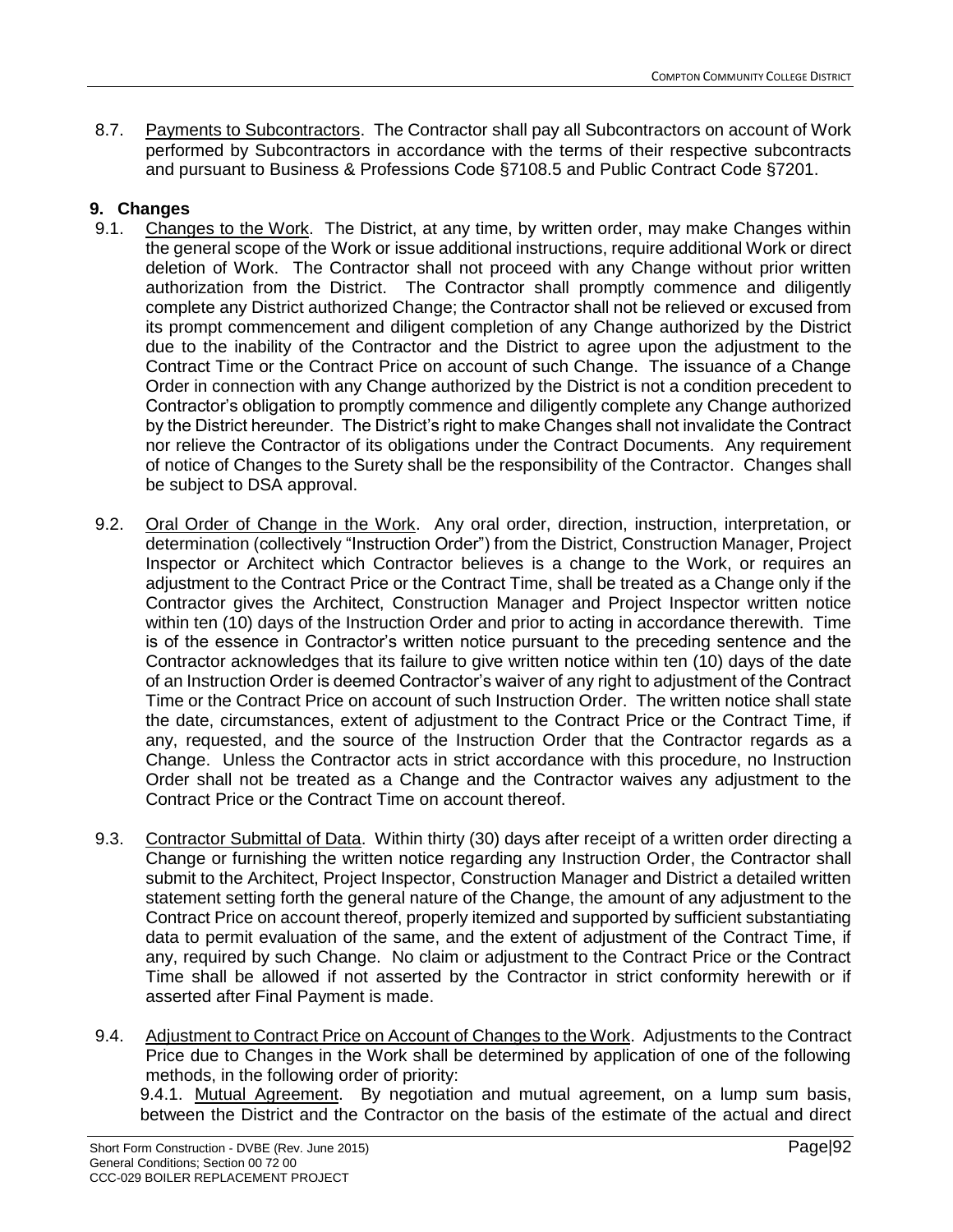increase or decrease in costs on account of the Change. Upon request of the District or the Architect, the Contractor shall provide a detailed estimate of increase or decrease in costs directly associated with performance of the Change along with cost breakdowns of the components of the Change and supporting data and documentation.

9.4.2. Determination by the District. By the District, whether or not negotiations are initiated pursuant to Article 9.4.1 above, based upon actual and necessary costs incurred by the Contractor as determined by the District. If the procedure set forth in this Article 9.4.2 is utilized to determine the extent of adjustment to the Contract Price on account of Changes to the Work, promptly upon determining the extent of adjustment to the Contract Price, the District shall notify the Contractor in writing of the same; the Contractor shall be deemed to have accepted the District's determination of the amount of adjustment to the Contract Price on account of a Change to the Work unless Contractor shall notify the District, Architect and Construction Manager, in writing, not more than fifteen (15) days from the date of the District's written notice, of any objection to the District's determination. Failure of the Contractor to timely notify the District, Architect and Construction Manager of Contractor's objections to the District's determination of the Contract Price adjustment is deemed Contractor's acceptance of the District's determination and a waiver of any right of the Contractor to thereafter protest or otherwise object to the District's determination. Notwithstanding any objection of the Contractor to the District's determination of the adjustment to the Contract Price pursuant to this Article 9.4.2, Contractor shall promptly commence and diligently complete any such Change.

9.4.3. Basis for Adjustment of Contract Price. If Changes in the Work require an adjustment of the Contract Price pursuant to Articles 9.4.1or 9.4.2 above, the basis for adjustment of the Contract Price shall be as follows:

- 9.4.3.1. Labor. The Contractor shall be compensated for the costs of field labor actually and directly utilized in the performance of the Change. Labor costs shall be limited to field labor for labor classification(s) necessary to perform the Change. Use of a labor classification which increases labor costs associated with any Change shall not be permitted. Labor costs shall exclude costs incurred by the Contractor in preparing estimate(s) of the costs of the Change, in the maintenance of records relating to the costs of the Change, coordination and assembly of materials and information relating to the Change or performance thereof, or the supervision and other overhead and general conditions costs associated with the Change or performance thereof.
- 9.4.3.2. Materials and Equipment. Contractor shall be compensated for the costs of materials and equipment necessarily and actually used or consumed in connection with the performance of Changes. Costs shall be the then lowest wholesale price at which identical or similar materials/equipment are available in the quantities required to perform the Change. The District may furnish materials and/or equipment for Changes, in which event the Contractor shall not be compensated for any mark-up thereon.
- 9.4.3.3. Construction Equipment. The Contractor shall be compensated for the actual cost of the necessary and direct use of Construction Equipment in the performance of Changes in increments of fifteen (15) minutes. No costs or compensation shall be allowed for time while Construction Equipment is inoperative, idle or on standby, for any reason. The Contractor shall not be entitled to compensation for Construction Equipment or tools used for Changes with a replacement value of \$500.00 or less. Construction Equipment costs shall not exceed rental rates established by construction equipment rental agencies in the locality of the Site. The allowable rate for Construction Equipment includes compensation for rental costs, fuel, power, oil, lubrication, supplies, necessary attachments, repairs or maintenance of any kind, depreciation, storage, insurance, labor (exclusive of labor costs of the Construction Equipment operator), and any all other costs incidental to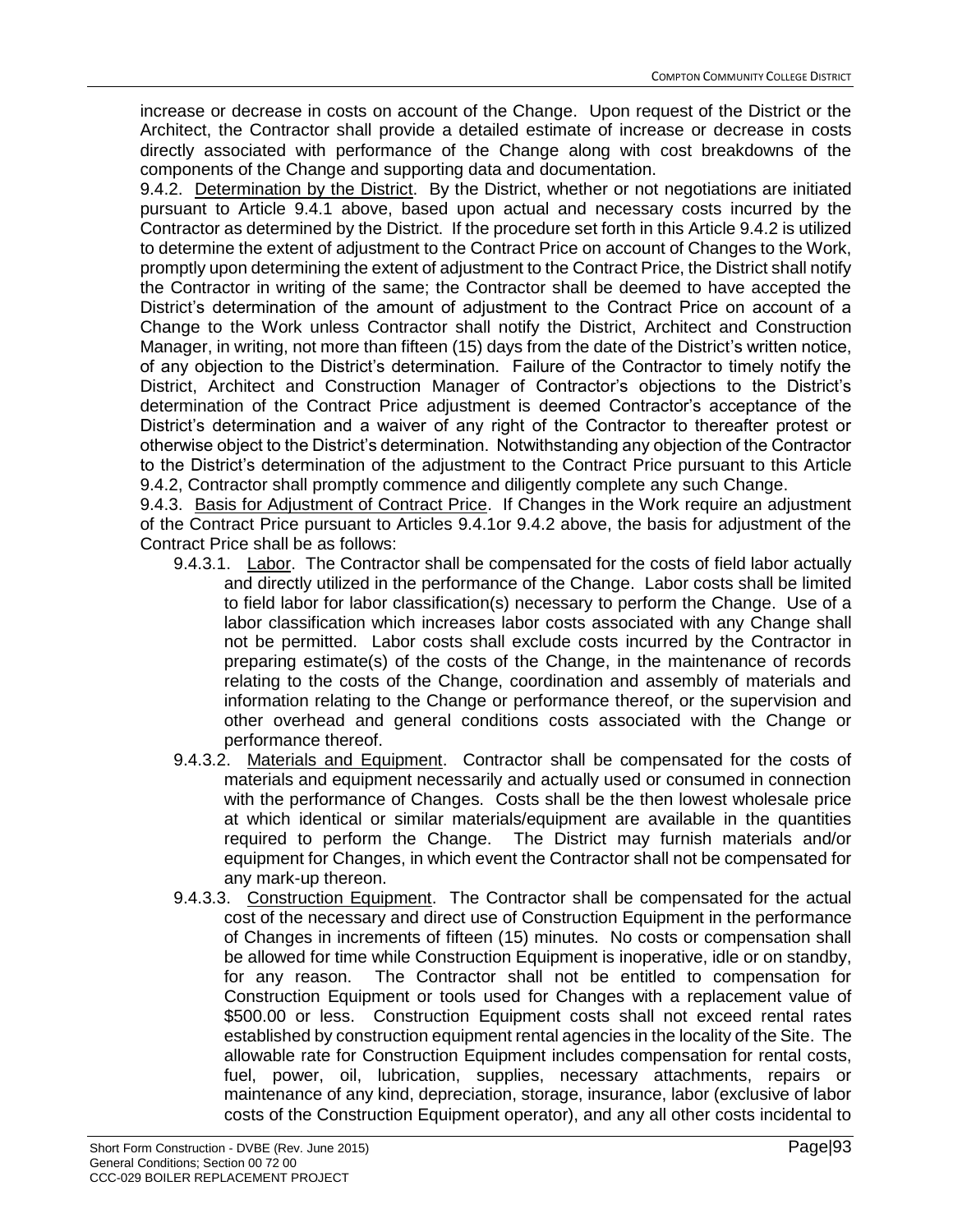## the use of such Construction Equipment.

9.4.4. Mark-up on Costs of Changes to the Work. The allowance for mark-ups on the costs of the Change for all overhead (including home office, supervision and field overhead costs, including personnel costs; labor burdens on personnel costs; insurance premiums), general conditions costs and profit associated with the Change shall not exceed the percentage set forth in the Special Conditions, regardless of the number of Subcontractors performing any portion of any Change. If a Change reduces the Contract Price, no profit, general conditions or overhead costs shall be paid by the District to the Contractor for the reduced or deleted Work; the Contract Price shall be reduced by the actual cost for the reduced or deleted Work multiplied by the percentage set forth in the Special Conditions for mark-ups on the cost of a Change adding to the scope of the Work.

9.4.5. Contractor Maintenance of Records. If the Contractor is directed to perform any Change pursuant to Article 9.1 or 9.2, the Contractor shall maintain detailed separate records on a daily basis for each separate Change. Such records shall include without limitation hourly records for labor and Construction Equipment and itemized records of materials and equipment used that day in connection with any Change to the Work. Subcontractors shall maintain records in accordance with this Article. Each daily record maintained hereunder shall be signed by Contractor's Superintendent/Subcontractor's Superintendent and shall incorporate a statement that all information contained therein is true, accurate, complete and relates only to the Change referenced therein. All records maintained hereunder shall be subject to inspection, review and/or reproduction by the District, Architect, Construction Manager or Project Inspector upon request. If the Contractor fails or refuses, for any reason, to maintain or make available for inspection, review and/or reproduction such records and the adjustment to the Contract Price on account of any Change to the Work is determined by the District, the District's reasonable good faith determination of the adjustment to the Contract Price on account of such Change shall be final, conclusive and binding upon the Contractor. The Contractor's obligation to maintain records hereunder is in addition to, and not in lieu of, other Contractor obligations relating to Changes to the Work.

- 9.5. Adjustment to Contract Time. If any Change(s) are authorized by the District, the Contract Time shall be extended or reduced by Change Order for a period of time commensurate with the time reasonably necessary to perform such Change
- 9.6. Addition or Deletion of Alternate Bid Item(s). If the Bid for the Work includes proposal(s) for Alternate Bid Item(s), during performance of the Work, the District may elect, to add any such Alternate Bid Item(s) if the same did not form a basis for award of the Contract or delete any such Alternate Bid Item(s) if they formed a basis for award of the Contract. If the District elects to add or delete any such Alternate Bid Item(s) pursuant to the foregoing, the cost or credit for such Alternate Bid Item(s) shall be as set forth in the Contractor's Bid. If any Alternate Bid Item is added or deleted pursuant to the foregoing, the Contract Time shall be adjusted by the number of days allocated for the added or deleted Alternate Bid Item in the Contract Documents; if days are not allocated for any Alternate Bid Item added or deleted pursuant to the foregoing, the Contract Time shall be equitably adjusted.
- 9.7. Change Orders. If the District approves of a Change, a written Change Order prepared by the Architect on behalf of the District shall be forwarded to the Contractor describing the Change and setting forth the adjustment to the Contract Time and the Contract Price, if any, on account of such Change. All Change Orders shall: (i) be deemed full payment and final settlement of all claims for direct, indirect and consequential costs, including without limitation, costs of delays or impacts related to, or arising out of, items covered and affected by the Change Order; (ii) incorporate adjustments to the Contract Time; and (iii) constitute the Contractor's waiver of rights of rights under Civil Code §1542. Any claim or item relating to any Change incorporated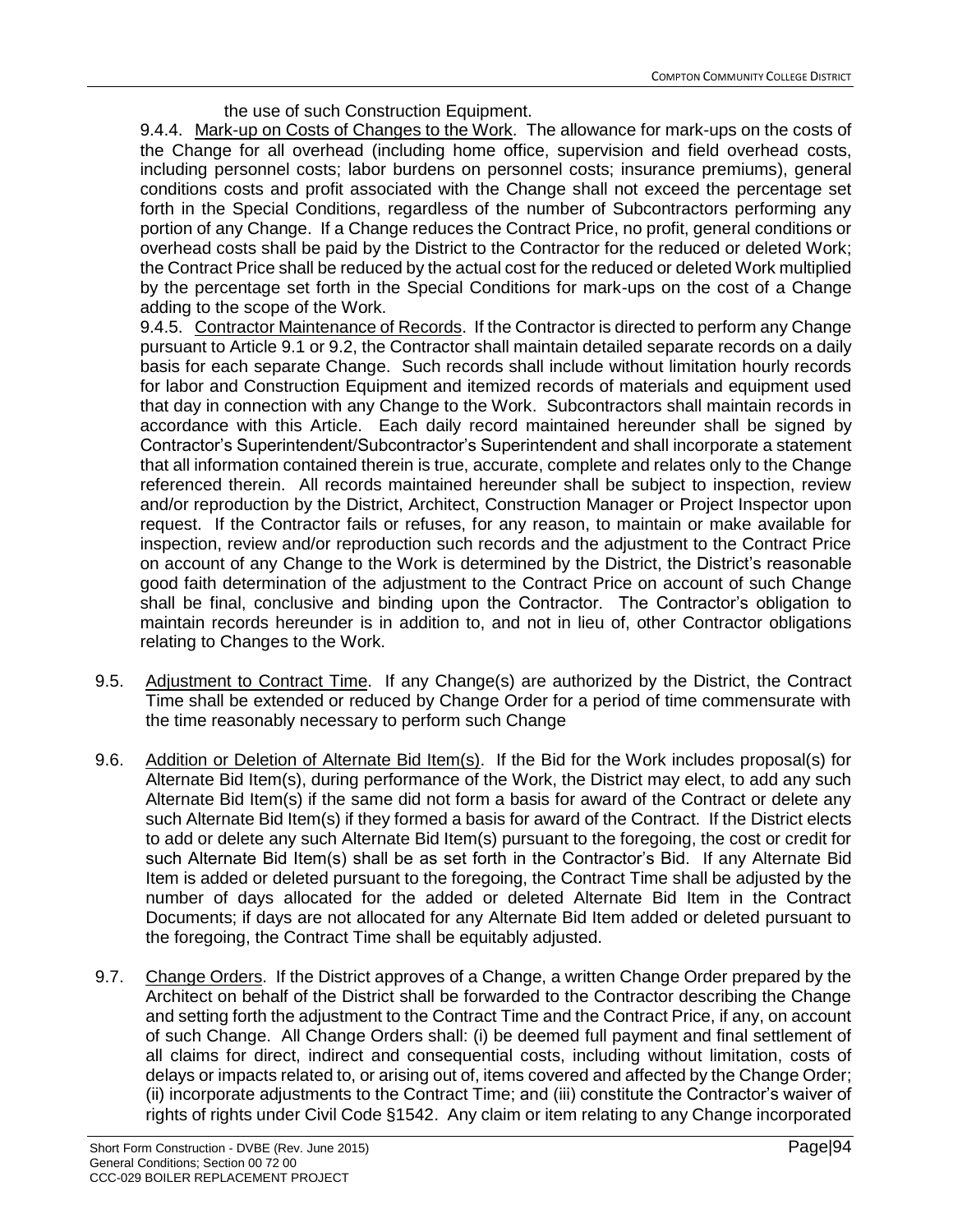into a Change Order not presented by the Contractor for inclusion in the Change Order shall be deemed waived. The Contractor shall execute the Change Order prepared pursuant to the foregoing; once the Change Order has been prepared and forwarded to the Contractor for execution. The Contractor shall not modify or amend the form or content of such Change Order, or any portion thereof; attempted or purported modifications or amendments are not binding upon the District and are null, void and unenforceable. Change Orders shall be binding upon the District only upon action of the District's Board of Trustees approving and ratifying such Change Order.

- 9.8. Unilateral Change Order. A Unilateral Change Order is a written Change Order issued by or on behalf of the District before the Contractor and District have agreed on the extent of adjustment of the Contract Time or the Contract Price relating to the Change reflected in a Unilateral Change Order. A Unilateral Change Order shall describe the scope and nature of the Change and set forth the adjustment to the Contract Time and Contract Price, if any. The District shall forward to the Contractor a copy of the Unilateral Change Order (for information only) at least five (5) days prior to the Board of Trustees' review and consideration of the Unilateral Change Order. Any Unilateral Change Order issued hereunder shall be binding upon the District and Contractor upon action of the District's Board of Trustees to ratify or approve such Unilateral Change Order. The objections, if any, of the Contractor to the extent of adjustment of the Contract Time or the Contract Price on account of the Change(s) incorporated into a Unilateral Change Order shall be submitted in writing by the Contractor to the District, Construction Manager and Architect not more than fifteen (15) days after the date of the District's Board of Trustees action to approve or ratify a Unilateral Change Order. The absence of the Contractor's written objections to a Unilateral Change Order within the time set forth above shall be deemed the Contractor's acceptance of the Contract Time and/or Contract Price adjustment set forth in a Unilateral Change Order for the Changes described therein and the Contractor shall be deemed to have knowingly waived any right to seek additional adjustments of the Contract Time or the Contract Price on account of Change(s) incorporated into such a Unilateral Change Order.
- 9.9. Construction Change Directive. A Construction Change Directive is a written instrument issued by or on behalf of the District directing a Change to the Work prior to the Contractor and District reaching full agreement on an adjustment of the Contract Time and/or Contract Price on account of such Change. The Contractor shall promptly commence and diligently complete any Change to the Work subject to a Construction Change Directive issued hereunder. The issuance of a Change Order in connection with any Construction Change Directive is not a condition precedent to Contractor's obligation to promptly commence and diligently complete a Construction Change Directive. Upon completion of a Construction Change Directive, if the Contractor and District have not agreed on the adjustment of Contract Time and/or Contract Price, the District shall issue a Unilateral Change Order for such Construction Change Directive.
- 9.10. Contractor Notice of Changes. If the Contractor claims that any instruction, request, the Drawings, the Specifications, action, condition, omission, default, or other situation obligates the District to increase the Contract Price or to extend the Contract Time ("Potential Changes"), the Contractor shall notify the Project Inspector, Construction Manager and Architect, in writing, of such claim within ten (10) days from the date of its actual or constructive notice of the factual basis supporting the Potential Changes. The District shall consider any such claim of the Contractor only if sufficient supporting documentation is submitted with the Contractor's notice to the Construction Manager, Project Inspector and Architect. Time is of the essence in Contractor's written notice pursuant to the preceding so that the District can promptly investigate and consider alternative measures to the address such Potential Changes.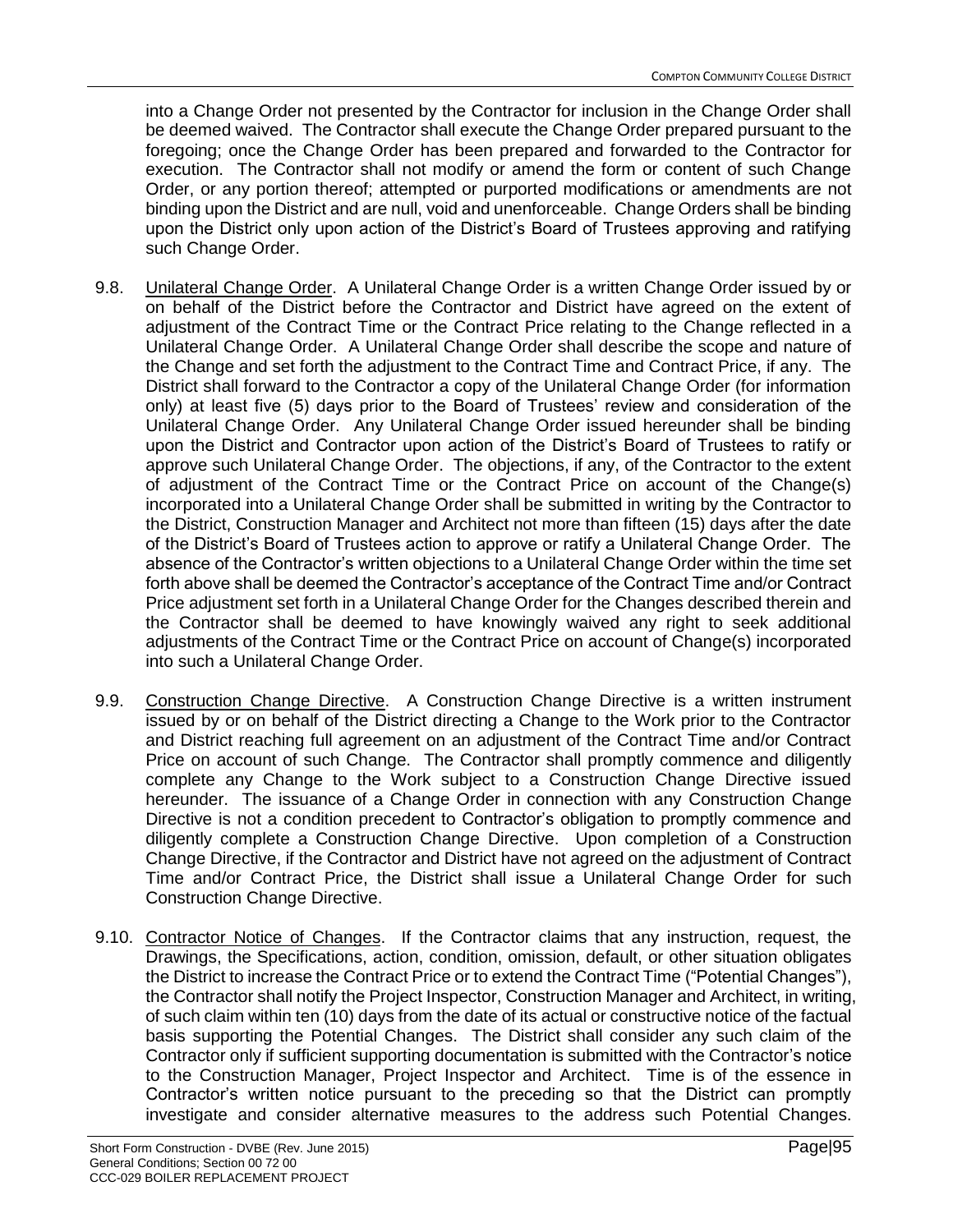Accordingly, Contractor acknowledges that its failure, for any reason, to give written notice (with sufficient supporting documentation to permit the District's review and evaluation) within ten (10) days of its actual or constructive knowledge of any Potential Changes shall be deemed Contractor's waiver, release, discharge and relinquishment of any right to assert or claim any entitlement to an adjustment of the Contract Time or the Contract Price on account of any such Potential Changes.

- 9.11. Disputed Changes. If any dispute or disagreement between the Contractor and the District or the Architect regarding the characterization of any item as a Change or as to the appropriate adjustment of the Contract Price or the Contract Time on account thereof, the Contractor shall promptly proceed with the performance, subject to a subsequent resolution of such dispute or disagreement in accordance with the terms of the Contract Documents.
- 9.12. Minor Changes in the Work. The Architect may order minor Changes in the Work not involving an adjustment in the Contract Price or the Contract Time and not inconsistent with the intent of the Contract Documents. Such Changes shall be effected by written order and shall be binding on the District and the Contractor.
- 9.13. Unauthorized Changes. Any Work beyond the lines and grades shown on the Contract Documents, or any extra Work performed or provided by the Contractor without notice in strict conformity with the Contract Documents shall be considered unauthorized and at the sole expense of the Contractor. Work so done will not be measured or paid for, no extension to the Contract Time will be granted on account thereof and any such Work may be ordered removed at the Contractor's sole cost and expense.

## **10. Separate Contractors**

- 10.1. District's Right to Award Separate Contracts. The District reserves the right to perform construction or operations related to the Work with the District's own forces or to award separate contracts in connection with other portions of the Project or other construction or operations at or about the Site. If the Contractor claims that delay or additional cost is involved because of such action by the District, the Contractor shall seek an adjustment to the Contract Price or the Contract Time as provided for in the Contract Documents. Failure of the Contractor to request such an adjustment in strict conformity with the Contract Documents shall be deemed a waiver of the same.
- 10.2. District's Coordination of Separate Contractors. The District shall coordinate the activities of the District's own forces and separate contractor(s) with the Work of the Contractor, who shall cooperate with them. The Contractor shall participate with other separate contractors and the District in reviewing their respective Construction Schedules when directed to do so. The Contractor shall make any revisions to the Accepted Construction Schedule deemed necessary after a joint review and mutual agreement. The Construction Schedules shall then constitute the Construction Schedules to be used by the Contractor, separate contractors and the District until subsequently revised.
- 10.3. Mutual Responsibility. The Contractor shall afford the District and separate contractors of the District with a reasonable opportunity for storage of their materials and equipment and performance of their activities at the Site.
- 10.4. Discrepancies or Defects. If any part of the Work depends for proper execution or results upon construction or operations by the District or a separate contractor to the District, the Contractor shall, prior to proceeding with that portion of the Work, promptly report to the Architect, Construction Manager and Project Inspector any discrepancies or defects in such other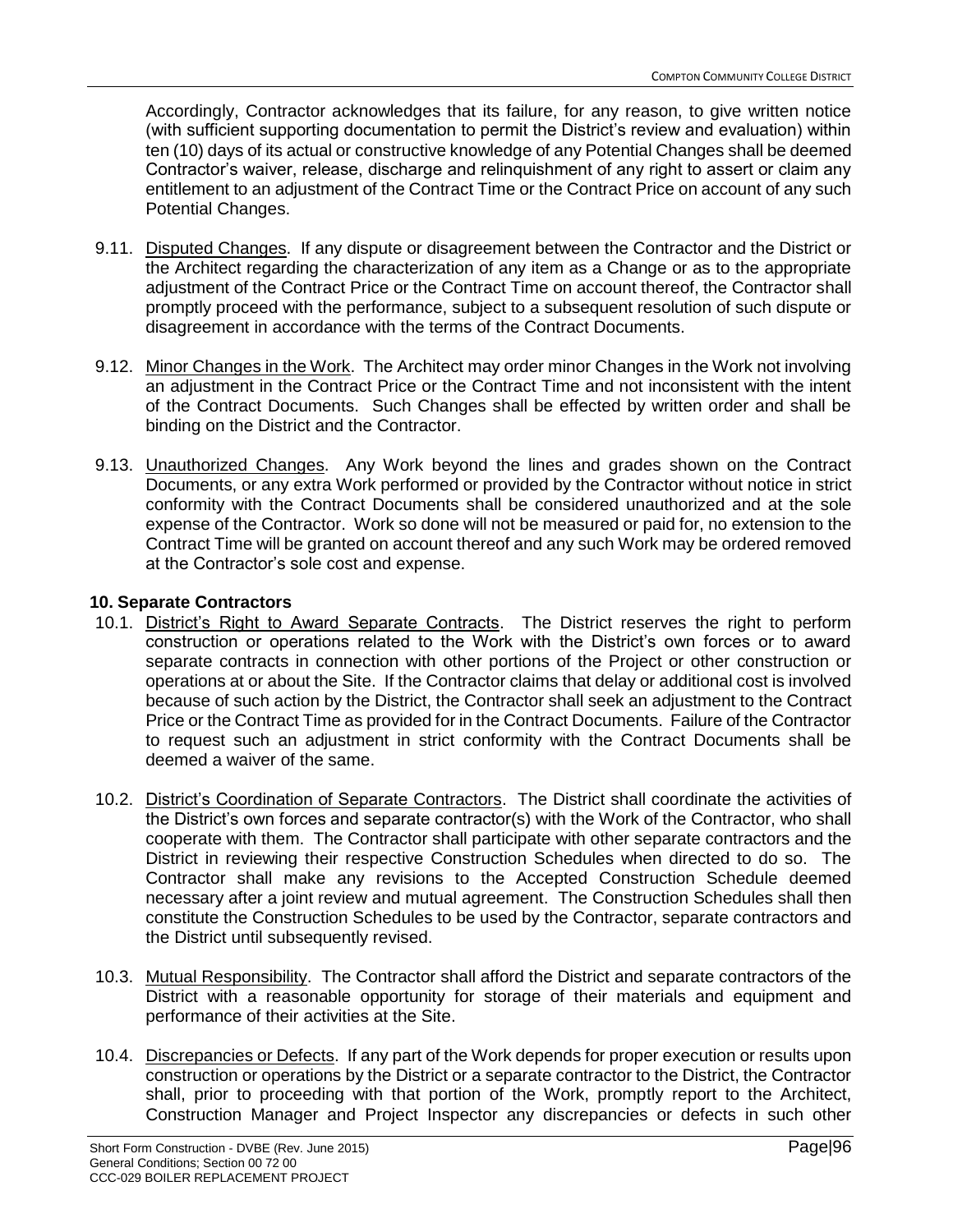construction that renders it unsuitable for such proper execution and results.

#### **11. Tests; Inspections; Observations**

- 11.1. Contractor's Notice. If the Contract Documents, Laws or any public authority with jurisdiction over the Work require the Work, or any portion thereof, to be specially tested, inspected or approved, the Contractor shall give the Architect, Construction Manager and Project Inspector written notice of the readiness of such Work for observation, testing or inspection at least two (2) working days prior to the time for the conducting of such test, inspection or observation. If any portion of the Work subject to tests, inspection or approval is covered up by Contractor prior to completion and satisfaction of the requirements of such tests, inspection or approval, Contractor shall be responsible for the uncovering of such portion of the Work as is necessary for performing such tests, inspection or approval without adjustment of the Contract Price or the Contract Time.
- 11.2. Cost of Tests and Inspections. The District will pay for fees, costs and expenses for the initial tests/inspections of materials/equipment which are conducted at the Site or locations within a one hundred (100) mile radius of the Site. All fees, costs or expenses for subsequent tests/inspections or for tests/inspections conducted at a location more than a one hundred (100) mile radius from the Site (including without limitation, travel and travel-related expenses) shall be borne solely and exclusively by the Contractor.
- 11.3. Testing/Inspection Laboratory. The District shall select duly qualified person(s) or testing laboratory(ies) to conduct the tests and inspections to be paid for by the District and required by the Contract Documents or the Laws. Tests and inspections required of the Work shall be as set forth in the Contract Documents and as required by the Laws, including without limitation, Title 24 of the California Code of Regulations. Test/inspection standards shall be as set forth in the Contract Documents or established by the Laws. Where inspection or testing is to be conducted by an independent laboratory or testing agency, materials or samples thereof shall be selected by the laboratory, testing agency, the Project Inspector, Construction Manager or Architect and not by the Contractor.
- 11.4. Additional Tests, Inspections and Approvals. If the Architect, Construction Manager, Project Inspector or public authorities having jurisdiction over any portion of the Work require additional testing, inspection or approval, the Architect, Project Inspector or Construction Manager will instruct the Contractor to make arrangements for such additional testing, inspection or approval by an entity acceptable to the District, and the Contractor shall give timely notice to the Architect, Construction Manager and Project Inspector of when and where tests and inspections are to be made so the Construction Manager, Project Inspector and Architect may observe such procedures. The District shall bear the costs of such additional tests, inspections or approvals, except to the extent that such additional tests, inspections or approvals reveal any failure of the Work to comply with the requirements of the Contract Documents, in which case the Contractor shall bear all costs made necessary by such failures, including without limitation, the costs of corrections, repeat tests, inspections or approvals and the costs of the services, the Architect or its consultants, the Construction Manager and Project Inspector in connection therewith.
- 11.5. Delivery of Certificates. Required certificates of testing, inspection or approval shall, unless otherwise required by the Contract Documents, be secured by the Contractor and promptly delivered to the Architect, Project Inspector and Construction Manager.
- 11.6. Timeliness of Tests, Inspections and Approvals. Tests or inspections required and conducted pursuant to the Contract Documents shall be made or arranged by Contractor to avoid delay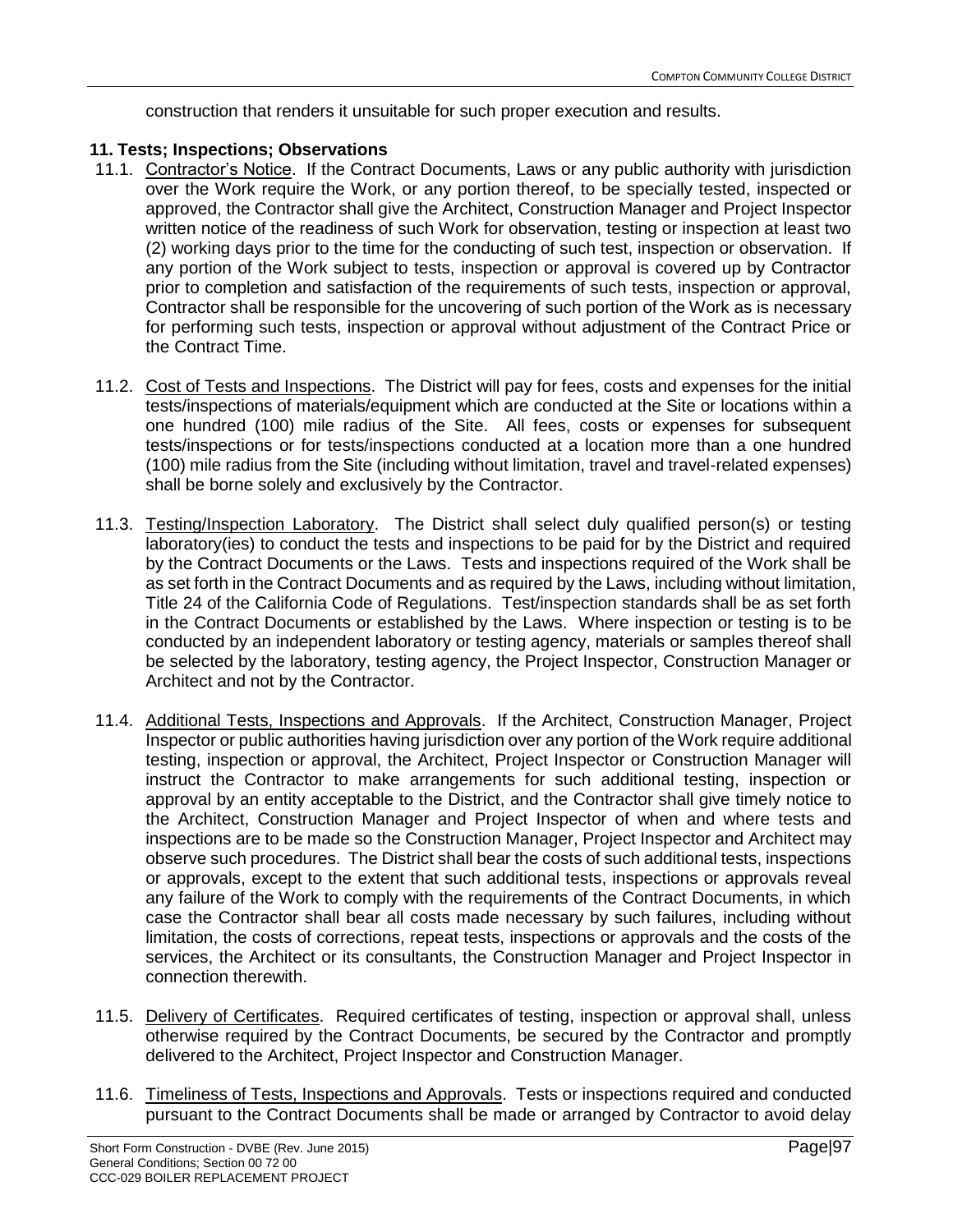in the progress of the Work. The Contractor shall be liable for delays to completion of the Work if the Contractor fails coordinate and timely schedule required tests, inspections or observations of the Work.

#### **12. Uncovering and Correction of Work**

- 12.1. Uncovering of Work. If any portion of the Work is covered contrary to the request of the Architect, Construction Manager, Project Inspector or the requirements of the Contract Documents, it must, if required by the Architect, Construction Manager or Project Inspector, be uncovered for observation by the Architect, Project Inspector and/or the Construction Manager and be replaced at the Contractor's expense without adjustment of the Contract Time or the Contract Price.
- 12.2. Rejection of Work. Defective or Non-Conforming Work may be rejected by the District, Construction Manager, Architect or Project Inspector. The Contractor shall correct such rejected Work without adjustment to the Contract Price or the Contract Time, even if the Work, materials or equipment have been previously inspected by the Architect or the Project Inspector or even if they failed to observe the Defective or Non-conforming Work.
- 12.3. Correction of Work. The Contractor shall promptly correct any portion of the Work rejected by the District, Construction Manager, Architect or Project Inspector as Defective or Non-Conforming Work, whether observed before or after Substantial Completion and whether or not fabricated, installed or completed. The Contractor shall bear all costs of correcting such rejected Work, including additional testing and inspections and compensation for the Architect's services and expenses made necessary thereby. The Contractor shall bear all costs of correcting destroyed or damaged Work, whether completed or partially completed.
- 12.4. Removal of Non-Conforming or Defective Work. The Contractor shall, at its sole cost and expense, remove from the Site all portions of the Work which are defective or are not in accordance with the requirements of the Contract Documents which are neither corrected by the Contractor nor accepted by the District.
- 12.5. Failure of Contractor to Correct Work. If the Contractor fails to commence to correct Defective or Non-Conforming Work within three (3) days of notice of such condition and promptly thereafter complete the same within a reasonable time, the District may correct it in accordance with the Contract Documents and at the expense of the Contractor.
- 12.6. Acceptance of Defective or Non-Conforming Work. The District may, in its sole and exclusive discretion, elect to accept Defective or Non-Conforming Work instead of requiring its removal and correction, in which case the Contract Price shall be equitably reduced.

#### **13. Warranties**

13.1. Workmanship and Materials. The Contractor warrants to the District that: (i) all materials and equipment furnished under the Contract Documents are new, of good quality and of the most suitable grade and quality for the purpose intended, unless otherwise specified in the Contract Documents; and (ii) all Work and workmanship is of good quality, free from faults and defects and in conformity with the requirements of the Contract Documents. If required by the Architect or the District, the Contractor shall furnish satisfactory evidence as to the kind and quality of materials and equipment incorporated into the Work. Any Work, or portion thereof not conforming to these requirements, including substitutions or alternatives not properly approved in accordance with the Contract Documents may be deemed Defective or Non-Conforming Work and subject to repair, replacement or other remedial action by the Contractor to render such work in accordance the Contract Documents. The Contractor expressly warrants the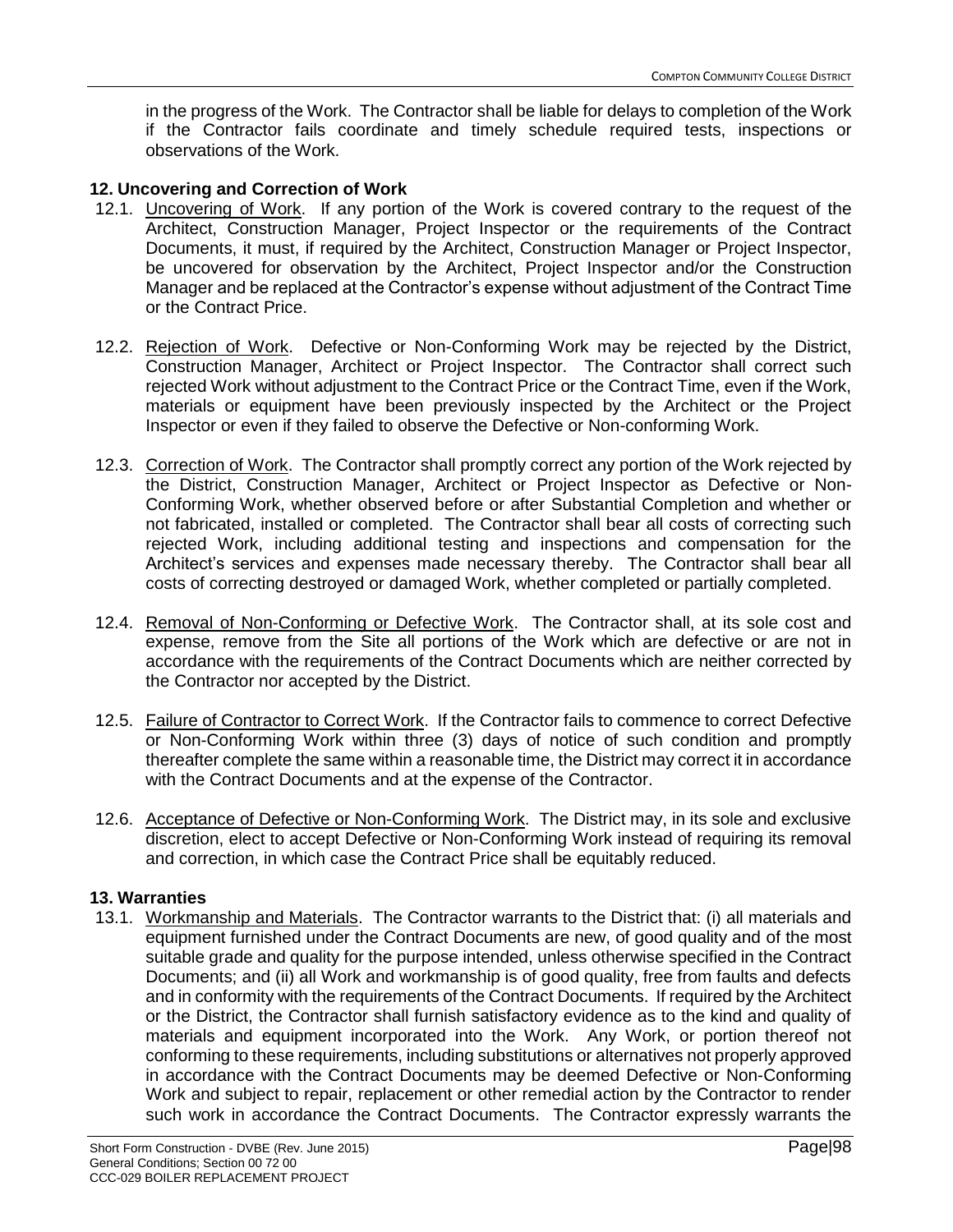merchantability, the fitness for use, and quality of all Work; such warranty of the Contractor in addition, and not in lieu of, any warranty given by the manufacturer or supplier of such item.

- 13.2. Warranty Work. If, within one (1) year after the date of Final Acceptance, or such other time frame set forth elsewhere in the Contract Documents, any Work is Defective, Non-Conforming, not in accordance with the requirements of the Contract Documents, or otherwise contrary to the warranties contained in the Contract Documents, the Contractor shall commence all necessary corrective action within seven (7) days after receipt of a written notice from the District to do so, and to thereafter diligently complete the same. If the Contractor fails or refuses to commence correction of any such item within said seven (7) day period or to diligently prosecute such corrective actions to completion, the District may, without further notice to Contractor, the District may, in the sole discretion of the District: (i) cause such corrective Work to be performed and completed; or (ii) upon notice and demand to the Performance Bond Surety, require the Surety to complete corrective work. If the District elects to complete corrective work under (i) above, the Contractor and the Performance Bond Surety shall be responsible for all costs in connection with such corrective Work, including without limitation, general administrative overhead costs of the District in securing and overseeing such corrective Work. The obligations of the Contractor hereunder are in addition to, and not in lieu of, any other obligations imposed by any special guarantee or warranty required by the Contract Documents, guarantees or warranties provided by any manufacturer of any item incorporated into the Work, or otherwise recognized, prescribed or imposed by the Laws. Neither the District's Final Acceptance, the making of Final Payment, nor the use or occupancy of the Work, in whole or in part, by District shall nor relieve the Contractor or the Contractor's Performance Bond Surety from liability with respect to any warranties or responsibility for faulty or defective Work or materials, equipment and workmanship incorporated therein.
- 13.3. Guarantee. Upon completion of the Work, Contractor shall execute and deliver to the District the form of Guarantee included within the Contract Documents. The Contractor's execution and delivery of the form of Guarantee is an express condition precedent to any obligation of the District to disburse the Final Payment to the Contractor.
- 13.4. Survival of Warranties. The Contractor' warranty and guaranty obligations hereunder shall survive the Contractor's completion of Work under the Contract Documents, the District's Final Acceptance or the termination of the Contract.

## **14. Suspension of Work**

- 14.1. District's Right to Suspend Work. The District may, without cause, and without invalidating or terminating the Contract, order the Contractor, in writing, to suspend, delay or interrupt the Work in whole or in part for such period of time as the District may determine. The Contractor shall resume and complete the Work suspended by the District in accordance with the District's directive, whether issued at the time of the directive suspending the Work or subsequent thereto.
- 14.2. Adjustments to Contract Price and Contract Time. If the District directs suspension of the Work, an adjustment shall be made to the Contract Price for increases in the direct cost of performance of the Work of the Contract Documents, actually caused by suspension, delay or interruption ordered by the District; provided however that no adjustment of the Contract Price shall be made to the extent: (i) that performance is, was or would have been so suspended, delayed or interrupted by another cause for which the Contractor is responsible; or (ii) that an equitable adjustment is made or denied under another provision of the Contract Documents. The foregoing notwithstanding, any such adjustment of the Contract Price shall not include any adjustment to increase the Contractor's overhead, general administrative costs or profit, all of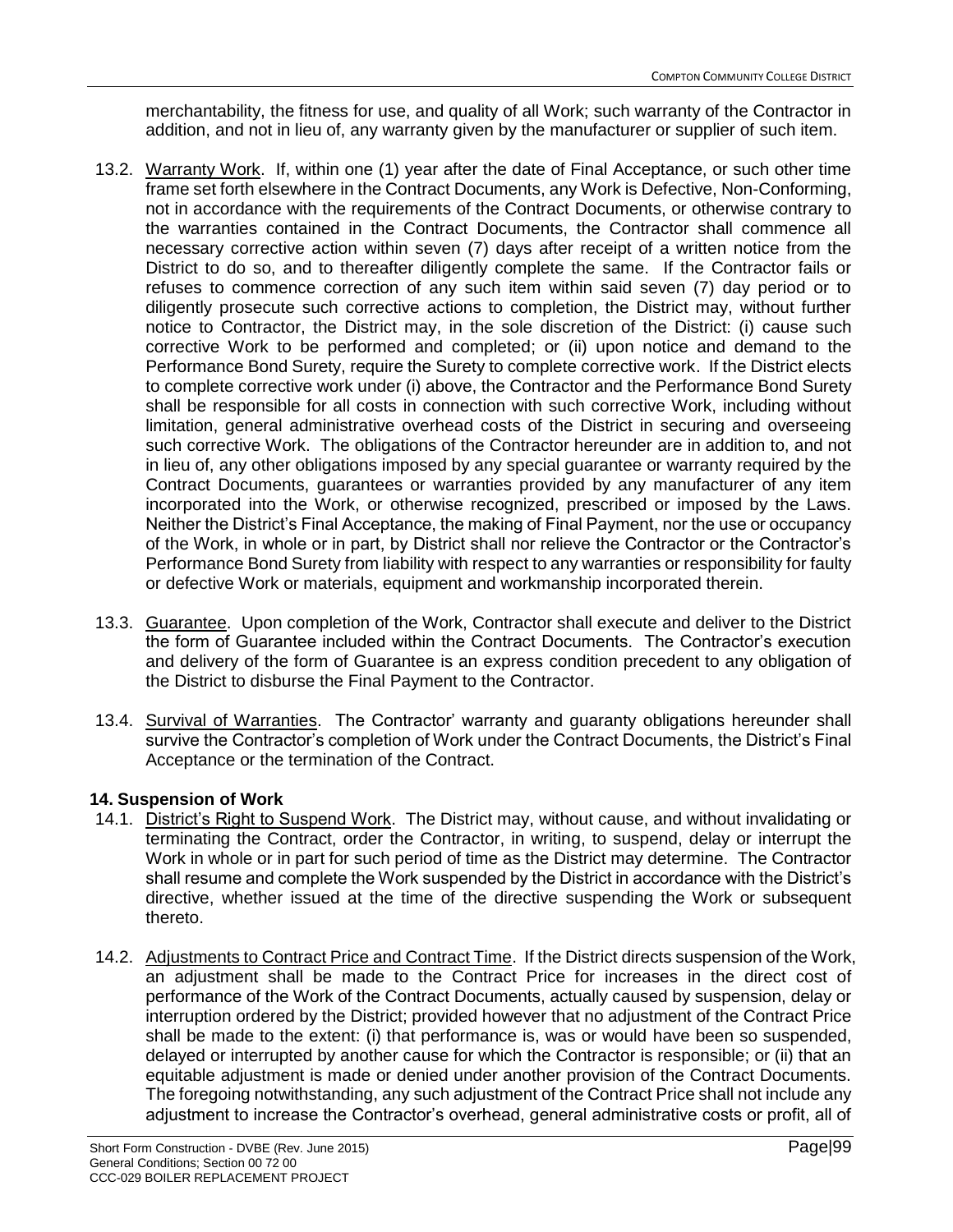which will remain as reflected in the Cost Breakdown submitted by the Contractor pursuant to the Contract Documents. If the District directs suspension of the Work, the Contract Time shall be equitably adjusted to reflect the duration of the District's suspension of the Work.

#### **15. Termination**

15.1. Termination for Cause.

15.1.1.District's Right to Terminate. The District may terminate the Contract upon the occurrence of any one or more of the following events of the Contractor's default: (i) the Contractor refuses or fails to prosecute the Work with diligence to achieve Substantial Completion of the Work within the Contract Time; (ii) the Contractor fails to achieve Substantial Completion of the Work within the Contract Time; (iii) the Contractor becomes bankrupt or insolvent, or makes a general assignment for the benefit of creditors, or if the Contractor or a third party files a petition to reorganize or for protection under any bankruptcy or similar laws; (iv) the Contractor repeatedly fails to supply sufficient skilled workmen or sufficient quantities of suitable materials or equipment; (v) the Contractor repeatedly fails to make payments to any Subcontractor, Material Suppliers or others for labor, materials or equipment furnished in connection with the Work; (vi) the Contractor disregards the Laws or other requirements of any public entity having jurisdiction over the Work; (vii) the Contractor disregards proper directives of the Architect, Construction Manager, Project Inspector or District; (viii) the Contractor performs Work which deviates from requirements of the Contract Documents and fails or refuses to correct such Work; or (ix) the Contractor otherwise violates in any material way any provisions or requirements of the Contract Documents. Once the District determines that sufficient cause exists to justify the action, the District may terminate the Contract without prejudice to any other right or remedy the District may have, after giving the Contractor and the Surety at least seven (7) days advance written notice of the effective date of termination. The District shall have the sole discretion to permit the Contractor to remedy the cause for the termination without waiving the District's right to terminate the Contract, or otherwise waiving, restricting or limiting any other right or remedy of the District under the Contract Documents or the Laws.

15.1.2.District's Rights Upon Termination. If the Contract is terminated pursuant to this Article 15.1, the District may take over the Work and prosecute it to completion, by contract or otherwise, and may exclude the Contractor from the Site. The District may take possession of the Work and of all of the Contractor's tools, appliances, Construction Equipment, machinery, materials, and other items at or about the Site, and use the same to the full extent they could be used by the Contractor without liability to the Contractor. The District shall have the sole discretion as to the manner, methods, and reasonableness of the costs of completing the Work; the District shall not be required to obtain the lowest price for completion of the Work. If the District takes bids for completion of the Work, the Contractor is not eligible for award of such contract(s).

15.1.3.Completion by the Surety. If the Contract is terminated pursuant to this Article 15.1, the District may demand that the Surety take over and complete the Work, in which case the rights and obligations of the District and the Surety shall be as set forth in the Performance Bond. Upon the failure or refusal of the Surety to take over and begin completion of the Work within twenty (20) days after demand therefor, the District may take over the Work and prosecute it to completion as provided for above, provided that such action of the District shall not operate to modify, diminish or otherwise affect the liability of the Surety or Contractor to the District under the Contract Documents, Performance Bond or the Laws.

15.1.4.Assignment and Assumption of Subcontracts. Upon termination pursuant to the foregoing, the District shall, in its sole and exclusive discretion, have the option of requiring any Subcontractor or Material Supplier to perform in accordance with its Subcontract or Purchase Order with the Contractor and/or assign the Subcontract or Purchase Order to the District or such other person or entity designated by the District.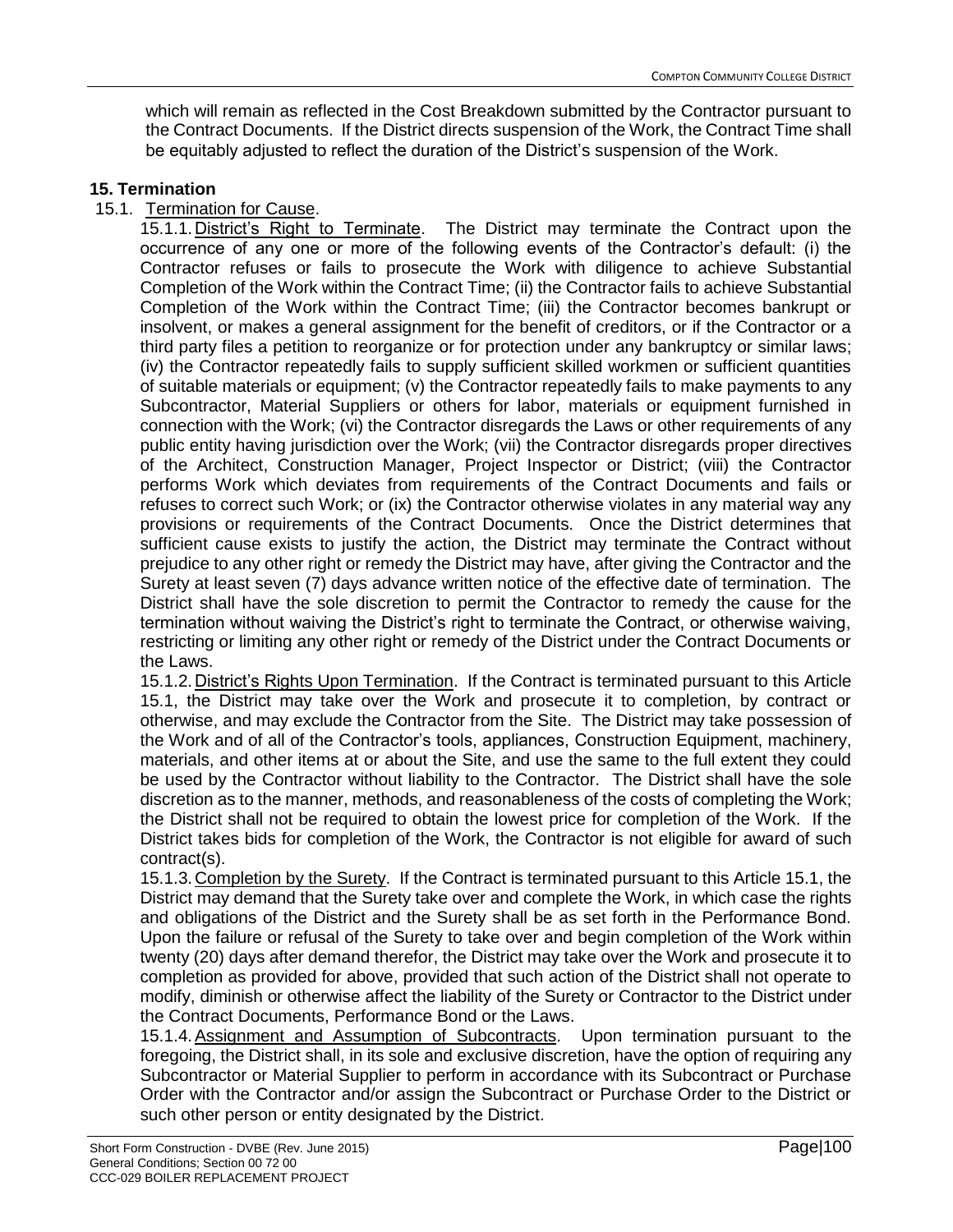15.1.5.Costs of Completion. In the event of termination under this Article 15.1, the Contractor shall not receive any further payment of the Contract Price until the Work is completed. If the unpaid balance of the Contract Price as of the date of termination exceeds the District's direct and indirect costs and expenses for completing the Work, including without limitation, attorneys' fees and compensation for additional professional and consultant services, such excess shall be used to pay the Contractor for the cost of the Work performed prior to the effective date of termination with a reasonable allowance for overhead and profit. If the District's costs and expenses to complete the Work exceed the unpaid Contract Price, the Contractor and the Surety shall be jointly and severally liable for payment of the difference to the District.

15.1.6.Conversion to Termination for Convenience. If the Contract is terminated under this Article 15.1, and it is determined, for any reason, that the Contractor was not in default under the provisions hereof, the termination shall be deemed a Termination for Convenience of the District and thereupon, the rights and obligations of the District and the Contractor shall be determined in accordance with Article 15.2 hereof.

15.1.7.District's Rights Cumulative. If the Contract is terminated pursuant to this Article 15.1, the termination shall not affect or limit any rights or remedies of the District against the Contractor or the Surety. The rights and remedies of the District under this Article 15.1 are in addition to, and not in lieu of, any other rights and remedies provided by the Laws or under the Contract Documents.

15.2. Termination for Convenience of the District. The District may at any time, in its sole and exclusive discretion, by written notice to the Contractor, terminate the Contract in whole or in part when it is in the interest of, or for the convenience of, the District. In such case, the Contractor shall be entitled to payment for: (i) Work actually performed and in place as of the effective date of such termination for convenience of the District, with a reasonable allowance for profit and overhead on such Work, and (ii) reasonable termination expenses for reasonable protection of Work in place and suitable storage and protection of materials and equipment delivered to the Site but not yet incorporated into the Work, provided that such payments exclusive of termination expenses shall not exceed the total Contract Price as reduced by payments previously made to the Contractor and as further reduced by the value of the Work as not yet completed. The Contractor shall not be entitled to profit and overhead on Work which was not performed as of the effective date of the termination for convenience of the District. The District may, in its sole discretion, elect to have subcontracts assigned pursuant to Article 15.1.4 above after exercising the right hereunder to terminate for the District's convenience.

## **16. Miscellaneous**

- 16.1. Governing Law; Interpretation. This Contract shall be governed by and interpreted pursuant to the laws of the State of California. The titles used in the Contract Documents are for convenience of reference only shall have no effect upon the interpretation of the Contract Documents. The Contract Documents shall be construed as a whole in accordance with their fair meaning and not strictly for or against the District or the Contractor. The neuter gender shall include the feminine and masculine, the masculine gender shall include the feminine and neuter, the singular number shall include the plural and the plural number shall include the singular. Except as otherwise expressly provided, capitalized terms used in the Contract Documents shall have the meaning and definition for such term as set forth in the Contract Documents.
- 16.2. Successors and Assigns. Unless otherwise expressly provided in the Contract Documents, all terms, conditions and covenants of the Contract Documents shall be binding upon, and shall inure to the benefit of the District and the Contractor and their respective heirs, representatives, successors-in-interest and assigns.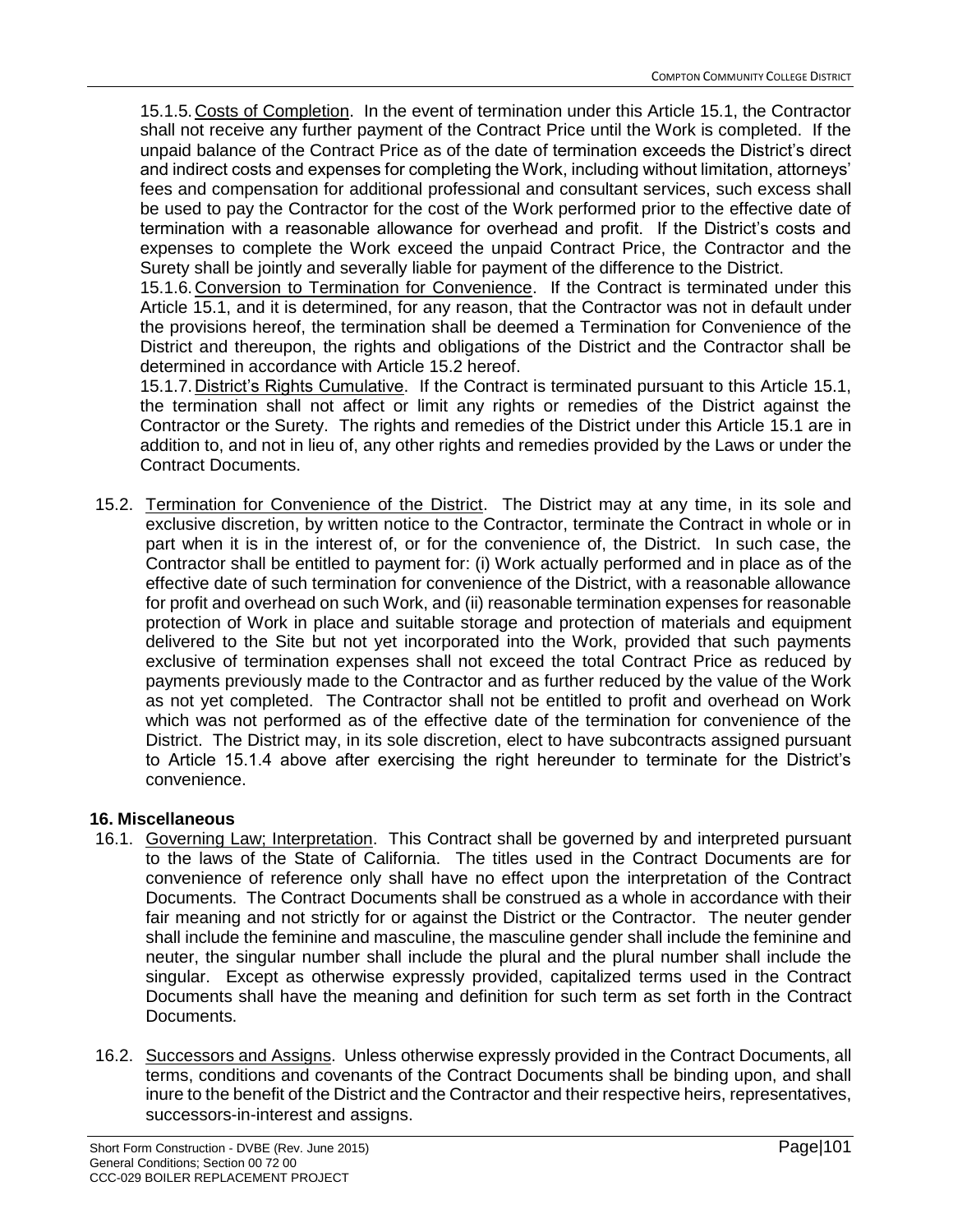- 16.3. Cumulative Rights and Remedies; No Waiver. Duties and obligations imposed by the Contract Documents and rights or remedies available thereunder shall be in addition to and not in lieu of or otherwise a limitation or restriction of duties, obligations, rights and remedies otherwise imposed or available by the Laws. No action or failure to act by the District shall constitute a waiver of a right or remedy afforded it under the Contract Documents or the Laws nor shall such an action or failure to act constitute approval of or acquiescence in a breach hereunder.
- 16.4. Severability. If any provision of the Contract Documents is deemed illegal, invalid, unenforceable and/or void, by a court or any other governmental agency of competent jurisdiction, such provision shall be deemed to be severed and deleted from the Contract Documents, but all remaining provisions hereof, shall in all other respects, continue in full force and effect.
- 16.5. No Assignment by Contractor. The Contractor shall not assign the Contract or any obligation of the Contractor thereunder, in whole or in part, without the express prior written consent and approval of the District, which may be granted, conditioned or withheld in the sole and exclusive discretion of the District.
- 16.6. Time of Essence. Time is of the essence in the Contractor's performance of its obligations under the Contract Documents.
- 16.7. Independent Contractor Status. The Contractor is an independent contractor to the District and not an agent or employee of the District.
- 16.8. Notices. Except as otherwise expressly provided for in the Contract Documents, all notices which the District or the Contractor may be required, or may desire, to serve on the other, shall be effective only if delivered by: (i) personal delivery; or by (ii) postage prepaid, First Class Certified Return Receipt Requested United States Mail, addressed to the District or the Contractor at their respective address set forth in the Contract Documents, or such other address(es) as either the District or the Contractor may designate from time to time by written notice to the other in conformity with the provisions hereof. For personal delivery, such notices shall be deemed effective upon delivery, provided that such personal delivery requires a signed receipt by the recipient acknowledging delivery of the same. For mailed notices, such notice shall be deemed effective on the third  $(3<sup>rd</sup>)$  working day after deposit in the mail.
- 16.9. Disputes; Continuation of Work. Notwithstanding any claim, dispute or other disagreement between the District and the Contractor regarding performance under the Contract Documents, the scope of Work thereunder, or any other matter arising out of or related to, in any manner, the Contract Documents or the Work, the Contractor shall proceed diligently with performance of the Work in accordance with the District's written direction, pending any final determination or decision regarding any such claim, dispute or disagreement.
- 16.10. Dispute Resolution; Arbitration.
	- 16.10.1. Claims Under \$375,000.00. Claims between the District and the Contractor of \$375,000.00 or less shall be resolved pursuant to Public Contract Code, §§20104 et seq.; provided however that California Public Contract Code §20104.2(a) shall not supersede the requirements of the Contract Documents for the Contractor's notification to the District of such claim or extend the time for the giving of such notice. The term "claims" used herein shall be as defined in Public Contract Code §20104(b)(2).

16.10.2. JAMS Arbitration. Except as provided in Article 16.10.1, any other claims, disputes,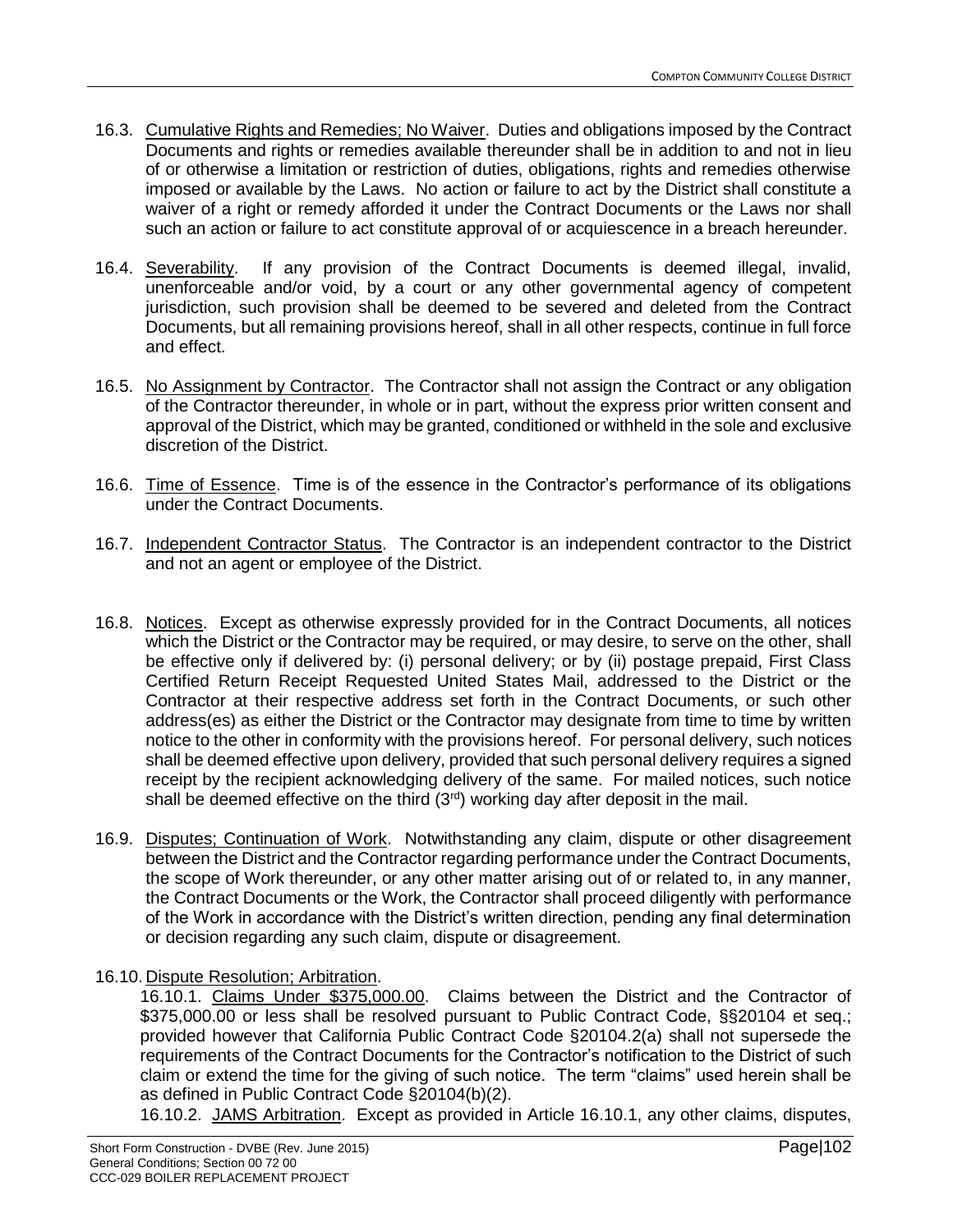disagreements or other matters in controversy between the District and the Contractor arising out of, or related, in any manner, to the Work, the Contract Documents, or the interpretation, clarification or enforcement thereof shall be resolved by binding arbitration conducted by a JAMS arbitrator with expertise in public works construction matters and in accordance with the Comprehensive Arbitration Rules and Procedures of JAMS in effect as of the date that a Demand for Arbitration is filed, except as modified herein. The locale for any arbitration shall be the regional office of JAMS closest to the Site.

16.10.3. Demand for Arbitration. A Demand for Arbitration shall be filed and served within a reasonable time after the occurrence of the claim, dispute or other disagreement giving rise to the Demand for Arbitration, but in no event after the date when institution of legal or equitable proceedings based upon such claim, dispute or other disagreement would be barred by the applicable statute of limitations. If either the District or the Contractor assert that the other filed a Demand for Arbitration after expiration of the applicable statute of limitations, no arbitration proceeding shall be commenced until there is a judicial adjudication of whether or not matters raised in the Demand for Arbitration are barred by the applicable statute of limitations and a judgment or an order is entered by a Superior Court of the State of California with competent jurisdiction.

16.10.4. Discovery. In connection with any arbitration proceeding commenced hereunder, the discovery rights and procedures under California Code of Civil Procedure §1283.05 shall be applicable, and the same are incorporated herein by this reference.

16.10.5. Arbitrator's Award. Notwithstanding Rule 24 of JAMS Comprehensive Arbitration Rules and Procedures, in accordance with California Code of Civil Procedure §1296, in any arbitration commenced hereunder, the arbitrator's award shall be supported by law and substantial evidence; the District and Contractor hereby expressly agree that a court shall, subject to California Code of Civil Procedure §1286.4, vacate the arbitrator's award if after review it determines either that the arbitrator's award is not supported by substantial evidence or that it is based on an error of law. Any arbitration award that does not include written findings of fact and conclusions of law in conformity with California Code of Civil Procedure §1296 shall be invalid and unenforceable. Subject to the foregoing provisions, the arbitrator's award shall be final, binding and conclusive upon the District and the Contractor.

16.10.6. Costs. Expenses and fees of the arbitration and the arbitrator shall be divided equally among the parties to the arbitration. Each party to an arbitration commenced hereunder shall bear its own attorneys' fees, witness fees and other costs and expenses in connection with such arbitration. The foregoing notwithstanding, the arbitrator may award arbitration costs, consisting of arbitration expenses and the arbitrator's fees but excluding attorneys' fees, to the prevailing party.

16.10.7. Confirmation of Arbitration Award. The confirmation, enforcement, vacation or correction of an arbitration award shall be by the Superior Court of the County in which the Site is located. The substantive and procedural rules for such post-award proceedings shall be as set forth in California Code of Civil Procedure §1285 et seq.

16.10.8. Inapplicability to Bid Bond. This Article 16.11 is not applicable to disputes, disagreements or enforcement of the Bid Bond; all claims, disputes and actions to enforce rights or obligations under the Bid Bond shall be adjudicated exclusively by judicial proceedings commenced in a court of competent jurisdiction.

16.10.9. Government Code Claims. All claims, demands, disputes, disagreements or other matters in controversy asserted by the Contractor against the District in a demand for arbitration filed pursuant to Article 16.10.2 or asserted by the Contractor against the District in any arbitration proceeding commenced pursuant to Article 16.10.2 above, shall be deemed a "suit for money or damages" under Government Code §900 et seq. An express condition precedent to the Contractor's commencement of arbitration proceedings under Article 16.10.2, is the Contractor's strict compliance with and exhaustion of remedies and procedures under Government Code §900 et seq, including without limitation, §§945.4, 945.6 and 946.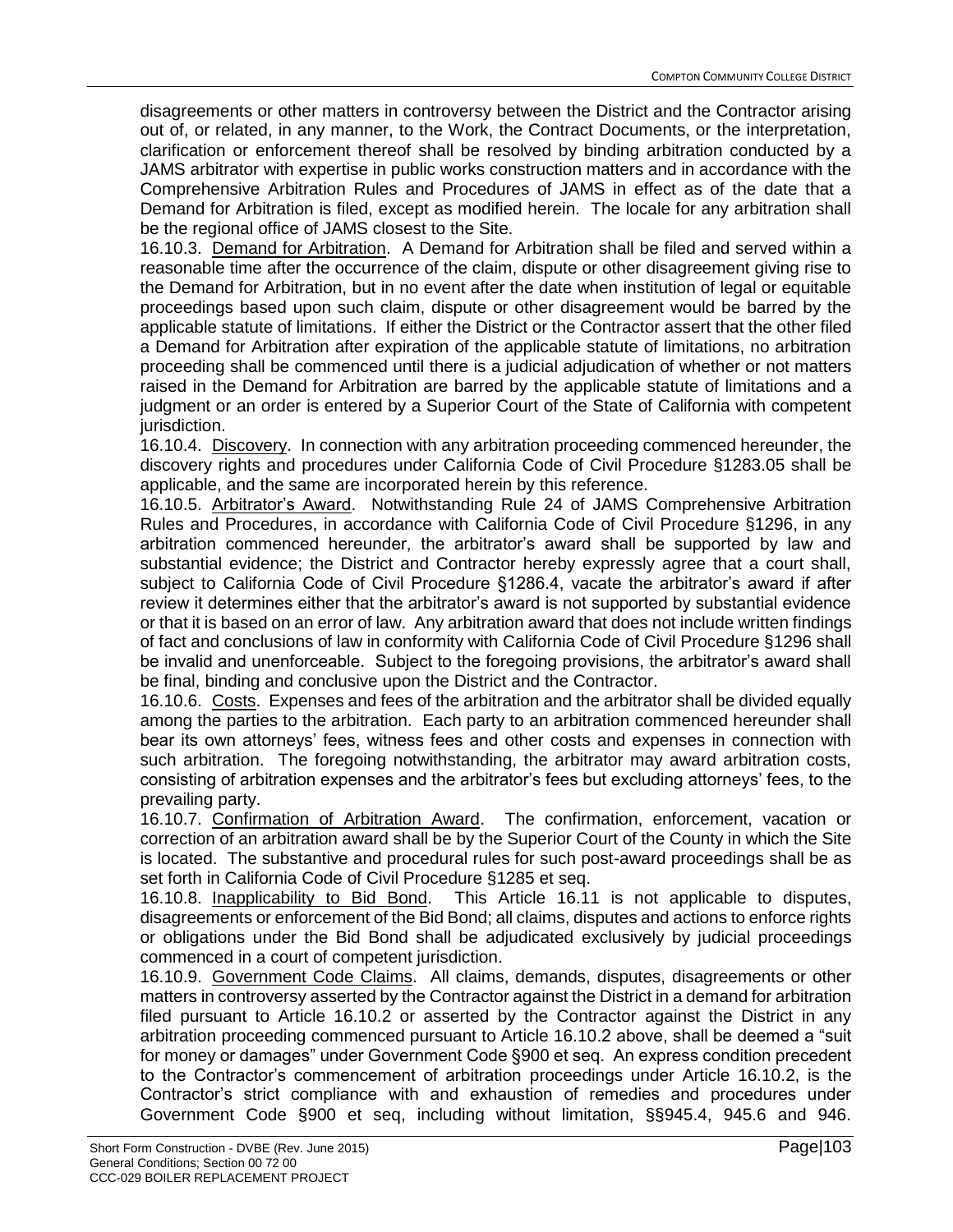Notwithstanding the dispute resolution provisions set forth herein, all claims demands, disputes, disagreements or other matters in controversy asserted by the Contractor against the District seeking money or damages shall first be presented to the District's Board of Trustees and acted upon or deemed rejected by the Board of Trustees pursuant to Government Code §900 et seq.

- 16.11.Attorneys' Fees. Except as expressly provided for in the Contract Documents, or authorized by the Laws, neither the District nor the Contractor shall recover from the other any attorneys' fees or other costs associated with or arising out of any legal, administrative or other proceedings filed or instituted in connection with or arising out of the Contract Documents or the performance of either the District or the Contractor thereunder.
- 16.12.Provisions Required by the Laws Deemed Inserted. Each and every provision of the Laws and clause required by the Laws to be inserted in the Contract Documents is deemed to be inserted herein and the Contract Documents shall be read and enforced as though such provision or clause are included herein, and if through mistake, or otherwise, any such provision or clause is not inserted or if not correctly inserted, then upon application of either party, the Contract Documents shall forthwith be physically amended to make such insertion or correction.
- 16.13. Days. Unless otherwise expressly stated, references to "days" in the Contract Documents are calendar days.
- 16.14.Entire Agreement. The Contract Documents contain the entire agreement and understanding between the District and the Contractor concerning the subject matter hereof, and supersedes and replaces all prior negotiations, proposed agreements or amendments, whether written or oral. No amendment or modification to any provision of the Contract Documents shall be effective or enforceable except by an agreement in writing executed by the District and the Contractor.

# **[END OF SECTION]**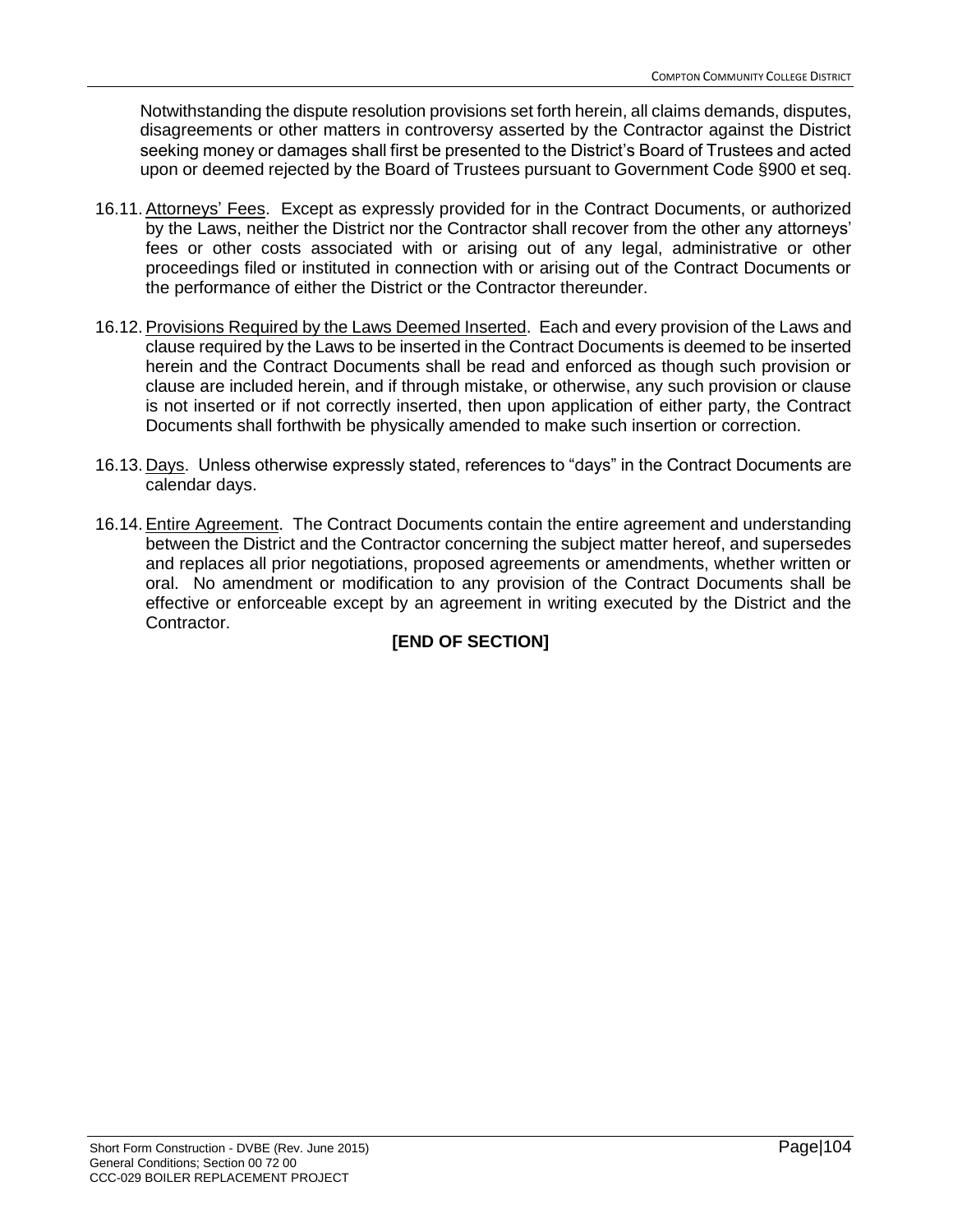# **[THIS PAGE INTENTIONALLY BLANK]**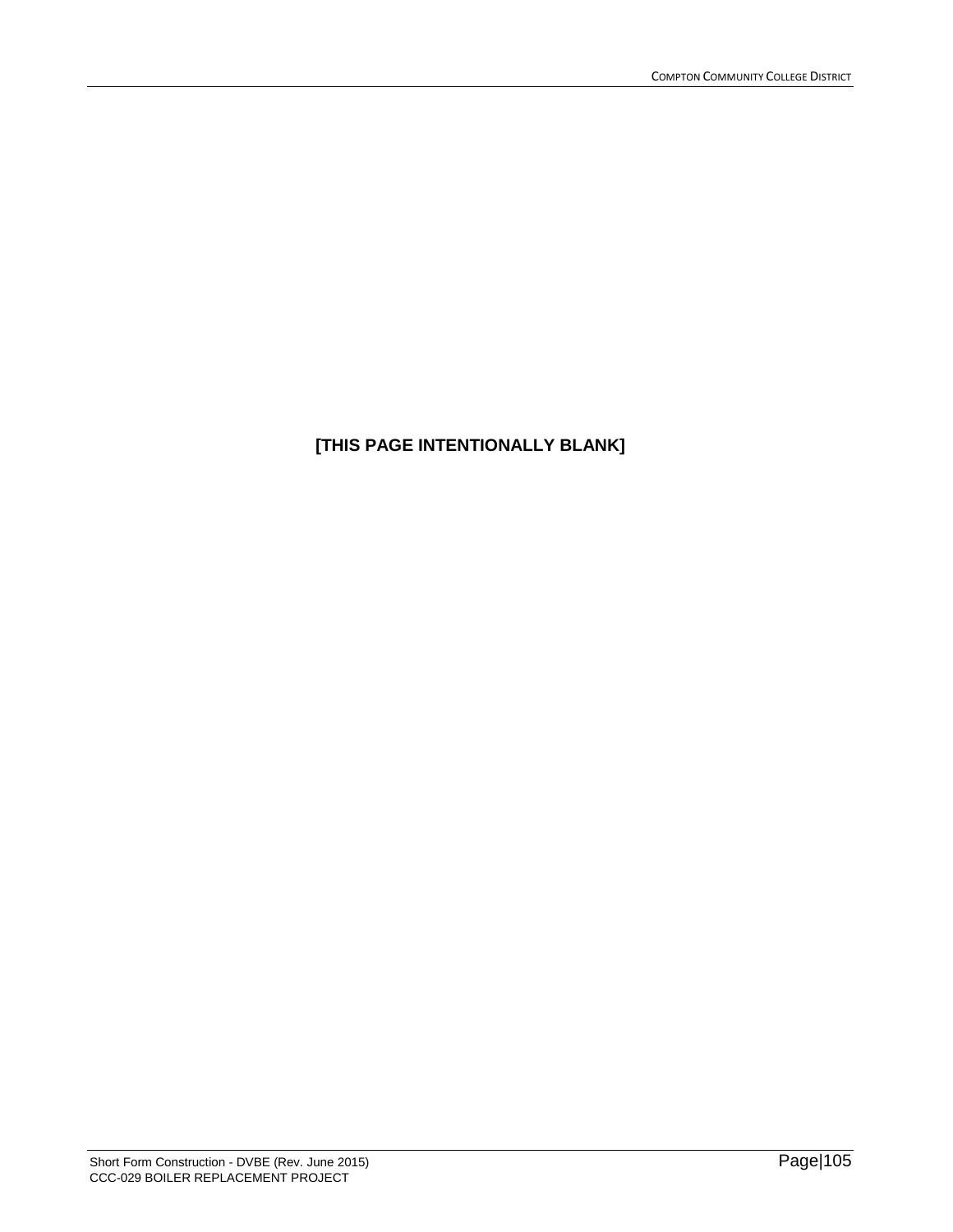# **SPECIAL CONDITIONS**

- 1. Application of Special Conditions. These Special Conditions form a part of the Contract Documents for the Work generally described as: **CCC-029 BOILER REPLACEMENT PROJECT**.
- 2. Liquidated Damages. The per diem rate of Liquidated Damages for delayed Substantial Completion, delayed submission of Submittals and delayed completion of Punchlist shall be as set forth herein.
	- 2.1. Delayed Substantial Completion. If Substantial Completion is not achieved on or before expiration of the Contract Time, the Contractor shall be liable to the District for Liquidated Damages from the date of expiration of the Contract Time to the date that the Contractor achieves Substantial Completion of the Work at the per diem rate of Five Hundred Dollars (\$500.00).
	- 2.2. Delayed Submission of Submittals. If the Contractor fails to submit a Submittal in accordance with the Submittal Schedule, the Contractor shall be liable to the District for Liquidated Damages for each delayed Submittal at the per diem rate of Five Hundred Dollars (\$500.00) from the date that such Submittal was due to be submitted pursuant to the Submittal Schedule and the date that the Contractor actually submits the Submittal to the Architect.
	- 2.3. Delayed Punchlist Completion. If the Contractor fails to complete Punchlist within the time established pursuant to the Contract Documents, the Contractor shall be liable to the District for Liquidated Damages from the date established for completion of Punchlist until the date that all Punchlist is actually completed at the per diem rate of Five Hundred Dollars (\$500.00).
	- 2.4. Surety Liability. Subject only to limitations established by the penal sum of the Performance Bond, the Surety issuing the Performance Bond shall be liable to the District for Liquidated Damages due from the Contractor.
- 3. Construction Manager. The Construction Manager is the District or their designee.
- 4. District Furnished Drawings and Specifications. Pursuant to Article 2.1.3 of the General Conditions, the District will furnish to the Contractor for use solely and exclusively in connection with performance of the Work Choose an item. (Choose an item.) copies of the Drawings and Specifications. Additional copies of the Drawings and Specifications may be reproduced by the Contractor at its cost and expense.
- 5. Hours and Days of Work at the Site.
	- 5.1. Work Hours/Days. Subject to limitations set forth elsewhere in the Contract Documents and below, the hours/days of Work at the Site are: 7am – 5pm Mondays through Fridays, except for holiday days.
	- 5.2. Limitations on Work Hours/Days. Work activities at the Site will be limited or prohibited on days: (i) devoted to student testing or when testing of students may be adversely affected by Work activities at the Site; or (ii) when other special events or functions are scheduled. The Contractor shall familiarize itself with District activities at the Site to avoid Work activity interferences or disturbances to such District activities. The Contractor's Construction Schedule shall take into account the District activities which limit or preclude Work activities at the Site.
- 6. Contractor Personnel Parking. Personnel of the Contractor, Subcontractors and others performing Work at the Site will be allowed to park, with a valid District parking permit, in the parking spaces at a location designated by the District. Parking permit charges, if any, shall be borne and paid by the Contractor without adjustment of the Contract Price. The foregoing notwithstanding, the extent or location of parking for such personnel may be limited, restricted, eliminated or modified by the District as reasonably necessary to facilitate and accommodate necessary parking for the District's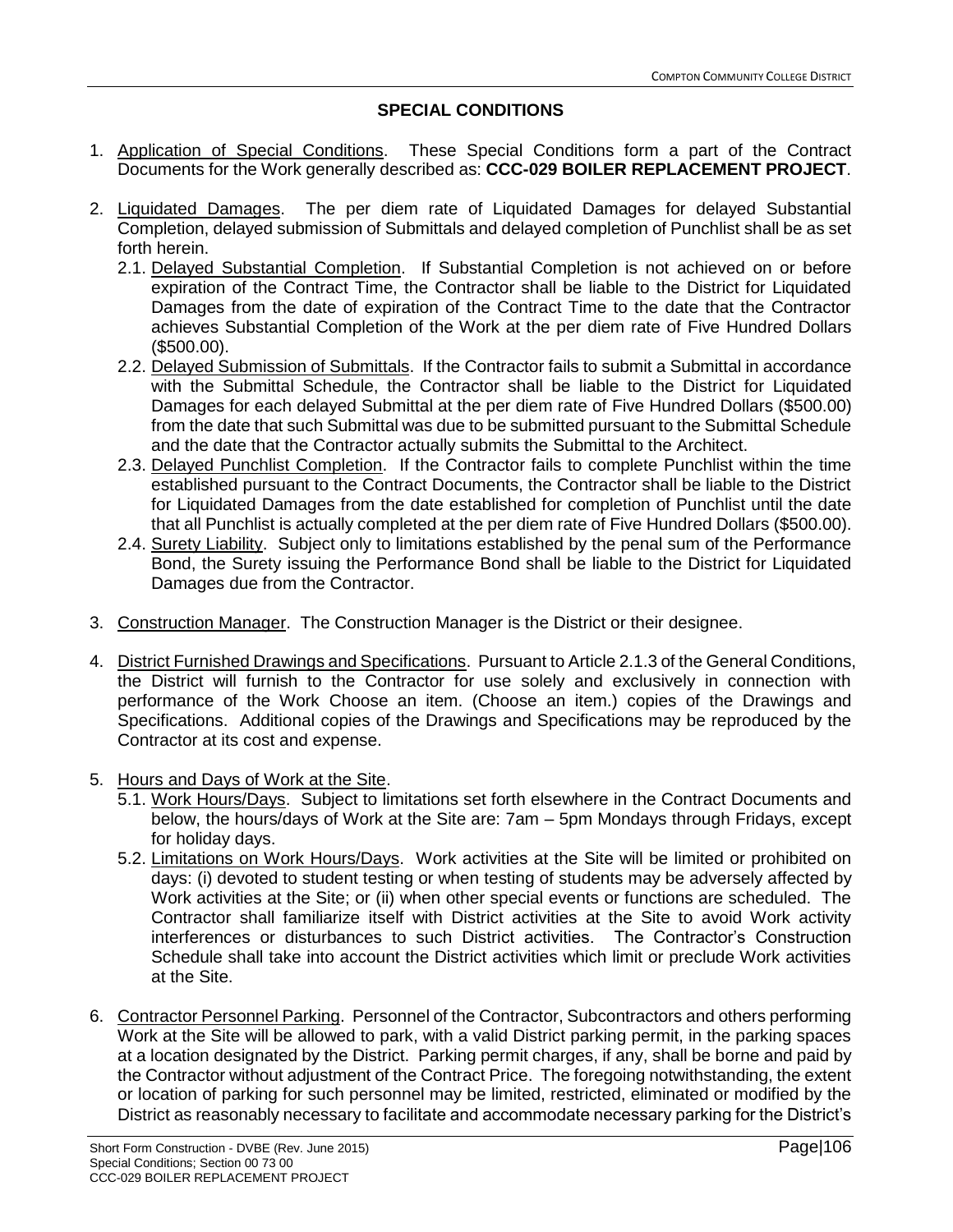students, staff and visitors engaged in activities and functions in and about the Site. Neither the Contract Price nor the Contract Time shall be adjusted as a result of any such District modifications to the extent or location of parking.

- 7. Site Perimeter Fencing. The Contractor shall install a chain link fence with fabric privacy screen around the entire perimeter of the Site to prevent dust and debris being blown from the Site to adjacent areas, including without limitation, adjacent streets and residential areas. Without adjustment of the Contract Time or the Contract Price the Contractor shall maintain all fencing in good condition and clear of any graffiti or damage. The Contractor shall remove or relocate such fencing as directed by the District or the Construction Manager.
- 8. Facilities/Services for Project Inspector. Pursuant to Article 4.14 of the General Conditions, during the Work, the Contractor shall provide/furnish the following facilities/services or other items for use by the Project Inspector:
- 9. District Provided Temporary Utilities. Pursuant to Article 4.3.4 of the General Conditions, during the Contractor's performance of the Work, the District will provide the Contractor with utility services and a point of connection for Choose an item.. If the District provides any utility services for use by the Contractor: (i) the District may discontinue, limit or condition use of such services by a Contractor if the District reasonably determines that the Contractor has wasted such utilities, and (ii) the District shall not be liable to the Contractor, nor shall the Contract Time or the Contract Price be increased if any District provided temporary utility service is discontinued or disrupted for any reason other than the District's non-payment of undisputed utility charges. If provided by the District, the Contractor may use the temporary electrical power and domestic potable water service in connection with the Work provided that: (i) the District may discontinue, limit or condition use of such services by a Contractor if the District reasonably determines that the Contractor has wasted such utilities, and (ii) the District shall not be liable to the Contractor, nor shall the Contract Time or the Contract Price be increased if any District provided temporary utility service is discontinued or disrupted for any reason other than the District's non-payment of undisputed utility charges. Notwithstanding any provision of the Contract Documents to the contrary, the Contractor shall not use District provided water supply in connection with any earthwork or grading operations; water supply for earthwork or grading operations shall be obtained by the Contractor, without adjustment of the Contract Time or the Contract Price, from an offsite source or mobile water delivery service. Further, notwithstanding the District providing a point of connection for the Contractor's telephone/data service at the Site, the Contractor is solely responsible for the payment of utility service charges therefor.
- 10. Mark-Ups on Changes to the Work. In the event of Changes to the Work, pursuant to Article 9 of the General Conditions, the mark-up for all overhead (including home and field office overhead), general conditions costs and profit, shall not exceed the percentage of allowable direct actual costs for performance of the Change as set forth below.
	- 10.1. Subcontractor Performed Changes. For the portion of any Change performed by Subcontractors of any tier, the percentage mark-up on allowable actual direct labor and materials costs incurred by all Subcontractors of any tier shall be Nine Percent (9%). In addition, for the portion of any Change performed by a Subcontractor of any tier, the Contractor may add an amount equal to One Percent (1%) of the allowable actual direct labor and materials costs of Subcontractors performing the Change; the foregoing mark-up shall not be applied to the Subcontractor mark-up.
	- 10.2. Contractor Performed Changes. For the portion of any Change performed by the Contractor's own forces, the mark-up on the allowable actual direct labor and materials costs of such portion of a Change shall be Ten Percent (10%).
	- 10.3. Bond Premium Costs. In addition to the foregoing mark-ups on the direct costs of labor and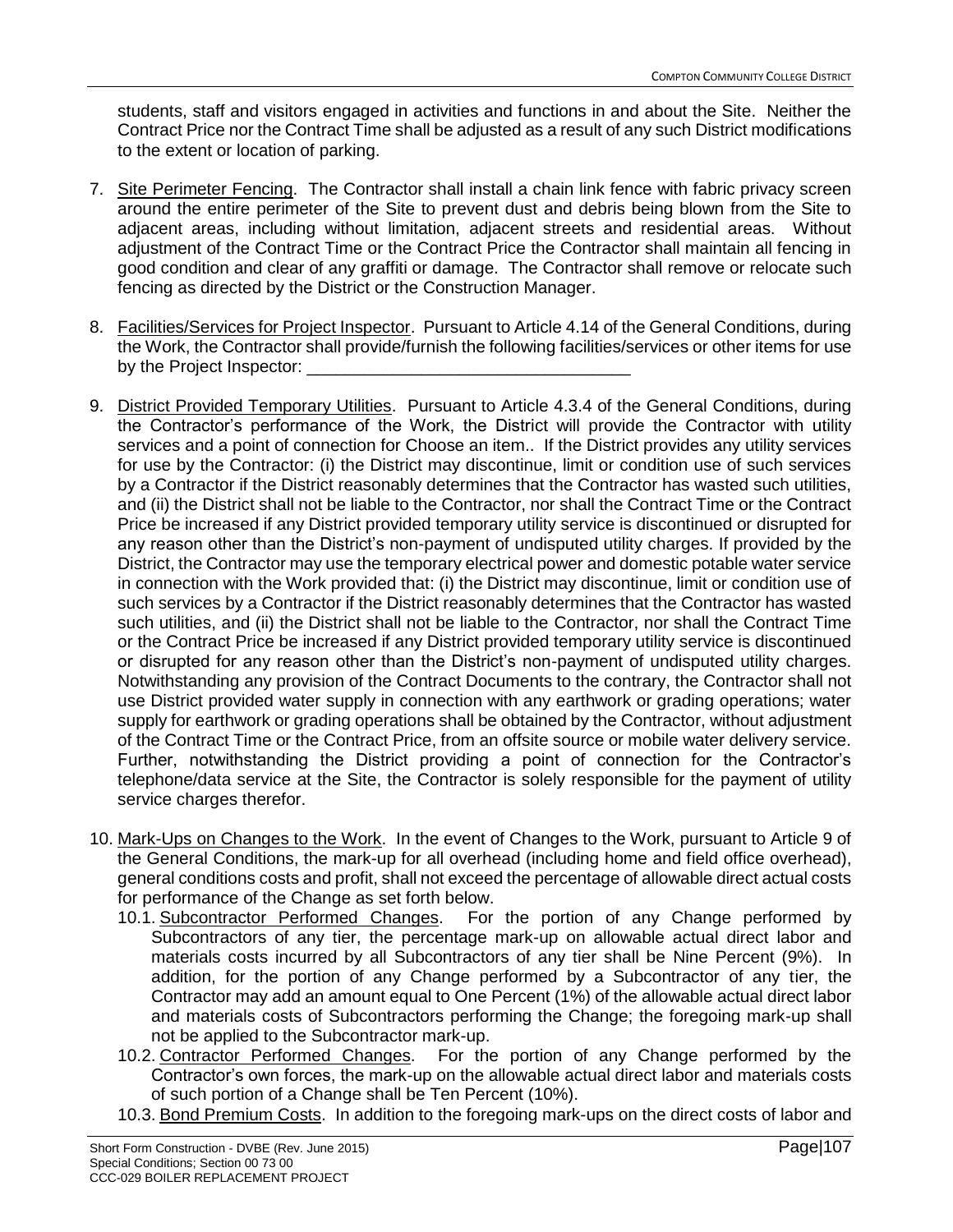materials, a bond premium expense in an amount equal to the lesser of the Contractor's actual bond premium rate of One Percent (1%) of the total actual direct costs of labor and materials (before Subcontractor and Contractor mark-ups) will be allowed.

- 10.4. Exclusions From Mark-Up of Actual Costs. Mark-ups on the actual cost of materials/equipment incorporated into a Change or for purchase/rental of Construction Equipment shall not be applied to any portion of such costs which are for sales, use or other taxes arising out of the purchase of materials/equipment and/or for purchase/rental of Construction Equipment.
- 11. Rain Days. The Contractor's Construction Schedules prepared pursuant to Article 7 of the General Conditions shall incorporate the Rain Days set forth below; there shall be no adjustment to the Contract Time on account of unusually severe weather conditions resulting from rainfall until the actual number of Rain Days exceeds the number of Rain Days set forth below. The Contractor's Construction Schedule shall incorporate the following number of Rain Days for each Calendar Month of the Contract Time:

| <b>Month</b> | <b>Rain Days</b> |
|--------------|------------------|
| January      | four $(4)$       |
| February     | four $(4)$       |
| March        | three $(3)$      |
| April        | two $(2)$        |
| May          | two $(2)$        |
| June         | none             |
| July         | none             |
| August       | none             |
| September    | none             |
| October      | two $(2)$        |
| November     | three $(3)$      |
| December     | four $(4)$       |

12. Deferred Approval Items. The following Deferred Approval Items are incorporated into and made a part of the Work: \_\_none\_\_. The Contractor is responsible for preparing all materials necessary for DSA review and approval of Deferred Approval Items without adjustment of the Contract Time or the Contract Price.

# **[CONTINUED ON NEXT PAGE]**